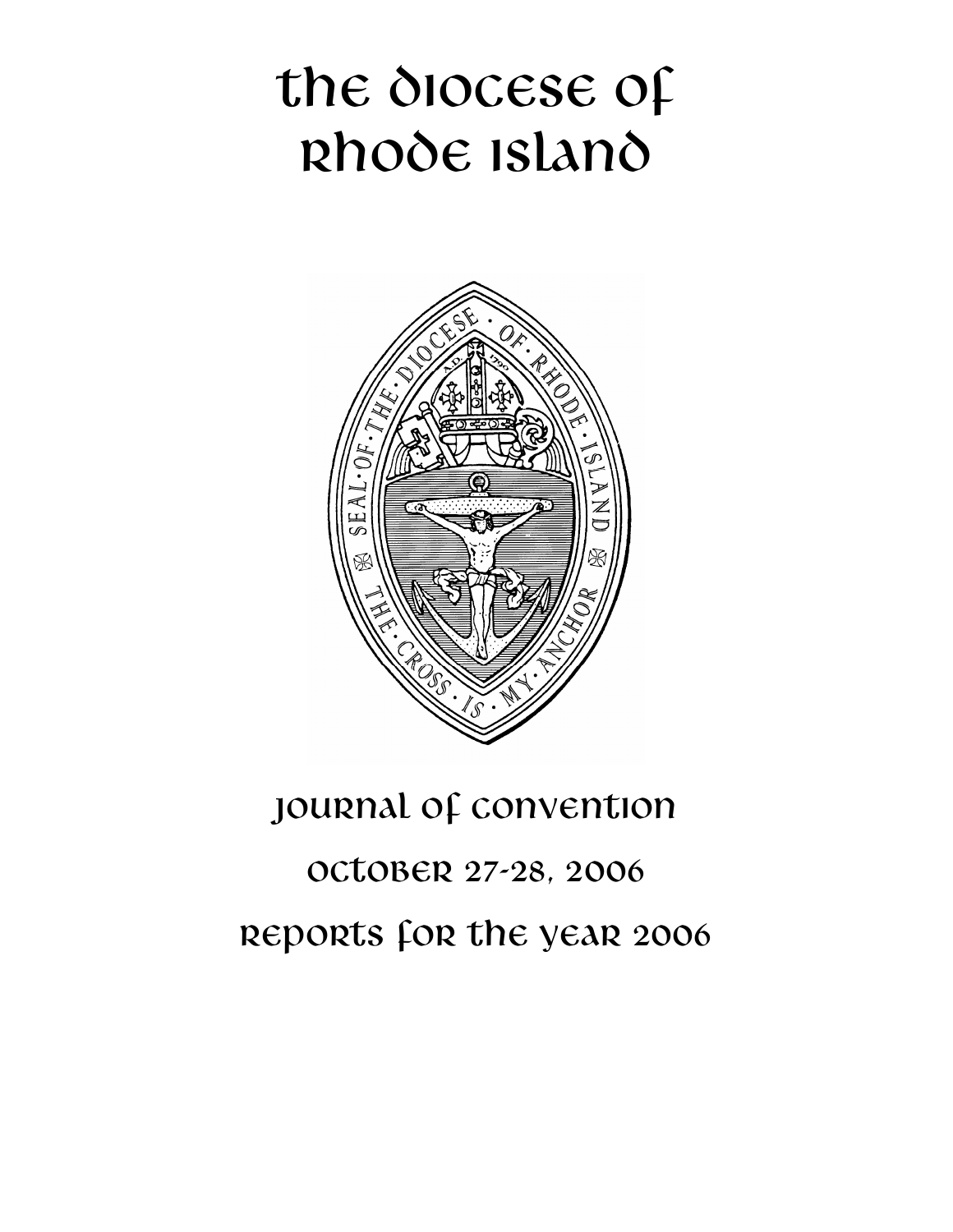# Episcopal Diocese of Rhode Island **JOURNAL OF CONVENTION** October 27-28, 2006 and **REPORTS FOR THE YEAR 2006**

# **Annual Reports**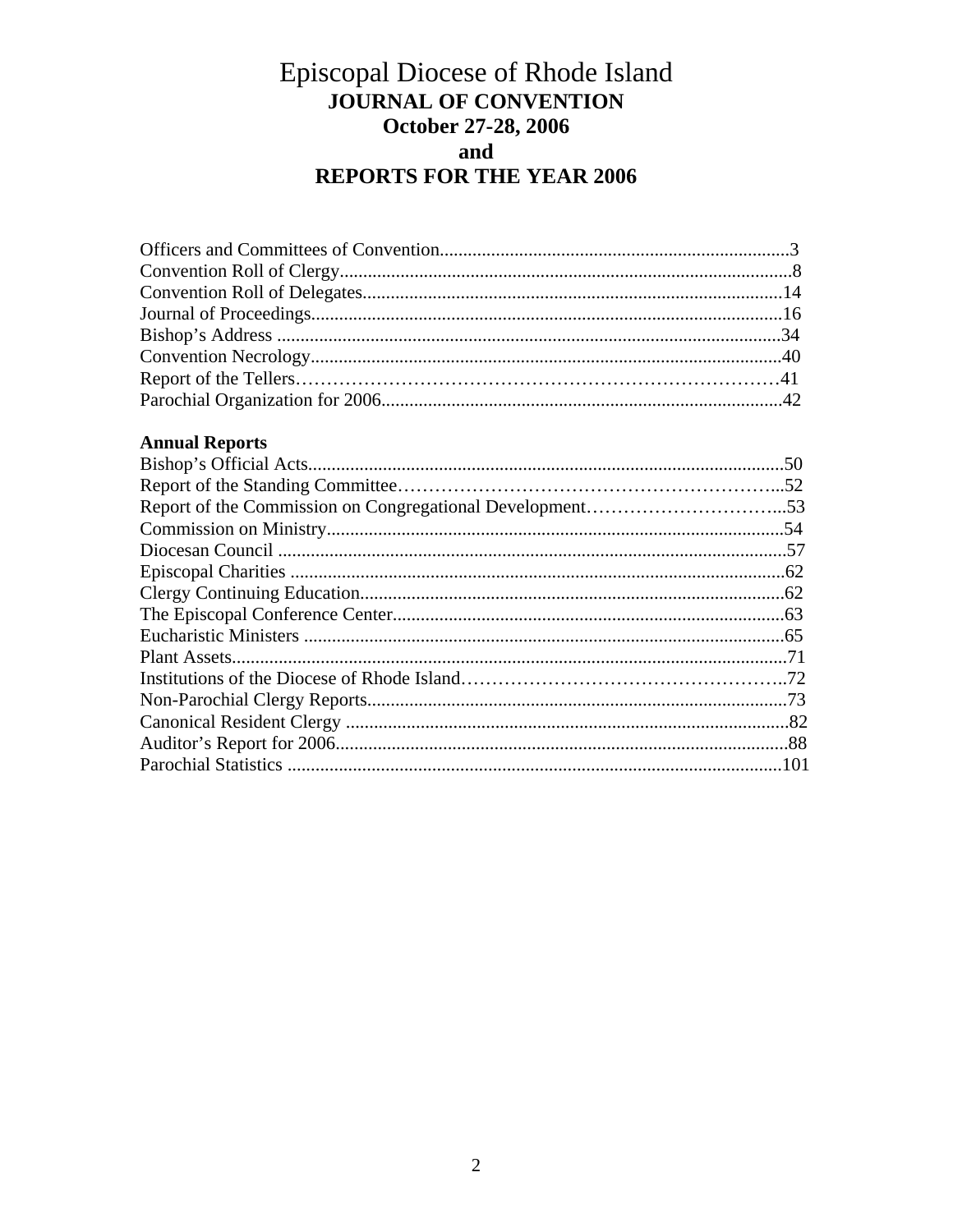#### **DIOCESE OF RHODE ISLAND**

**275 North Main Street Providence, Rhode Island 02903-1298**  (401) 274-4500 (Fax) 401-331-9430 *www.episcopalri.org* 

# **BISHOP**

The Rt. Rev. Geralyn Wolf **ASSISTING BISHOP**  The Rt. Rev. David Joslin **CANNON TO THE ORDINARY**  The Rev. Robert Vanderau

## **CHANCELLOR TREASURER**

Edmund C. Bennett, Esq. Mr. Robert Batchelor, CPA 50 S. Main Street 303 Gilbert Stuart Drive Providence, RI 02903 East Greenwich, RI 02818

The Rev. Dn. Barbara Mays-Stock Ms. Evelyn Brchan 50 Charles Street 45 Dalehill Drive Cranston, RI 02920 East Greenwich, RI 02818

#### **SECRETARY REGISTRAR**

## **DIOCESAN STAFF**

| Ms. Peggy Amatore                       |
|-----------------------------------------|
| Director, Episcopal Charities           |
| Ms. Regina Barattini                    |
| Finance, Assistant                      |
| The Rev. Richard Bardusch               |
| Canon, Congregational Development       |
| <b>And Mission</b>                      |
| Mr. Tylan Creason                       |
| Assistant to Bishop / Bishop's Chaplain |
| Mr. Christopher DeCelles                |
| Supervisor, Maintenance                 |
| Ms. Joan DeCelles                       |
| <b>Assistant Treasurer</b>              |
| Ms. Diane Evans                         |
| Administrative Assistant,               |
| <b>Episcopal Charities</b>              |
| Ms. Betsy Fornal                        |
| Deployment Officer                      |
| Ms. Jessica Gates                       |
| Communications                          |
|                                         |

The Rev. Scott Gunn Director, Episcopal Charities Editor, *RISEN* Ms. Susan Hurn Director, Resource Center Mr. Tony Lonardo **Maintenance** The Rev. José Robert Hispanic Missioner n Ms. Debra L. Smith Administrative Assistant for Diocesan Affairs Mr. Ronald W. Turnbull Comptroller Ms. Gloria Williams Administration/Reception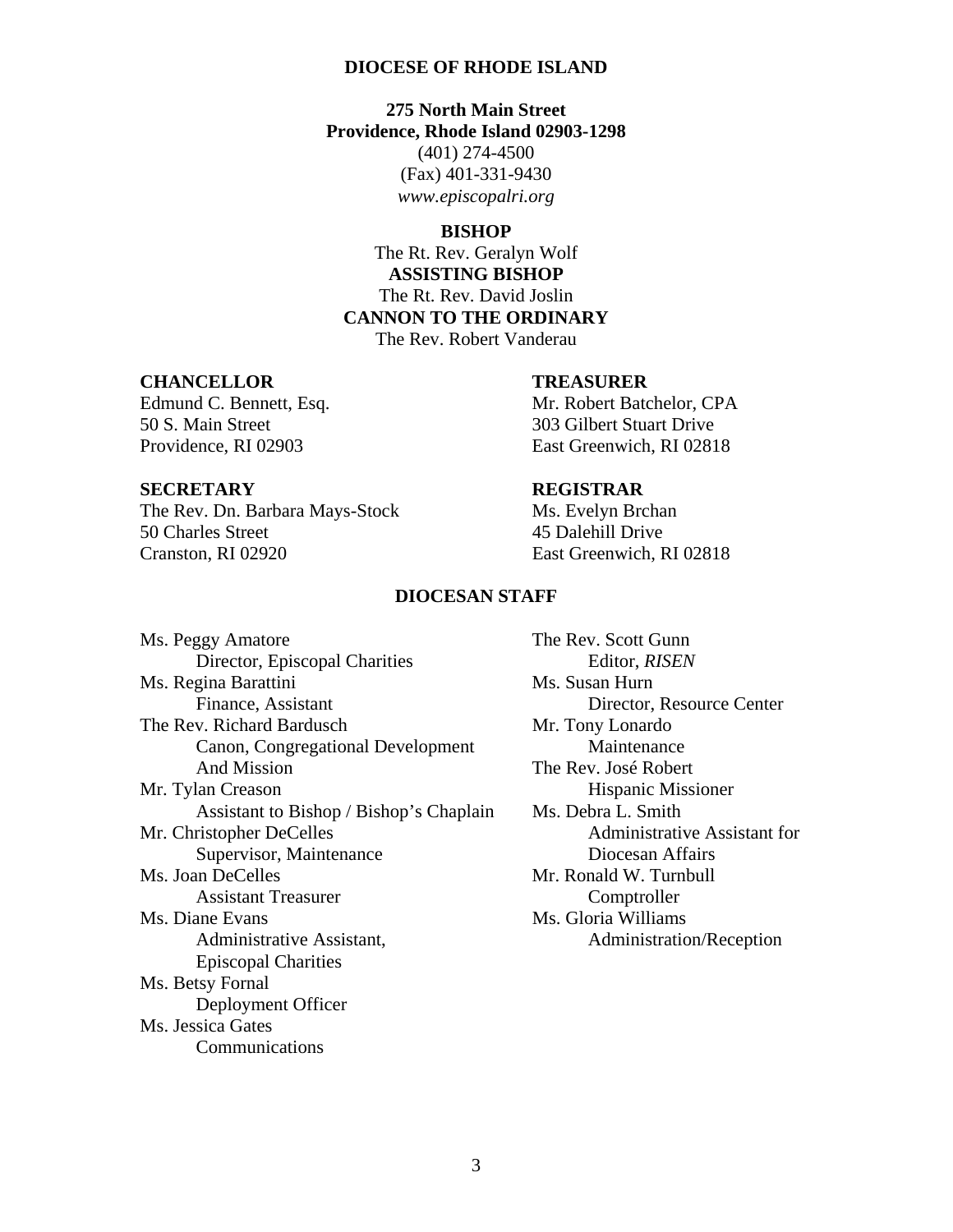#### **MEMBERSHIP ON CANONICAL BODIES**

(11-16-06)

# **STANDING COMMITTEE**: Canon IV

| The Rev. Robert Anthony         | 2007 | Mr. Benjamin Harris |
|---------------------------------|------|---------------------|
| The Rev. Sandra Haines-Murdocco | 2008 | Mr. Willam Plumb    |
| The Rev. Jennifer West          | 2009 | Mr. Franklin Cook   |
| The Rev. William Locke          | 2010 | Ms. Lora MacFall    |

# **DIOCESAN COUNCIL**: Canon VI

# **ELECTED BY CONVENTION**

(5 Clergy, 4 Lay, staggered 3-year terms)

| Mr. Dennis Stark  |
|-------------------|
|                   |
| Ms. Jane Jellison |
| Mr. Benjamin West |
|                   |

# **DIOCESAN COUNCIL - APPOINTED BY BISHOP**

(3 Clerical, 3 Lay, staggered 3-years terms)

| The Rev. Canon Harry Krauss      | 2007 | Mr. Bruce Livingston   |
|----------------------------------|------|------------------------|
| The Rev. Dcn. LeRoy (Buck) Close | 2008 | Mr. John Kolarik       |
| The Rev. Christopher Epperson    | 2009 | <b>Margaret Thomas</b> |

#### **Ex officio**

The Bishop, The Rt. Rev. Geralyn Wolf The Chancellor, Mr. Edmund C. Bennett, Esq. The Treasurer, Mr. Robert Batchelor, CPA Commission on Finance, The Rev. Dn. Ted Hallenbeck President, Standing Committee, The Rev. Robert Anthony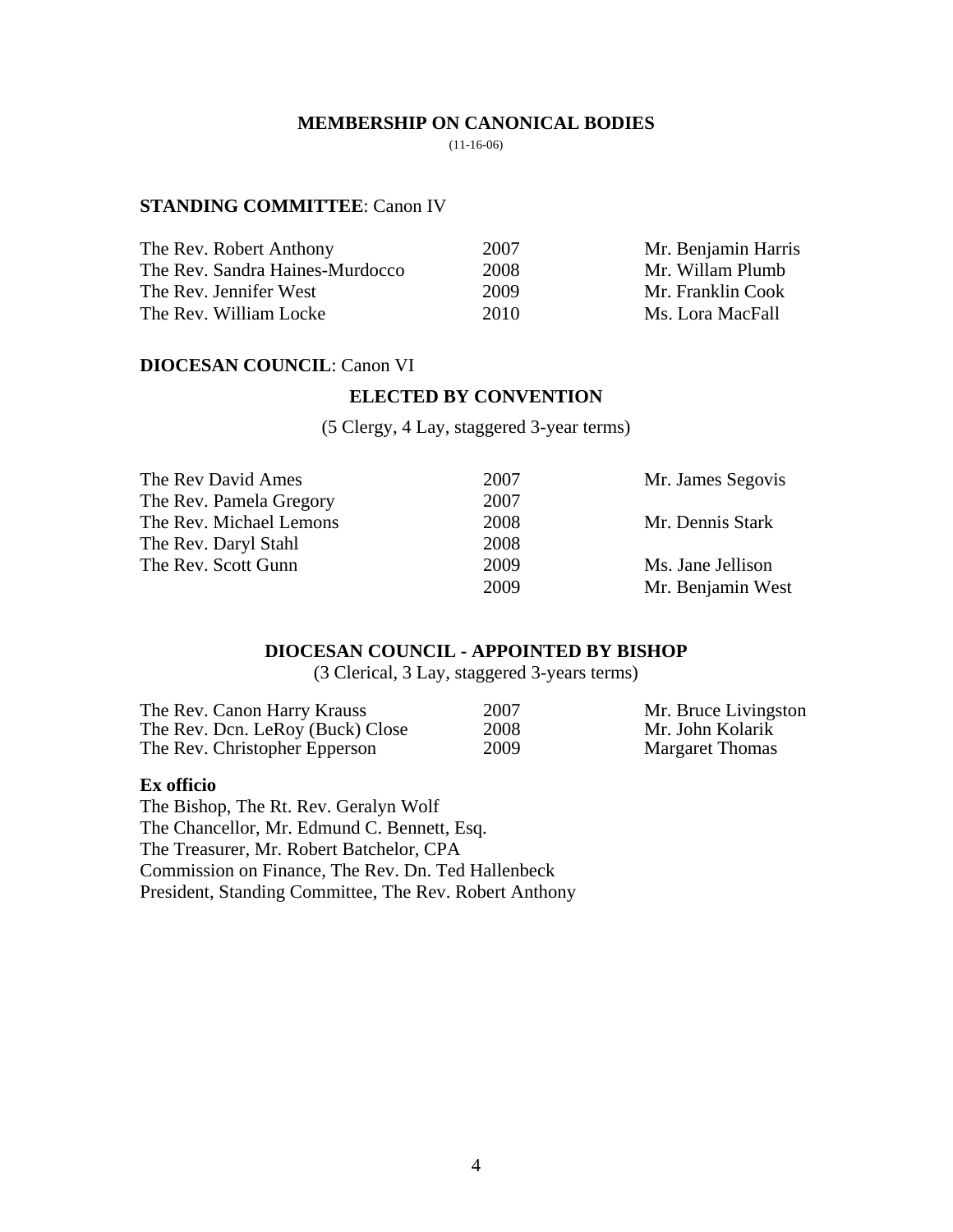# **COMMISSION ON FINANCE** Canon VII.1

## **Elected** (1 clerical, 2 lay) **Appointed** (1 clerical, 2 lay)

| The Rev. Dcn. Ted Hallenbeck | 2007 | The Rev. Bob Brooks |
|------------------------------|------|---------------------|
| Ms. Shirley Sibielski        | 2008 | Mr. Scott Nicholson |
| Mr. Brian Ehlers             | 2009 | vacant              |

# **Ex officio**

The Bishop, The Chancellor The Treasurer The Comptroller

**ECCLESIASTICAL COURT** Canon XVI.3 (4 clerical, 3 lay, nominated by Bishop, confirmed by Convention, 4 year terms)

| The Rev. John Van Siclen    | 2007 | Ms. Mary Heffner     |
|-----------------------------|------|----------------------|
| The Rev. Robert Anthony     | 2008 |                      |
| The Rev Michael Lemons      | 2009 | Ms. Joan Skeffington |
| The Rev Stephanie Shoemaker | 2010 | The Hon. Scott       |
|                             |      | Avedisian            |

# **COMMISSION ON CONGREGATIONAL DEVELOPMENT** Canon VII.2

**Elected** (3 Clerical, 3 Lay, staggered 3-years terms )

| The Rev. Phil Tierney       | 2007 | Ms. Jeanne Mason |
|-----------------------------|------|------------------|
| The Rev. Gregory Cole       | 2008 | Mr. Richmond     |
|                             |      | Robinson         |
| The Rev Evangeline Anderson | 2009 | John Bilotta     |

**Appointed**  Nominated by Bishop, Confirmed by Convention (3 clerical, 3 lay, staggered 3-years terms)

| The Rev. Pamela Gregory | 2007 | Mr. Robert Wells |
|-------------------------|------|------------------|
| The Rev. Peter Mayer    | 2008 | Mr. John Bilotta |
| The Rev. Donald Parker  | 2009 | Ms. Merredyth    |
|                         |      | Nadeau           |

The Bishop (Ex-Officio) Ms. Betsy Fornal ((Ex-Officio) The Rev. Cn. Richard Bardusch (Ex-Officio)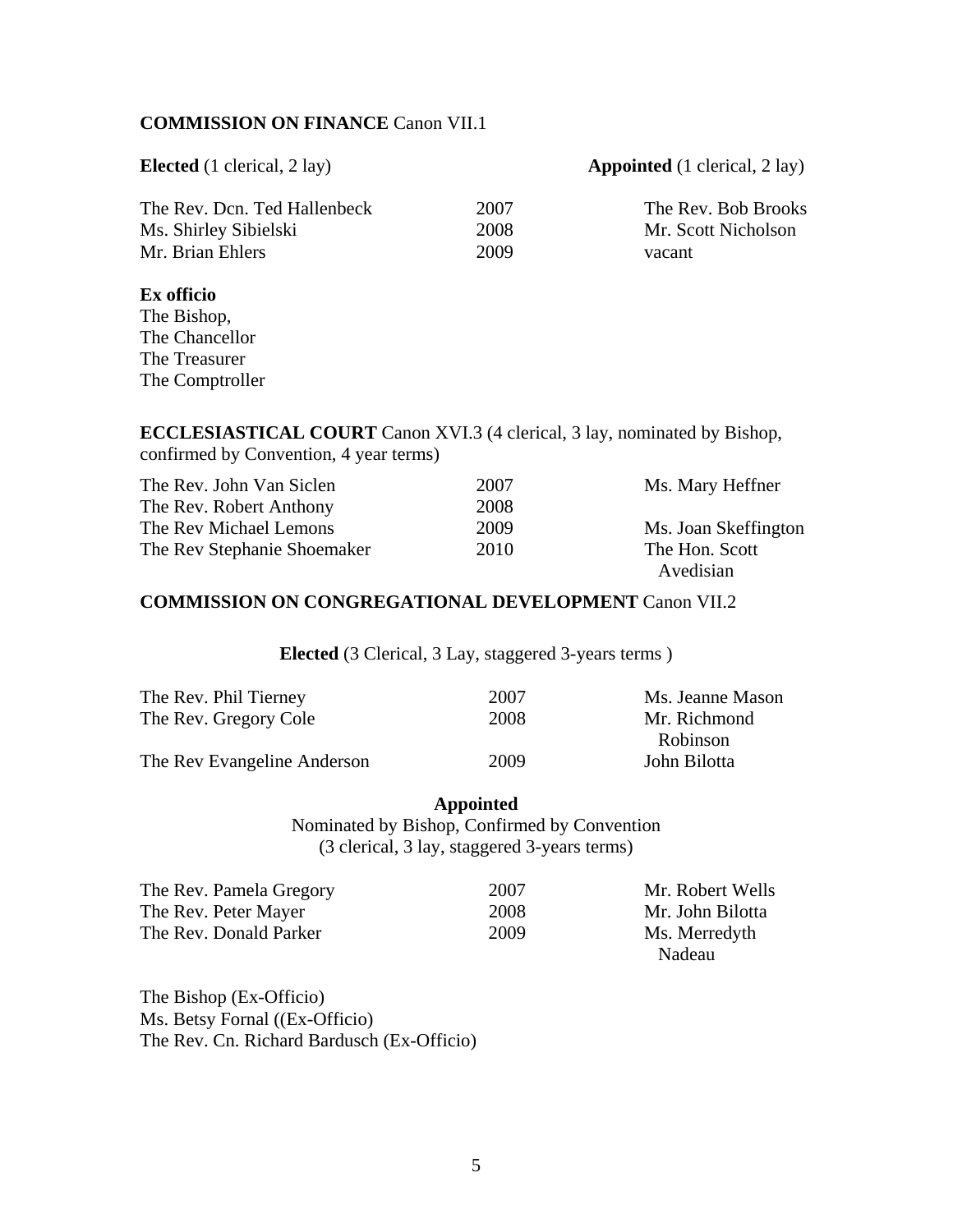**COMMISSION ON MINISTRY** Canon VII.3 (6 clerical, 6 lay; nominated by Bishop, confirmed by Convention. Staggered 3-years terms)

| 2007 | Mr. Phillip       |
|------|-------------------|
|      | Masquelette       |
| 2007 | Ms. Gretchen      |
|      | <b>Gammons</b>    |
| 2008 | Ms. Beverly Hall  |
| 2008 | Ms. Dorothy Wells |
| 2009 | Ms. Annette Cox   |
| 2009 | Mr. Rick Robinson |
|      |                   |

**COMMISSION ON INVESTMENTS** Canon VII.4 (3 Clerical, 6 Lay. Nominated by Council, confirmed by Convention, staggered 3-years terms)

| 2007 | Mr. Howard          |
|------|---------------------|
|      | Merriman            |
| 2007 | Mr. Austin Smith    |
| 2008 | Ms. Francis Gammel- |
|      | Roach               |
| 2008 | Mr. Robert Robinson |
| 2009 | Ms. Gail Ginnetty   |
| 2009 | Mr. Charles Lee     |
|      |                     |
|      |                     |

The Chancellor (Ex-Officio) The Treasurer (Ex-Officio)

**COMMISSION ON CHURCH ARCHITECTURE** Canon VII.5 (2 clerical, 4 lay, two to be architects or engineers, staggered 3-years terms)

Currently vacant

**COMMISSION ON SUPPLEMENTARY BENEFITS** Canon VII.6 (3 clerical, 2 lay, staggered 5-year terms)

| Ms. Marilyn Sales                | 2007 |
|----------------------------------|------|
| Ms. Nancy R. Brown-Cobb          | 2008 |
| The Rev. Daniel Burke            | 2009 |
| The Rev. Harrington Gordon       | 2010 |
| The Rev. Gordon Stenning (Chair) | 2011 |

The Comptroller (Ex-Officio) The Assistant Treasurer (Ex-Officio)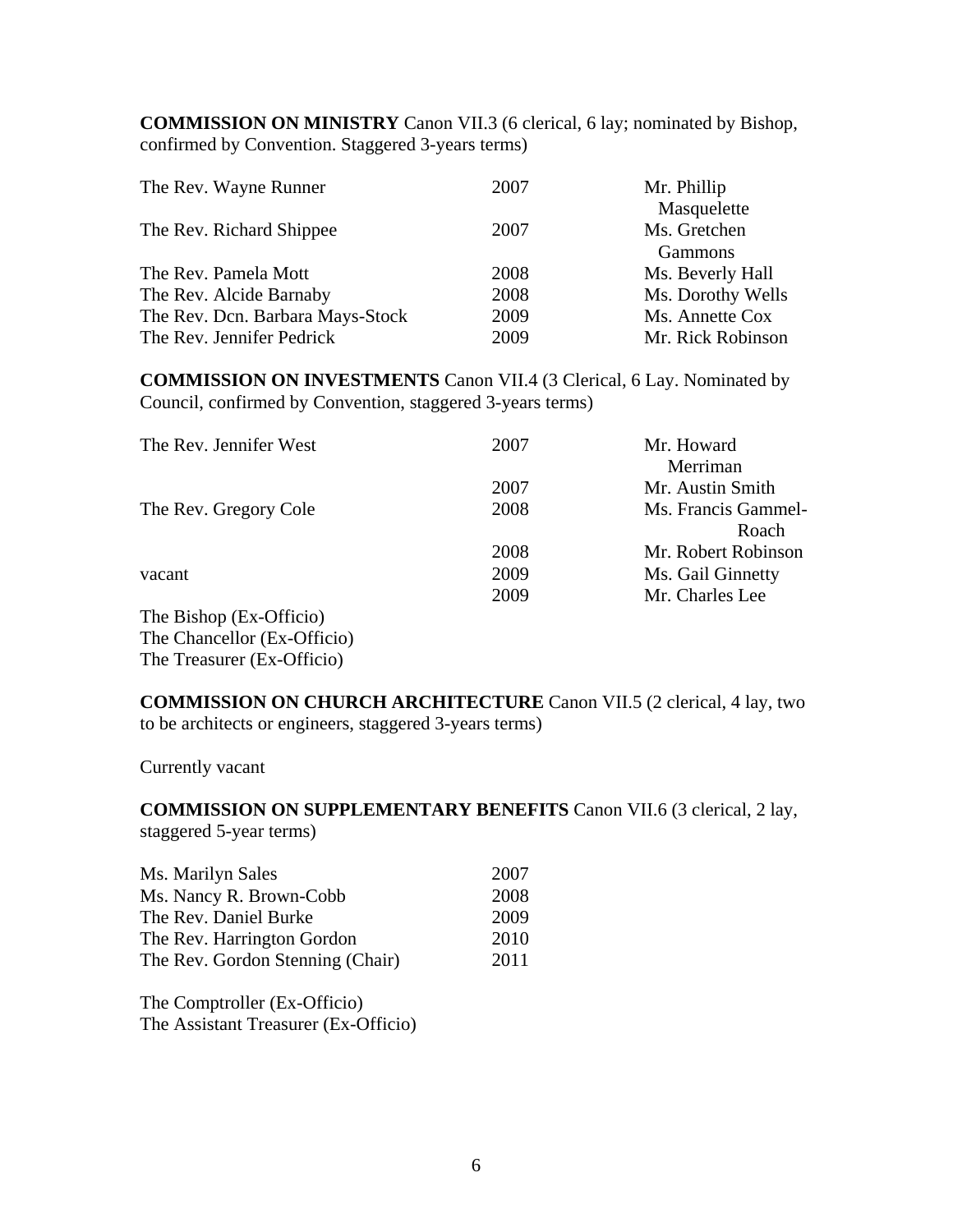**Committee on Admissions** Canon II.3 ( 1 clerical, 2 lay, staggered 3-years terms)

| vacant                        | 2007 | vacant |
|-------------------------------|------|--------|
| Ms. Carol Ann Bennett (Chair) | 2008 | vacant |
| vacant                        | 2009 | vacant |

**Committee on Canons** Canon II.4 (3 Clerical, 3 lay, staggered 3-years terms)

| The Chancellor (ex-officio)   |      |                     |
|-------------------------------|------|---------------------|
| vacant                        | 2007 | Mr. Sydney Clifford |
| The Rev. Don. Margaret Higbie | 2008 | Mr. Joel Harrington |
| vacant                        | 2009 | vacant              |

**Committee on Agenda** Canon II.5 (at least 3 persons)

The Bishop The Chancellor The Secretary of Convention The Canon to the Ordinary

# **Committee on Resolutions** Canon II.6 (3 clerical, 3 lay, staggered 3-years terms )

| The Rev. Jonathan Ostman | 2007 | Ms. Dorothy Wells |
|--------------------------|------|-------------------|
| vacant                   | 2008 | Ms. Carol Ann     |
|                          |      | <b>Bennett</b>    |
| vacant                   | 2009 | vacant            |

**Committee on Elections** Canon II.7 (3 clerical, 3 lay, staggered 3-years terms)

| The Rev. Gregory Cole  | 2007 | Ms. Evelyn Brchan |
|------------------------|------|-------------------|
| The Rev. Jennifer West | 2008 | Mr. Howard        |
|                        |      | Merriman          |
| vacant                 | 2009 | vacant            |

The Convention Manager (Ex-Officio) The Secretary (Ex-Officio)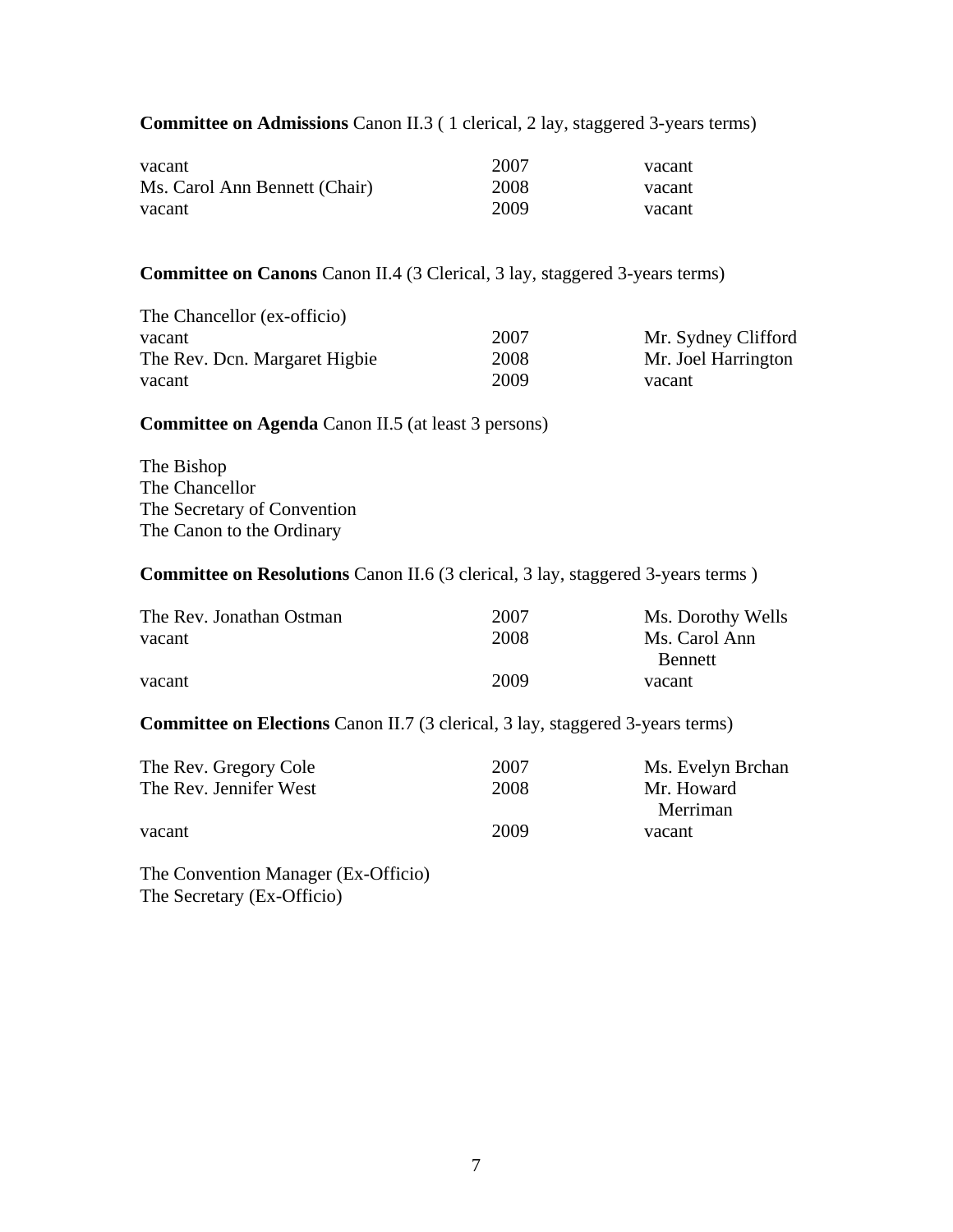# **CONVENTION ROLL OF CLERGY 2006**

| <b>Title</b>   | <b>First Name</b> | <b>Last Name</b>   | Registered |
|----------------|-------------------|--------------------|------------|
|                |                   |                    |            |
| The Rev.       | John D.           | Alexander          |            |
| The Rev. Dn.   | Austin A.         | Almon              |            |
| The Rev.       | David A.          | Ames               | $\ast$     |
| The Rev.       | Evangeline        | Anderson           |            |
| The Rev.       | Robert W.         | Anthony            | $\ast$     |
| The Rev.       | Henry F.          | Anthony            |            |
| The Rev.       | William S.        | Anthony            |            |
| The Rev. Dn.   | Patricia A.       | Bailey             | $\ast$     |
| The Rev. Canon | Richard           | <b>Bardusch</b>    | $\ast$     |
| The Rev.       | Alcide            | Barnaby            | $\ast$     |
| The Rev. Dn.   | Jean              | Barry              |            |
| The Rev.       | Donald F.         | Belt               |            |
| The Rev.       | <b>Bettine</b>    | <b>Besier</b>      | $\ast$     |
| The Rev.       | Rebecca H.        | Blair              |            |
| The Rev.       | James R.          | <b>Bocchino</b>    | $\ast$     |
| The Rev.       | Hébert W.         | <b>Bolles</b>      |            |
| The Rev.       | Edward C.         | Boucher            | $\ast$     |
| The Rev.       | Lawrence H.       | <b>Bradner</b>     |            |
| The Rev. Dn.   | Dorothy           | <b>Brightman</b>   | $\ast$     |
| The Rev. Dn.   | Janet             | <b>Broadhead</b>   |            |
| The Rev.       | Robert            | <b>Brooks</b>      | $\ast$     |
| The Rev.       | Eletha A.         | <b>Buote-Greig</b> | $\ast$     |
| The Rev.       | Douglas C.        | <b>Burger</b>      |            |
| The Rev.       | J. Daniel         | <b>Burke</b>       |            |
| The Rev. Dr.   | R. Craig          | <b>Burlington</b>  |            |
| The Rev. Dn.   | Christine H.      | <b>Burton</b>      | $\ast$     |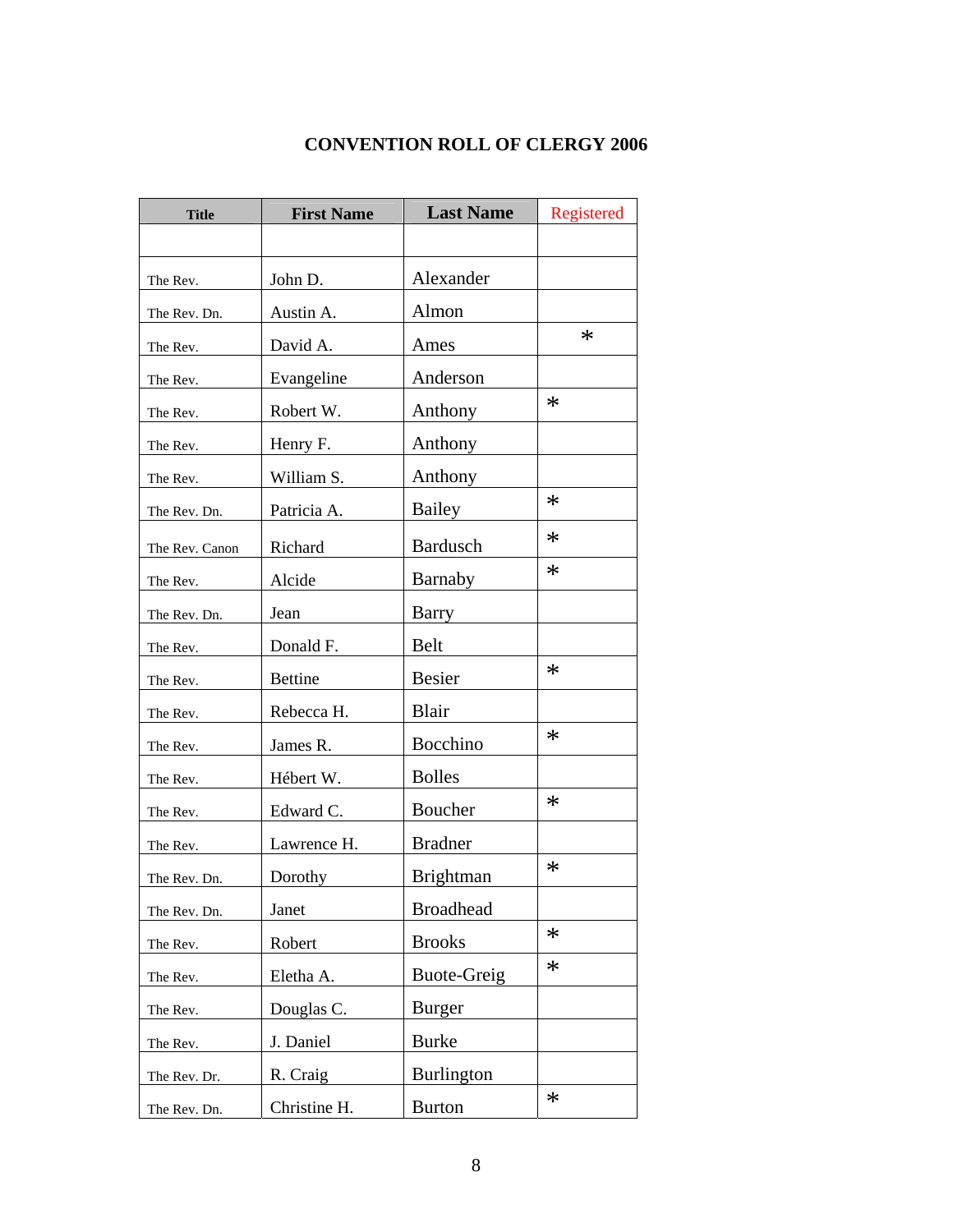| The Rev.      | Mary                | Canavan               | ∗      |
|---------------|---------------------|-----------------------|--------|
| The Rev. Dn.  | Linda F.            | Cappers               |        |
| The Rev.      | David C.            | Cargill               |        |
| The Rev.      | Loring W.           | Chadwick              |        |
| The Rev.      | George M.           | Chaplin               |        |
| The Rev. Dn.  | Leroy (Buck)        | Close                 | ∗      |
| The Rev.      | Michael             | Coburn                | ∗      |
| The Rev.      | A. Royston          | Cochran               |        |
| The Rev.      | Gregory             | Cole                  | ∗      |
| The Rev. Dn.  | Judith T.           | Collins               | ∗      |
| The Rev. Dn.  | Sue                 | Crowninshield         |        |
| The Rev.      | Robert C.           | Cummings              |        |
| The Very Rev. | Maria               | DeCarvalho            |        |
| The Rev.      | Maj. N.             | Desrosiers            |        |
| The Rev.      | Philip              | Devens                | ∗      |
| The Rev.      | Marc                | Dobson                | ∗      |
| The Rev.      | Mary Ellen          | Dolan                 | ∗      |
| The Rev.      | Jo-Ann J.           | Drake                 | $\ast$ |
| The Rev.      | Robert D.           | Duffy                 |        |
| The Rev.      | Christopher         | Epperson              | ∗      |
| The Rev.      | Henry F.            | Fairman               |        |
| The Rev. Dn.  | Robert W.           | Field                 |        |
| The Rev.      | Clare               | <b>Fischer-Davies</b> |        |
| The Rev.      | William F.          | Fraatz                |        |
| The Rev.      | Karen A.            | Fraioli               | ∗      |
| The Rev.      | Kenneth R.          | Franklin              | ∗      |
| The Rev.      | James P.            | Frink                 | ∗      |
| The Very Rev. | David M.            | Gillespie             |        |
| The Rev.      | <b>Charles Neal</b> | Goldsborough          | $\ast$ |
| The Rev.      | Harrington M.       | Gordon                |        |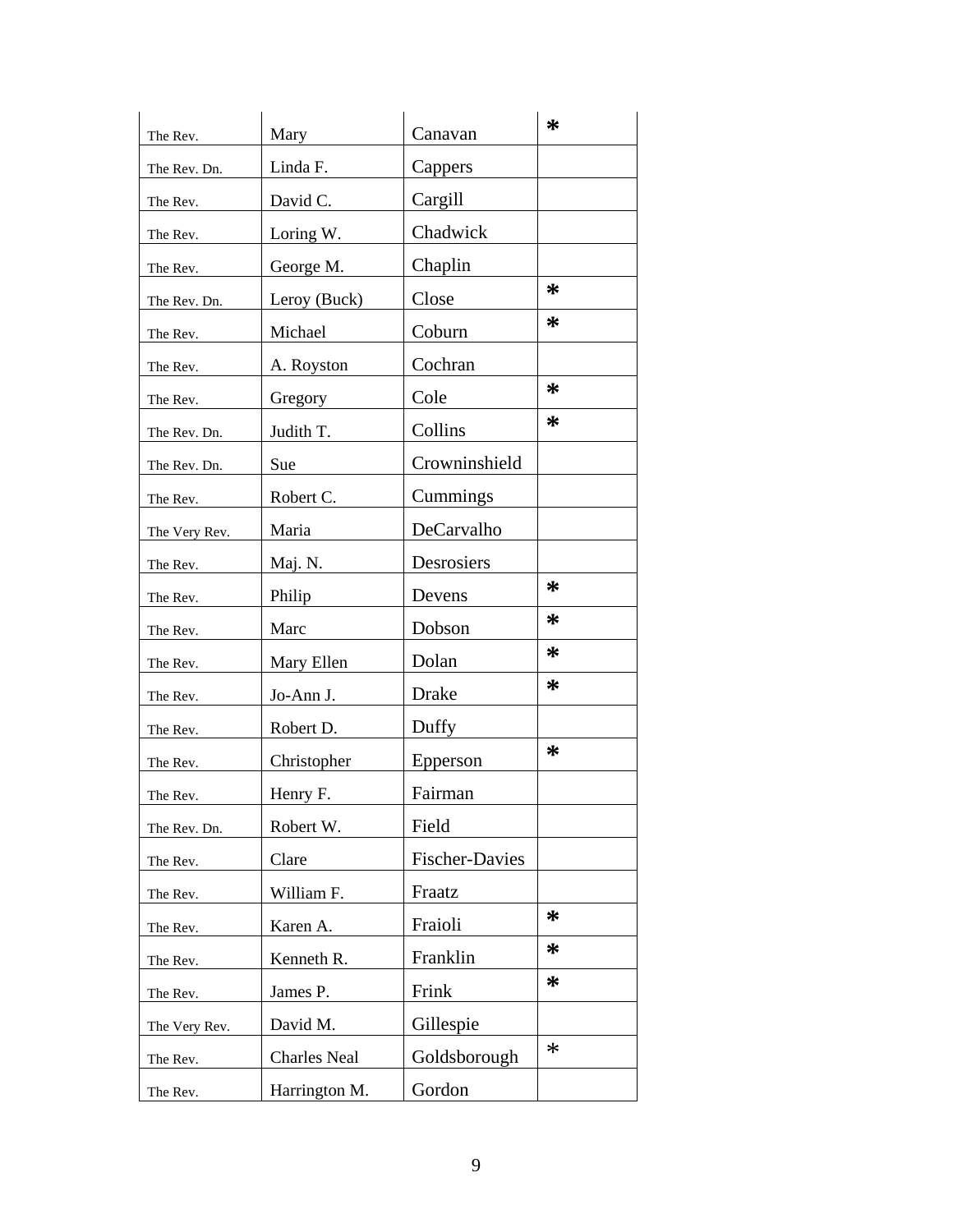| The Rev.       | Roy D.        | Green               |        |
|----------------|---------------|---------------------|--------|
| The Rev.       | Everett H.    | Greene              | $\ast$ |
| The Rev.       | Pamela S.     | Gregory             | $\ast$ |
| The Rev. Dn.   | Janice L.     | Grinnell            | $\ast$ |
| The Rev.       | Scott         | Gunn                | $\ast$ |
| The Rev.       | Sandra P.     | Haines-<br>Murdocco | $\ast$ |
| The Rev. Dn.   | Edwin         | Hallenbeck          | $\ast$ |
| The Rev.       | Marsue        | Harris              | $\ast$ |
| The Rev.       | Donald L.     | Hastings            |        |
| The Rev.       | Augustus L.   | Hemenway            |        |
| The Rev.       | Granville V.  | Henthorne           |        |
| The Rev. Dn.   | Jean Webster  | Hickox              |        |
| The Rev. Dn.   | Margaret C.F. | Higbie              | $\ast$ |
| The Rev. Dn.   | Mary L.       | Hitt                | $\ast$ |
| The Rt. Rev.   | George N.     | Hunt                |        |
| The Rev.       | Frederick K.  | Jellison            | $\ast$ |
| The Rev.       | Jeffrey A.    | Jencks              |        |
| The Rev. Dn.   | Ida R.        | Johnson             |        |
| The Rev.       | Michaela      | Johnson             |        |
| The Rev.       | Paul S.       | Koumrian            |        |
| The Rev. Canon | Harry E.      | Krauss              | $\ast$ |
| The Rev.       | H. August     | Kuehl               |        |
| The Rev.       | Richard T.    | Laremore            | $\ast$ |
| The Rev.       | Donald A.     | Lavallee            |        |
| The Rev. Canon | John E.       | Lawrence            |        |
| The Rev. Dr.   | Gary C.       | Lemery              |        |
| The Rev.       | Michael W.    | Lemons              |        |
| The Rev. Dn.   | <b>Betsy</b>  | Lesieur             | $\ast$ |
| The Rev.       | Gregory       | Lisby               | $\ast$ |
| The Rev.       | Kevin M.      | Lloyd               | $\ast$ |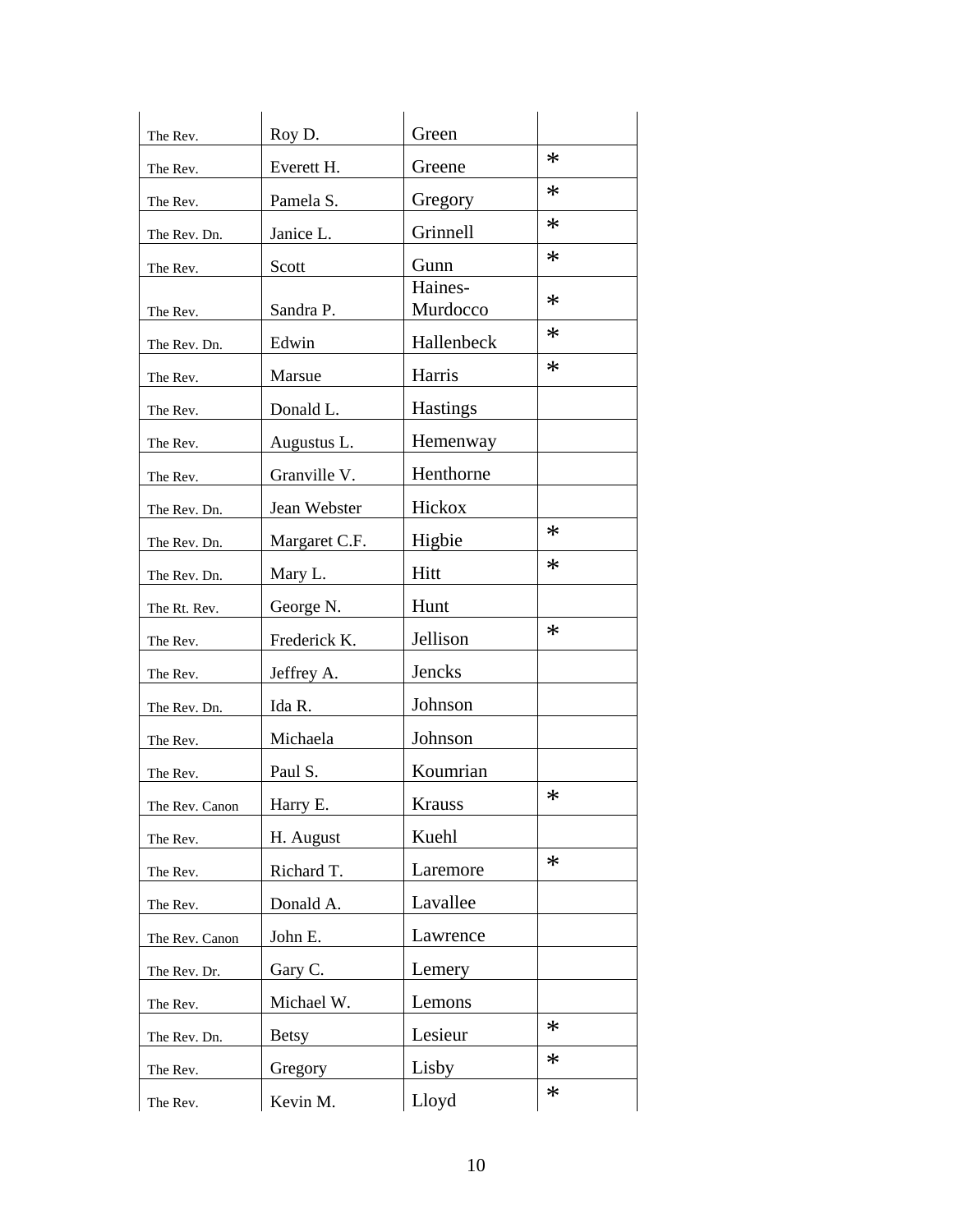| The Rev.     | William              | Locke         | $\ast$ |
|--------------|----------------------|---------------|--------|
| The Rev.     | Sean                 | Manchester    |        |
| The Rev.     | Edward F.            | Mason         |        |
| The Rev.     | Michele              | Matott        |        |
| The Rev.     | <b>James Patrick</b> | Mauney        |        |
| The Rev.     | Peter                | Mayer         | $\ast$ |
| The Rev. Dn. | Barbara              | Mays-Stock    | $\ast$ |
| The Rev.     | Joan Lyon            | McShane       |        |
| The Rev. Dn. | Iris E.              | Mello         |        |
| The Rev. Dr. | Livingston T.        | Merchant      |        |
| The Rev.     | Peter R.             | Michaelson    |        |
| The Rev. Dn. | Nancy F.             | Miller        |        |
| The Rev. Dn. | Carol L.             | Millette      |        |
| The Rev. Dn. | Lorraine             | Mills-Curran  |        |
| The Rev.     | Judith N.            | Mitchell      | $\ast$ |
| The Rev.     | Richard              | Morgan        | $\ast$ |
| The Rev.     | Pamela               | Mott          | $\ast$ |
| The Rev. Dn. | Hedwig B.            | Neale         |        |
| The Rev. Dn. | Eloise S.            | Neilsen       |        |
| The Rev.     | Elizabeth M.         | <b>Nestor</b> | $\ast$ |
| The Rev. Dn. | Susan J.             | North         | $\ast$ |
| The Rev.     | Janet W.             | Nunley        |        |
| The Rev.     | Nancy K.             | Olmsted       |        |
| The Rev.     | Jonathan J.          | Ostman        |        |
| The Rev.     | Ashley H.            | Peckham       | $\ast$ |
| The Rev.     | Jennifer             | Pedrick       | $\ast$ |
| The Rev. Dn. | Ann D.               | Pelletier     |        |
| The Rev. Dr. | Joyce                | Penfield      | $\ast$ |
| The Rev.     | Cecilia C.           | Perry         | $\ast$ |
| The Rev. Dr. | Jennifer             | Phillips      | $\ast$ |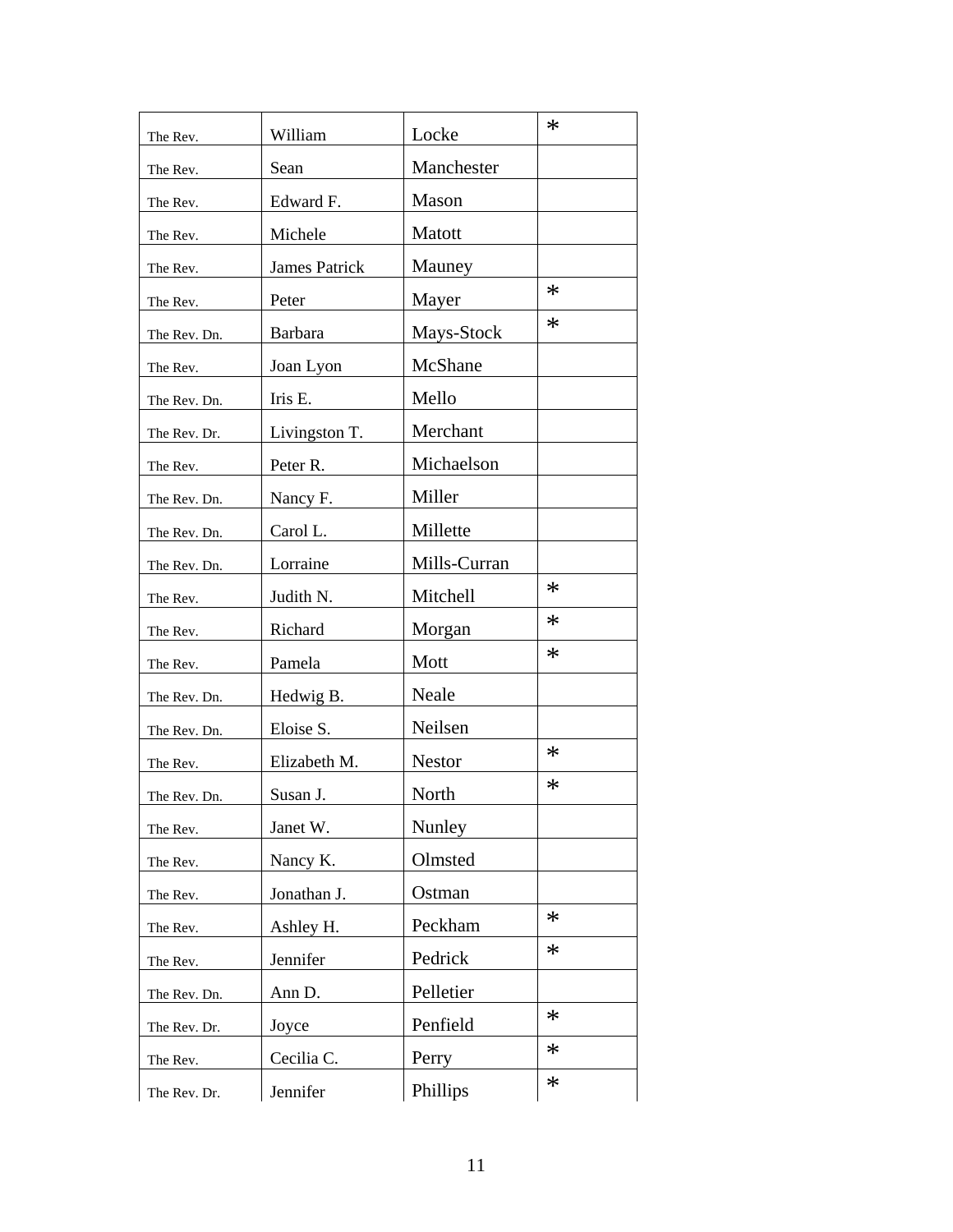| The Rev. Dn.   | Paul G.       | Pickens       |        |
|----------------|---------------|---------------|--------|
| The Rev.       | John Gregory  | Prior         | $\ast$ |
| The Rev.       | Pamela        | Rannenberg    | $\ast$ |
| The Rev.       | Ann Holmes    | Redding       |        |
| The Rev.       | Marshall T.   | Rice          | $\ast$ |
| The Rev.       | Jose          | Roberts       | $\ast$ |
| The Rev.       | Russell G.    | Ruffino       |        |
| The Rev.       | Wayne P.      | Runner        | $\ast$ |
| The Rev.       | David A.      | Ryan          |        |
| The Rev. Dn.   | M.P.          | Schneider     | $\ast$ |
| The Rev. Dr.   | Richard L.    | Schweinsburg  |        |
| The Rev.       | Keith E.      | Scott         |        |
| The Rev.       | Marcia A.     | Sessions      |        |
| The Rev.       | G.H.          | Shattuck      |        |
| The Rev.       | Robert L.     | Shearer       |        |
| The Rev.       | Patricia      | Sheppard      |        |
| The Rev.       | Elizabeth Ann | Sherman       | $\ast$ |
| The Rev.       | Richard C.    | Shippee       | $\ast$ |
| The Rev.       | Stephanie     | Shoemaker     | $\ast$ |
| The Rev.       | William N.    | Shumaker      |        |
| The Rev. Dn.   | Marlene J.    | Simonian      |        |
| The Rev.       | Richard R.    | Simpson       |        |
| The Rev. Canon | Peter L.      | Spencer       | $\ast$ |
| The Rev.       | Frederick J.  | Spulnik       |        |
| The Rev.       | Daryl W.      | Stahl         | $\ast$ |
| The Rev.       | Gordon J.     | Stenning      |        |
| The Rev.       | Susan         | <b>Stiles</b> | $\ast$ |
| The Rev.       | Linda C.      | Strahan       | $\ast$ |
| The Rev.       | Paul          | Tarrant       |        |
| The Rev.       | Philip J.     | Tierney       | $\ast$ |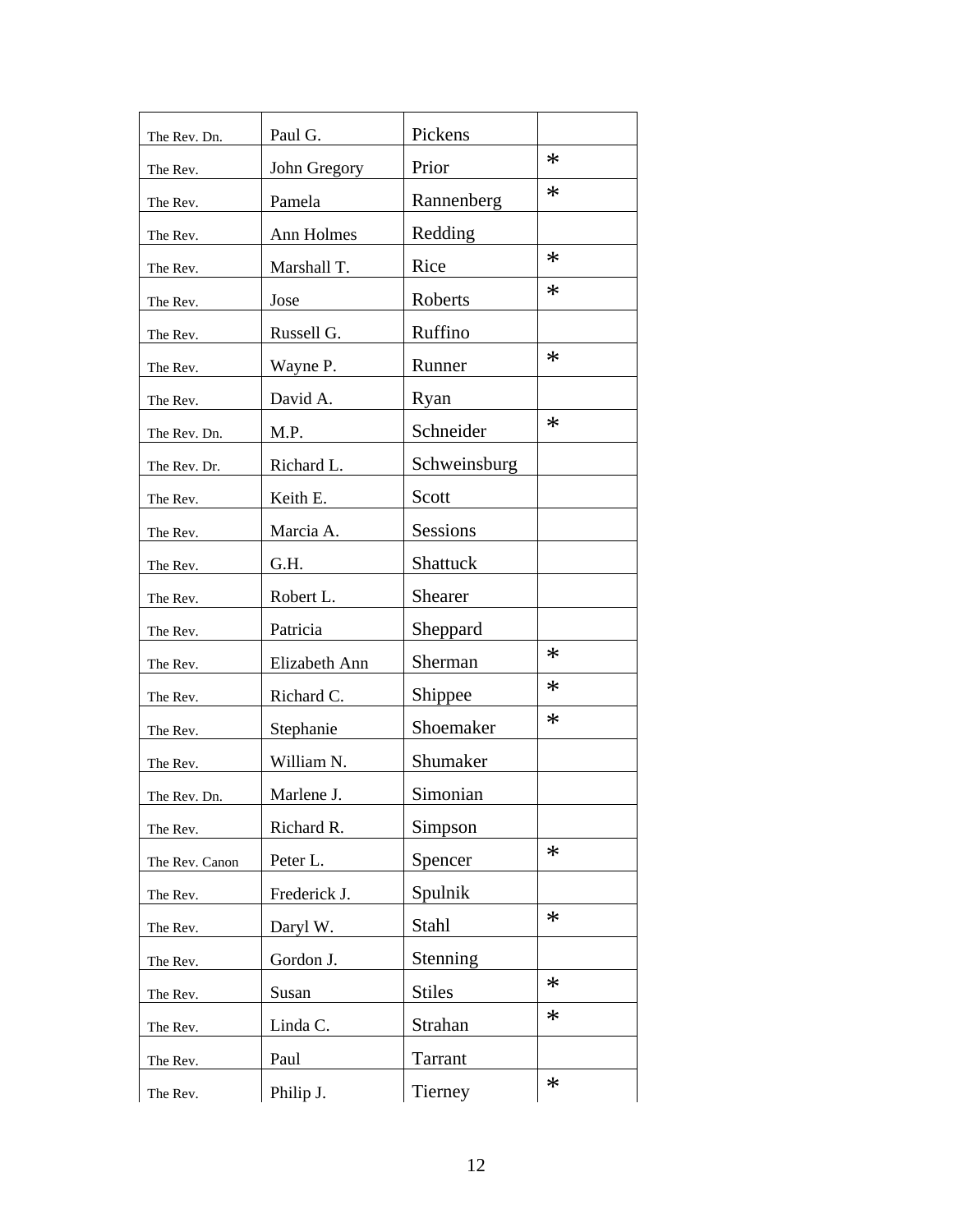| The Rev. Dn. | Edward J.    | Trafford      |        |
|--------------|--------------|---------------|--------|
| The Rev.     | Henry G.     | Turnbull      |        |
| The Rev.     | Paul D.      | Twelves       |        |
| The Rev.     | Paula Hannah | Ulanowski     |        |
| The Rev.     | John         | Van Siclen    | $\ast$ |
| The Rev. Cn. | Robert J.    | Vanderau      | $\ast$ |
| The Rev.     | James L.     | Verber        |        |
| The Rev.     | George H.    | Warren        | $\ast$ |
| The Rev.     | Jennifer     | West          |        |
| The Rev.     | Peter H.G.   | Westhorp      |        |
| The Rev. Dn. | L. Gail      | Wheelock      |        |
| The Rev.     | Nancy A.     | Willis        | $\ast$ |
| The Rev.     | Edward S.    | Winsor        |        |
| The Rt. Rev. | Geralyn      | Wolf          | $\ast$ |
| The Rev. Dn. | Susan        | Wrathall      | $\ast$ |
| The Rev. Dn. | Elizabeth L. | Wright        |        |
|              |              |               |        |
|              |              | <b>TOTAL:</b> | 73     |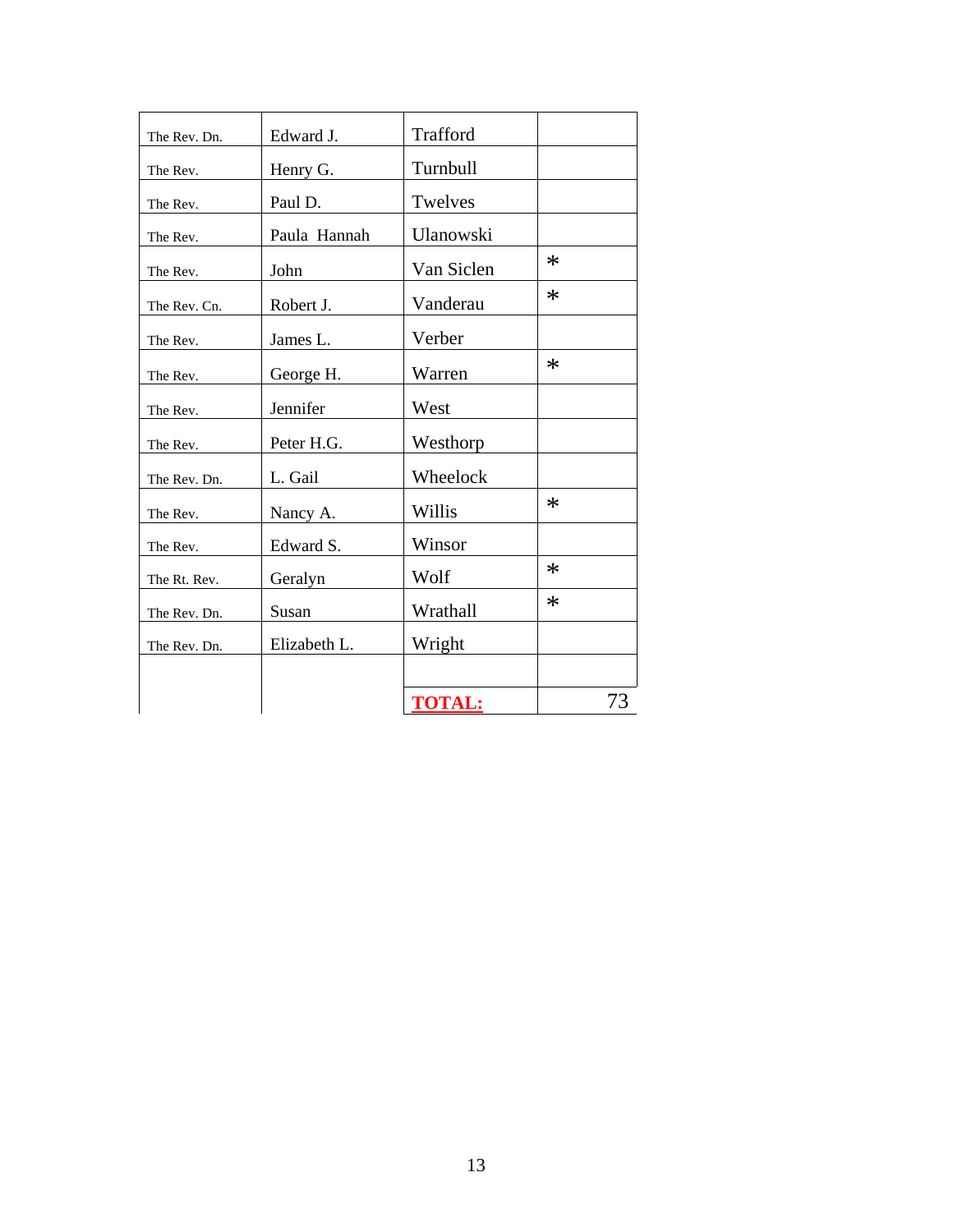# **CONVENTION ROLL 2006 Lay Delegates and Alternates**

#### **Deans:** The Rev. Alcide Barnaby / Mr. Robert Goff<br>le St. Alban's M.R. Pag Centredale St. Alban's M.R. Pagano, James Segovis Greenville St. Thomas Alice P. Gardner<br>
N. Providence St. James Tabetha Bernstein St. James Tabetha Bernstein, Daniel Harvey N. Scituate Trinity Milton Schumacker, Diane Weeks, Ray LaPointe Providence All Saints' Memorial Robert Frueh, James Burgess Providence Cathedral, St. John Lee Jenney, Priscilla Read Providence Epiphany Judith Walker, Alt. Cynthia Rollins Providence Grace Grace Charles M. Smith III, Ann DiPippo, Spence Harber<br>Providence St. Stephen's Cathy Bledsoe, Jane Malone Providence St. Stephen's Cathy Bledsoe, Jane Malone<br>
Providence St. Martin's Bernadine Cunnigen, Elke M Bernadine Cunnigen, Elke Moonan, Gail Peet, Robert H. Goff Providence St. Peter/St Andrew's Lynn Harris

# **DEANERY II, WEST BAY**

**DEANERY I, CENTRAL** 

|          | <b>Deans:</b> The Rev. Philip Devens / Ms. Carol Drought |                                                    |
|----------|----------------------------------------------------------|----------------------------------------------------|
| Coventry | Christ Church                                            | Carol Drought, Donald Carpenter                    |
| Coventry | St. Matthias'                                            | George Nathanson, Frances Sturdavant               |
| Cranston | Ascension                                                | Andre Araujo, Robert Chille                        |
| Cranston | Transfiguration                                          | Carol Hills                                        |
| Cranston | St. David's-on-the-Hill                                  | Joan Daly, Michael Sheldon                         |
| Cranston | Trinity                                                  | Nancy Dorsey, Shirley Halvarson,                   |
|          |                                                          | Donna Manchester, Alt. William Plumb               |
| Warwick  | All Saints'                                              | Cheryl Flynn, Annette Cox                          |
| Warwick  | St. Barnabas                                             | William Barker, Valerie Dreyer, Nancy Straight     |
| Warwick  | St. Mark's                                               | Vincent Haight, Roy Lautieri                       |
| Warwick  | St. Mary's                                               | Barbara Caniglia, Michael Marsh, Alt. Geoff Milner |

# **DEANERY III, BLACKSTONE**

|               | <b>Deans:</b> The Rev. Michael Lemons / Mr. Arthur Alarie |                                                                              |
|---------------|-----------------------------------------------------------|------------------------------------------------------------------------------|
| Ashton        | St. John's                                                | Donald Carlin, Michael Robertson                                             |
| Central Falls | St. George's                                              | Luis Alberto Pantoja, Martha Pantoja-Velez                                   |
| Cumberland    | Emmanuel                                                  | Donna Silvia, John Gelati                                                    |
| Lincoln       |                                                           | Christ Church in Lonsdale Bette Bruckner, Robert Lincourt, Diamonte Tavolaro |
| Pascoag       | Calvary                                                   | Cate Gorman, David Sidla, Alt. Jean Mitchell                                 |
| Pawtucket     | Good Shepherd                                             | Susan Jenson, Robin Paraiso                                                  |
| Pawtucket     | St. Luke's                                                | Jennifer Conrad, Barbara Stevenson                                           |
| Pawtucket     | St. Martin's                                              | Michelle Callahan, Carol Marsland                                            |
| Pawtucket     | St. Paul's                                                | Sandra Gildea, Stephen Mulcahey, Carol Varden,                               |
|               |                                                           | Alt. Kerri Scott                                                             |
| Providence    | Redeemer                                                  | Henry Gould, Grant Willis                                                    |
| Woonsocket    | St. James'                                                | Phil Huntley, Catherine Thenault, Alt. Irene Nebiker                         |

# **DEANERY IV, EAST BAY**

**Deans:** The Rev. Jennifer Pedrick/Mr. Richard Munro<br>on St John's Mary Hoo Barrington St. John's Mary Hood, James Tracy, Charlotte Tracy,

| Danington         | มแขนแบ        | $\mu$ and $\mu$ is the state of $\mu$ in $\mu$ . |
|-------------------|---------------|--------------------------------------------------|
|                   |               | Nancy Tripp                                      |
| <b>Barrington</b> | St. Matthew's | Sally Easton, Cindy Thomsen                      |
| <b>Bristol</b>    | St. Michael's | Gretchen Gammons, Ann Hamm, Candace Stanley      |
| East Providence   | St. Mary's    | Kenneth Bridge, Richard Hauck                    |
|                   |               |                                                  |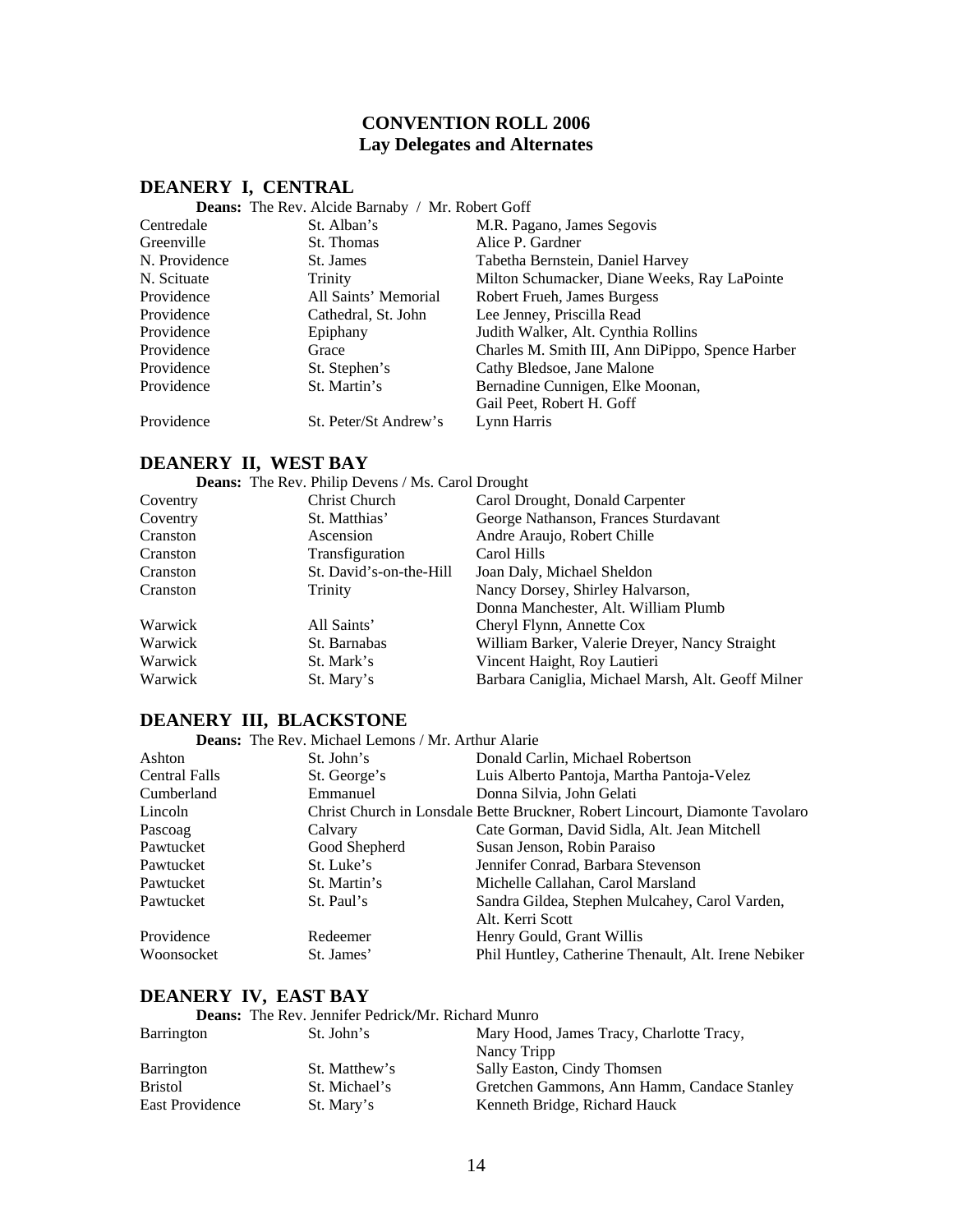| Riverside | St. Mark's          | Linda Lawson, Jeanne Mason, Ellen Metcalfe |
|-----------|---------------------|--------------------------------------------|
| Rumford   | St. Michael & Grace | Robert Bergstrand, Shirley Friend          |
| Warren    | St. Mark's          | Helen Hunt, Barbara Reilly                 |

# **DEANERY V, AQUIDNECK**

| <b>Deans:</b> The Rev. Cn. John Lawrence / Ms. Mary Lyon |  |
|----------------------------------------------------------|--|
|----------------------------------------------------------|--|

| Little Compton | St. Andrew's         | William Barnum, Charles Hall,                   |
|----------------|----------------------|-------------------------------------------------|
|                |                      | Alt. Lora Miller MacFall                        |
| Middletown     | <b>Holy Cross</b>    | Robert King                                     |
| Middletown     | St. Columba's Chapel | H. Ray Rogers, Marie Robinson, Lois P. Rogers   |
| Newport        | Emmanuel             | Debra Venancio, Joann Ritchie                   |
| Newport        | St. George's         | James McKay, Gardner C. Sconyers                |
| Newport        | St. John's           | <b>Frank Jenks</b>                              |
| Newport        | Trinity              | Stephen Parvet, Stephen Rous, Robert P. Smith,  |
|                |                      | Dorcas Taylor, Alt. Nancy Bredbeck              |
| Portsmouth     | St. Mary's           | William Lyons, Marshall Lundberg, Joanne Dunlap |
| Portsmouth     | St. Paul's           | Holly Phillips, Alt. Elizabeth Teixeira         |
| Tiverton       | <b>Holy Trinity</b>  | Alan Locke, Marilyn May                         |

# **DEANERY VI, NARRAGANSETT**

|                     | <b>Deans:</b> The Rev. Canon Philip Tierney / Ms. Evelyn Brchan |                                                 |
|---------------------|-----------------------------------------------------------------|-------------------------------------------------|
| Alton               | St. Thomas'                                                     | Ann Bettinger                                   |
| <b>Block Island</b> | St. Ann's-by-the-Sea                                            | F. Albert Starr                                 |
| Charlestown         | <b>Holy Spirit</b>                                              | Joanne Bilotta, Lora Cobden, Alt. John Bilotta  |
| East Greenwich      | St. Luke's                                                      | Kenneth MacDonald, Jim Rezendes, Bruce Stevens, |
|                     |                                                                 | Carol Stevens                                   |
| <b>Hope Valley</b>  | St. Elizabeth's                                                 | Harold Anderson, Beverly Anderson               |
| Jamestown           | St. Matthew's                                                   | Charles Beal, Marcia Sallum Glassie             |
| Kingston            | St. Augustine's Chapel                                          | Nancy Brown-Cobb, Jan Terry,                    |
|                     |                                                                 | Alt. Arthur [Zeke} Olsen                        |
| Narragansett        | St. Peter's-by-the-Sea                                          | Robert Donnellan, Ruth Toolan, Diane Nobles     |
| North Kingstown     | St. Paul's                                                      | Richard Lewis, Mary Hall, David Lamb,           |
|                     |                                                                 | William R. Warburton                            |
| Saunderstown        | Chapel, St. John Divine                                         | Gordon Morrison, Janice Post                    |
| Wakefield           | Ascension                                                       | MaryAnn Golda, Betty McCabe, Karen Visich       |
|                     |                                                                 | Alts. Randy Collins, Molly Jordan               |
| Westerly            | <b>Christ Church</b>                                            | Virginia Bonk, Kent Loy, George Parent          |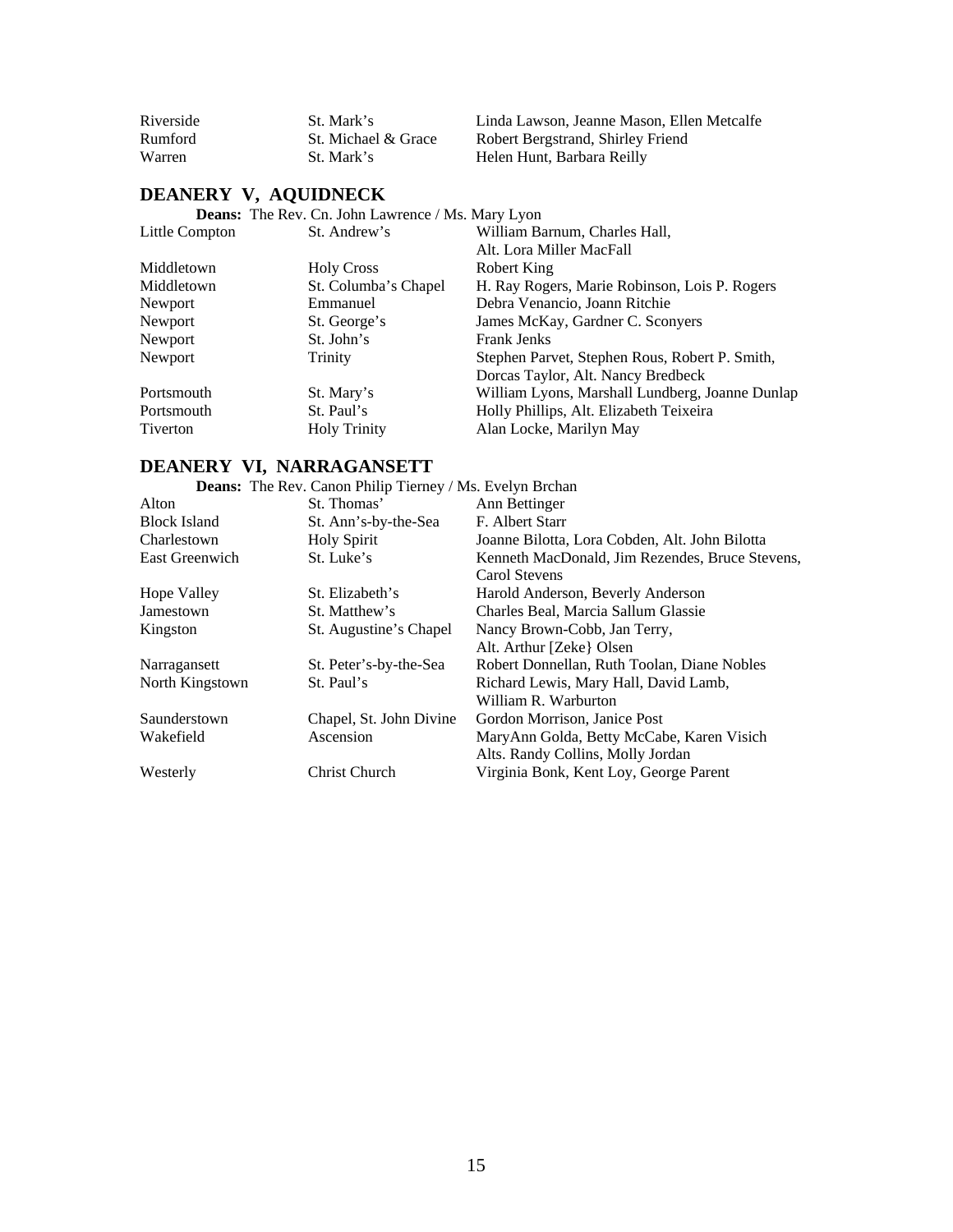# DIOCESE OF RHODE ISLAND JOURNAL OF PROCEEDINGS 216th ANNUAL CONVENTION

 The two hundred sixteenth meeting of the Convention of the Diocese of Rhode Island began with a reception and dinner at 5:30 p.m. on Friday, October 27, 2006, at Rhodes on the Pawtuxet, Cranston. The theme for this year's Convention was *Lighten The World.*

 Following dinner, Ms. Peggy Amatore, Director for Episcopal Charities, and Ms. Joan DeCelles, Assistant Treasurer, were recognized by the Bishop for 25 years of service to the diocese. They each were presented with a gift in recognition of their work, and the Bishop thanked them for their dedication. She commented, "I thank them for their expertise to the Diocese and their affection to all of you." The Bishop reported that Episcopal Charities is currently at the level of \$451,000 and needs another \$100,000 to attain their goal for this year.

 Bishop Wolf introduced the speaker for the evening, The Rev. Michael Kinman, Director of Episcopalians for Global Reconciliation, who spoke on the subject of the Mellinium Development Goals (MDG's) and the national Episcopal Church's role in participation. Rev. Kinman said that we, as Episcopalians, start with God revealed in Jesus Christ, and that is why the MDG's are a blueprint for becoming a brand new church. In successive General Conventions, the Episcopal Church has committed itself to the elimination of extreme global poverty by working through the MDG's. The goals were developed by the leaders of the world's nations, in cooperation with the United Nations. The goals are:

- 1. Eradicate extreme poverty and hunger.
- 2. Achieve universal primary education.
- 3. Promote gender equality and empower women.
- 4. Reduce child mortality.
- 5. Improve maternal health.
- 6. Combat HIV/AIDS, malaria and other diseases.
- 7. Ensure environmental stability
- 8. Develop a global partnership for development.

Rev. Kinman ended by saying that it is important to do this work, not because we should, but because we can. It is only when we give our lives away, that we are rich. To find out more about Episcopalians for Global Reconciliation, please see [www.E4GR.org](http://www.e4gr.org/) .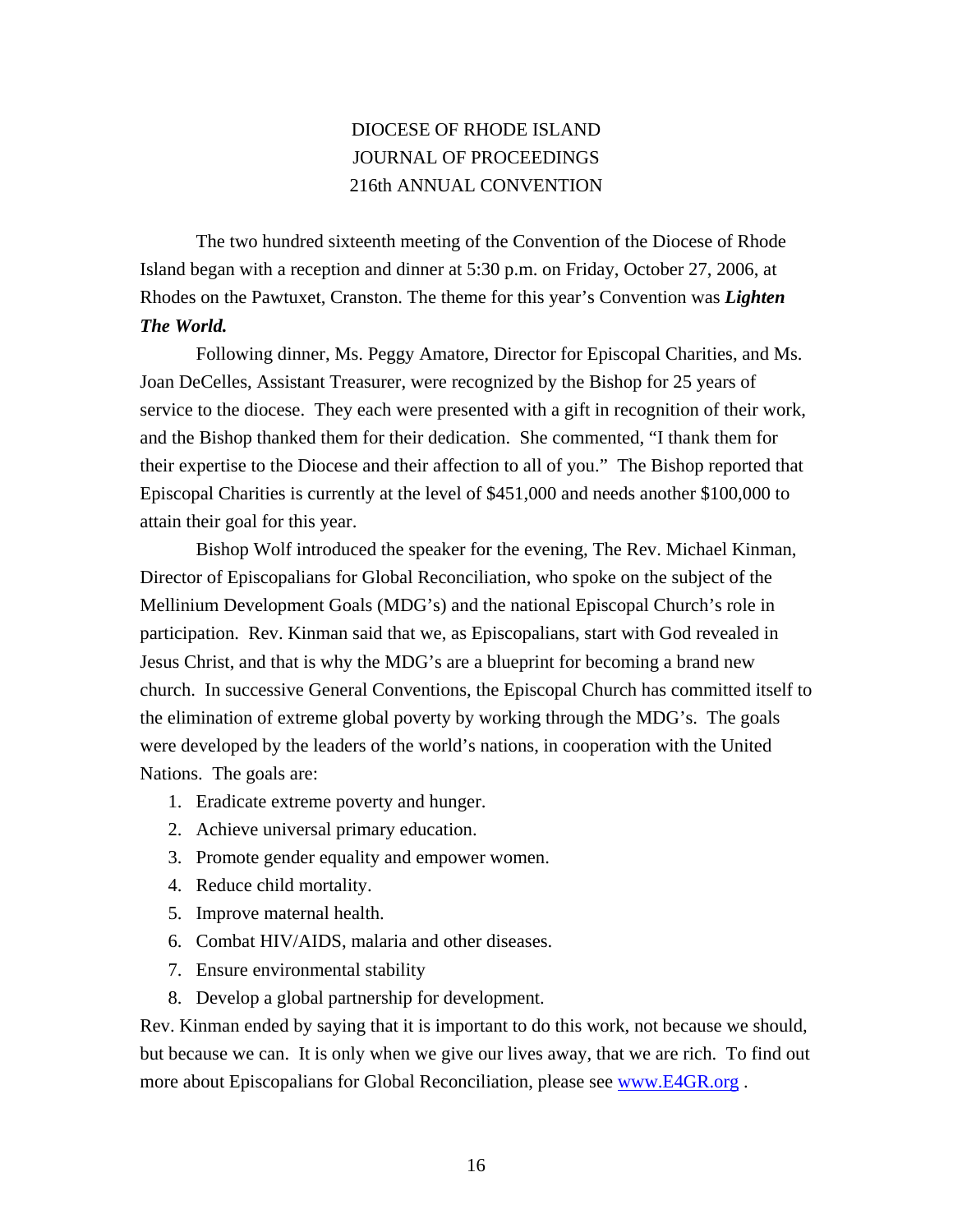Convention reconvened on Saturday, October 28, 2006 at 8:30 a.m. with a celebration of the Holy Eucharist. The preacher for the celebration was The Rev. Michael Kinman, Director of Episcopalians for Global Reconciliation.

 Convention was called to order at 9:45 AM with prayer. The Chancellor noted that all clerical and lay delegates are entitled to voice and vote and that all Deputies to General Convention, all officers of the Diocese and all Chairs of Commissions of the Diocese are entitled to a seat and voice, but not a vote, unless they are otherwise members of the Convention. He also observed that the Convention is open to all persons unless otherwise ordered by Convention. He said that the Convention is governed by the Constitution, Canons, and Standing Rules of Order of this Diocese. In addition, he also proposed that for Resolutions, there will be a limit of 15 minutes for two (2) speakers, then one (1) minute thereafter to allow as many as possible to speak. This motion was moved, seconded and approved. He asked all speakers to identify themselves by giving their names and congregational affiliation. He further said that any "late resolution" should be given to Ms. Carol Ann Bennett, the chair of the Committee on Resolutions.

 The Secretary reported that there was a quorum present, at least one-third of the clergy were present and one-third of all parishes and missions were represented by at least one delegate. Ms. MaryAnn Kolakowski then moved that the Agenda for the 216th Annual Convention be hereby approved as presented. The motion was passed.

 Rev. Sandra Haines-Murdocco, Church of the Ascension, Wakefield, made a motion that the Agenda be revised, to allow item # 16 (original agenda) Resolutions, including Late Resolutions be moved to become Item # 11 on the agenda, thence moving all items down one place accordingly. Discussion followed. Rev. Phil Devens, All Saints, Warwick commented that he supports this so that more time can be allowed for discussion of resolutions. The Chancellor commented that, thought it may not be readily apparent at first glance, the order of agenda provided for some resolutions to come out of Committee Reports. The motion was moved, seconded and approved.

 Ms. Evelyn Brchan, chair of the Elections Committee then presented a slate of nominations for election:

Standing Committee: Choose 1 from the Clerical order. 4-year term

 The candidates: The Rev. Peter Mayer The Rev. Willaim Locke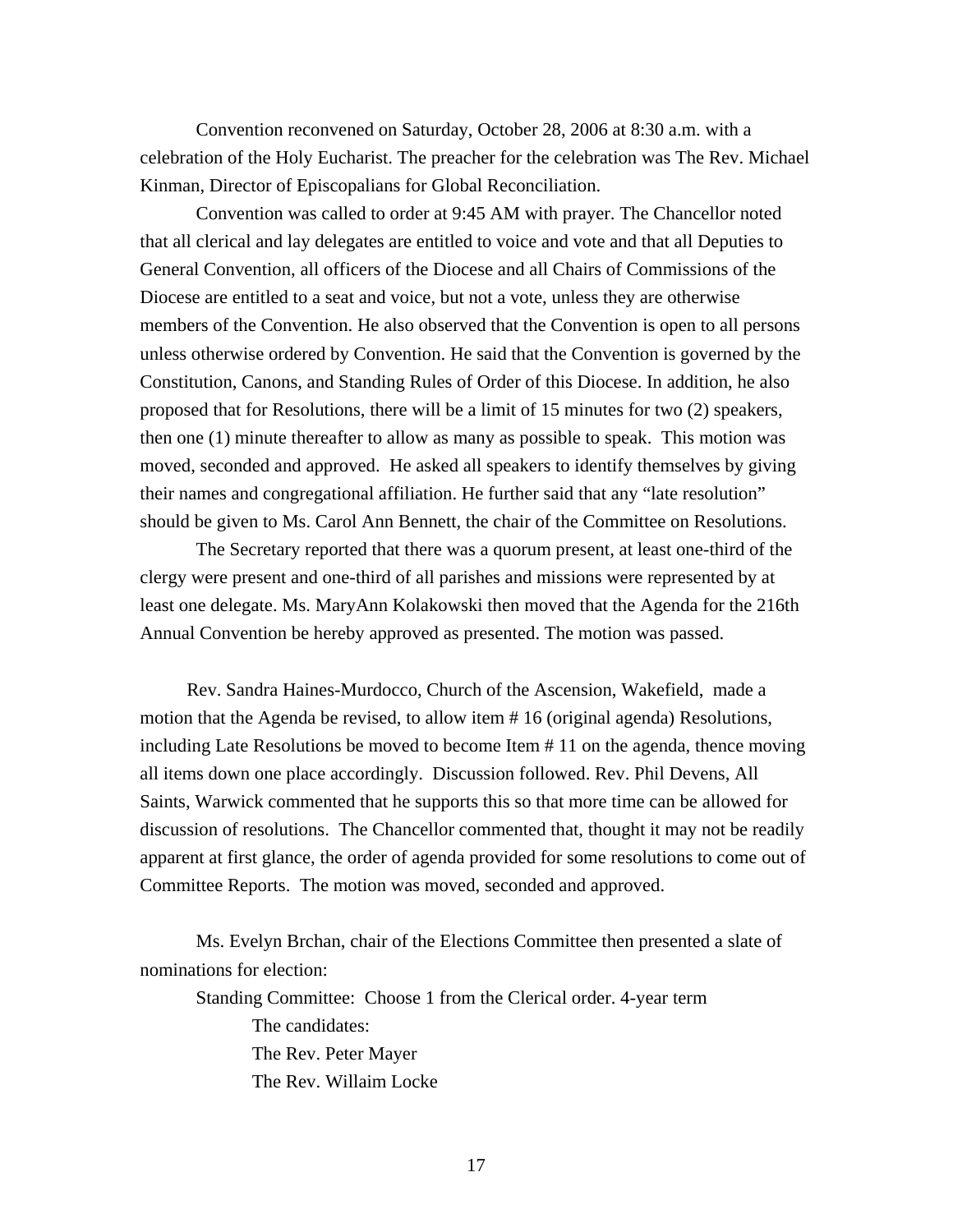Total number votes cast: 193; Total number votes to win: 97. Rev. Mayer: 74; Rev. Locke: 119. The Rev. William Locke was elected.

Standing Committee: Choose 1 from the Lay order 4-year term Ms. Lora Miller MacFall\*

 Diocesan Council: Choose 1 from the Clerical order. 3-year term The Rev. Barbara Mays-Stock The Rev. Scott Gunn Total votes cast: 190. Needed to win: 95. Rev. Gunn: 120; Rev. Mays-Stock: 70.

The Rev. Scott Gunn was elected.

Diocesan Council: Choose 2 from the Lay order. 3-year term. Mr. Mr. Benjamin H. West Ms. Margaret Thomas Ms. M. Jeanne Mason Ms. Jane E. Jellison

Total votes cast: 374. Needed to win: 94. Ms. Jellison: 120, Ms. Mason: 73, Ms. Thomas: 59, Mr. West: 122.

Ms. Jane E. Jellison and Mr. Benjamin H. West were elected.

Commission on Finance. 3-year term. Mr. Brian Ehlers\*

Commission on Congregational Development: Clerical order. 3-year term. The Rev. Evangeline Anderson\*

The Bishop thanked all of those who allowed their names to be put forward for nomination.

\*Since the number of nominees for the Laity on Standing Committee, and the open positions for Commission on Finance and Commission on Congregational Development equals the number of vacancies to be filled, Convention voted to declare those nominees elected.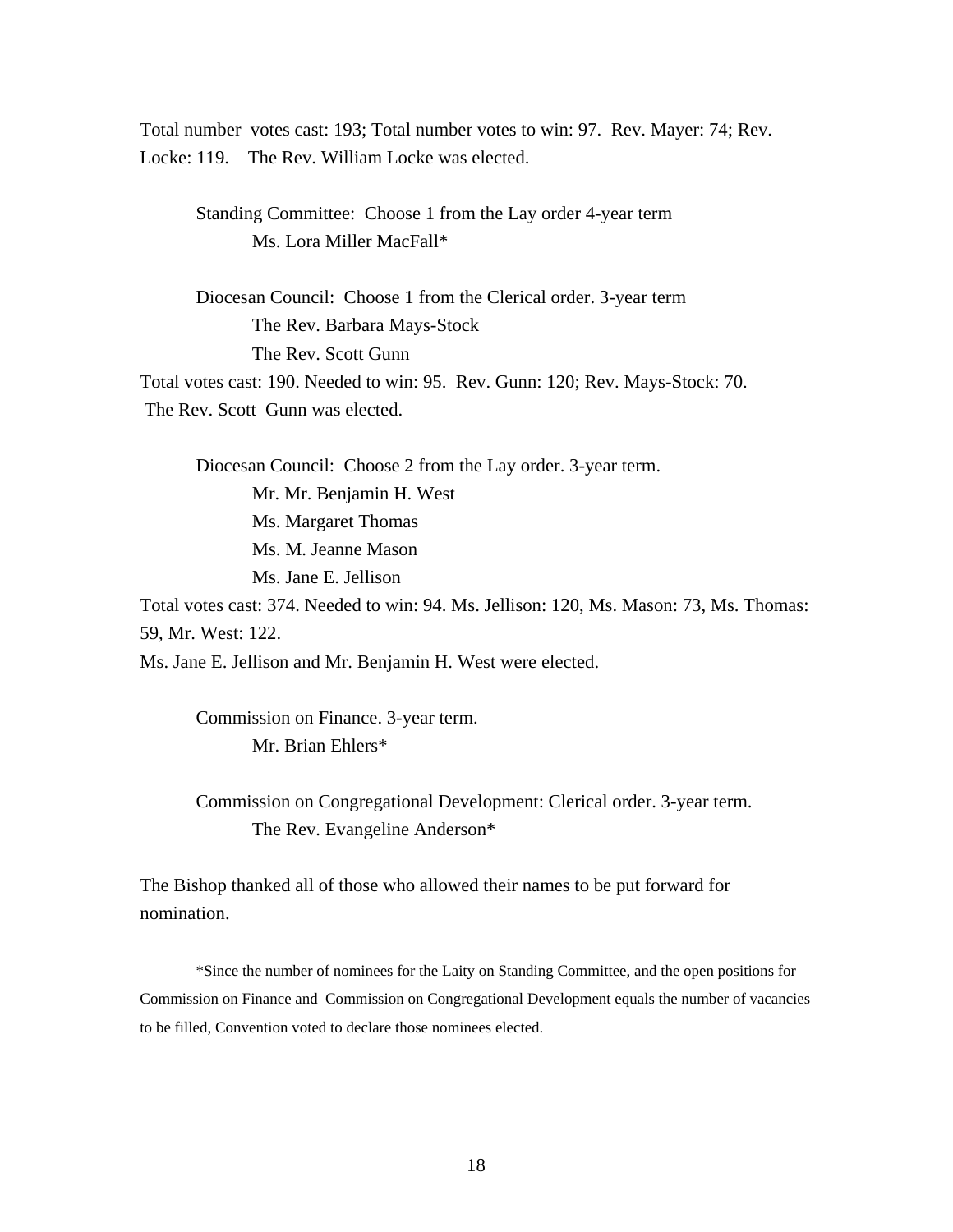The Bishop then introduced the seminarians of the Diocese

Mr. Dennis Bucco, Senior at General Seminary Ms. Susan Carpenter, Middler, General Seminary Ms. Meaghan Kelly, Senior at Virginia Seminary Mr. James McKay, Junior at EDS The Rev. Dcn. M. P. Schnieder, Senior at General Seminary

 Following that, she introduced those who are in the Deacon Formation Program. Ms. Joan Collins from St. James', No. Providence. Mr. Mark Warner from St. Paul's, No. Kingstown. Mr. Robert Kerr from St. Peter's-by-the-Sea, Narragansett

#### Postulants:

 Ms. Ann Burke Ms. Joan Dorney Collins Ms. Modesta Pellot Mr. Mark Warter

 She then recognized the Diocesan Staff present at Convention and acknowledged the tremendous amount of work that they did in preparation for this Convention. The Bishop noted staff changes. Ms. MaryAnn Kolakowski has become the Interim Resource Center Director. Ms. Sue Hurn is Interim Director of ECC. Ms. Jessica Gates is Communications Assistant to Scott Gunn for the Diocese.

 The Bishop welcomed clergy new to the Diocese since the last Convention. The Rev. Christopher Epperson, Rector, St Colomba's Chapel,

Middletown

 The Rev. Kevin M. Lloyd, Rector, St. Matthew's, Jamestown The Rev. Peter Mayer, Rector, Emmanuel, Cumberland The Rev. Deacon Greg Lisby, Assistant, St. Martin's, Providence

Ordinations:

The Rev. Dorothy "Ricky" L Brightman, Vocational Deacon, St. Luke's E.G.

The Rev. Susan Wrathall, Transitional Deacon, Assisting Clergy, St. Paul's Pawt.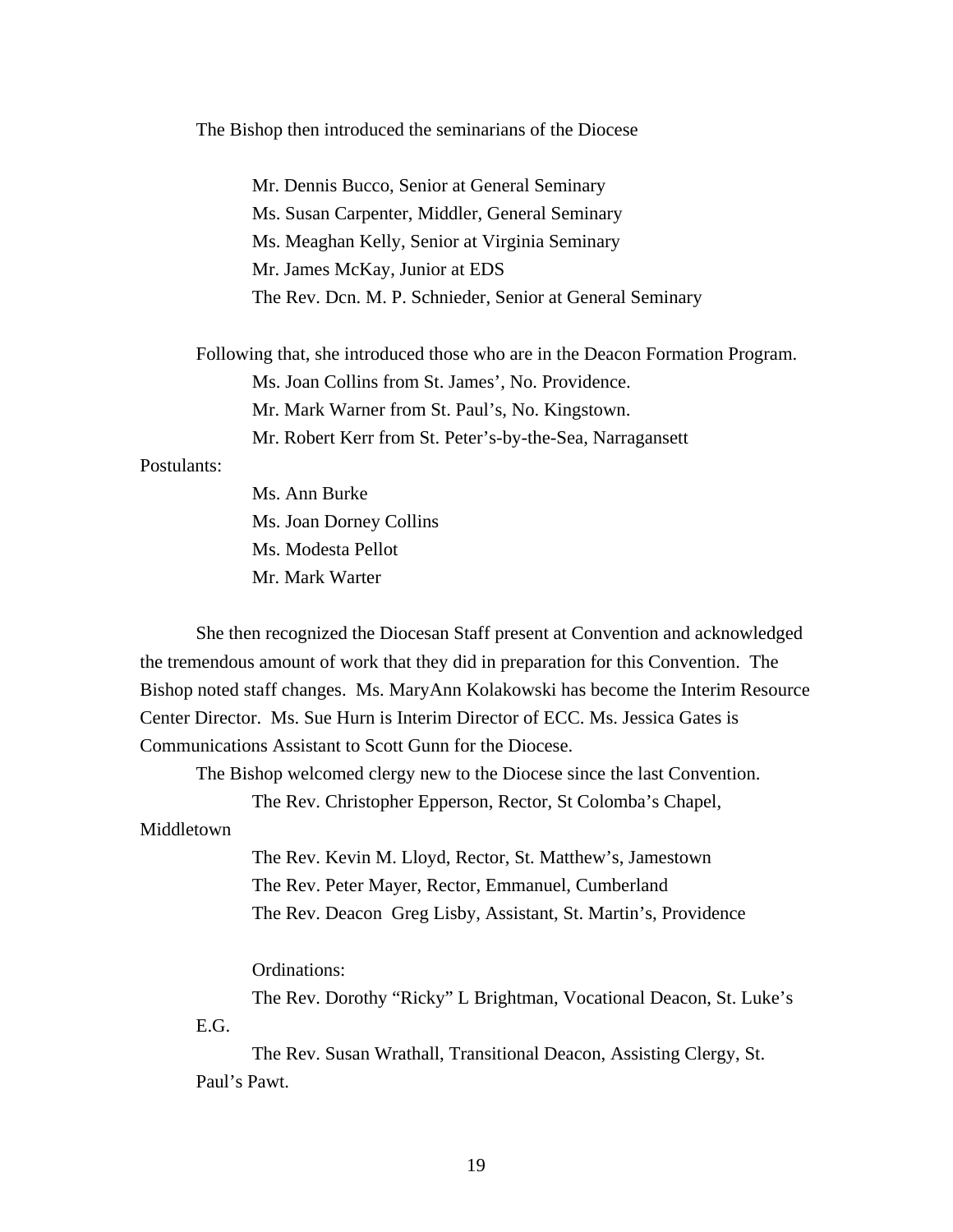Convention then moved to hearing the Bishop's address. A copy of this address follows these minutes.

 The Bishop called upon Ms. Carol Ann Bennett to present the report of the Committee on Admissions. The Committee on Admissions has received two requests for admissions.

The first is from St. Augustine's in Kingston, currently a mission. St. Augustine's requests admission as a parish. The Committee proposes the following resolution:

**Resolved:** That St. Augustine's in Kingston is hereby approved as a parish in union with Convention upon the issuance of a certificate of admission by the Bishop. The resolution was moved and seconded. It was requested that we acknowledge all past clergy and laity at St. Augustine's. The Resolution for parish status was approved.

The second request is from Mission Episcopal el Mesias in Providence, requesting admission as a mission. The Committee proposes the following resolution:

**Resolved:** That Mision Episcopal el Mesias in Providence is hereby approved as a mission in union with Convention upon the issuance of a certificate of admission by the Bishop. The resolution was moved and seconded. The Resolution for Mission status was approved.

Report of the Treasurer, Adoption of 2005 financial statements and motion to approve financial statements of the Diocese of RI for calendar year 2005. Mr. Robert Bachelor, Treasurer of the Diocese, gave his report for the year 2005. At the end of this he moved that the financial statements of the Diocese of Rhode Island for the calendar year 2004 are hereby approved as presented. This was seconded and approved. The Bishop commended Mr. Batchelor and thanked him for his hard work in making sure that the Diocese financial status is always sound.

The Report of the Committee on Program and Budget; The Rev. J. Gregory Prior, Chair The Budget was moved, seconded. A discussion followed.

**An amendment** was presented, as follows: To restore 2006 levels of ACI chaplaincy for 2007 and to increase by the cost of living thereafter.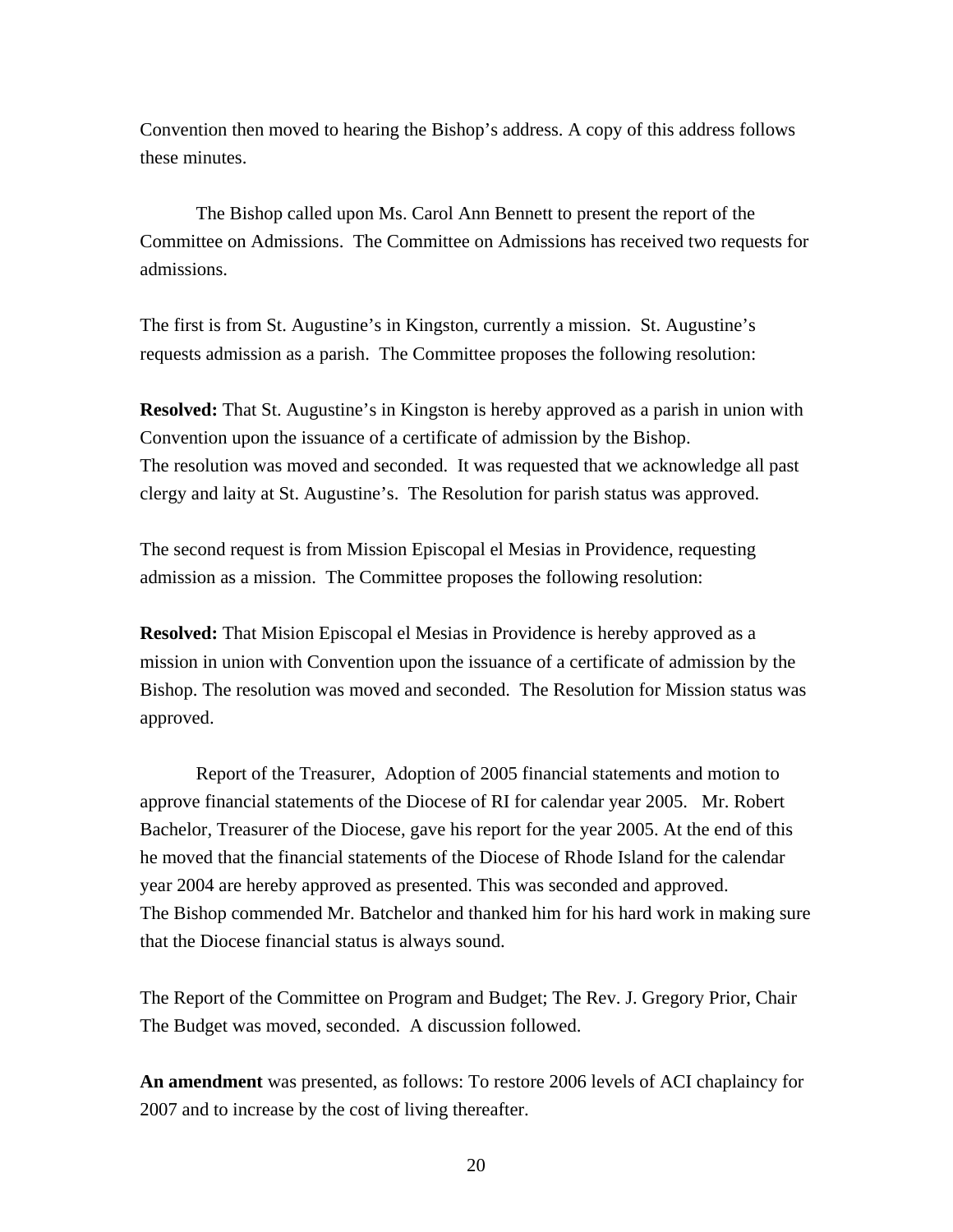Ray LaPointe, Trinity, North Scituate suggested that 0.7% MDG's come from apportionment only—check this in video.

The Rev. Joyce Penfield, St. Peter and Andrew, Providence and ACI Chaplaincy spoke against the budget's line item for the ACI being reduced over three years, and said that we are backing off of our commitment to the ACI by eliminating the Episcopal chaplaincy at the ACI by the second year of the Triennial budget. At present, she said that 5% of the State budget is for rehabilitation at the ACI.

The Rev. Mary Canavan, Calvary, No. Scituate said that the MDG's appeal to every Christian, but to remove the ACI budget is troublesome and asks in the form of an amendment, that we take another look at the budget. This was seconded. The Rev. Marsue Harris and Ms. Cindy Thomas spoke in favor of the amendment. Mr. Michael Bergeron, St Michael & Grace spoke in support and suggested the reduction of 5% will reduce the staff by one (1) in the Episcopal Charities Office in order to re-fund \$26,000 to the ACI budget. The Bishop commented that the two positions at the Charities office are funded by totally restricted funds, to be used for that purpose only. Rev. Ricky Brightman, St. Luke's East Greenwich suggested that if parishes pay apportionment, we could re-evaluate this situation year to year to see if it can be adjusted.

The Rev. Jennifer Philips, Vicar, St. Augustine's Kingston proposed **an amendment to the amendment** as follows: That up to \$30,000 be moved from the Resource Center line item (59) and be used for the funding of the ACI line item, along with any year end budget surplus. After discussion, it was voted as follows: Hand vote taken; Yea- 74 Nay- 95 Amendment to the amendment defeated. Discussion went back to the original amendment (above). The question was called. The amendment was approved in a voice vote. The Bishop commented that the Diocesan Council will take up the issue of looking at the budget to accommodate this change, and it undoubtedly will mean adjustments to the budget as it appears presently.

The Bishop then called on Ms. Carol Anne Bennett, chair of the Committee on Resolutions.

She presented this resolution for consideration:

Note: Resolution #1 has already been presented by the Standing Committee and approved. Resolution #9 Amendment of Canon 9 of the Canons, has already been presented by the Committee on Canons and approved.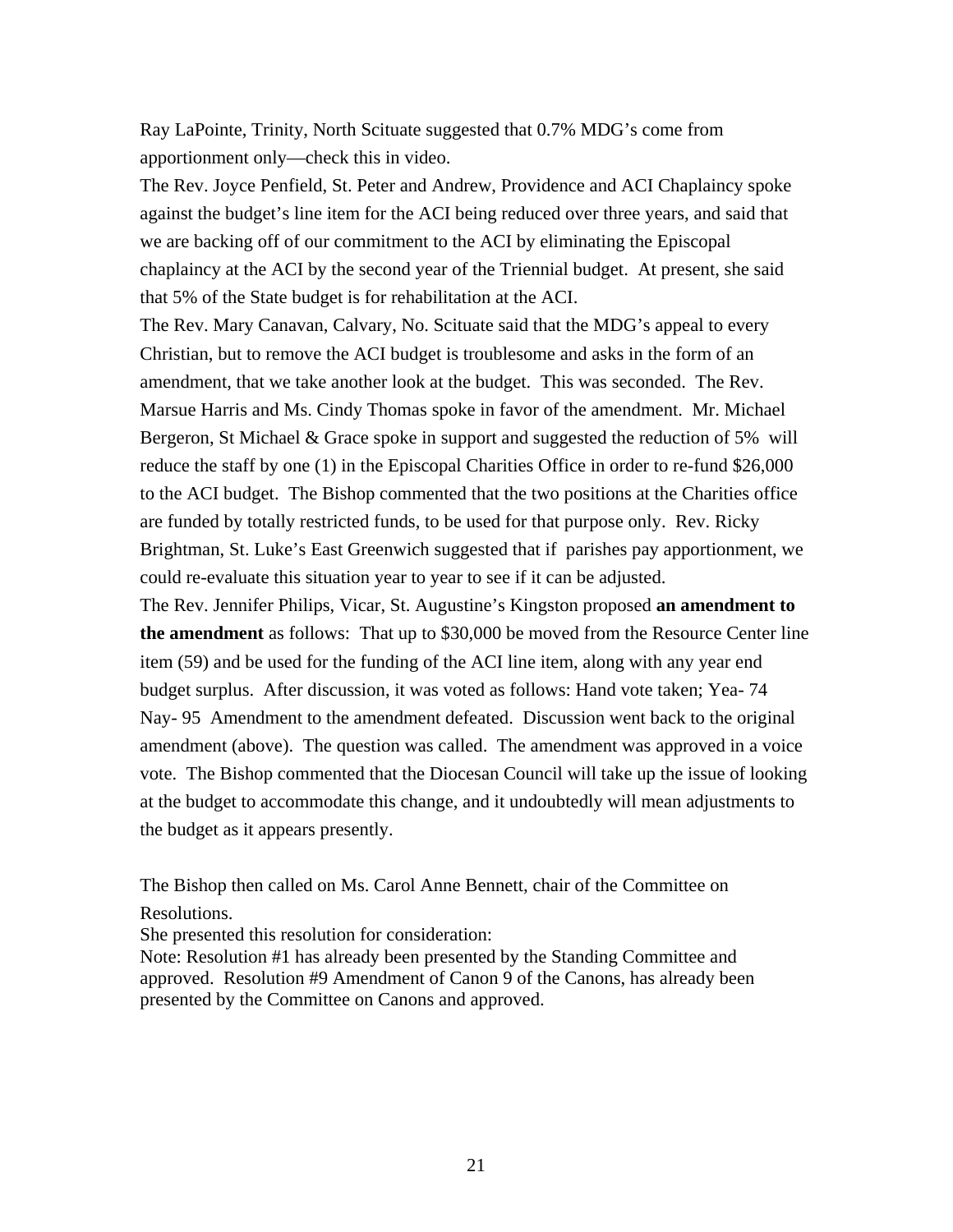# **I. TITLE: ADOPTION OF POLICIES FOR PRUDENT MANAGEMENT OF ENDOWMENT AND INSTITUTIONAL FUNDS**

**RESOLVED.** That the 216<sup>th</sup> Convention of the Diocese of Rhode Island recommends to all parishes, missions and institutions of the Diocese the adoption of appropriate policies for the prudent management of endowment and other institutional funds and further recommends that withdrawals from endowment and institutional funds in any one year not exceed an amount greater than seven (7) percent of the fair market value of the endowment or other institutional funds, calculated on the basis of market values determined quarterly and averaged over a period of three (3) years immediately preceding the year in which the withdrawal is made.

**SUBMITTED BY:** On behalf of the Standing Committee, The Rev. Robert W. Anthony, President.

# Moved and seconded. Discussion:

The Rev. Robert Anthony, Christ Church, Westerly, spoke to the resolution. He said we cannot enforce this at the present time, but they wanted to caution congregations about spending down endowments. The Rev. Marc Dobson, St. Mary's Warwick, spoke against the resolution, saying that 7% endowment spending is too severe for his congregation. Mr. Robert Batchelor spoke in favor of the resolution. The resolution was approved.

# **II. TITLE: STUDY OF THE APPORTIONMENT SYSTEM OF THE DIOCESE**

# **(Forwarded without recommendation)**

**RESOLVED,** That an ad-hoc Commission be established to study the structure and pattern of the diocesan apportionment system, to consider how the proportionate share of the expenses of the Diocese might better recognize and be considerate of the differences among our several parishes; that the Commission be appointed by the Bishop with the consent of Diocesan Council and consist of five (5) members: one representative of Diocesan Council, one representative of the Commission on Finance, one representative of the Budget Committee, one cleric and one lay person, and that the Treasurer, the Comptroller and the Canon to the Ordinary shall be ex-officio members; that the Commission study diocesan support systems in use throughout the Church and submit an interim report to the  $217<sup>th</sup>$  Diocesan Convention in 2007 and a Final Report proposing any changes the Commission may deem appropriate to the  $218<sup>th</sup>$  Diocesan Convention in 2008, in a timely fashion, so that any changes that may be adopted might be implemented in he next three-year budget cycle.

**SUBMITTED BY:** The Rev. Philip J. Tierney on behalf of the Narragansett Deanery. Moved and Seconded. Discussion: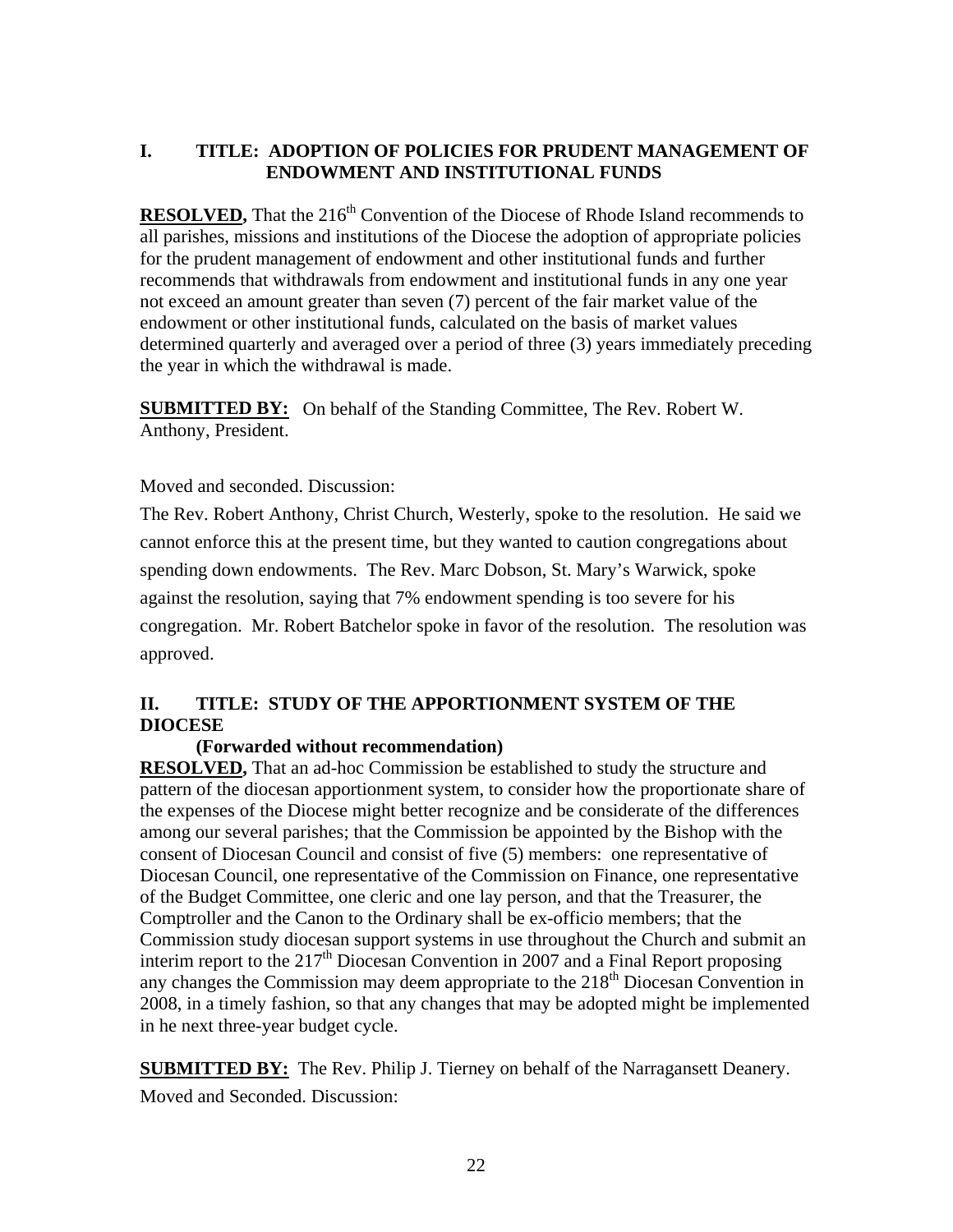The Rev. Daryl Stahl, Interim, Holy Trinity, Tiverton, said that we should look to the connection between stewardship and apportionment. The Rev. Philip Tierney, Rector, St. Paul's, North Kingstown, Rev. Edwin (Ted) Hallenbeck, Retired Deacon and Rev. Sandra Haines-Murdocco, Rector, Church of the Ascension, Wakefield, spoke in support of the resolution. The resolution was approved.

# **III. TITLE: MILLENNIUM DEVELOPMENT GOALS (Committee recommends approval)**

**RESOLVED,** That in the diocese, each congregation and all parishioners are urged to commit to 0.7% giving toward these goals by July 7, 2007; and be it further

**RESOLVED**, That the last Sunday after Pentecost be designated as a day of special prayer for mobilizing Episcopalians toward the achievement of the Millennium Development Goals.

**SUBMITTED BY:** The Rev. R. Craig Burlington, Deputation to General Convention. Moved and seconded. The resolution was approved.

# **IV. TITLE: SOCIAL RESPONSIBILITY IN INVESTMENTS (Forwarded without recommendation)**

**RESOLVED,** That the Episcopal Diocese of Rhode Island appoint a Social Responsibility in Investments (SRI) Committee whose mandate shall be the following:

 To review and study the social policies of the Episcopal Church (USA) with regard to

 Investments as enumerated in *Proxy Voting and the Mission of the Church* (by Peace

 & Justice Ministries of ECUSA, 2000); in *Engage God's Mission: Policy for Action:* 

 *The Social Policies of the Episcopal Church, USA* (2003) and in *Corporate Engagement* 

 *By the Episcopal Church on Issues Related to Israel and the Palestinian Territories* (by

The SRI Committee to the Executive Council, 2005),

To develop a comprehensive set of recommendations as to how the diocese can operationalize and implement these social policies in the investment of diocesan assets; To report its findings to the  $217<sup>th</sup>$  Annual Convention of the Diocese in 2007 for approval and action.

The SRI Committee will be appointed by Diocesan Council by December 1, 2006. The signers of this resolution hereby offer their participation and call upon the diocese to draw upon the competence and interests of our laity and clergy to constitute a committee capable of giving these issues the widest and wisest possible consideration. Membership should also include representatives of the Diocesan Investment Trust (DIT), Commission on Finance and the Standing Committee.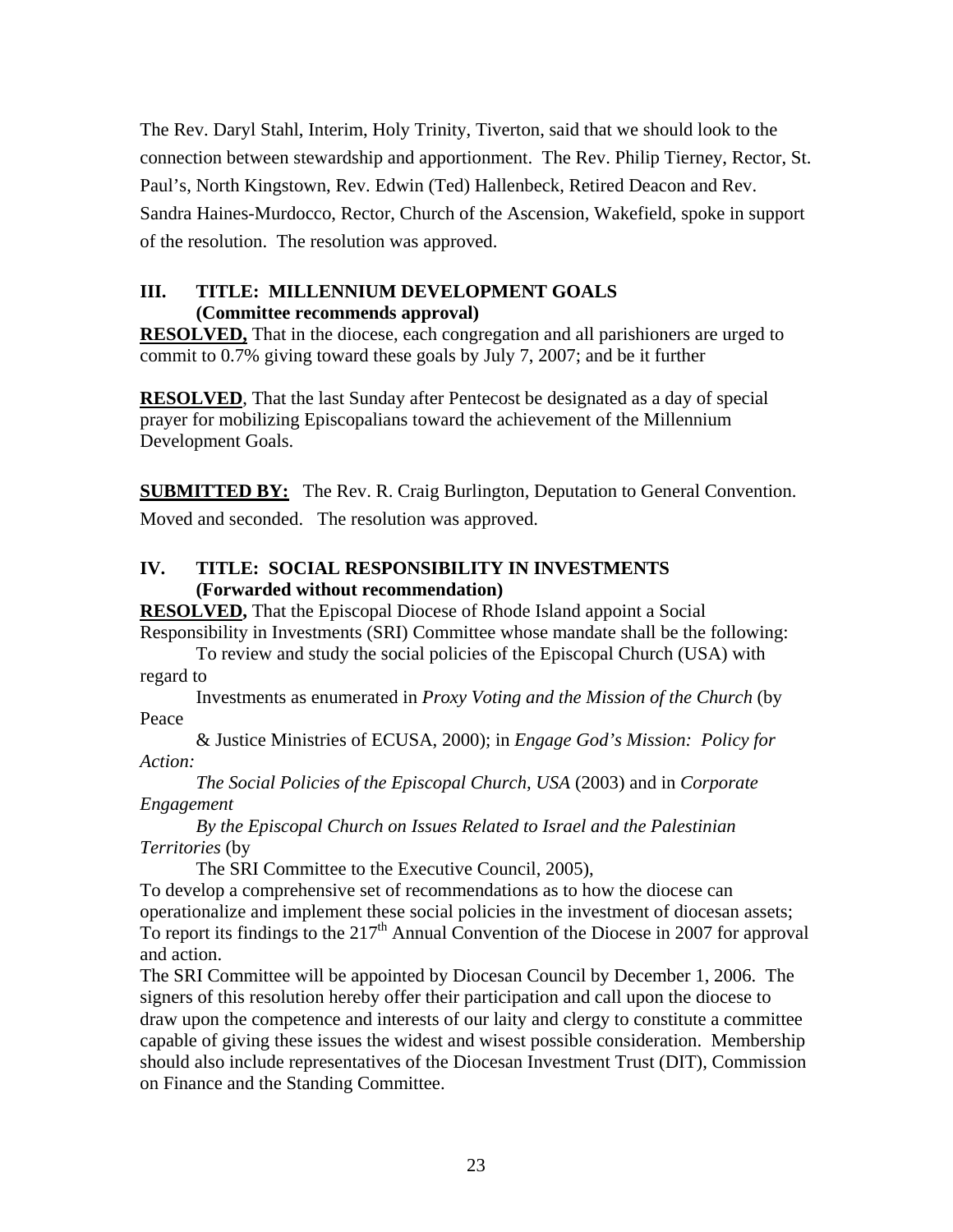**SUBMITTED BY:** The Rev. Robert T. Brooks, Grace Church, Providence; The Rev. David Ames, St. Mark's, Riverside; The Rev. Daryl Stahl, Holy Trinity, Tiverton and Ms. Priscilla Read, Cathedral of St. John, Providence.

# Moved and seconded. Discussion:

The Rev. Robert Brooks, Rector, Grace Church, Providence and Rev, Philip Tierney, Rector, St. Paul's North Kingstown, spoke in favor of the resolution. Rev. James Bocchino, All Saints, Providence, said that he (and some others) had not received explanations of the resolutions prior to convention day. It was reported that all delegates received the full explanations in the final packets for Convention in early October. The resolution was approved.

# **V. TITLE: DEVELOPING YOUNG ADULT LEADERS (Forwarded without recommendation)**

**RESOLVED,** That the 216<sup>th</sup> Annual Convention of the Episcopal Diocese of Rhode Island urges the Nominating Committee of every congregation to seek out young adults, under the age of 30, to serve on vestries, boards and committees and be it further

**RESOLVED**, That established leaders are urged to offer their experience as mentors for emerging leaders.

**SUBMITTED BY:** The Rev. R. Craig Burlington, Deputation to General Convention Moved and seconded. The resolution was approved.

# **VI. TITLE: COMPANION DIOCESE**

# **(Forwarded without recommendation)**

**RESOLVED,** That the 216<sup>th</sup> Convention of the Diocese of Rhode Island affirm its commitment to the establishment of a relationship with a companion diocese and be it further

**RESOLVED,** That the Guidelines for Companion Link Relationships in the Anglican Communion be used in a process of conversation, study, prayer and discernment by a committee working together with Bishop Wolf and the people of the Diocese of Rhode Island, and be it further

**RESOLVED**, That this committee be charged with reporting its findings and recommendations to Diocesan Council prior to Convention 2007.

**SUBMITTED BY:** Mr. Milton Schumacher, Trinity, North Scituate Moved and seconded. The resolution was approved.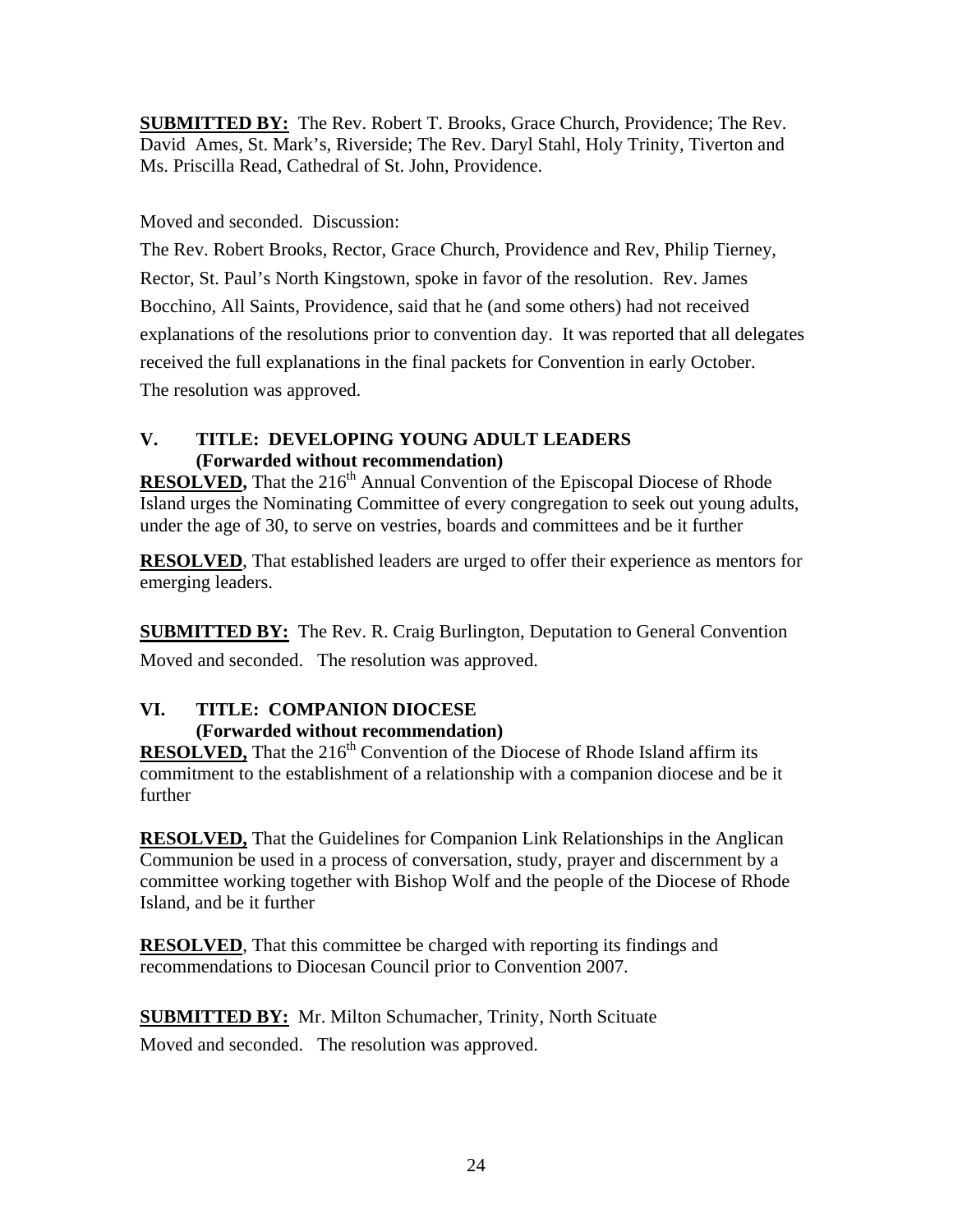Noonday prayers and the reading of the Necrology followed. Convention then recessed for lunch.

Convention came to order again at 1:15 p.m.

# **VII. TITLE: THE WAR IN IRAQ**

 **(Forwarded without recommendation)** 

**RESOLVED,** That this Convention urge the U.S. Congress to announce a timetable for the prompt withdrawal of American Armed Forces from Iraq; and be it further **RESOLVED,** That U.S. resources be directed to re-building the infrastructure of Iraq in order to promote the security and well-being of Iraqi citizens; and be it further **RESOLVED,** That the United States facilitate international efforts to resolve the conflicts in Iraq; and be it further

**RESOLVED,** That returning U.S. personnel be given the medical care and economic support and opportunities that they have merited by their valiant service under extremely difficult circumstances.

**SUBMITTED BY:** The Rev. David Ames, St. Mark's, Riverside; Ms. Lee Jenney, Cathedral of St. John, Providence; Ms. Priscilla Read, Cathedral of St. John, Providence. Moved, Seconded. Discussion:

The Bishop asked for clarification as to why this was sent from the Committee on Resolutions without recommendation. Ms. Bennett answered that the language contained a lot of baggage and the committee wondered about its usefulness. Rev. David Ames, Interim, St. Mark's Riverside, mentioned that The Rev. Charles Neal Goldsborough and the Rev. Jeff Jenks are both serving in Iraq at present, and then spoke in favor of the resolution. The Rev. Mark Dobson, St. Mary's Warwick, spoke against the resolution because it carries a lot of political baggage intervening with the government's work is a violation of the division of church and state. George Parent, Christ Church, Westerly, spoke in support of the resolution. Ruth Toolan, St. Peter's By the Sea, Narragansett, spoke against the resolution because it only says "Iraq" and not "Afghanistan." She proposed an amendment to add in the word, "Afghanistan" to the text. The Rev. Richard Morgan, Vicar, St. Matthias', Coventry, not supportive of the amendment. Ann Hamm, St. Michael's Bristol spoke in support of the resolution and said that this resolution is similar to the one from General Convention. The Rev. Phil Devens, All Saints, Warwick, spoke in support of the resolution, but not the amendment. Ms. Priscilla Read and Ms. Lee Jenny, Cathedral of St. John spoke against the amendment.

The amendment was defeated. Another amendment was proposed, as follows: In the first resolve, add in "to take pro-active steps to end our participation in Iraq as soon as possible." The amendment was defeated.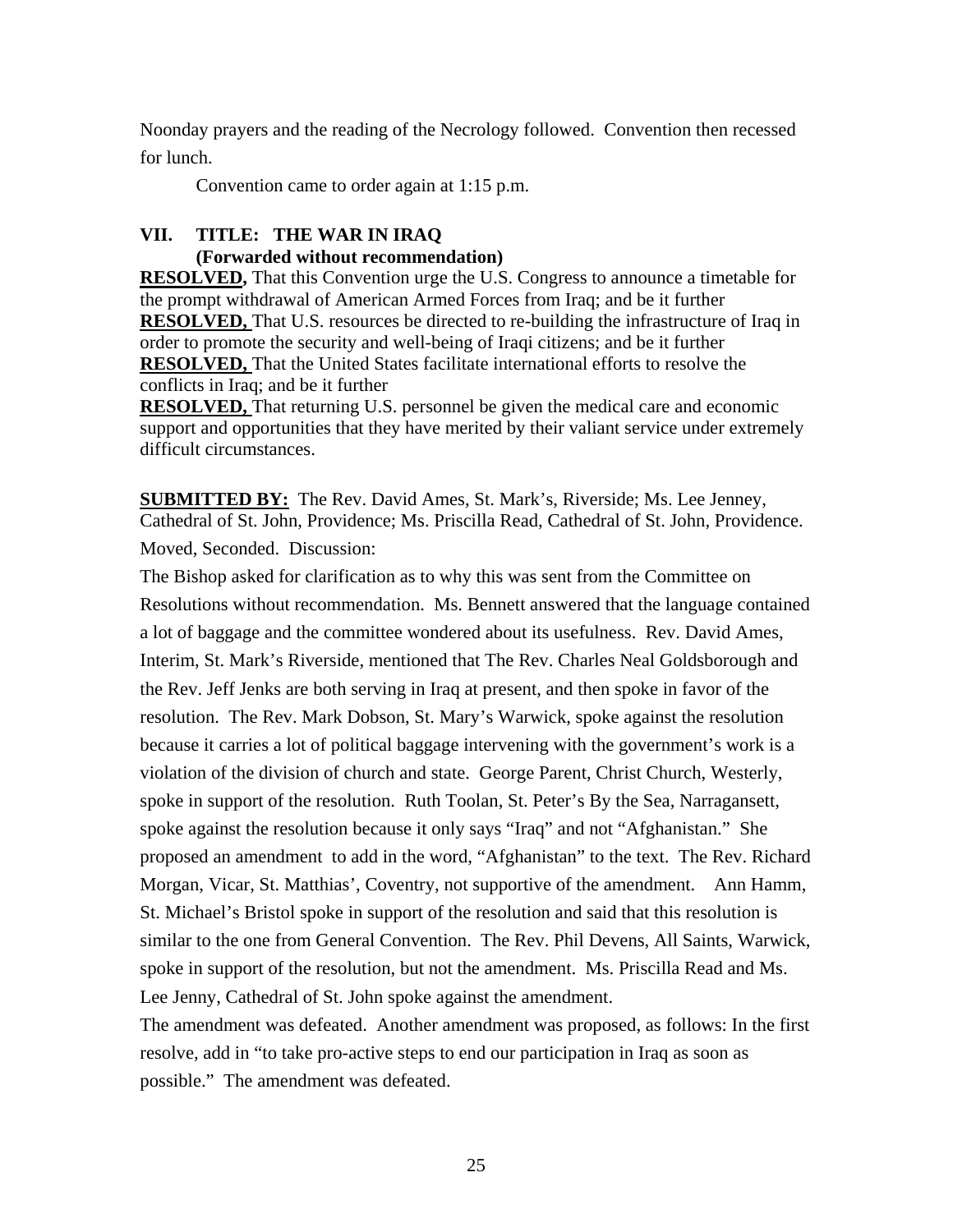A friendly amendment was made to include, "and Administration" to the text of the first resolve. This was approved. It now reads:

**RESOLVED,** That this Convention urge the U.S. Congress and Administration to announce a timetable for the prompt withdrawal of American Armed Forces from Iraq; and be it further

**RESOLVED**, That U.S. resources be directed to re-building the infrastructure of Iraq in order to promote the security and well-being of Iraqi citizens; and be it further **RESOLVED,** That the United States facilitate international efforts to resolve the conflicts in Iraq; and be it further

**RESOLVED,** That returning U.S. personnel be given the medical care and economic support and opportunities that they have merited by their valiant service under extremely difficult circumstances.

The resolution with above stated amendment was approved.

# **VIII. TITLE: HOLY LAND**

# **(Forwarded without recommendation)**

**RESOLVED,** That the Episcopal Diocese of Rhode Island set up a Committee for Peace in the Holy Land whose goal is to explore how we might contribute to the quest for a lasting peace based upon justice, equity and human rights for the people of Israel and Palestine. The Committee's mandate shall be the following:

- **To study** the history of the conflict in the last century and the current impasse;
- **To educate** Episcopalians in Rhode Island on these issues through a series of speakers and public discussions;
- **To review** the policies of the Episcopal Church, U.S.A. with regard to this conflict as set forth in *Engage God's Mission Policy for Action: The Social Policies of the Episcopal Church, U.S.A.* and in *Corporate Engagement by the Episcopal church on Issues Related to Israel and the Palestinian Territories: A Report with Recommendations* (October 3, 2005) by the Social Responsibility in Investments Committee of Executive Council; and
- **To develop** a consensus as to how the moral and financial resources of this Diocese could contribute to the search for peace in this region.

This committee shall be appointed by Diocesan Council by December 1, 2006 and will report its specific recommendations to the Diocesan Convention 2007 for approval and action. The sponsors of this resolution hereby offer their participation and call upon the Diocese to draw upon the competence and interests of our laity and clergy to constitute a committee capable of giving these issues the widest and wisest possible consideration.

**SUBMITTED BY:** The Rev. David Ames, St. Mark's, Riverside; The Rev. Dn. Dorothy Brightman, St. Luke's, East Greenwich; The Rev. Daryl Stahl, Holy Trinity,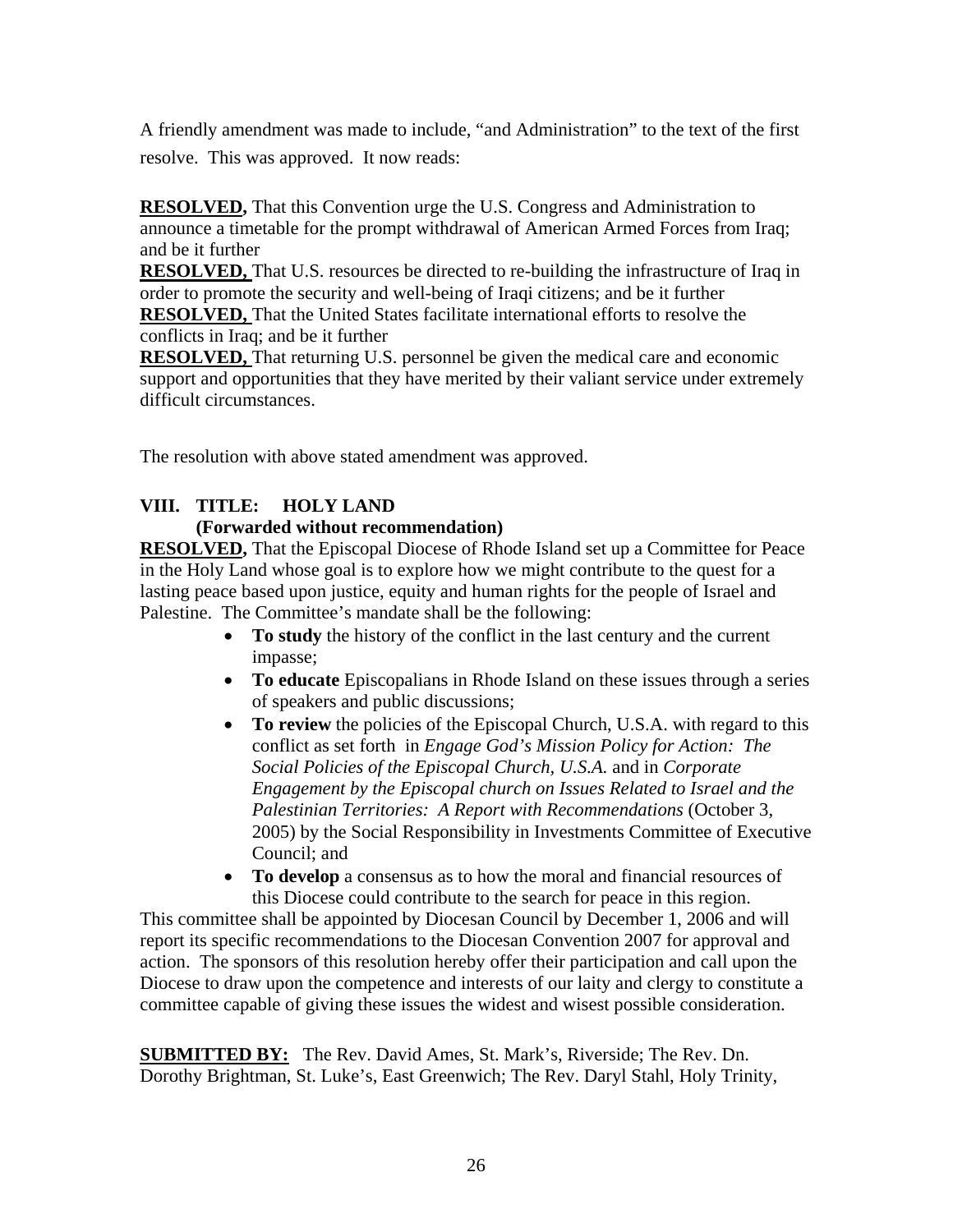Tiverton; Ms. Lee Jenney, Cathedral of St. John, Providence; Ms. Priscilla Read, Cathedral of St. John, Providence.

Moved and seconded. Discussion:

A friendly amendment was made by Rev. James Bocchino, All Saints, Providence that the date in the resolution be changed from December 1, 2006 to January 15, 2007 for

practical reasons. This was accepted. The resolution now reads: **VIII. TITLE: HOLY LAND** 

**RESOLVED,** That the Episcopal Diocese of Rhode Island set up a Committee for Peace in the Holy Land whose goal is to explore how we might contribute to the quest for a lasting peace based upon justice, equity and human rights for the people of Israel and Palestine. The Committee's mandate shall be the following:

- **To study** the history of the conflict in the last century and the current impasse;
- **To educate** Episcopalians in Rhode Island on these issues through a series of speakers and public discussions;
- To review the policies of the Episcopal Church, U.S.A. with regard to this conflict as set forth in *Engage God's Mission Policy for Action: The Social Policies of the Episcopal Church, U.S.A.* and in *Corporate Engagement by the Episcopal church on Issues Related to Israel and the Palestinian Territories: A Report with Recommendations* (October 3, 2005) by the Social Responsibility in Investments Committee of Executive Council; and
- **To develop** a consensus as to how the moral and financial resources of this Diocese could contribute to the search for peace in this region.

This committee shall be appointed by Diocesan Council by January 15, 2007 and will report its specific recommendations to the Diocesan Convention 2007 for approval and action. The sponsors of this resolution hereby offer their participation and call upon the Diocese to draw upon the competence and interests of our laity and clergy to constitute a committee capable of giving these issues the widest and wisest possible consideration.

Further discussion: Mr. Steven Rous, Trinity Church, Newport spoke against the right of return of all Palestinians, and Ms. Priscilla Read responded that this was part of a quote, not wording from their resolution. The Rev. Ricky Brightman, St. Luke's East Greenwich, spoke in support of the resolution, saying that sending this to Diocesan Council was a way of going to action. An amendment was presented saying, "in consultation with our Jewish brothers." The Rev. Robert Brooks. Grace Church, Providence spoke against the amendment because it did not include Muslims and Palestinians. The Rev. Marc Dobson, St Mary's Warwick, spoke against the amendment and the resolution because he feels that this is out of our area of expertise. The Rev.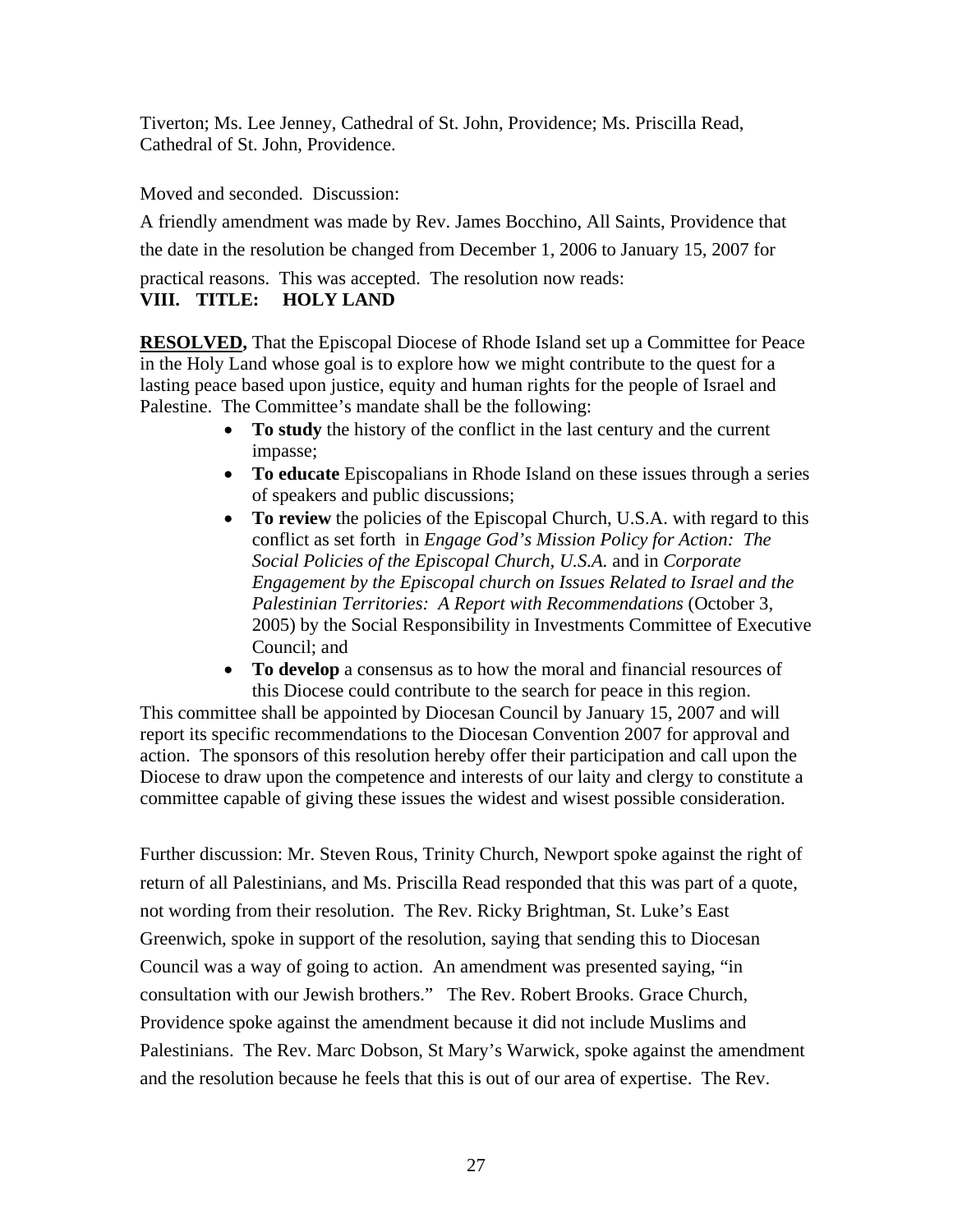Mary Ann Dolan, Non-parochial, spoke against the amendment. The amendment was defeated.

The resolution as above, with friendly amendment was approved.

# **Late Resolution**

The Committee received one late resolution, Distribution of Diocesan Convention Materials to Delegates. Copies of this resolution were available at registration.

# **LATE RESOLUTION: Distribution of Diocesan Convention Materials to Delegates**

**RESOLVED,** That all materials pertaining to the Diocesan Convention of the Episcopal Diocese of Rhode Island, including but not exclusive of the proposed budget and resolutions and changes to the three-year budget, be in the hands of the delegates of said Convention not less than thirty (30) days before the date of Convention.

It was required that a 2/3 majority accept the late resolution. The vote approved the acceptance of the late resolution for consideration.

The resolution was moved and seconded. After a short discussion, the resolution was rescinded by Rev. Alcide Barnaby, St. James, North Providence, and the following substitute resolution was put in its place:

# **LATE RESOLUTION: Distribution of Diocesan Convention Materials to Delegates**

**RESOLVED,** That a committee be appointed to look at collecting and distributing materials for Diocesan Convention and in the hands of the delegates at least 30 days in advance of Convention.

The resolution was moved, seconded. Discussion:

Rev. James Bocchino, All Saints, Providence, spoke in support of the resolution and asked that the scheduling of convention go to this committee. Rev. James Frink, Priest-incharge, Church of the Ascension, Cranston, had questions about timing issues with the mailing. Ms. Carol Frink, Trinity, North Scituate, Offered a friendly amendment that "including electronically" be added. This was approved. The resolution now reads: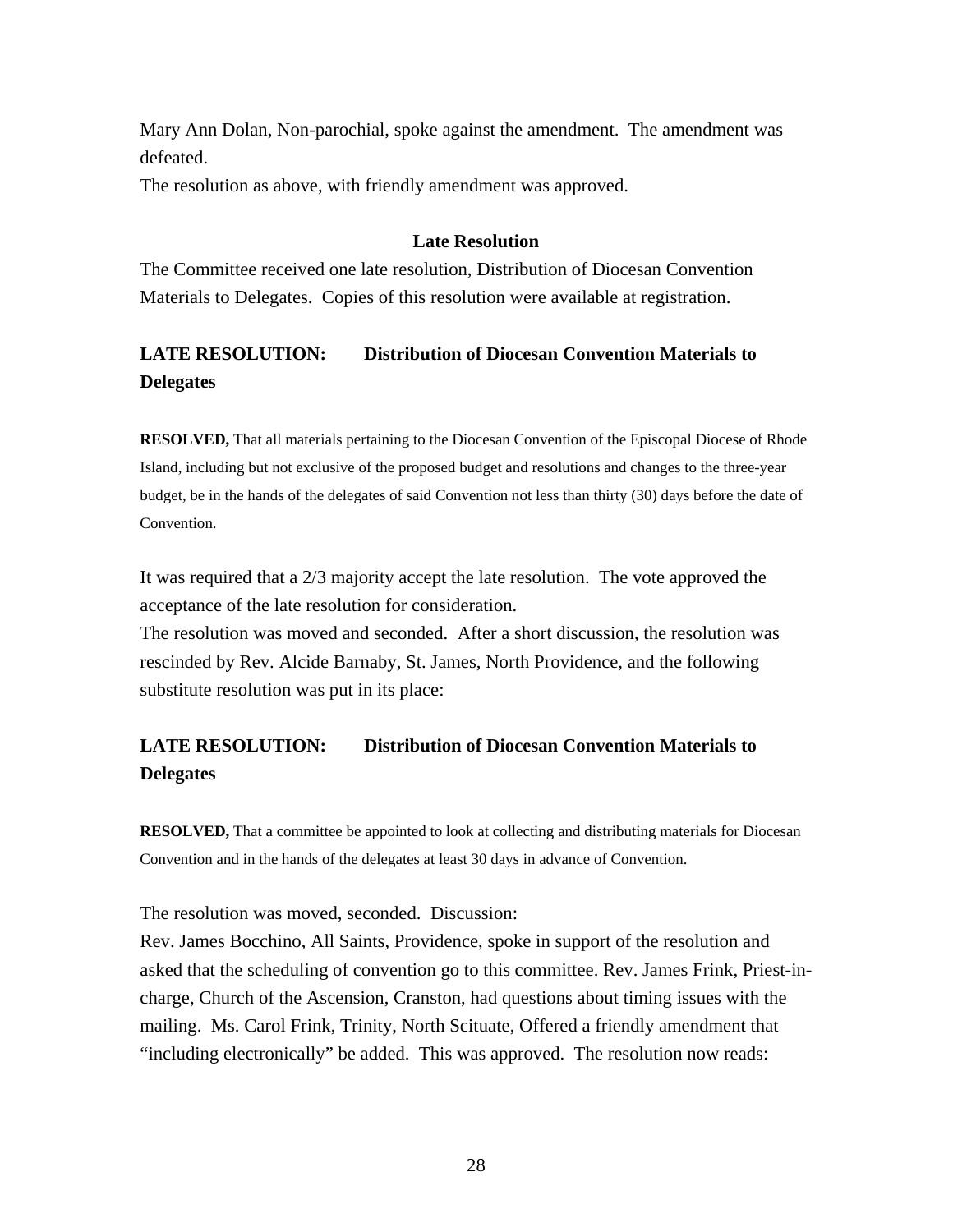**RESOLVED,** That a committee be appointed to look at collecting and distributing materials (including

electronically) for Diocesan Convention and in the hands of the delegates at least 30 days in advance of

Convention.

The resolution was approved.

# **IX. TITLE: AMENDMENT OF CANON 9 OF THE CANONS**

**RESOLVED,** That the 216<sup>th</sup> Convention of The Diocese of Rhode Island hereby amends Canon 9 of the Canons of the Diocese of Rhode Island in its entirety so that as amended Canon 9 is as follows:

# CATHEDRAL CHURCH

- 9.1. Cathedral. The Cathedral of St. John shall be the Cathedral Church of the Diocese (the "Cathedral").
- 9.2. Governing Body. The Cathedral shall be incorporated under the laws of the State of Rhode Island. The Cathedral shall have a Chapter which shall constitute the governing body to manage the affairs of the Cathedral in accordance with the articles of incorporation and other governing documents.
- 9.3. Membership of Chapter. The number and terms of members of the Chapter shall be determined under by-laws of the Cathedral and shall include the following:
	- a. The Bishop and Dean of the Cathedral as ex-officio voting members;
	- b. Six individuals elected by the Cathedral Congregation; and
	- c. Four individuals elected by Diocesan Council upon nomination by the Bishop.
- 9.4. Governing Documents. The Cathedral shall be subject to the laws, discipline and usages of The Episcopal Church and to the Constitution and Canons of The Episcopal Church and the Diocese. The Chapter shall adopt by-laws for the governance of the Cathedral subject to the written consent of the Bishop.

**SUBMITTED BY:** The Rev. Cn. Harry Krauss, Interim Dean, Cathedral of St. John, Providence.

This Resolution was referred to the Committee on Canons, who approved it.

The resolution was moved and seconded. Discussion:

Rev. James Bocchino, All Saints, Providence, asked for clarification for "ex-officio voting members." Ms. Adrienne Southgate, Senior Warden of The Cathedral of Saint John was given permission to speak to the resolution, and supported it.

The Resolution was accepted.

Bishop Wolf introduced the Rev. Katherine Rumens, Rector of St. Giles' Cripplegate, London. Rev. Rumens is visiting the United States to observe women in charge of ministries within the Episcopal Church. She is rector of one of the few remaining medieval church in the city of London.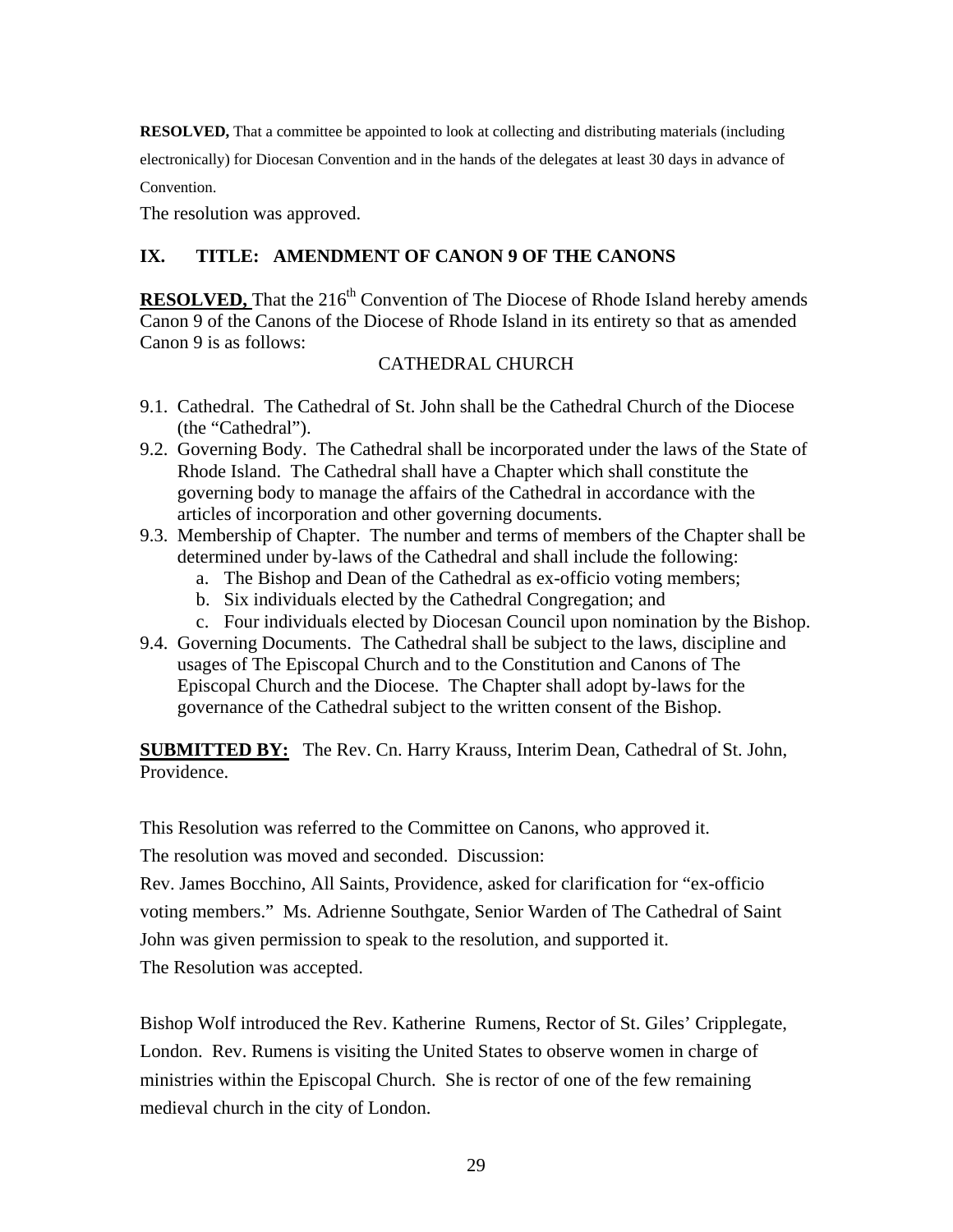**\*\*Please note\*\* The following reports are attached in the Appendix at the end of the minutes.**  Report of the Commission on Investments, given by the Chancellor for Ms. Frances Gammell-Roach, Chair.

Report of the Standing Committee, given by Mr. Bill Plumb, for Rev. Robert Anthony.

Report of the Task Force on New Directions

Report of Deputation to General Convention of the Episcopal Church

Report of the Committee on Canons

#### *Elections of Officers and Members of Commission on Investments*

**Secretary-** Motion from the Floor of Convention for The Rev. Dcn. Barbara Mays-Stock.

[**Resolved:** That The Rev. Dcn. Barbara Mays-Stock is hereby elected Secretary of the Diocese of Rhode Island for a term of one year, and until her successor is chosen and qualified, death, resignation, or removal, whichever shall first occur.] Moved, seconded and approved

**Treasurer-** Motion from the Floor of Convention for Mr. Robert L. G. Batchelor. [**Resolved:** That The Rev. Dcn. Barbara Mays-Stock is hereby elected Treasurer of the Diocese of Rhode Island for a term of one year, and until his successor is chosen and qualified, death, resignation, or removal, whichever shall first occur.] Moved, seconded and approved

### *Elections- Commission on Investments*

 Nomination by Diocesan Council Ms. Gail A. Ginnety

Mr. Charles P. Lee

[**Resolved:** That Ms. Gail A. Ginnety and Mr. Charles P. Lee are hereby elected to the Commission on Investments, each for a term of three years, and until their successor is chosen and qualified, death, resignation, or removal, whichever shall first occur.]

Moved, seconded and approved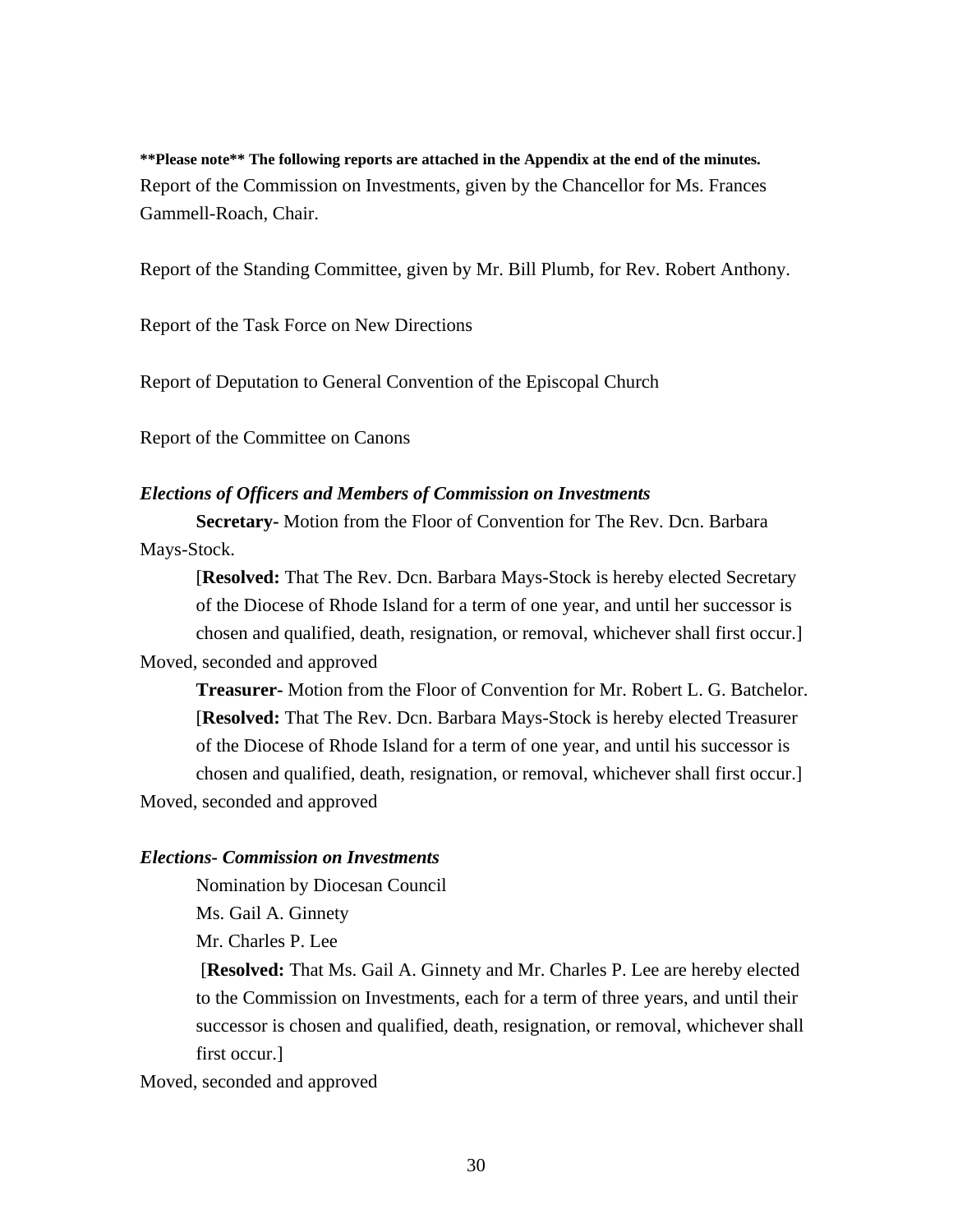### *Elections for Ecclesiastical Trial Court*

Nomination by The Rt. Rev. Geralyn Wolf, for a term of four years The Rev. Stephanie Shoemaker The Hon. Scott Avedesian

> [**Resolved:** That The Rev. Stephanie Shoemaker and The Hon. Scott Avedesian are hereby elected to the Ecclesiastical Court , each for a term of four years, and until their successor is chosen and qualified, death, resignation, or removal, whichever shall first occur.]

Moved, seconded and approved

#### *Confirmations*- The Rt. Rev. Geralyn Wolf

--**Commission on Ministry,** nominated by The Rt. Rev. Geralyn Wolf

For term of three years:

 Ms. Annette Cox Rev. Jennifer Pedrick Mr. Richmond Robinson The Rev. Dcn. Barbara Mays-Stock

For a term of two years:

The Rev. Alcide Barnaby

For a term of one year:

The Rev. Richard Shippee

[**Resolved:** That Annette Cox, Jennifer Pedrick, Richmond Robinson and Barbara Mays-Stock for a term of three years, Alcide Barnaby, Jr. for a term of two years, and Richard Shippee for a term of one year are hereby confirmed as members of the Commission on Ministry , and until their successors are chosen and qualified, death, resignation, or removal, whichever shall first occur.]

Moved, seconded and approved

**--Commission on Congregational Development** nomination by The Rt. Rev.

Geralyn Wolf, for a term of three years:

Meredith Nadan Rev. Donald Parker Rev. Peter Mayer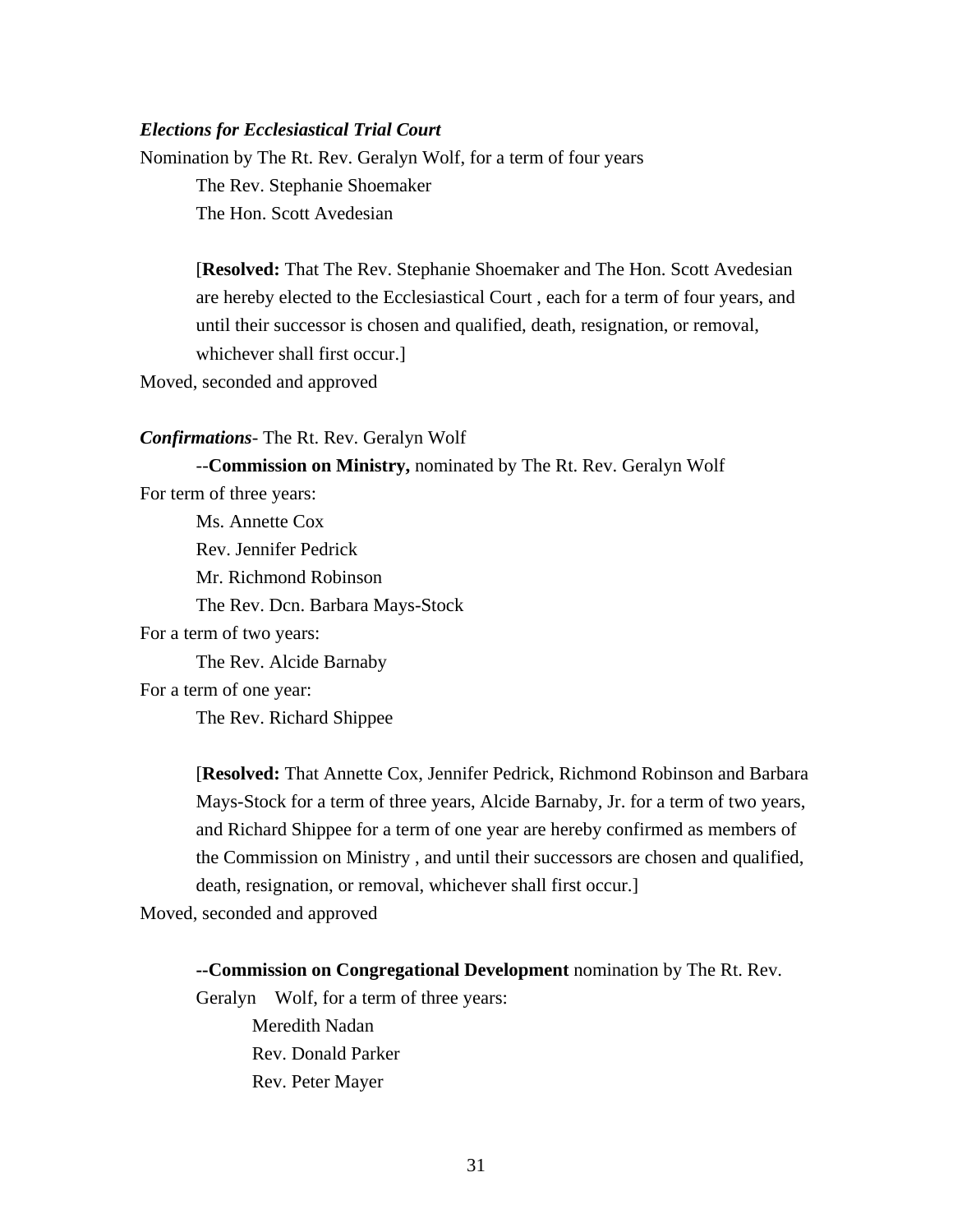[**Resolved:** That Meredith Nadan, Rev. Donald Parker and Rev. Peter Mayer are hereby confirmed as members of the Commission on Congregational Development for a term of three years, and until their successors are chosen and qualified, death, resignation, or removal, whichever shall first occur.]

**Chancellor** nomination by The Rt. Rev. Geralyn Wolf Edmund C. Bennett

[**Resolved:** That Edmund C. Bennett is hereby confirmed as Chancellor for a term of one year, until their successors is chosen and qualified, death, resignation, or removal, whichever shall first occur.]

**Appointments** – The Rt. Rev. Geralyn Wolf

**Committee to Audit Minutes**  The Rt. Rev. Geralyn Wolf The Rt. Rev. David B. Joslin Mr. Edmund C. Bennett

# **Report of the Committee on Resolutions—Courtesy**

Ms. Carol Ann Bennett

Resolved, that the  $216<sup>th</sup>$  Diocesan Convention congratulates The Rt. Rev. Geralyn Wolf on the tenth anniversary of her consecration as Bishop of Rhode Island and assures her of our affection, prayers and support for her ministry among us, and be it further

Resolved, that this convention expresses its appreciation to The Rt. Rev. David B. Joslin, Assisting Bishop of Rhode Island, for his continued ministry among us, and be it further

Resolved, that this Convention extends its greetings and prayers to our Presiding Bishop, The Most Reverend Frank T. Griswold, III; to the Rt. Rev. Katherine Jefferts Schori, Presiding Bishop-Elect; and to the Most Reverend Rowan Williams, Archbishop of Canterbury, as they work for reconciliation in the Anglican Communion, and be it further

Resolved, that the Convention extends its greetings of affection and prayers to The Rt. Rev. George Hunt, retired Bishop of Rhode Island, and his wife, Barbara, and be it further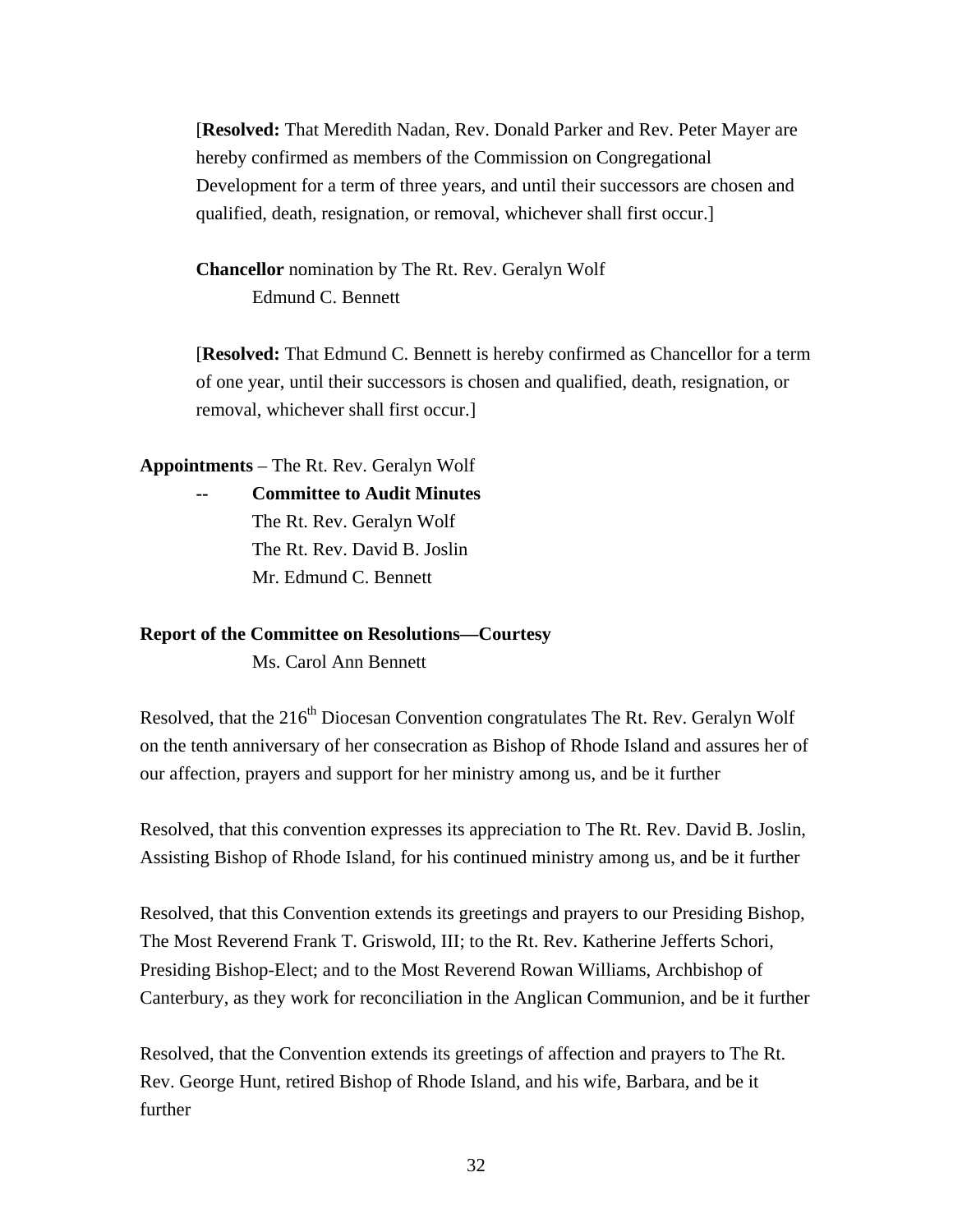Resolved, that this Convention send greetings to Bishop Thomas J. Tobin and to our sisters and brothers in Christ in the Roman catholic Diocese of Providence, assuring them of our continuing prayers and appreciation for their ministry in our state and be it further

Resolved, that this Convention extends its appreciation to the Rev. Michael Kinman and expresses its enthusiastic support for his caring and worldwide ministry, and be it further

Resolved, that this Convention congratulates the Rev. Hebert Bolles on the 55<sup>th</sup> anniversary of his ordination to the priesthood, and the Revs. Harrington Gordon, Gordon Stenning, Richard Reid and the Rt. Rev. George N. Hunt on the  $50<sup>th</sup>$  anniversary of their ordinations to the priesthood, and be it further

Resolved, that this Convention expresses its appreciation to the members of the Bishop's staff for their careful work in preparation for this Convention and for their faithful ministry to all of us and for our Diocese, and be it further

Resolved, that this Convention sends greetings and congratulations to Saint Paul's Church in Wickford on the  $300<sup>th</sup>$  anniversary of its founding as a parish, and to Saint Augustine's Chapel, on the  $50<sup>th</sup>$  anniversary of their founding.

We move adoption of these resolutions.

Moved, seconded and approved.

**Convention 2007** - The  $217<sup>th</sup>$  Annual Convention shall be held on October 26-27, 2007 **Closing Prayers**  The Convention adjourned at 2:45 PM

Respectfully submitted The Rev. Dcn. Barbara Mays-Stock Secretary of Convention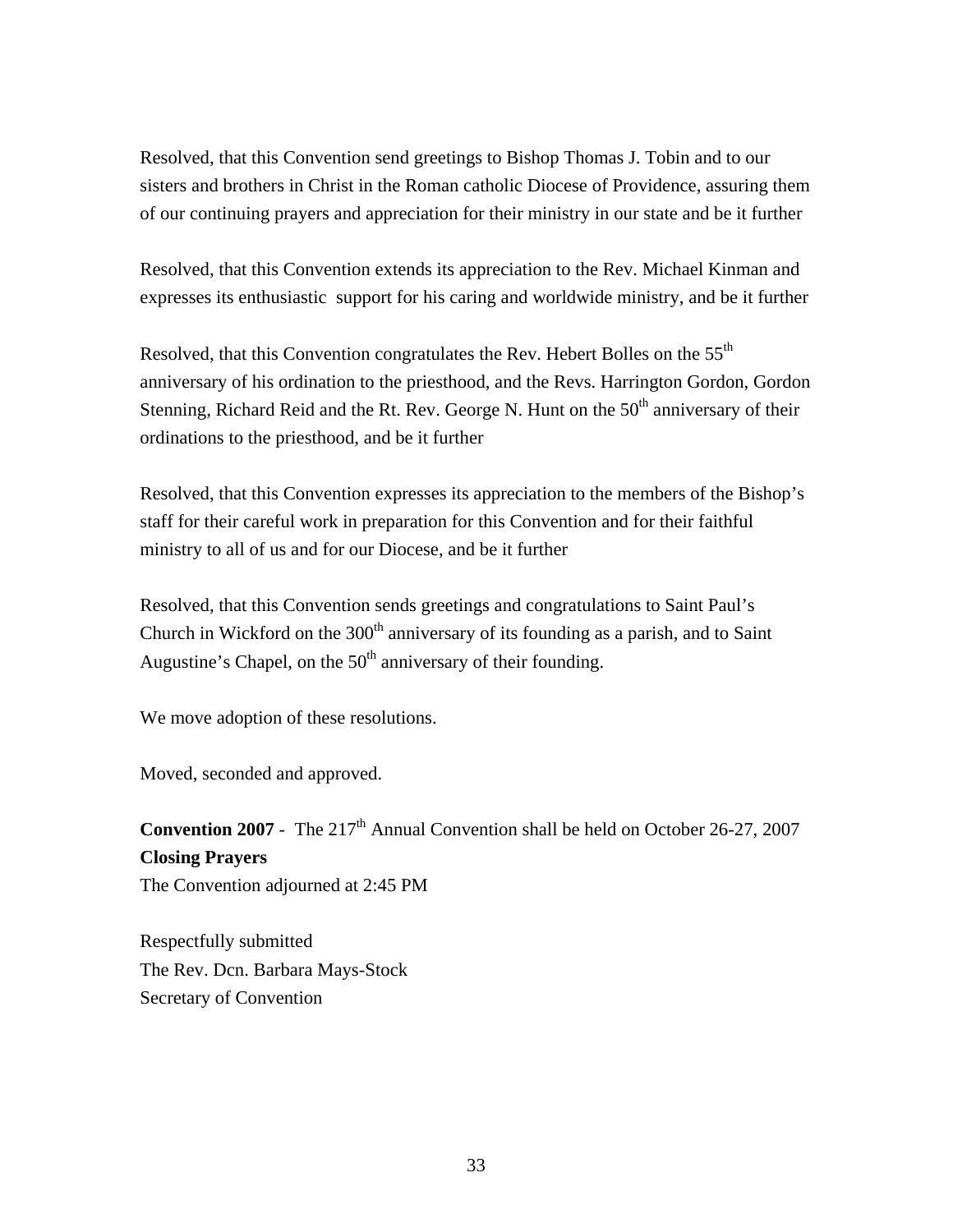# THE ADDRESS OF **THE RT. REV. GERALYN WOLF TO THE 216TH CONVENTION OF THE DIOCESE OF RHODE ISLAND 28 OCTOBER 2006**

The Lord said to Jeremiah, Stand at the crossroads, and look, and ask for the ancient paths, where the good way lies; and walk in it, and find rest for your souls. (Jeremiah 6:16a)

Our Church and Diocese are standing at a crossroad, at the intersection of competing theological claims and differing interpretations of scripture and polity, of the complex relationship between interdependence and independence, autonomy and the common good.

The world is also standing at a crossroads. Through almost instant communications what is said in one nation is known in all. When war and destruction visit upon one country, refugees flee to another. The rise and fall of major currencies alters the exchange rates around the globe. Bird flu in Asia can reach our soil on the next international flight. What direction is God calling us to follow? What turns must we take?

Today we cross thresholds of technology unimaginable even five years ago. Every institution is affected, not least, the church. We keep in delicate balance the blessings of the ancient paths and the fruits of the present age; the values we inherited, and scientific discoveries that are as exciting as they are bewildering. As we traverse this landscape we are met with challenges and decisions for which we are only partially prepared. We stand where the roads cross, faced with decisions for which there are few easy answers.

Part of the present distress in the church is determining how we will discover the path that God wants us to follow. When our personal preferences, experiences, and emotions dictate the direction we choose, it is easy to get lost. When the map is filled with struggles for power and claims of absolute truth, we will not find the way. Evil spirits often come dressed as good, and good spirits may often seem evil. Our Adversary the Devil is an expert in deception. Only together as the Church will we discern the spirits and discover the wisdom of the ancient paths and God's vision for our future.

Last year, our Diocese stood at a crossroads, recognizing that we needed to take a fresh look at our mission and ministry for the years ahead. In response to the Bridgebuilders Report, Diocesan Council exercised strong, imaginative leadership in developing new directions for our common life. I'm pleased to report that Council did not put the report on the shelf, and there isn't a bit of dust on its covers. Lora MacFall, convener of the New Directions Task Force, will discuss their work in greater detail this afternoon.

Congregations have also crossed thresholds.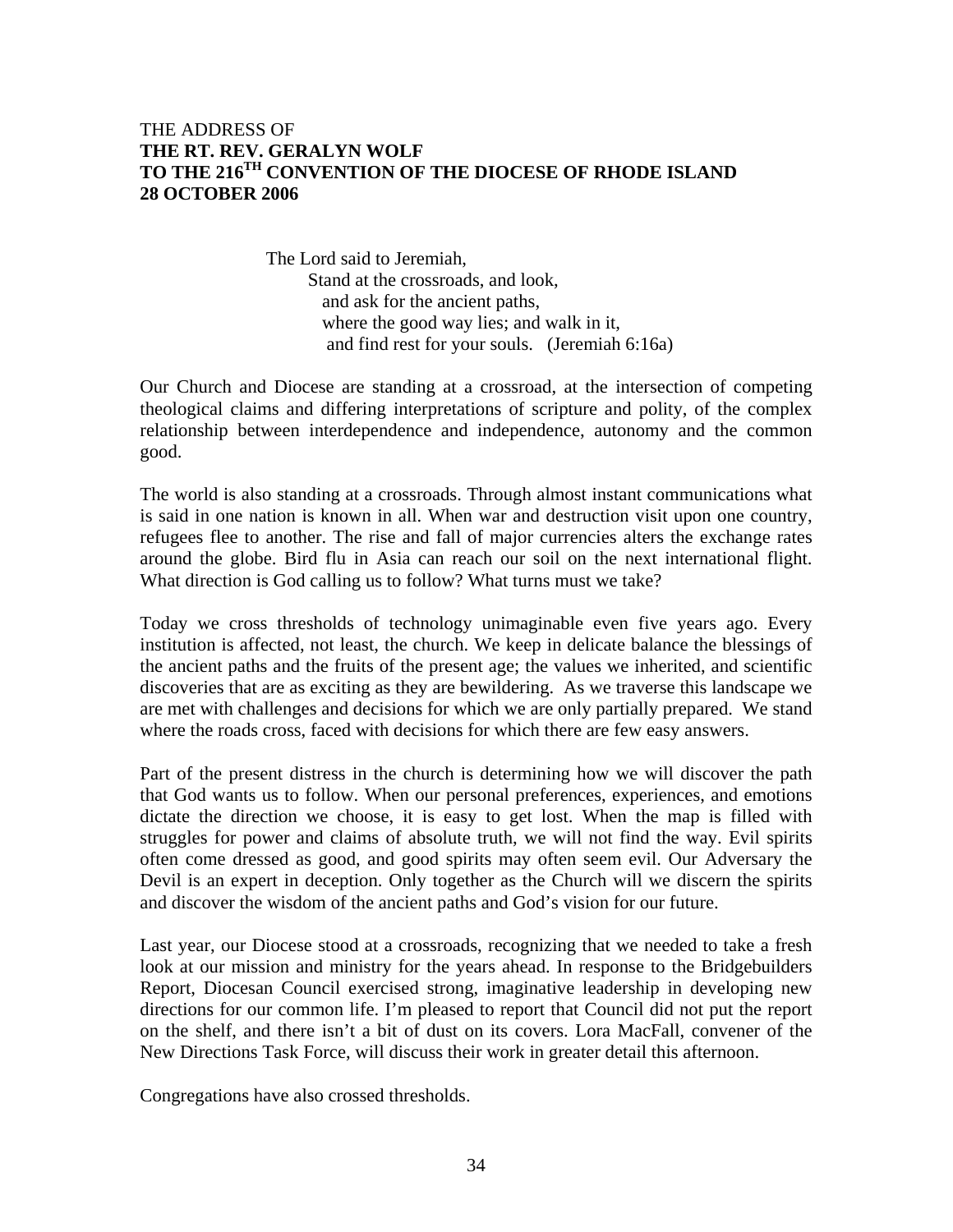When the Church of the Messiah merged with Grace Church this past June, Messiah had strong leadership, an endowment, a building in good condition, and a half-time priest. Some of you may be wondering why they did such a foolish thing. I'll tell you why. They looked down the road two years and realized that their endowment would be almost depleted. They looked at each other and realized that they didn't have the numbers to sustain gospel ministry. They admitted that the church isn't about buildings but about faith in Jesus Christ and his mission. That's why they merged.

That's why St. Martin's, Pawtucket and St. Michael and Grace, Rumford will become one congregation. They want more than survival: they want ministry and mission, church school and choir, Christian education for all ages, and a robust community with which to live the faith.

You may be surprised to learn that, in each of these cases, initial misgivings slowly turned to lively discourse and genuine excitement. The thought of merging churches unleashes many strong emotions, but we trust that ultimately the manager of all change is Christ himself. So, we pray to God to manage our hearts and minds, not for ourselves alone, but for the good of the Church.

Church members are often suspicious about working with another congregation, thinking that they are too different from each other. They come from a different economic class, their worship is different. One doesn't have a Christmas Bazaar the other does have a May Breakfast, their pews are uncomfortable, and there is too much past history between them. Saints on earth, if we who profess to believe in the values of diversity, forgiveness and reconciliation can't live together, how can we speak of peace to others? How can we pass resolutions for peace half way around the world, when we can hardly talk to the parish two miles away? Unity is Jesus' gift to us, living in unity is our gift to Jesus. Perhaps you cannot love the other, but will you allow Jesus to love the other through you? It is a critical spiritual question that we must take seriously if we are to witness to the gospel with integrity.

Many of you believe that mergers and closings suggest defeat and death. For Christians death is not an end, but a threshold, a point of crossing over, of entering a new and risen life. An example of this comes through The Church of the Epiphany, Providence. The Church is in need of almost four million dollars to repair its buildings. This work is well beyond the means of the congregation. With the vicar and representatives of the mission, we are working with Greater Elmwood Neighborhood Services, investigating ways to develop the site for desperately needed low income housing units. The diocese would lease the land to the corporation, who would develop the site. A feasibility study and environmental assessment are currently underway. Partnerships such as these address our commitment to the poor, and allow for the continuation of Episcopal ministry in this part of the city. They are examples of how we can creatively transform our resources.

A sub-committee of Diocesan Council is working on guidelines for the disposition of buildings and the use of funds so that the mission of the merged churches, and the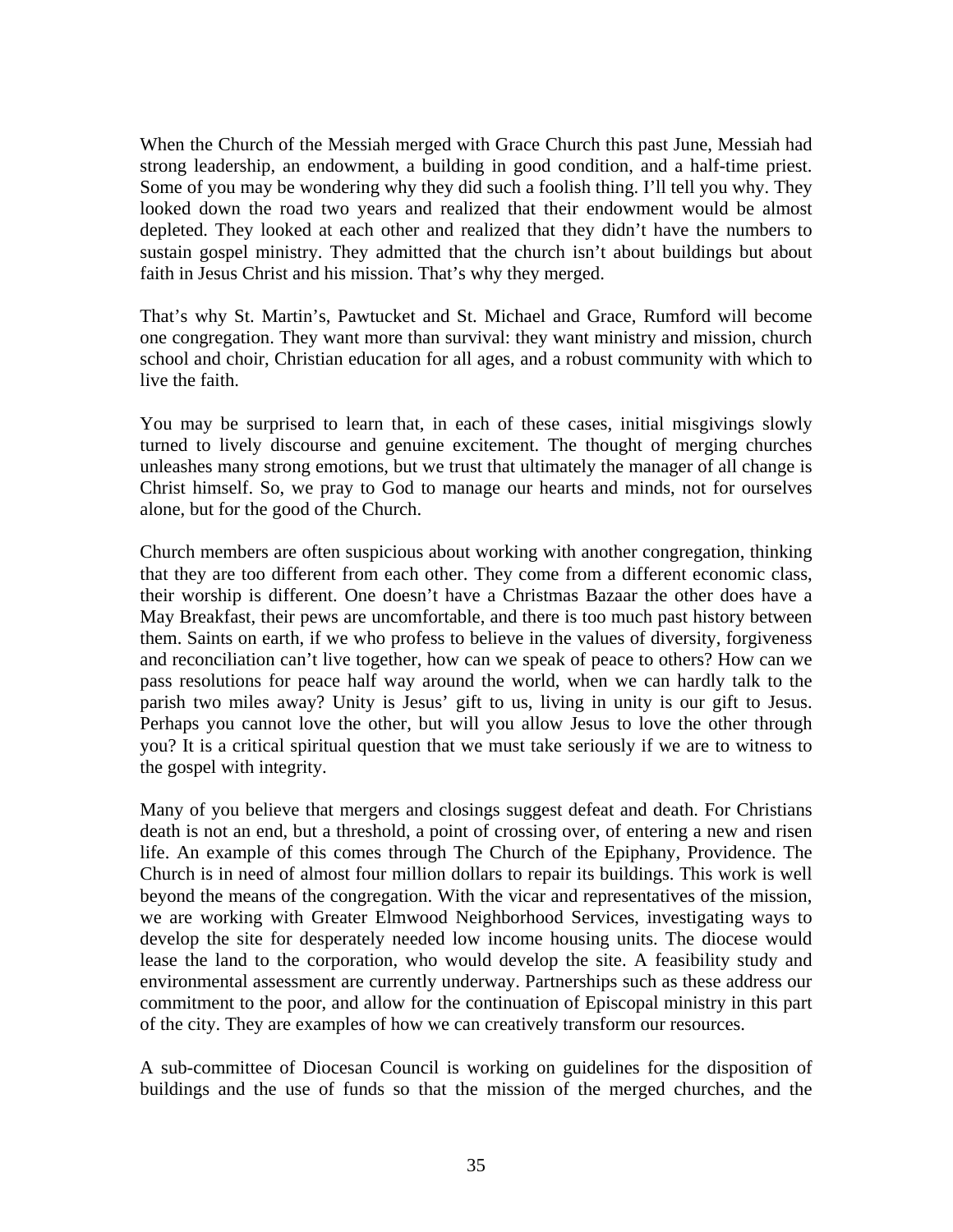mission of the diocese share common resources for purposes of Church growth throughout our state.

Did you know that there are three churches in our diocese that are considering increasing the capacity of their church and program areas to meet the demands of growth? We have to be ready for them, and for planting new churches in parts of Rhode Island that are ear marked for demographic growth.

I'm eager to share with you three church communities who are poised to cross significant thresholds.

St. Augustine, Kingston is moving from mission to parish status upon consent of this convention. For three consecutive years they have had a combination of revitalized ministry and mission, a healthy budget that includes apportionment giving, and the faithful and skilled leadership of a full time vicar, soon to become rector. The laity is hard working, and devoted to the continued growth and outreach of this congregation.

Last year, about 18 people began a Sunday afternoon celebration of the Holy Eucharist in Spanish. They are now a hundred strong and have asked to become organized as a mission. They have already informed me that they are preparing fifty people for Confirmation. The unrelenting work of the Hispanic Mission Committee deserves the gratitude of all of us. With the consent of this convention Mision Episcopal el Mesías will become the first new mission in this diocese in many years.

Three hundred years ago, strong faith and a lively vision led a group of people to place a church in what is now Narragansett. They soon decided to move the Old Narragansett Church to Wickford, later building St. Paul's across the street. Last Sunday, I had the privilege to celebrate and preach in both churches in celebration of the beginning of their tercentenary year.

**Every parish and mission wants a robust ministry, young people, new members, mission activity, more money, congregational development, education, and a priest as wonderful as Fr. Smith was in 1964. Except for Fr. Smith's return, you can have it all. One thing we know, when energy is dedicated to survival, no one survives for long. When energy is in the service of new life, creativity and hope abound. New life comes with the surrender of old securities, and the embrace of an unknown and risky future. Christianity is about the person and about the community. Each of us has personal needs and desires, but the Church is larger than any one person or group. Our faith tradition believes that personal sacrifice leads to good, and doing good is a personal sacrifice worth making.** 

I know you don't like to talk about money, but I do. Money buys mission. It buys opportunity and hope, education and shelter, food and water. Money allows people to make choices, even to make mistakes. Money leads to personal liberty, and freedom from disease, to mobility and a sense of self worth. God is so generous that he gives us everything and lets us keep 90%. And what about that other 10%? Well, he entrusts us to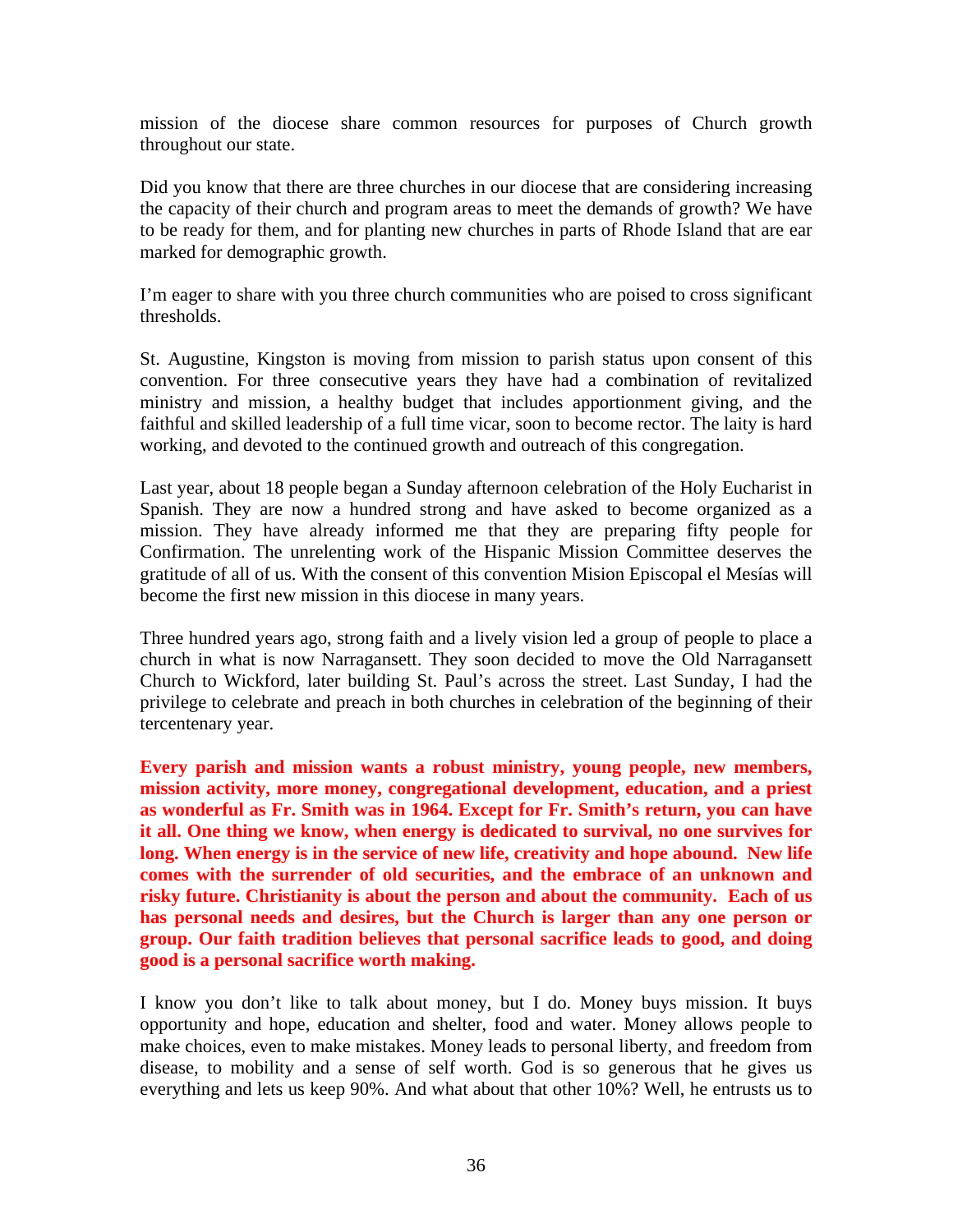give it away; to join him in bringing the Kingdom of God to our time and place. It's what we call tithing.

Do you know that Rhode Islanders spend \$1,600 per person, per year on gambling? Our average pledge is \$1,087 per household. Our state spends the most on gambling and the least in pledging of all the states and dioceses in our country. It's time for us to lose both these distinctions. A re-dedication to the common good will revitalize the local church, and our diocesan mission. I know that you think that you would have a thriving church if only you didn't have to pay the apportionment. But, I don't believe it. Only generosity begets generosity. I bid you to consider increasing your pledge by at least 10%.

During the budget hearings, a suggestion was raised that we decrease the number of staff. I've taken the proposal seriously, and a reduction in Diocesan staff is part of this budget. It will become the smallest staff we've had in over twenty years. I'm not sure we'll be able to manage, unless we have your assistance. Here is how you can help:

- Please send parochial reports in on time. We are missing some from 2003, 2004, and 2005. Without the reports we have inaccurate attendance figures, and it's difficult to prepare the budget.
- Please send in your audit reports. The due date was September  $1<sup>st</sup>$  and we're missing 25.
- Please return requests on time for the number of those to be confirmed and received so that we don't have to make significant changes a few days before the event.
- Please don't complain if you receive a turkey sandwich today and you don't like it. All those who did not check a preference for lunch are getting turkey.
- Please send your apportionment in on time, and if you haven't paid your apportionment yet, don't complain when your favorite program was cut or modified in the budget.
- Please send in your reports and registrations for convention sooner next year. We can't send the Convention packet unless things are sent to the office on time. Over forty requests for last night's dinner arrived since Monday, long after the deadline had passed and the numbers had been given to the caterer.

Well, I've gotten that off my chest. I'm sure parish secretaries and priests could echo many of these same remarks. When we commit ourselves to be responsible to one another, we all benefit.

Hispanic Ministry, Congregational Development, the implementation of New Directions, and the Episcopal Conference Center were our goals for this year. I am delighted to say that the first three of these areas have developed beyond my expectations. As many of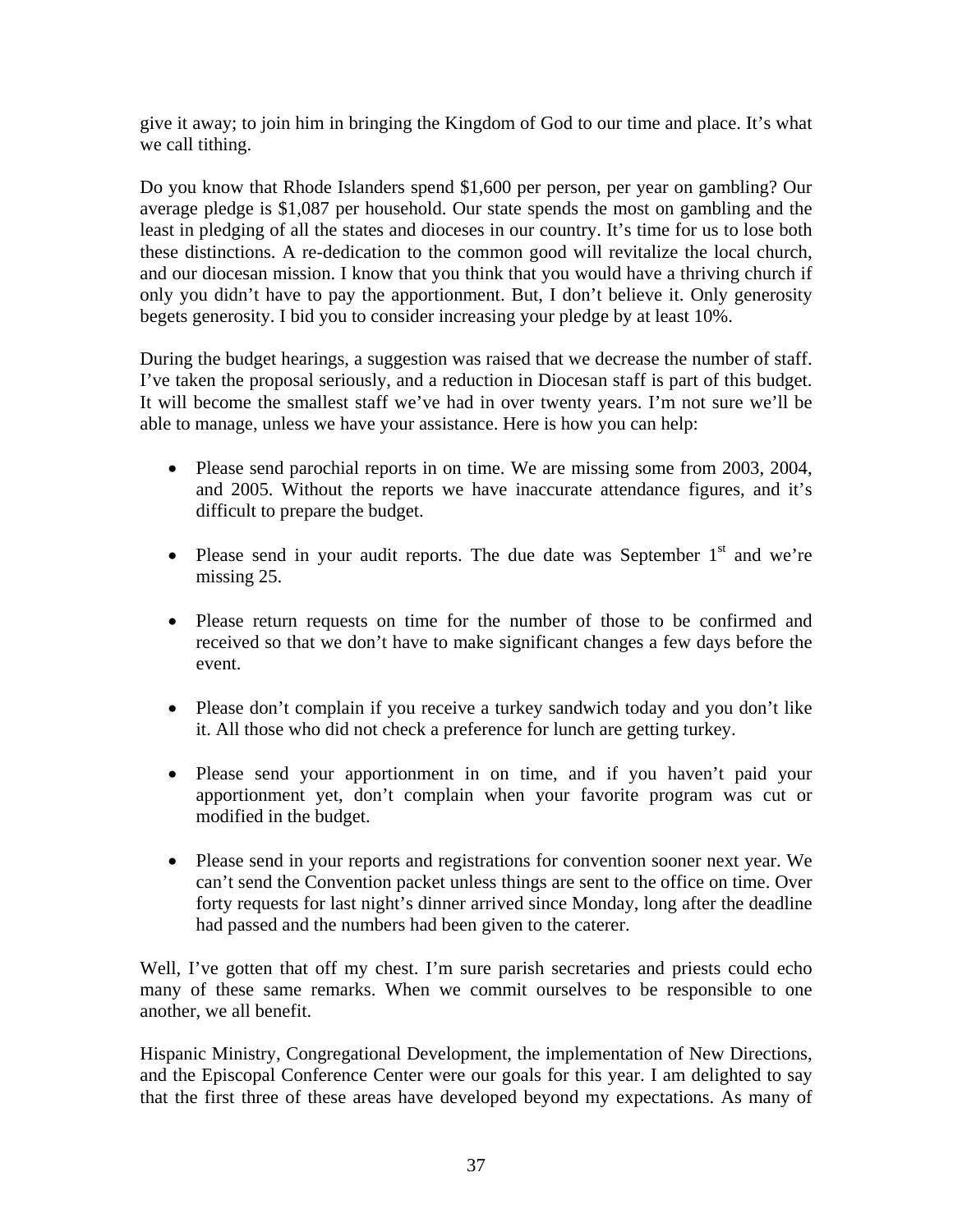you know, the interim director of ECC resigned in the middle of the season. Although there were difficulties, the program barely missed a beat because of the wonderful staff that oversees the camp, and the willingness of Sue Hurn to take over the position of interim director. In spite of a temporary setback, upgrades of cabins are complete, fire codes are met, and work continues towards accreditation with the American Camping Association.

Our diocesan vision is: "Live in Christ: Transform the World."

It's not easy to live in Christ. I don't think that he would have written the book, "I'm okay, you're okay." His book would have been, "I'm okay, and you can be better." Living in Christ is a constant journey from wherever we are to wherever he is. All along the way he loves and forgives us, picks us up and renews a right spirit within us. Can you imagine if "The Episcopal Church Welcomes You," sign read, "Seeking All Sinners." It is not that sin is okay, but it is inevitable. It is in recognizing and confessing sin that it becomes possible to cross the threshold to authentic love and forgiveness. For people who live with unremitting shame and guilt, the Church's witness to Christian forgiveness is an invitation to spiritual and emotional freedom. Good News indeed!

Unity and reconciliation are born from the ability and willingness to forgive. When I was four years old, I lived with my grandparents. My grandmother's two sisters would frequently come to visit, sitting around the kitchen table drinking cups of tea. After about twenty minutes or so, they would begin to argue. I don't remember the content of the arguments, but the results were usually the same. Aunt Lilly would start yelling, my grandmother would start crying, and Aunt Roz threatened to leave. Soon after they would vow to never see each other again. However, by the next week, my aunts and uncles returned, and we all sat around the dinner table eating and talking and laughing. I never understood the reason for their strong and passionate emotions, but their ability to forgive and move on was a lesson not wasted on a child. I believe it to be at the heart of authentic love.

Some of you have questioned why I joined twenty other bishops in signing a document stating that I would adhere to the guidelines set forth in the Windsor Report. As a bishop of the Church, I take seriously my vow to maintain the unity of the Church. I signed the document as a personal statement of commitment and not on behalf of the diocese. I know that many of you hold a different perspective, which I honor and respect.

H.L. Mencken wrote book reviews and newspaper articles until the mid-1950's. He received many letters affirming his work and countless letters of vigorous dissent. I know the feeling. To both friend and foe his response was, "You may be right, (signed) H.L. Mencken." Recognizing the tension between truth, unity, and claims for justice, I believe that the Windsor Report is the best hope we have to create the space necessary to further the dialogue between the 38 Provinces of the Anglican Communion and to further our interdependent global mission. The Windsor Report offers a fine rehearsal of Anglican theology and I commend it to be studied in all our churches. I never really understood why my great aunts had to fight so much and I really don't understand why all our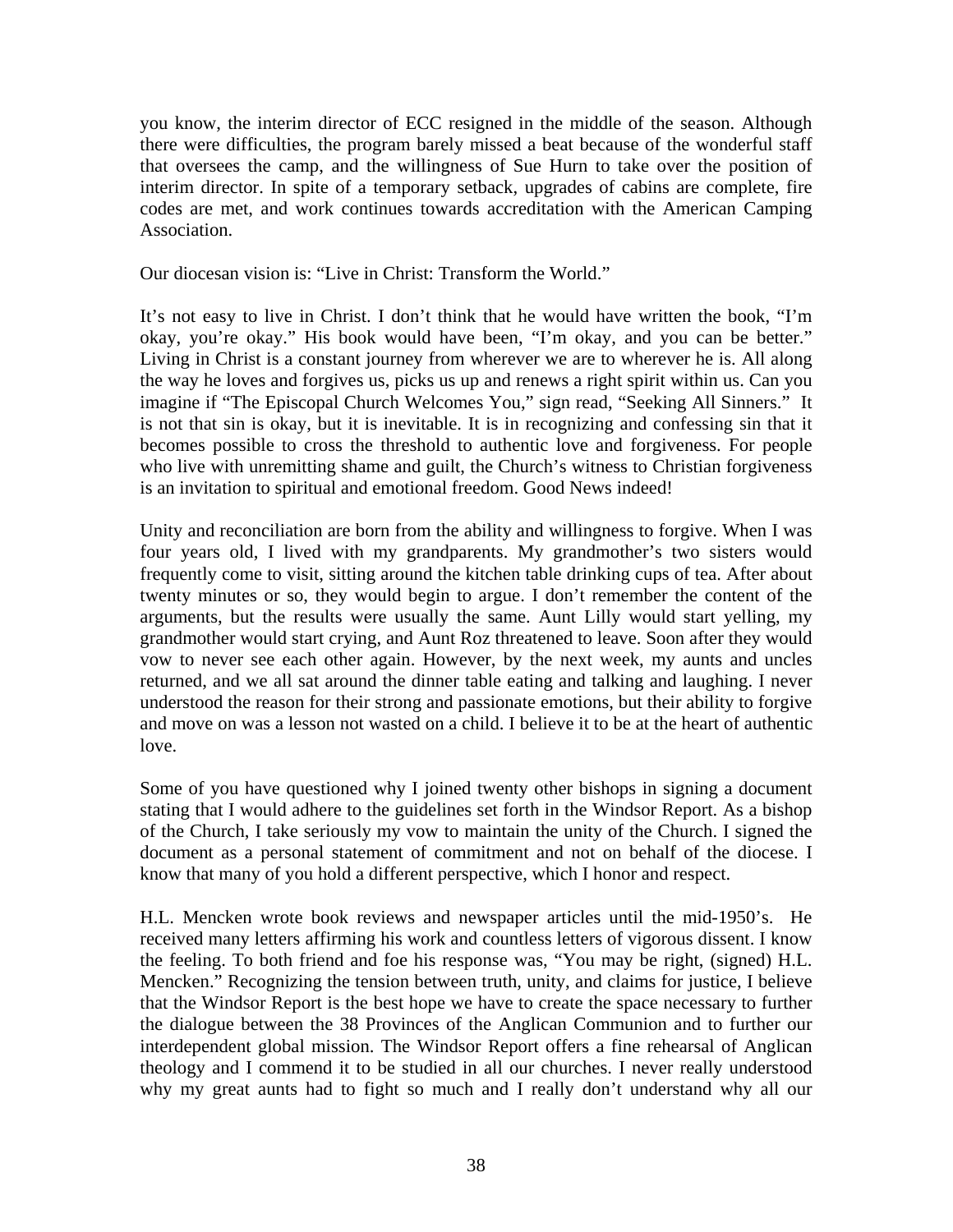Anglican Communion siblings are fighting now. I suppose that's the plight of having brothers and sisters.

**As I wrote to the clergy and lay leaders, my support of the Windsor Report does not change any of the policies for the process of ordination as set forth in our diocese, nor the manner of calling priests to serve our churches. Rest assured that I have no intention of leaving the Episcopal Church, and look forward to participating in the Institution of The Right Reverend Katharine Jefferts Schori as the 26<sup>th</sup> Presiding Bishop.** 

When the world is in such disarray, where governments settle disputes on the battlefield, where children suffer from cruelty and abuse, where the environment is exploited, the Church must witness to reconciliation.

When in our own country 45 million people do not have health insurance; when our possessions become idols and sex a commodity; when the minimum wage leads the worker to maximum deprivation; and the national debt looms over future generations; the Church must witness to a different moral standard.

When we learn of corporate scandal, the abject poverty in the world, the false promises of gambling, the real spoils of war, and the callous treatment of prisoners; the Church must witness to gospel principles and values.

Why? Because war, idolatry, discord, greed, envy, gossip and materialism will never solve our problems nor provide the forgiveness and love we seek. Whether we are speaking of the genocide in Darfur, the seemingly endless struggle in the Middle East, or the widening gap between rich and poor in Rhode Island, the ways of the gospel hold our only hope for the fairness and reconciliation we seek. To be a Christian is to follow the ways, words, and actions of Jesus as we, the Church, can best interpret and understand them. It is to offer ourselves in deep prayer and silence so as to be met by God who has been praying in us all along.

Friends, I am happy to be a Christian. I am happy to be part of the Episcopal Church and the Anglican Communion. I am very happy to be the Bishop of Rhode Island, accepting the honor and privilege of serving all of you, and receiving with gratitude your trust and affection. The ancient path for all of us is the path of faithfulness. Through faith and commitment, we do not fear roads that intersect, but acknowledge them to be the cross upon which we live for a time. We believe that resurrection will prevail, and the Light of Christ will enlighten the heart of the Church and the darkest corners of the world.

> The Lord said to Jeremiah, Stand at the crossroads, and look, and ask for the ancient paths, where the good way lies; and walk in it, and find rest for your souls. (Jeremiah 6:16a)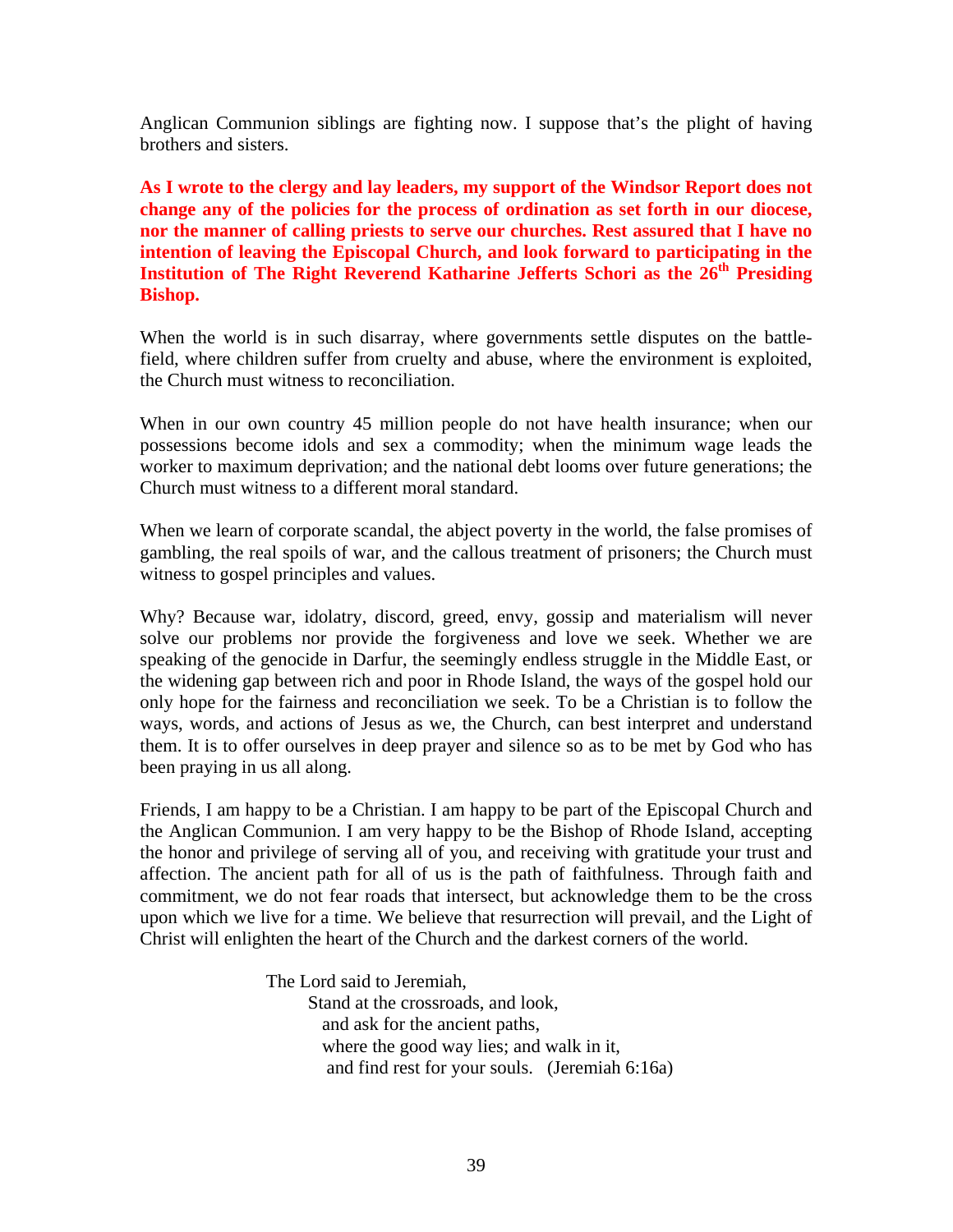#### **NECROLOGY**

In particular at this time we remember the following persons, deceased during this past year, who have meant so much to us and to their several congregations. May the souls of these faithful, departed rest in peace, O Lord.

Evelyn Thompson Allen Uttley Marjorie Biele The Rev. Nigel Andrews Albert Sherman Ruth Myers Gaynelle Becken Bradford Becken George Cranshaw Arthur Wunsch Janice Richmond Louise North Kenneth Howells Frederick William Davis Charles D. Janes William henry Carr Catherine Wright-Sherman Donald P. Lind, Sr. Norma E. Moody Beverly Nonnenmacher Alice E. Shephard Harriet Burnham Normal LaFlamme Carolyn Stanley Eleanor Voas Norman Stuart Freeman Jerry O'Brien Polly Gadsden Hannah Eleanor Dorney Elizabeth Marie Choquette Barbara M. Whitaker Emily Mazzeo Mayer Andy Kyte Elizabeth Cady James Elias MaryKay Schnare Frederic Williams Marian Means Dorothea Howarth Richard Leighton

Caroline Head Norma Smyth Georgena Stanger Garland Priddy Jeanette Chesbrough Mabel Catteral Elma Dollar Lenore Cranston George Stout Paul Duhamel Braley Cameron Barbara Freeman Wetherell Primiano Gerald N. Desrosiers Barbara M. Monroe James R. Kollett Phyliss P. Gillette Nancy Hoyer George Steiner, Jr. Amy E. Carter James William Tingley, Jr. Royal E. Hackett Helen R. Kessler Pauline A. Swanson Edmund Mayo, Jr. Harold Parry Mildred Hannah Katrina Aldrich Richard Newhouse Marilyn England Robert Campbell Irene Bedrosian Grace Deradoorian Robert McCutcheon Donald Smith Geraldine Miller George Smales Hazel Seilhamer The Rev. Charles Donald Janes Frances Minifie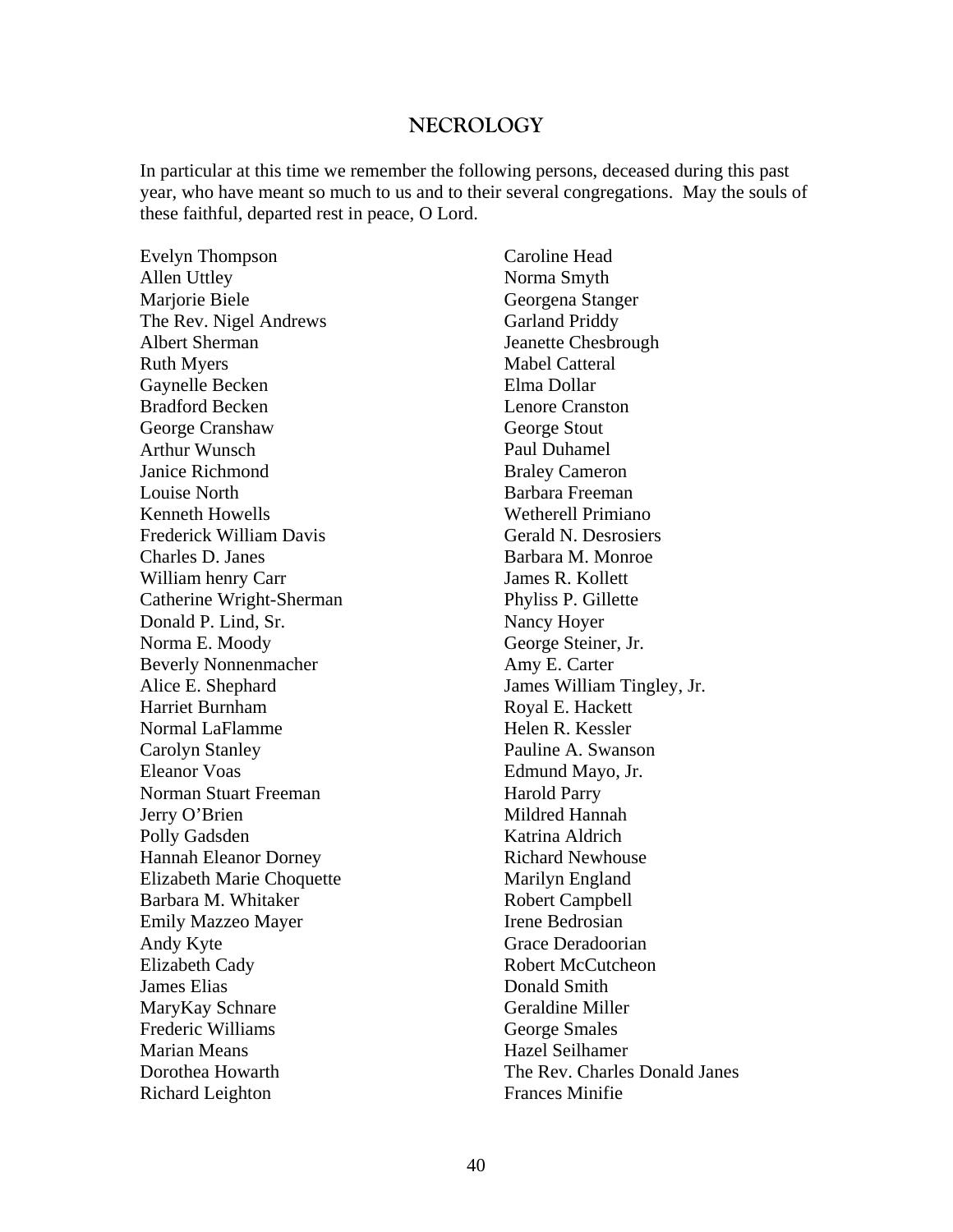Doris Norton The Rev. Dn. Edward Mayo The Rev. Alan Maynard Doris Muenchinger Edgar Carroll Mary E. Taylor The Very Rev. James E. Annand Priscilla G. Linkamper Audrey Marien Virginia Gassett Lavinia J. Gabarra Barbara I. Hanson Alfred James Shepherd Shirley M. Staples

John Pagano Olive Thorp Roland Whittaker Nancy Figliolini Richard Nutt Sybil Moss Marguerite (Meg) Sweet Alice Whorf Frances McIntyre Doris Mollis Martha Prive Carrie Louise Crockett The Rev. Robert A. Burch

#### **REPORT OF THE TELLERS**

Ms. Evelyn Brchan, chair of the Elections Committee then presented a slate of nominations for election: Standing Committee: Choose 1 from the Clerical order. 4-year term The candidates: The Rev. Peter Mayer The Rev. Willaim Locke *Draft of Convention Minutes - 2006 Page 3*  Total number votes cast: 193; Total number votes to win: 97. Rev. Mayer: 74; Rev. Locke: 119. The Rev. William Locke was elected. Standing Committee: Choose 1 from the Lay order 4-year term Ms. Lora Miller MacFall\* Diocesan Council: Choose 1 from the Clerical order. 3-year term The Rev. Barbara Mays-Stock The Rev. Scott Gunn Total votes cast: 190. Needed to win: 95. Rev. Gunn: 120; Rev. Mays-Stock: 70. The Rev. Scott Gunn was elected. Diocesan Council: Choose 2 from the Lay order. 3-year term. Mr. Mr. Benjamin H. West Ms. Margaret Thomas Ms. M. Jeanne Mason Ms. Jane E. Jellison Total votes cast: 374. Needed to win: 94. Ms. Jellison: 120, Ms. Mason: 73, Ms. Thomas: 59, Mr. West: 122. Ms. Jane E. Jellison and Mr. Benjamin H. West were elected. Commission on Finance. 3-year term. Mr. Brian Ehlers\* Commission on Congregational Development: Clerical order. 3-year term. The Rev. Evangeline Anderson\*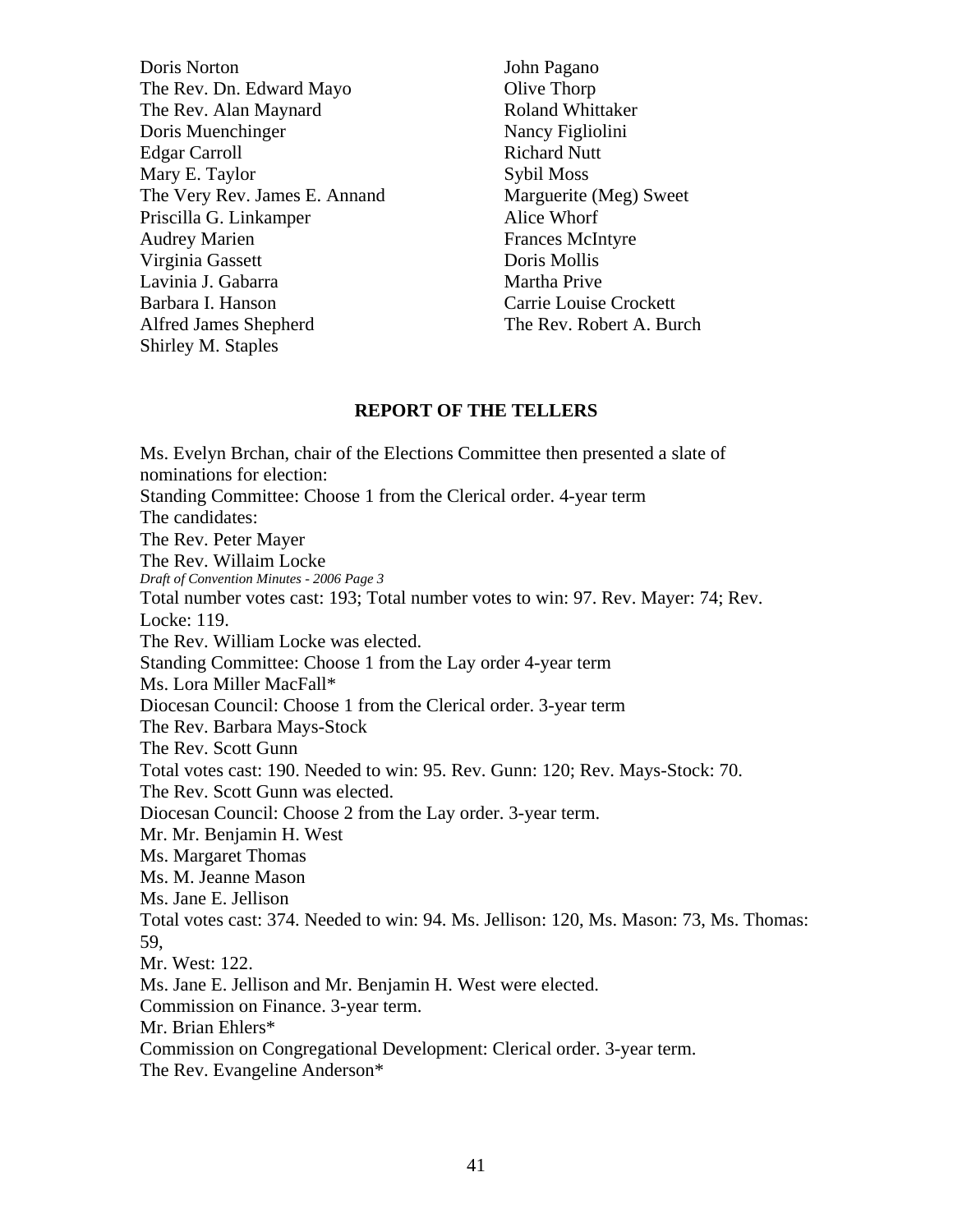## **PAROCHIAL ORGANIZATION 2006**

| Alton St. Thomas'                                                        |                                                                                                                                 |
|--------------------------------------------------------------------------|---------------------------------------------------------------------------------------------------------------------------------|
|                                                                          |                                                                                                                                 |
|                                                                          |                                                                                                                                 |
| Clergy: Bettine Besier                                                   | Sr. Warden: Mary Hafey                                                                                                          |
| Musician: Ricky North                                                    | Administrator: Cathy Harvey                                                                                                     |
| <b>Ashton St. John's</b>                                                 |                                                                                                                                 |
|                                                                          |                                                                                                                                 |
| Mail to: P.O. Box 7155, Cumberland, 02864                                |                                                                                                                                 |
| http://www.stjohnsofcumberland.org • <i>pbousquet@cox.net</i>            |                                                                                                                                 |
| Clergy: Jeffrey A. Jencks, Richard Shippee, Sr. Warden: Paul Bousquet    |                                                                                                                                 |
| Mary Hitt                                                                | Administrator: Ruth Drolet                                                                                                      |
| Musician: Jack Cook                                                      |                                                                                                                                 |
| <b>Barrington St. John's</b>                                             |                                                                                                                                 |
|                                                                          |                                                                                                                                 |
| Clergy: Charles Neal Goldsborough; Jennifer West<br>Musician: Brink Bush | http://www.stjohnsbarrington.org • stjbar@att.net (Fax) 245-0518<br>Sr. Warden: James Tracy<br>Administrator: Elizabeth Crawley |
|                                                                          |                                                                                                                                 |
| <b>Barrington St. Matthew's</b> ■                                        |                                                                                                                                 |
|                                                                          |                                                                                                                                 |
| $\bullet$ stmatthews4@verizon.net                                        |                                                                                                                                 |
| Clergy: Judith N. Mitchell                                               | Sr. Warden: Elizabeth King                                                                                                      |
| Musician: Charles Elder                                                  | Administrator: Laurie Aparicio                                                                                                  |
| <b>Block Island</b> St. Ann's-by-the-Sea $\blacksquare$                  |                                                                                                                                 |
|                                                                          |                                                                                                                                 |
| Mail to: P.O. Box 622, 02807-0622                                        |                                                                                                                                 |
| http://www.st-anns-by-the-sea.org • info@stannsbythesea.com              |                                                                                                                                 |
| Clergy: Robert Anthony, Peter Michaelson Sr. Warden:                     |                                                                                                                                 |
| Musician: Anna Lofaro                                                    | Administrator: Erica Tonner                                                                                                     |
| <b>Bristol</b> St. Michael's ■                                           |                                                                                                                                 |
|                                                                          |                                                                                                                                 |
|                                                                          |                                                                                                                                 |
| $\bullet$ stmichaels@fullchannel.net                                     |                                                                                                                                 |
| Clergy: David Dobbins, Janice L. Grinnell,                               | Sr. Warden: John Reskusich                                                                                                      |
| Musician: Alexander Bauhart                                              | Administrator: Elizabeth Vargas                                                                                                 |
| <b>Central Falls St. George's</b>                                        |                                                                                                                                 |
|                                                                          |                                                                                                                                 |
| $\bullet$ stgeorgeschurch@msn.com                                        |                                                                                                                                 |
| Clergy: José Roberts, Ann Pelletier                                      | Sr. Warden: Luis Pantoja                                                                                                        |
| <b>Musician: Jesse Banks</b>                                             | Administrator: Dianne Papineau                                                                                                  |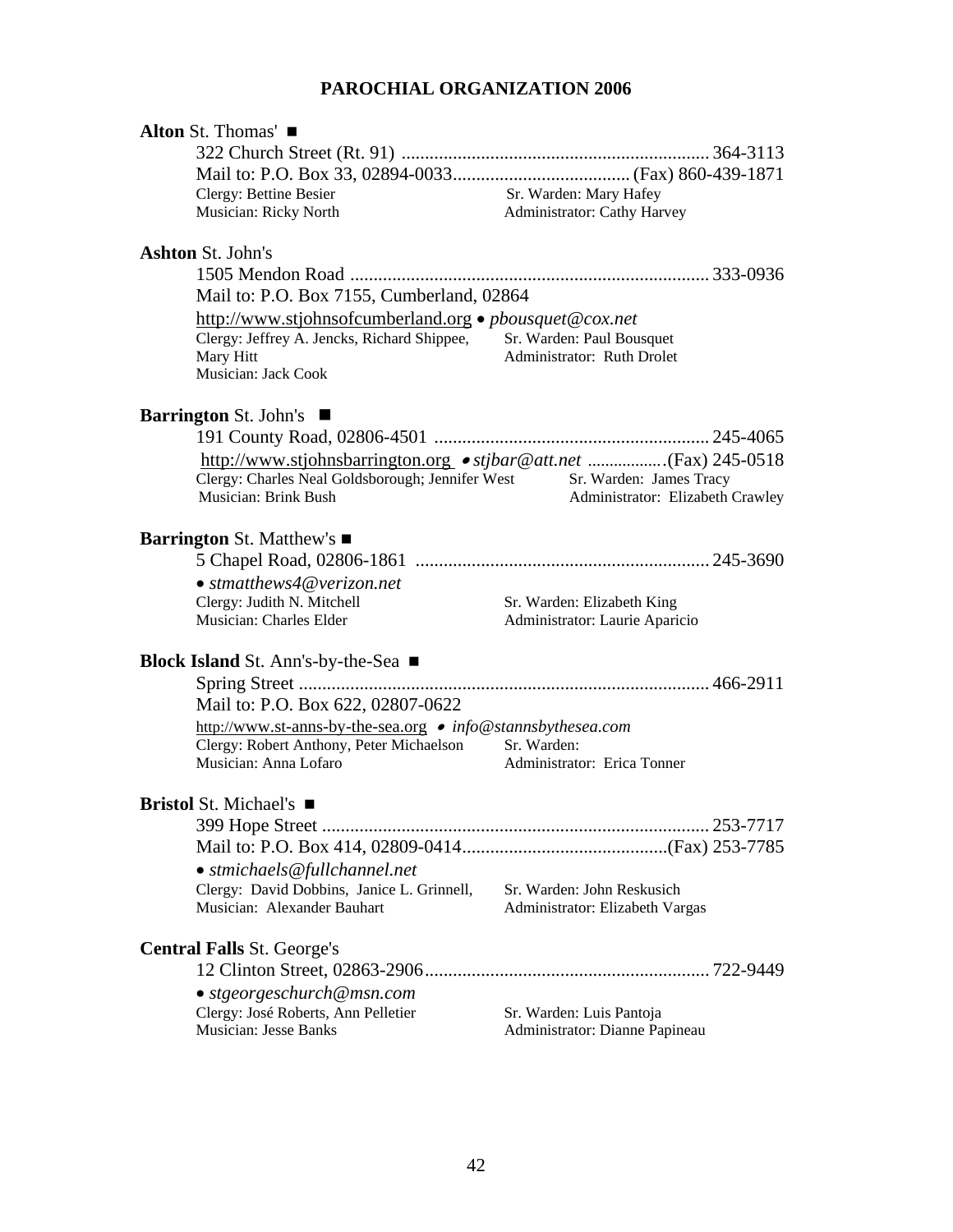| Centredale St. Alban's □                                                                                                                                   |                                                                                                         |
|------------------------------------------------------------------------------------------------------------------------------------------------------------|---------------------------------------------------------------------------------------------------------|
| http://www.stalbans.episcopalri.org • beckyanderson@juno.com<br>Clergy: Evangeline Anderson; Patricia A. Bailey Sr. Warden: M.R. Pagano                    |                                                                                                         |
| Musician: Christine Kershaw                                                                                                                                | Administrator:                                                                                          |
| <b>Charlestown</b> Church of the Holy Spirit $\Box$                                                                                                        |                                                                                                         |
| Mail to: P.O. Box 241, 02813-0241                                                                                                                          |                                                                                                         |
| http://www.members.cox.net/church_holyspirit • holyspirit47@verizon.net<br>Clergy: Susan Stiles<br>Musicians: Pauline Boisvert, Martha Decker, Aline Coutu | Sr. Warden: Jennifer Noonan                                                                             |
| Coventry Christ Church ■                                                                                                                                   |                                                                                                         |
|                                                                                                                                                            |                                                                                                         |
| Mail to: P.O. Box 142, 02816-0003                                                                                                                          |                                                                                                         |
| http://www.christchurchrocks.org • revbeth@christchurchrocks.org<br>Clergy: Elizabeth Sherman                                                              | Sr. Warden: Michael Muzzy                                                                               |
| Musician: Gail Austin                                                                                                                                      | Administrator:                                                                                          |
| <b>Coventry St. Matthias'</b>                                                                                                                              |                                                                                                         |
|                                                                                                                                                            |                                                                                                         |
| Mail to: P.O. Box 254, 02816-0005<br>http://www.stmatthiasri.org • parish@stmatthiasri.org                                                                 |                                                                                                         |
| Clergy: Richard Morgan                                                                                                                                     | Sr. Warden: Tonia Perra                                                                                 |
| Musician: Dorothy Morris                                                                                                                                   | Administrator: Marcia Jones                                                                             |
| <b>Cranston</b> Church of the Ascension $\Box$                                                                                                             |                                                                                                         |
|                                                                                                                                                            |                                                                                                         |
| http://www.ascensioncranston.org • ascensioncranston@juno.com                                                                                              | Sr. Warden: F. Leon Sibielski                                                                           |
| Clergy:<br>Musician: Robert Johnson                                                                                                                        | <b>Administrator: Venus Tavares</b>                                                                     |
| Cranston St. David's-on-the-Hill □                                                                                                                         |                                                                                                         |
|                                                                                                                                                            |                                                                                                         |
| Clergy: Nancy A. Willis                                                                                                                                    | http://www.stdavidsonthehill.org • stdavidsonhillepis@juno.com (Fax) 942-4368<br>Sr. Warden: Lois Bogda |
| Musician: Joan Daly                                                                                                                                        | Administrator: Emelia DiPippo                                                                           |
| <b>Cranston</b> Church of the Transfiguration $\Box$                                                                                                       |                                                                                                         |
|                                                                                                                                                            |                                                                                                         |
| Clergy: Gary C. Lemery, Margaret C.F. Higbie Sr. Warden: Sherena Palmer                                                                                    | http://www.church-transfig.org • revlemery@church-transfig.org (Fax) 781-6332                           |
| Musician: Joyce Bernau-Enriquez                                                                                                                            | Administrator: Beverly Vale                                                                             |
| <b>Cranston</b> Trinity $\blacksquare$                                                                                                                     |                                                                                                         |
|                                                                                                                                                            |                                                                                                         |
| http://www.trinitypawtuxet.episcopalri.org • trinitypaw@gmail.com                                                                                          |                                                                                                         |
| Clergy: P. Wayne Runner                                                                                                                                    | Sr. Warden: Philip James                                                                                |
| Musician: Waylon Whitley                                                                                                                                   | Administrator: Joyce E. Jackson                                                                         |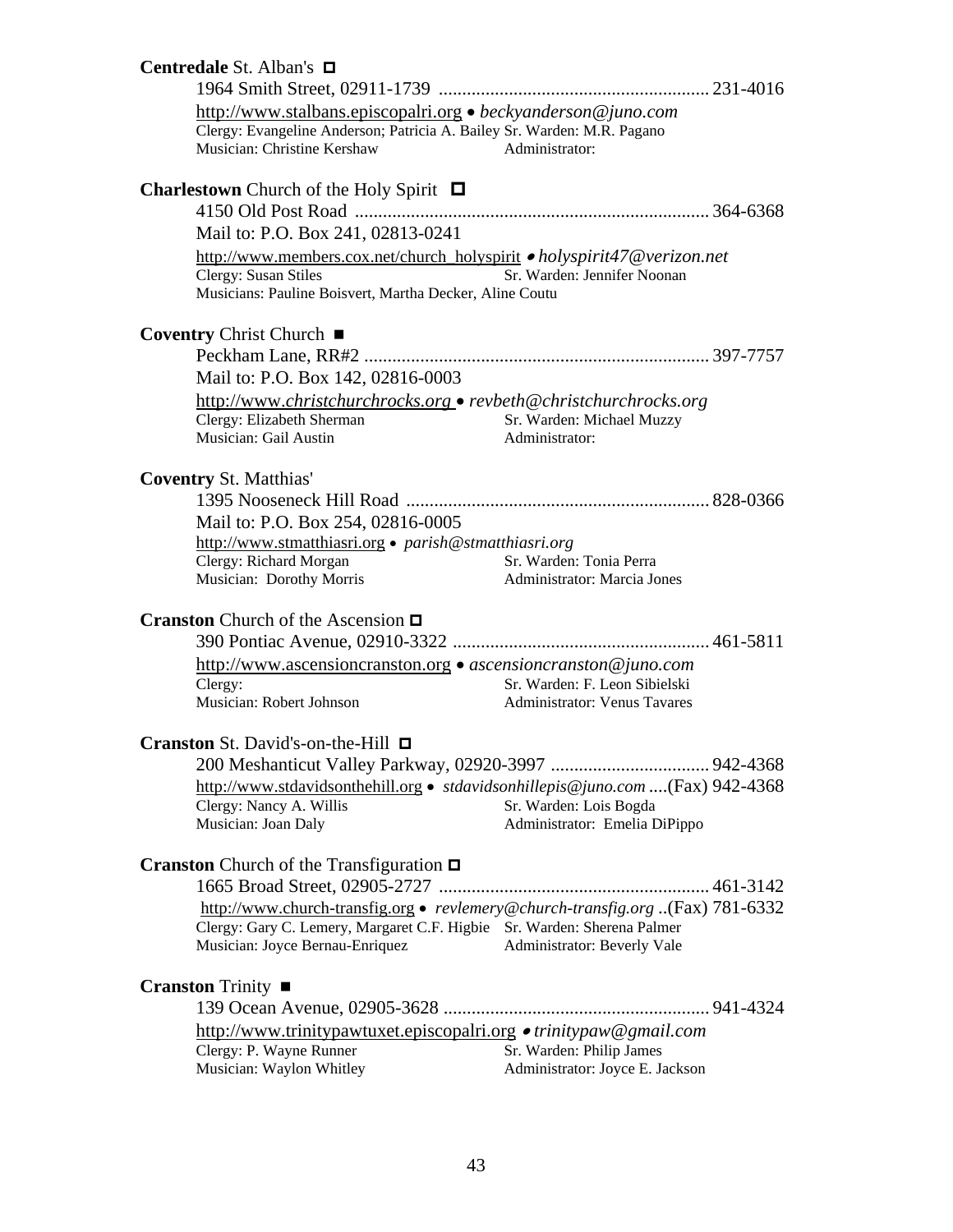| <b>Cumberland Emmanuel <math>\Box</math></b>                                                                     |                                                                                                                                             |
|------------------------------------------------------------------------------------------------------------------|---------------------------------------------------------------------------------------------------------------------------------------------|
| http://www.emmanuelri.org • office@emmanuelri.org<br>Clergy: Peter Mayer<br>Musicians: Rud Porter & Jerry Silvia | Sr. Warden: Cheryl Keeler<br>Administrator: Christine Hanley                                                                                |
| East Greenwich St. Luke's ■                                                                                      |                                                                                                                                             |
| http://www.stlukesegri.org · stlukeseg.office@verizon.net<br>Musician: Priscilla Adams Rigg                      | Clergy: R. Craig Burlington, Mary Korte, Dorothy Brightman Sr. Warden: James Rezendes<br>Administrator: Barbara DeFusco                     |
| <b>East Providence St. Mary's <math>\Box</math></b>                                                              |                                                                                                                                             |
| Clergy: Ashley Peckham<br>Musician: Anita Russo                                                                  | Sr. Warden: Gordon Hubbard<br>Administrator: Linda St. Hilaire                                                                              |
| <b>East Providence</b> Church of the Epiphany ■                                                                  |                                                                                                                                             |
|                                                                                                                  |                                                                                                                                             |
| Clergy: Jennifer Pedrick, Scott Gunn<br>Musician: Laura Brion                                                    | Sr. Warden: Marilyn Fuller<br>Administrator: Beth Dench                                                                                     |
| Greenville St. Thomas' $\Box$                                                                                    |                                                                                                                                             |
|                                                                                                                  |                                                                                                                                             |
| $\bullet$ PaschalMys@aol.com<br>Clergy: Michele Matott, Susan J. North<br>Musician: Kathleen Wikstrom            | Sr. Wardens: Alice Gardner, Clarissa Patterson<br>Secretary: Alice Gardner                                                                  |
| Hope Valley St. Elizabeth's, Canonchet □                                                                         |                                                                                                                                             |
|                                                                                                                  |                                                                                                                                             |
| $\bullet$ st_liz@ids.net<br>Clergy: Robert C. Cummings<br>Musician: Christopher Allen                            | Sr. Warden: David Hearty<br>Administrator: Susan Perreault                                                                                  |
| <b>Jamestown</b> St. Matthew's $\Box$                                                                            |                                                                                                                                             |
|                                                                                                                  |                                                                                                                                             |
| http://www.stmatthewsjamestownri.org • st.matt@verizon.net<br>Clergy: Kevin Lloyd<br>Musician: Julia Tagen       | Sr. Warden: Charles Beal<br>Administrator: Suzanne Fay                                                                                      |
| <b>Kingston</b> St. Augustine's $\Box$                                                                           |                                                                                                                                             |
|                                                                                                                  |                                                                                                                                             |
| Clergy: Jennifer Phillips<br>Musician: Jacqueline Devilliers                                                     | http://www.staugustineuri.com/ • info@staugustineURI.com(Fax) 783-2153<br>Sr. Warden: Arthur Olsen<br>Administrator: Shelley Marie Dziedzic |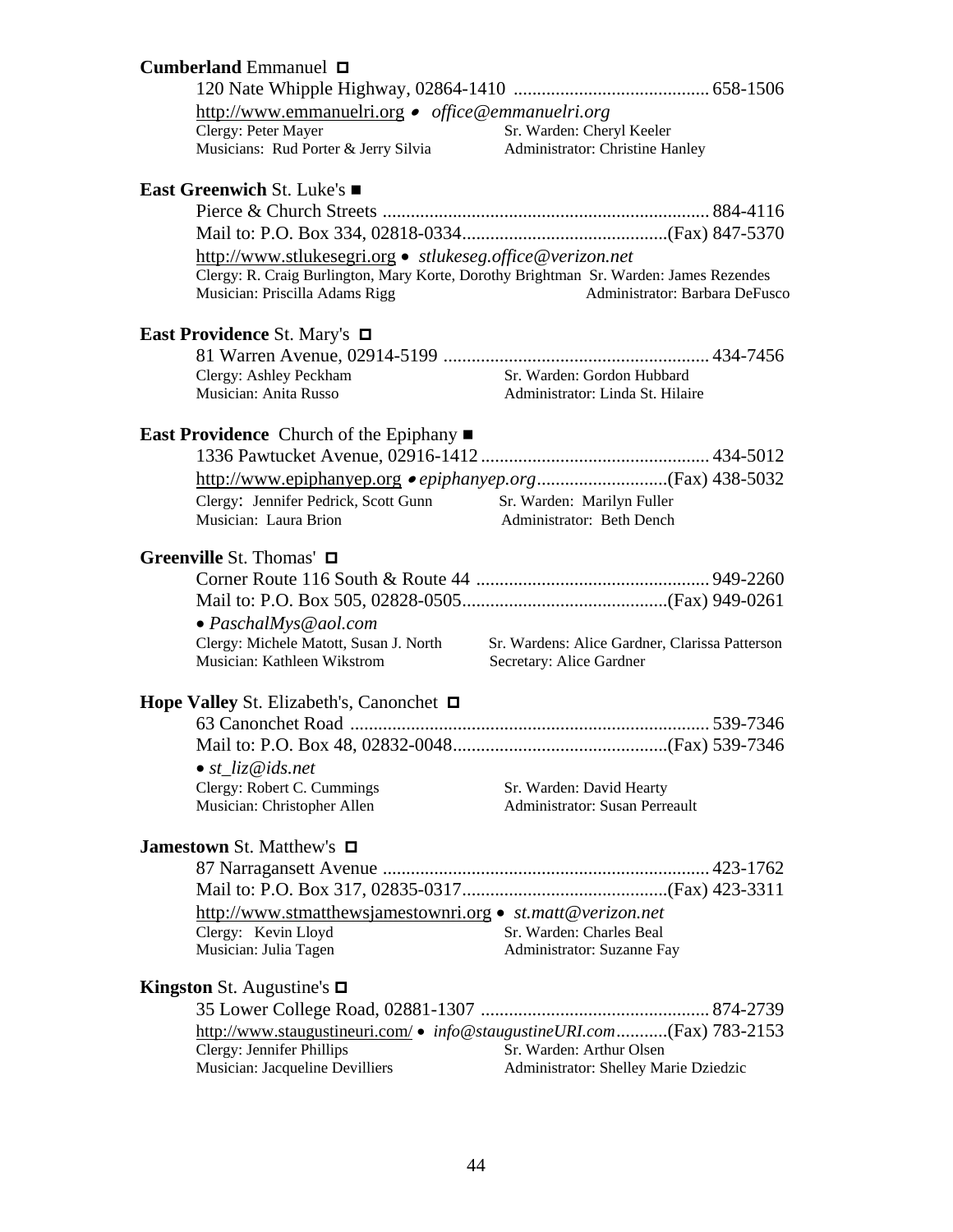| <b>Lincoln</b> Christ Church in Lonsdale $\Box$                                                  |                                                                                                                                                                           |
|--------------------------------------------------------------------------------------------------|---------------------------------------------------------------------------------------------------------------------------------------------------------------------------|
|                                                                                                  |                                                                                                                                                                           |
|                                                                                                  |                                                                                                                                                                           |
|                                                                                                  | http://www.christchurchlincoln.org • christchurchlincoln@verizon.net                                                                                                      |
| Clergy:                                                                                          | Sr. Warden: Judy Foltz                                                                                                                                                    |
| Musician: Frances Gorman                                                                         | Administrator: Linda Gorman, Diane Papineau                                                                                                                               |
| <b>Little Compton</b> St. Andrew's-by-the-Sea $\blacksquare$                                     |                                                                                                                                                                           |
|                                                                                                  |                                                                                                                                                                           |
|                                                                                                  |                                                                                                                                                                           |
| $\bullet$ standrewsltlcmtn@aol.com                                                               |                                                                                                                                                                           |
| Musician: John Veveiros                                                                          | Clergy: John Gregory Prior; Leroy (Buck) Close Sr. Warden: John Farr<br>Administrator: Donna Kitchen                                                                      |
| <b>Middletown Holy Cross</b>                                                                     |                                                                                                                                                                           |
|                                                                                                  |                                                                                                                                                                           |
| Mail to: P.O. Box 4121, 02842-0121                                                               |                                                                                                                                                                           |
| http://www.thechurchoftheholycross.org                                                           |                                                                                                                                                                           |
| Clergy:                                                                                          | Sr. Warden: Robert Asher                                                                                                                                                  |
| Musician: Marjorie Seyster, Pam Douglas                                                          | Secretary: Theresa Cunha                                                                                                                                                  |
| <b>Middletown St. Columba's Chapel <math>\Box</math></b>                                         |                                                                                                                                                                           |
| Clergy: Christopher Epperson<br>Musician: Spencer Sacco                                          | http://www.stcolumbaschapel.org • kwarren@stcolumbaschapel.org (Fax) 847-1199<br>Sr. Warden: Betsy DeBlois<br>Administrator: Kathryn Warren<br>Secretary: Donna Nedderman |
| Narragansett St. Peter's-by-the-Sea □                                                            |                                                                                                                                                                           |
|                                                                                                  |                                                                                                                                                                           |
|                                                                                                  | http://www.stpetersbythesea.com • stpetersbythesea@netzero.net (Fax) 783-5596                                                                                             |
| Clergy:<br>Musician: James Morgan                                                                | Sr. Warden: Leo Carroll<br>Administrator: Linda O'Neill                                                                                                                   |
| Newport Emmanuel $\blacksquare$                                                                  |                                                                                                                                                                           |
|                                                                                                  |                                                                                                                                                                           |
| Clergy: Gregory Cole<br>Musician: John Totter                                                    | http://www.emmanuelnewport.org • admin@emmanuelnewport.org.(Fax) 849-7696<br>Sr. Warden: Jack Allan<br>Administrator:                                                     |
| Newport St. George's (Merging with St. Mary's, Portsmouth)<br>14 Rhode Island Avenue, 02840-2607 |                                                                                                                                                                           |
| <b>Newport St. John's</b>                                                                        |                                                                                                                                                                           |
|                                                                                                  |                                                                                                                                                                           |
| Clergy: Norman Catir, Alan Maynard<br>Musician: Jonathan O. Babbitt                              | http://www.saintjohns-newport.org · parishoffice@saintjohns-newport.org<br>Sr. Warden: Ray Yorke<br>Administrator:                                                        |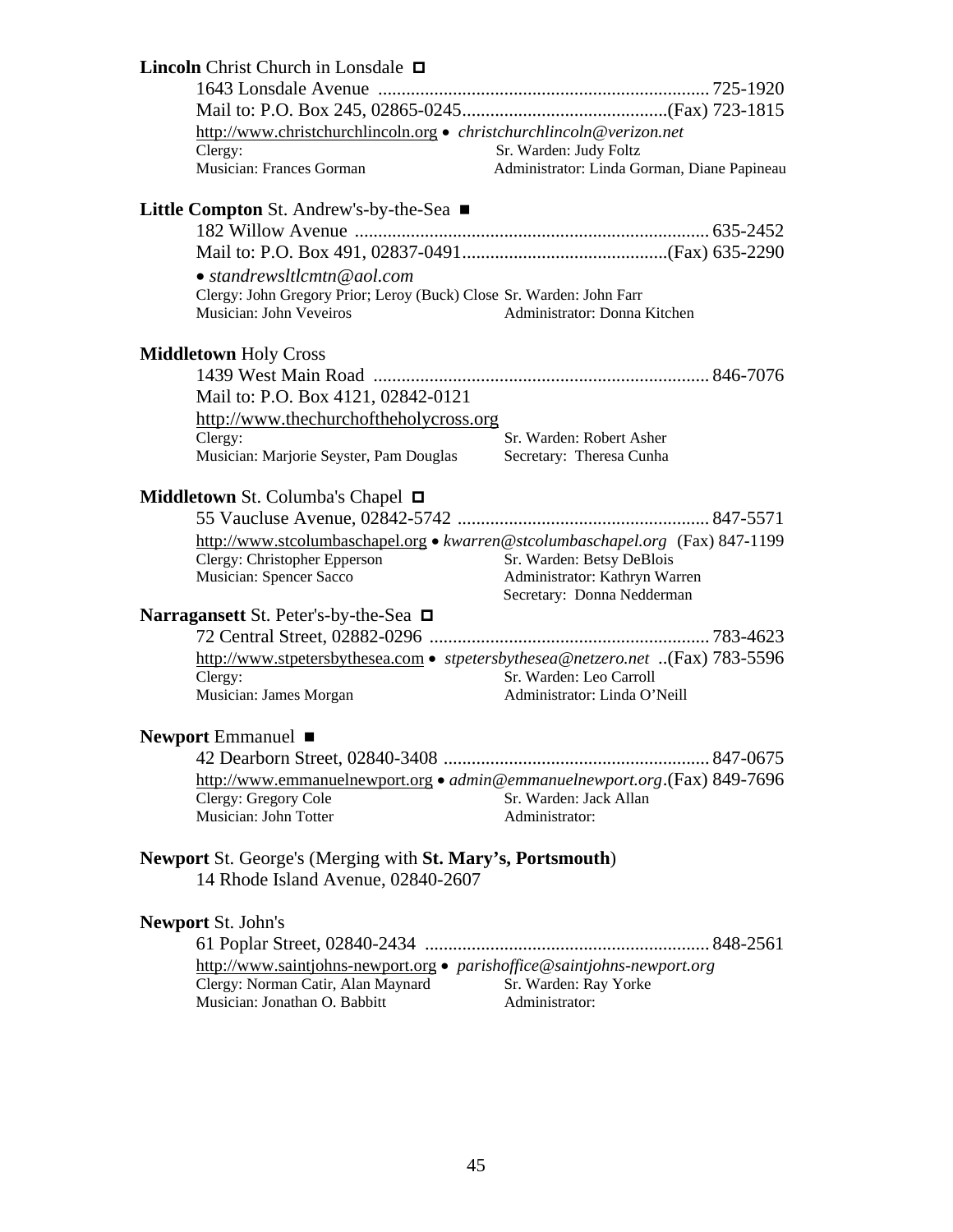| Newport Trinity ■                                                                                                                                  |                                                              |  |
|----------------------------------------------------------------------------------------------------------------------------------------------------|--------------------------------------------------------------|--|
|                                                                                                                                                    |                                                              |  |
| http://www.trinitynewport.org • info@trinitynewport.org  (Fax) 846-8440<br>Clergy: Gary Goldacker, Paul Koumrian<br>Musician: Diana Norton-Jackson | Sr. Warden: Bruce Livingston<br>Administrator: Marie Maguire |  |
| North Kingstown St. Paul's $\Box$                                                                                                                  |                                                              |  |
| http://www.stpaulswickford.org • office@stpaulswickford.org (Fax) 294-4371<br>Clergy: Philip Tierney, Alan Gates<br>Musician: Mark Steinbach       | Sr. Warden: William Warburton<br>Administrator: Deb Mahoney  |  |
| <b>North Providence St. Alban's (See CENTREDALE)</b>                                                                                               |                                                              |  |
| <b>North Providence St. James</b>                                                                                                                  |                                                              |  |
|                                                                                                                                                    |                                                              |  |
| Clergy: Alcide Barnaby, Iris E. Mello Sr. Warden: Lucy Bettencourt<br>Musician: Dede Bruns                                                         | Administrator:                                               |  |
| North Scituate Trinity $\blacksquare$                                                                                                              |                                                              |  |
|                                                                                                                                                    |                                                              |  |
| http://www.trinityepiscopalonline.org • nstrinity@aol.com  (Fax) 647-5158<br>Clergy: Pamela S. Gregory<br>Musician: Patricia Cichy                 | Sr. Warden: William Hurry<br>Administrator: Nancy Fullerton  |  |
| <b>Pascoag</b> Calvary $\Box$                                                                                                                      |                                                              |  |
|                                                                                                                                                    |                                                              |  |
| http://www.calvaryepiscopal.us • calvary125@aol.com                                                                                                |                                                              |  |
| Clergy: Mary Canavan                                                                                                                               | Sr. Warden: Amy Ricci                                        |  |
| Musician: Deborah Cookson                                                                                                                          | Secretary:                                                   |  |
| <b>Pawtucket</b> Church of the Good Shepherd ■                                                                                                     |                                                              |  |
|                                                                                                                                                    |                                                              |  |
| Clergy: Edward Boucher                                                                                                                             | Sr. Warden: Roberta Cook                                     |  |
| Musician: Caryl Frink                                                                                                                              | Administrator: Marie St. Jean                                |  |
| <b>Pawtucket St. Luke's</b>                                                                                                                        |                                                              |  |
|                                                                                                                                                    |                                                              |  |
| http://www.stlukespaw.org •                                                                                                                        |                                                              |  |
| Clergy: John Hall                                                                                                                                  | Sr. Warden: Lawrence Kleven                                  |  |
| Musician: Margaret Clark                                                                                                                           | Administrator: Elaine Oliveira                               |  |
| Pawtucket St. Paul's □                                                                                                                             |                                                              |  |
|                                                                                                                                                    |                                                              |  |
| http://www.stpaulspawtucket.org • stpaulsmychurch1@aol.com (Fax) 728-4318                                                                          |                                                              |  |
| Clergy: William Locke, Susan Wrathall, Betsy Lesieur<br>Musician: Patrick Campbell                                                                 | Sr. Warden: Pamela Doheny<br>Administrator: Rae Murdock      |  |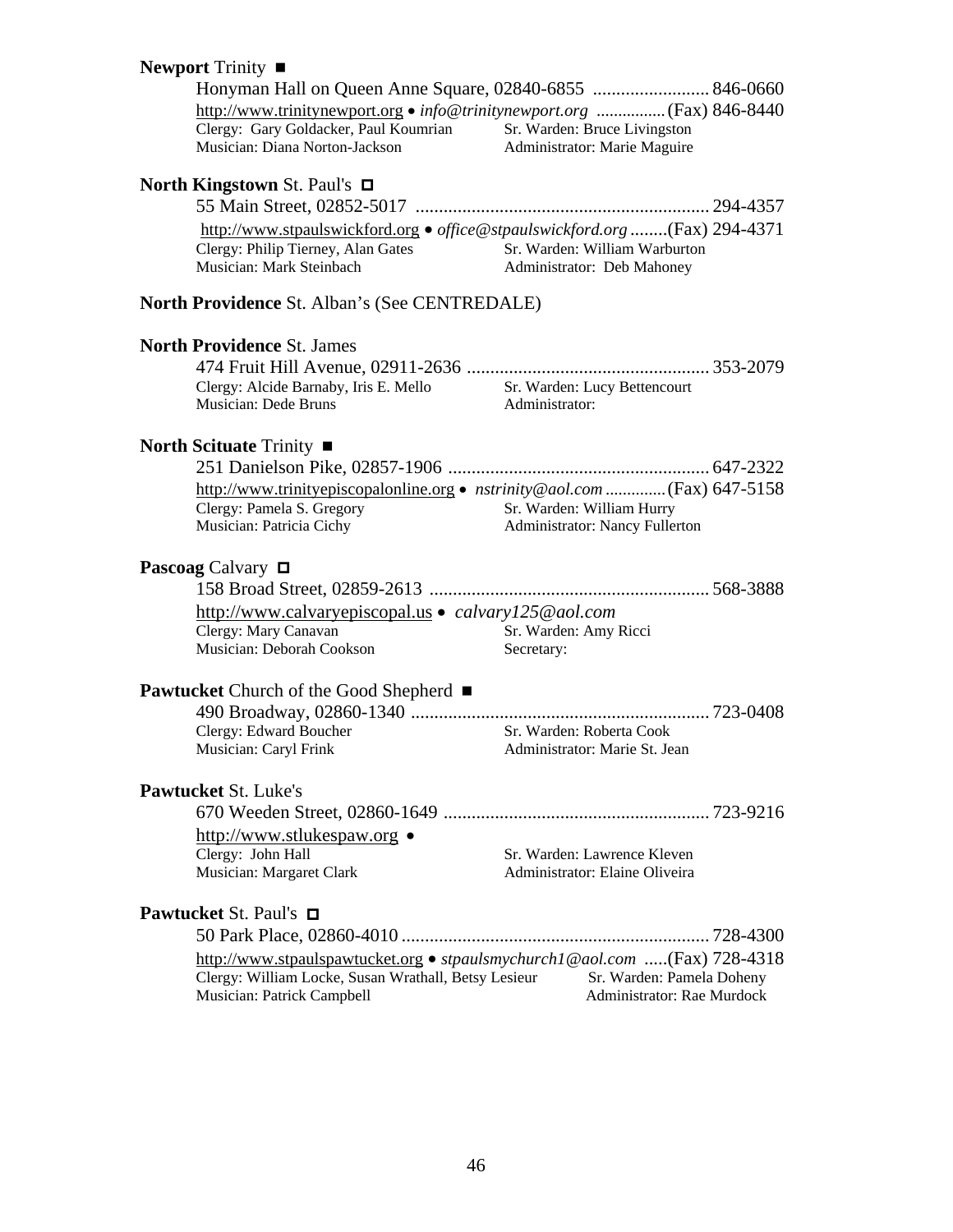| <b>Portsmouth St. Mary's</b> ■                                                                                                                                             |                                                                                                |
|----------------------------------------------------------------------------------------------------------------------------------------------------------------------------|------------------------------------------------------------------------------------------------|
|                                                                                                                                                                            |                                                                                                |
| http://www.saintmarysepiscopalchurch.org • smc@saintmarysepiscopalchurch.org<br>Clergy: Pamela Mott; Virginia Dinsmore<br>Musician: Winifred Johnson                       | Sr. Warden: Marshall Lundberg<br>Administrator: Martha Hultgren<br>Secretary: Cynthia Amundson |
| <b>Portsmouth St. Paul's <math>\Box</math></b>                                                                                                                             |                                                                                                |
| http://www.stpaulsportsmouthri.org • lindaremdean@earthlink.net<br>Clergy:<br>Musician: Marilyn Hambly                                                                     | Sr. Warden: Linda Remington<br>Administrator:                                                  |
| <b>Providence All Saints' Memorial</b> ■                                                                                                                                   |                                                                                                |
| http://www.allsaintsmemorial.com • asmcri@.verizon.net (Fax) 273-4205<br>Clergy: James R. Bocchino, Edward J. Trafford Sr. Warden: Robert Lawton<br>Musician: Barry Turley | Secretary: Grace E. Malaby                                                                     |
| <b>Providence</b> Cathedral of St. John $\Box$                                                                                                                             |                                                                                                |
| Clergy: Harry Krauss, III, Barbara Mays-Stock Sr. Warden: Adrienne Southgate<br>Musician: Mark Johnson                                                                     | Administrator: Virginia Williams-LaBoy                                                         |
| <b>Providence</b> Church of the Epiphany                                                                                                                                   |                                                                                                |
|                                                                                                                                                                            |                                                                                                |
| http://www.epiphanyri.com •<br>Clergy: Karen A. Fraioli<br>Musician:                                                                                                       | Sr. Warden: Judith Walker<br>Administrator:                                                    |
| <b>Providence Grace</b> □                                                                                                                                                  |                                                                                                |
|                                                                                                                                                                            |                                                                                                |
| http://www.gracechurchprovidence.org • faith.grace@verizon.net (Fax) 331-3247<br>Clergy: Robert Brooks, Richard Bardusch<br>Musician: Mark Johnson                         | Sr. Warden: W. Spencer Harber<br>Administrator: Faith M. Goepfert<br>Secretary: Joyce Timpson  |
| <b>Providence</b> Church of the Redeemer ■                                                                                                                                 |                                                                                                |
|                                                                                                                                                                            |                                                                                                |
| Clergy: Jo-Ann J. Drake<br>Musician: Richard Alberg                                                                                                                        | Sr. Warden: Anne Bryant<br>Administrator:                                                      |
| <b>Providence St. Martin's</b> ■                                                                                                                                           |                                                                                                |
|                                                                                                                                                                            |                                                                                                |
| http://www.stmartinsprov.org • church@stmartins.necoxmail.com.(Fax) 751-0038<br>Clergy: Clare Fischer-Davies, Greg Lisby Sr. Warden: Susan Loney                           |                                                                                                |

Musician: Jay MacCubbin Administrator: Lisa Ashe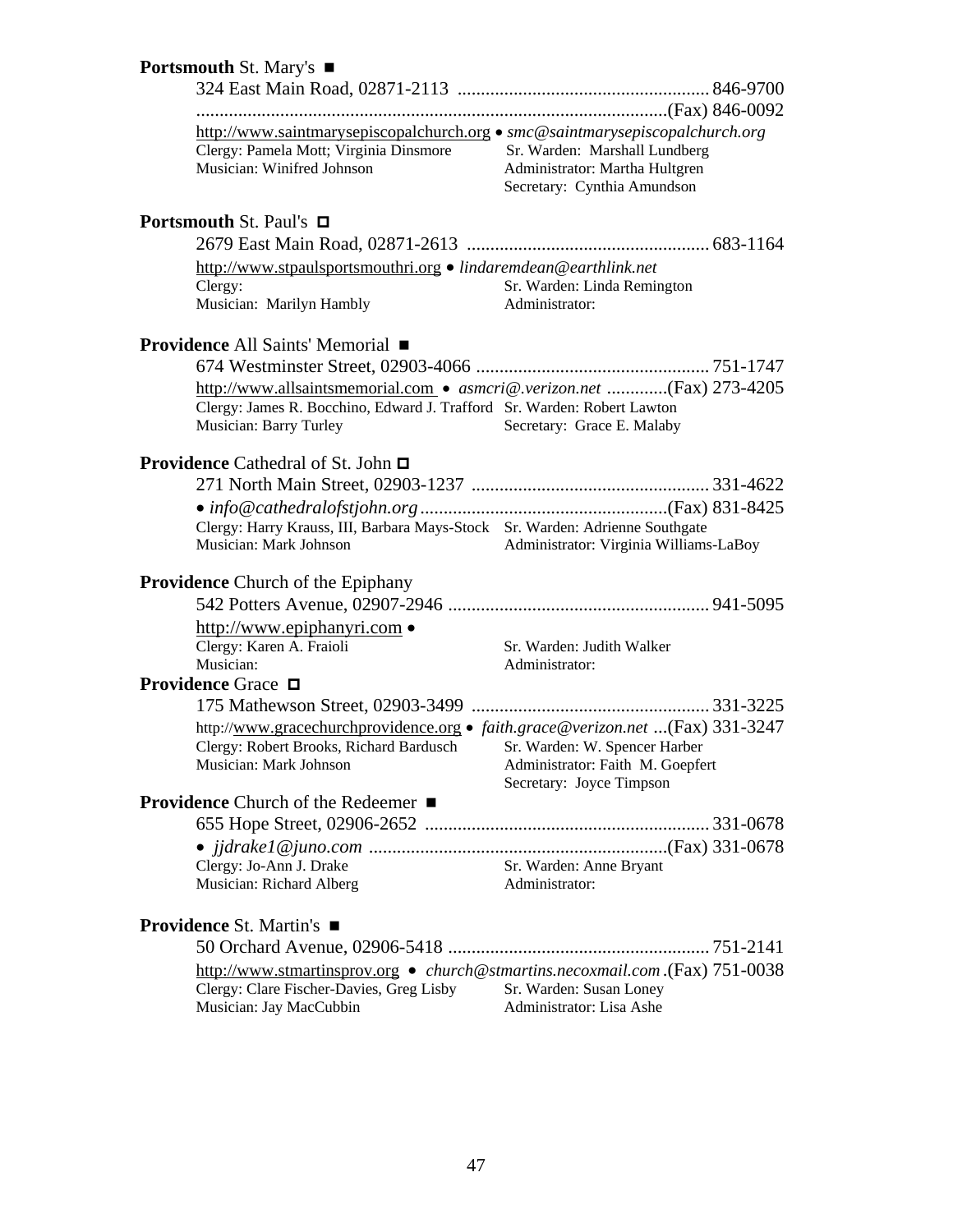| <b>Providence</b> St. Peter & St. Andrew's $\blacksquare$                                                                                                                     |                                                                                          |  |
|-------------------------------------------------------------------------------------------------------------------------------------------------------------------------------|------------------------------------------------------------------------------------------|--|
| http://www.stpetersandstandrews.org • stpanda25@verizon.net<br>Clergy: Joyce Penfield                                                                                         | Sr. Warden: Betty Sloane                                                                 |  |
| Musician: Gage-David Hansen                                                                                                                                                   | Administrator: Catherine Calistra                                                        |  |
| Providence St. Stephen's                                                                                                                                                      |                                                                                          |  |
|                                                                                                                                                                               |                                                                                          |  |
| http://www.sstephens.org • office@sstephens.necoxmail.com (Fax) 421-6703<br>Clergy: John D. Alexander, Gardiner H. Shattuck Sr. Warden: Alan Reniere<br>Musician: James Busby | Administrator: Cory MacLean                                                              |  |
| <b>Riverside St. Mark's <math>\blacksquare</math></b>                                                                                                                         |                                                                                          |  |
|                                                                                                                                                                               |                                                                                          |  |
| http://www.stmarksriverside.org • office@stmarksriverside.org<br>Clergy: David Ames<br>Musician: Adam Schneider                                                               | Sr. Warden: Jim Hummel<br>Administrator: Susan Rossi                                     |  |
| <b>Rumford</b> Church of the Epiphany (See EAST PROVIDENCE)                                                                                                                   |                                                                                          |  |
| <b>Saunderstown</b> Chapel of St. John the Divine                                                                                                                             |                                                                                          |  |
|                                                                                                                                                                               |                                                                                          |  |
|                                                                                                                                                                               |                                                                                          |  |
| http://www.stjohnthedivine.homestead.com • chapel@stjohnthedivine.necoxmail.com                                                                                               |                                                                                          |  |
| Clergy: Stephanie C. Shoemaker                                                                                                                                                | Sr. Warden: M. Locke Webster                                                             |  |
| Musician: Judith Stickney                                                                                                                                                     | Administrator: Lori Jackson                                                              |  |
| Tiverton Holy Trinity ■                                                                                                                                                       |                                                                                          |  |
|                                                                                                                                                                               |                                                                                          |  |
|                                                                                                                                                                               |                                                                                          |  |
| Clergy: Daryl Stahl<br>Musician: Carolyn Howell                                                                                                                               | Sr. Warden: Cheryl Twiss                                                                 |  |
|                                                                                                                                                                               | Administrator: Cindy Cwalina                                                             |  |
| Wakefield Church of the Ascension $\blacksquare$                                                                                                                              |                                                                                          |  |
|                                                                                                                                                                               |                                                                                          |  |
|                                                                                                                                                                               |                                                                                          |  |
| http://www.AscensionWakefield.org • AscensionW@juno.com                                                                                                                       |                                                                                          |  |
| Clergy: Sandra P. Haines-Murdocco<br>Musician: Susan Vasques                                                                                                                  | Sr. Warden: Peg Collins<br><b>Administrator: Tim Cummings</b><br>Secretary: Nancy Dreier |  |
| <b>Warren St. Mark's</b>                                                                                                                                                      |                                                                                          |  |
|                                                                                                                                                                               |                                                                                          |  |
|                                                                                                                                                                               |                                                                                          |  |
| Clergy:                                                                                                                                                                       | Sr. Warden: Robert Tappero<br>Administrator: Diane Donahue                               |  |
| Musician: Deborah Walmsley                                                                                                                                                    |                                                                                          |  |
| Warwick All Saints' $\Box$                                                                                                                                                    |                                                                                          |  |
|                                                                                                                                                                               |                                                                                          |  |
| Clergy: Philip Devens<br>Musician: Patricia Wiggins                                                                                                                           | Sr. Warden: Alfred Liddle III<br>Secretary: Debbie Allen                                 |  |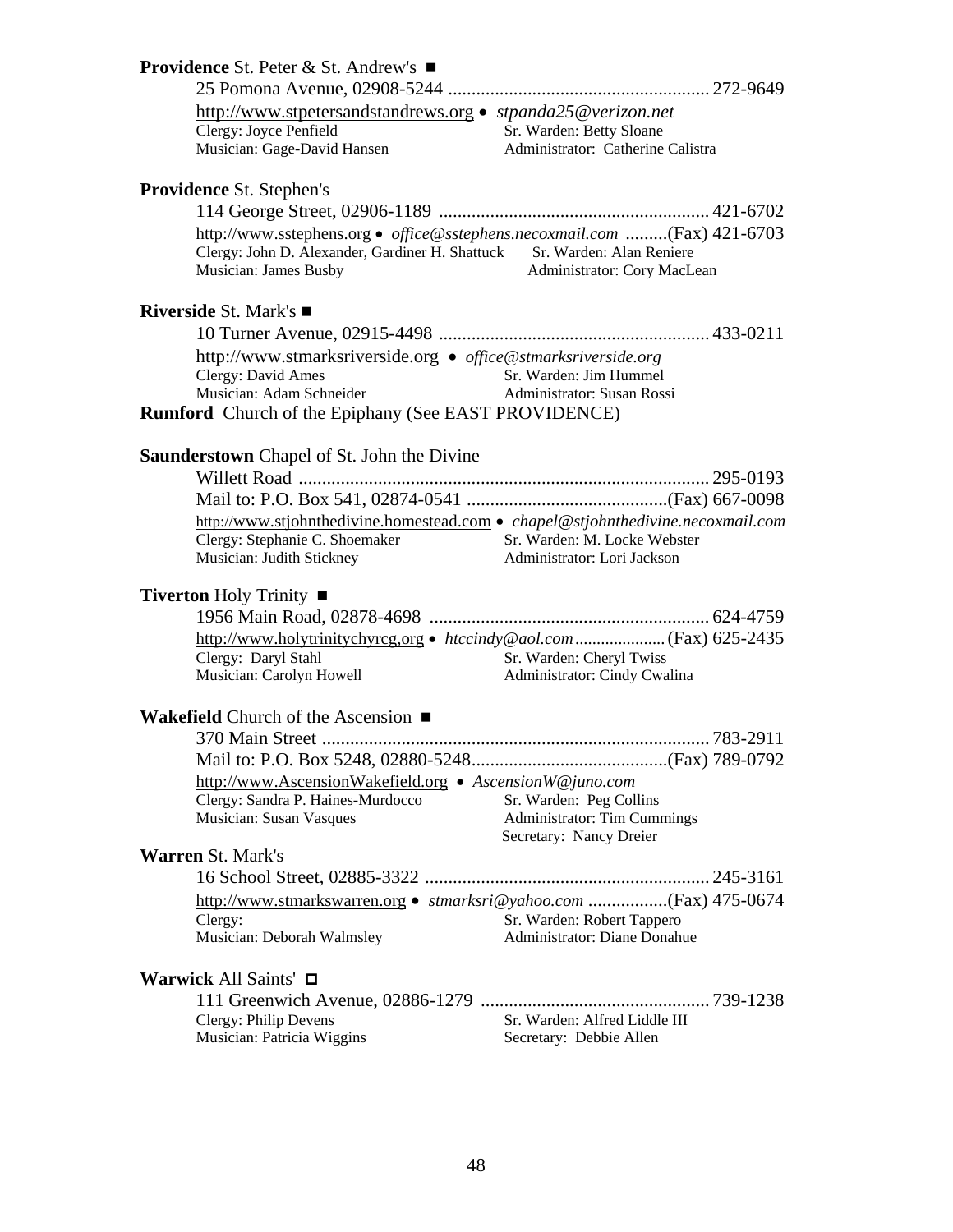| Warwick St. Barnabas $\Box$                                     |                                                                                |
|-----------------------------------------------------------------|--------------------------------------------------------------------------------|
|                                                                 |                                                                                |
|                                                                 |                                                                                |
| Clergy: William F. Fraatz                                       | Sr. Warden: Nancy Straight                                                     |
| Musician:                                                       | Administrator:                                                                 |
| <b>Warwick St. Mark's</b>                                       |                                                                                |
|                                                                 |                                                                                |
| http://www.stmarksri.org •                                      |                                                                                |
| Clergy: George Warren                                           | Sr. Warden: Vincent Haight                                                     |
| Musician: Grace Tetreault                                       | Secretary: Florence Scott                                                      |
| <b>Warwick St. Mary's <math>\blacksquare</math></b>             |                                                                                |
|                                                                 |                                                                                |
| http://www.stmarysinwarwick.org/intro.htm • st.mary358@juno.com |                                                                                |
| Clergy: Donald Parker                                           | Sr. Warden: Michael Marsh                                                      |
| Musician: Lynn Tzitzouris                                       | Secretary: Cheryl Andrews                                                      |
| <b>Westerly Christ Church <math>\Box</math></b>                 |                                                                                |
|                                                                 |                                                                                |
|                                                                 | http://www.christchurchwesterly.org • christ-church@verizon.net (Fax) 596-6529 |
| Clergy: Frederick Nestrock                                      | Sr. Warden: Virginia Bonk                                                      |
| Musician: George Kent                                           | Administrator: Jeanne MacLaughlin                                              |
|                                                                 | Secretary: Linda Nolf                                                          |
|                                                                 |                                                                                |
| <b>Wickford, St. Paul's (See NORTH KINGSTOWN)</b>               |                                                                                |

### **Woonsocket** St. James'

|                              | http://www.stjameswoonsocket.org • <i>stjamesw@cox.net </i> (Fax) 762-2230 |
|------------------------------|----------------------------------------------------------------------------|
| Clergy: Eletha Buote-Greig   | Sr. Warden: Margot Powell                                                  |
| Musician: Shirley E.G. Ayers | Administrator: Diane Cardin                                                |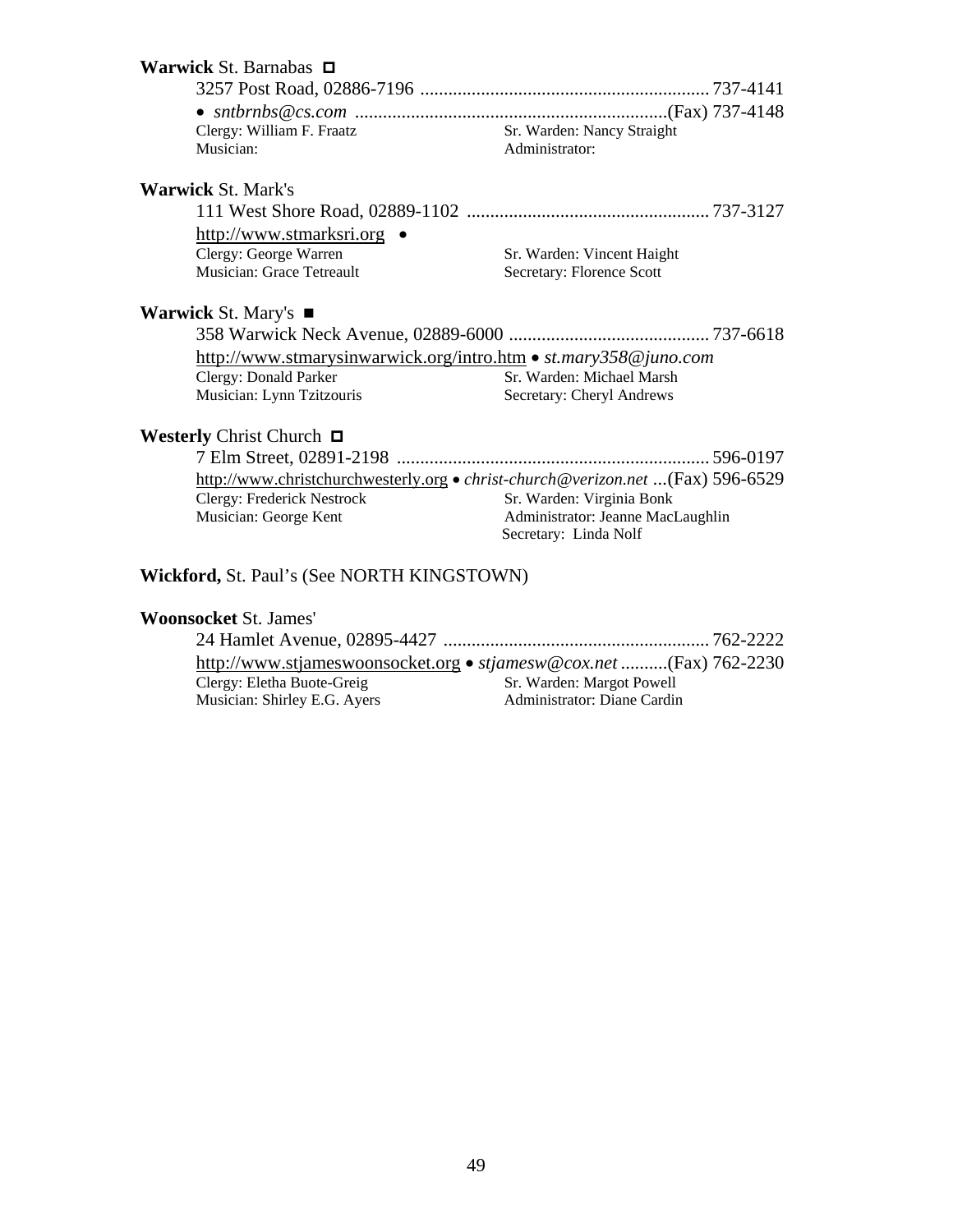# **Bishop's Report to the 215th Convention of the Diocese of Rhode Island**

## **Official Acts October 30, 2005 – October 22, 2006**

## **Visitations**

| Oct                    | 30 <sup>th</sup>                                                      | St. Paul's, Pawtucket                                                                                                   |
|------------------------|-----------------------------------------------------------------------|-------------------------------------------------------------------------------------------------------------------------|
| Nov.                   | $6^{\rm th}$<br>$13^{\text{th}}$<br>$20^{\rm th}$<br>$27^{\text{th}}$ | St. Thomas', Alton<br>St. Matthew's, Jamestown<br>St. Andrew & St. Phillip, Coventry<br>Church of the Advent, Pawtucket |
| Dec.                   | 4 <sup>th</sup><br>$18^{th}$                                          | St. David's-on-the-Hill, Cranston<br>St. Alban's, Centredale                                                            |
| Jan.                   | $15^{\text{th}}$<br>$22^{\text{nd}}$<br>29 <sup>th</sup>              | St. John's, Ashton<br>St. Paul's, Portsmouth<br>St. John's, Barrington                                                  |
| Feb.                   | $12^{th}$<br>$26^{\rm th}$                                            | St. James, No. Providence<br>Cathedral of St. John                                                                      |
| March 12 <sup>th</sup> | $26^{\rm th}$                                                         | Christ Church, Westerly<br>St. John the Divine, Saunderstown                                                            |
| April                  | 9 <sup>th</sup><br>$23^{\text{rd}}$<br>30 <sup>th</sup>               | Emmanuel, Newport<br>Christ Church, Coventry<br>Trinity, No. Scituate                                                   |
| May                    | 7 <sup>th</sup><br>$14^{th}$<br>$21^{\rm st}$                         | Christ Church, Lincoln<br>St. Elizabeth's, Hope Valley<br>Ascension, Wakefield                                          |
| June                   | $11^{\text{th}}$                                                      | St. Thomas, Greenville                                                                                                  |
| July                   | $9^{\rm th}$<br>$16^{\text{th}}$                                      | Redeemer, Providence<br>Calvary, Pascoag                                                                                |
| Sept.                  | $10^{\text{th}}$<br>$24^{\text{th}}$                                  | St. George's, Central Falls<br>St. Matthew's, Barrington                                                                |
| Oct.                   | 8 <sup>th</sup><br>$15^{\text{th}}$<br>22 <sup>nd</sup>               | St. Michael's, Bristol<br>St. Luke's, East Greenwich<br>St. Paul's, Wickford                                            |

## **Confirmations/ Receptions**

April 29, 2006Cathedral of St. John, Providence May 6, 2006 St. Michael's, Bristol May 13, 2006 St. Luke's, East Greenwich, St. Peter's-by-the-Sea, Narragansett

Confirmations 140 Receptions 20 Reaffirmations 5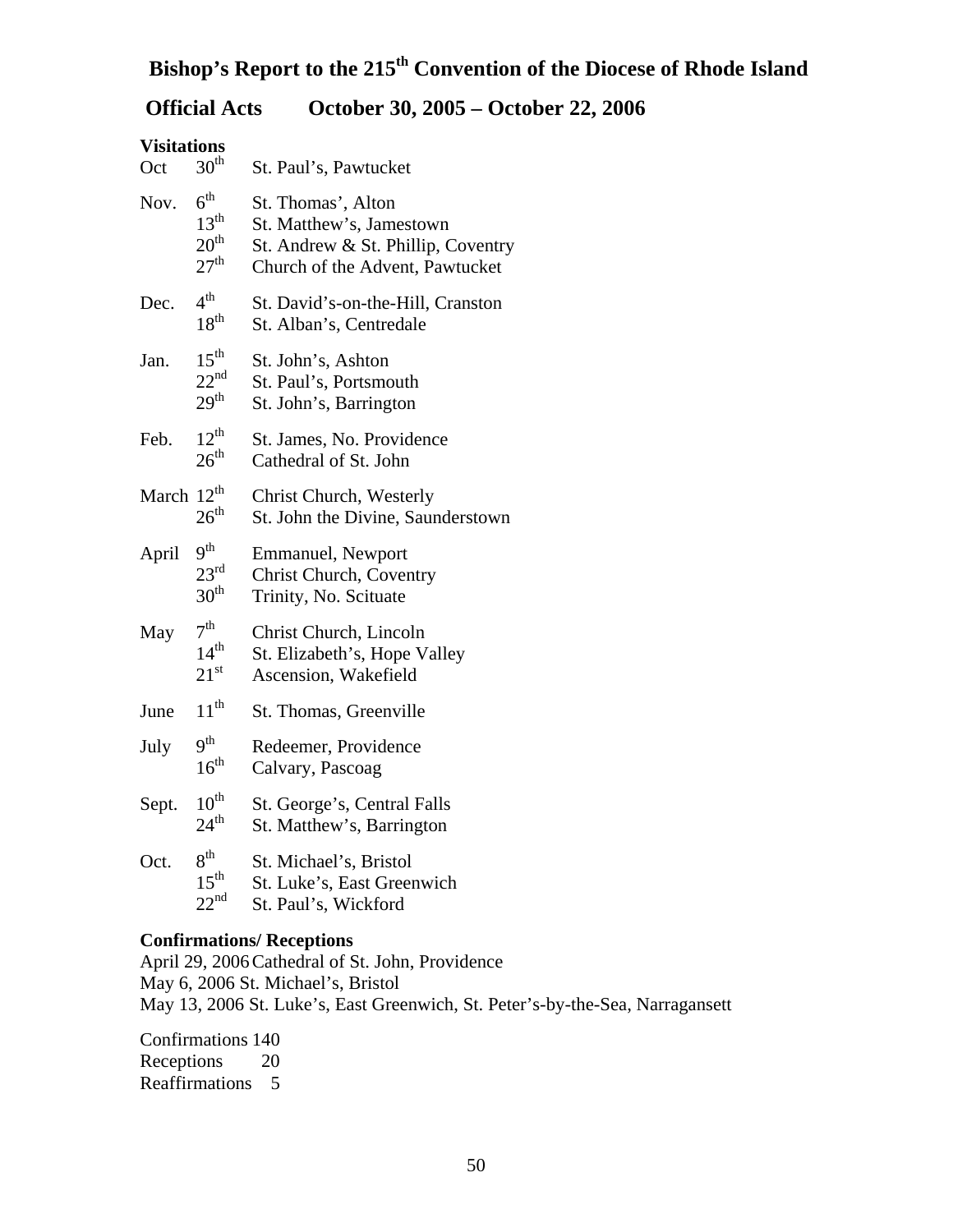#### **Postulants**

Modesta Pellot Anne Burke Mark Warter

#### **Candidates**

Susan Carpenter

## **Ordinations**

The Rev. Dn. Dorothy "Ricky" Brightman The Rev. Susan Lynn Wrathall, Transitional Deacon

#### **Letters Dimissory In**

| Peter Mayer             | 11/15/2005 |
|-------------------------|------------|
| George H. Warren        | 12/07/2005 |
| Kevin M. Lloyd          | 03/07/2006 |
| Eletha Buote-Greig      | 04/19/2006 |
| Christopher L. Epperson | 06/11/2006 |

## **Letters Dimissory Out**

| Alan J. R. Neale  | 12/07/2005 |
|-------------------|------------|
| William R. Payton | 02/14/2006 |

**Removal from Clergy Rolls**<br>Mark R. Galloway, Priest 06/30/2006 Mark R. Galloway, Priest 06/30/2006 Voluntary Renunciation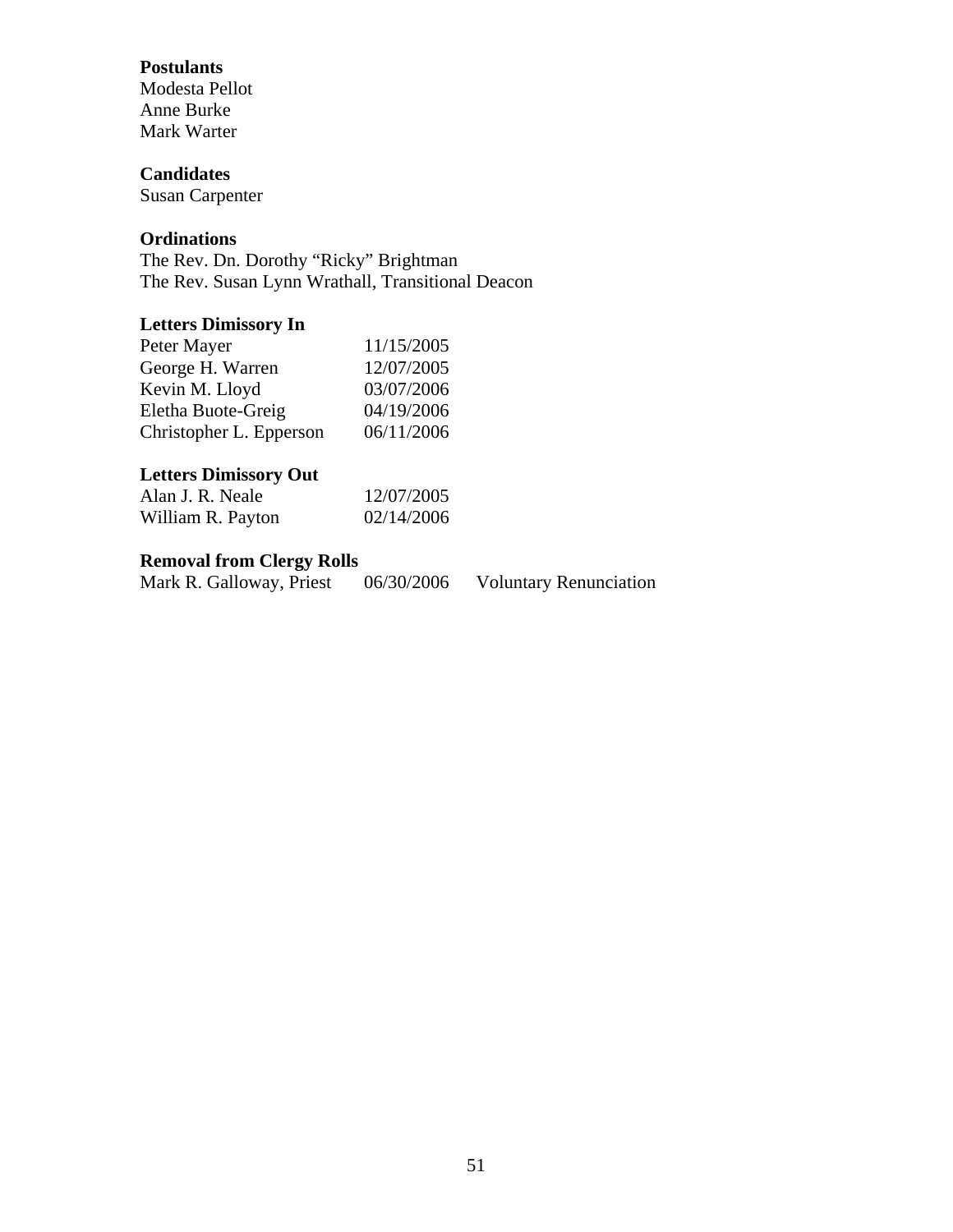## **The Report of the Standing Committee to the Diocesan Convention**

Saturday, October 28, 2006

As canonically constituted, the Standing Committee is comprised of four lay and four clergy members, meeting almost monthly through the year, with an elected president and secretary each serving a one-year term. We serve the Diocese as well as functioning as a Council of Advice to the Bishop as she sees fit. We are pleased that Bishop Wolf has attended nearly every meeting of the Standing Committee when she is available, and we have appreciated a growing sense of partnership with her at her initiative. We act as a kind of watchdog or gatekeeper, certifying canonical requirements regarding Ordination. We are grateful for the three persons forwarded this year from the Commission on Ministry, and we have established an even closer working relationship with C.O.M. It is our function to review calls for election of bishops in other diocese and to ratify the selection of bishops once elected and we usually approve. Matters of clergy discipline fall to our purview in a completely confidential and sensitive manner.

It has been our interest to participate in proposed and actual mergers of congregations which is, again, a very complex, sensitive and pastoral matter. We receive reports from Diocesan Council and the Finance Committee. We have worked with the Bridgebuilders Report with follow-through actions undertaken by the Council. We feel the need to review and encourage congregational development and mission strategy within the Diocese, regarding the health of our parishes and missions and the clergy.

Also, it is our work to consider requests from parishes and missions over matters of selling or encumbering church property and assets. Congregations and other Episcopal institutions in the diocese need to secure permission in order to proceed. The Standing Committee worked with the Bishop involving one congregation that has removed itself from the Diocese and National Church this year, and we continue to seek a spirit of open ness and cooperation in such trying situations.

We remain concerned with the financial and spiritual health of our churches and thus we put before you today, at this convention, the following resolution regarding fiscal responsibility in the matter of the good stewardship of endowment funds, property and other assets committed in trust to congregations. While we realize that we cannot enforce legislation on such matters, at this point, the Standing Committee believes that it should caution Vestries and Bishop's Committees about spending down such assets to the detriment of a congregation's future viability.

I wish to thank our Bishop, the Chancellor, the Diocese staff and our very able members of the Standing Committee this year. I thank you.

Respectfully submitted, The Rev'd Robert W. Anthony, President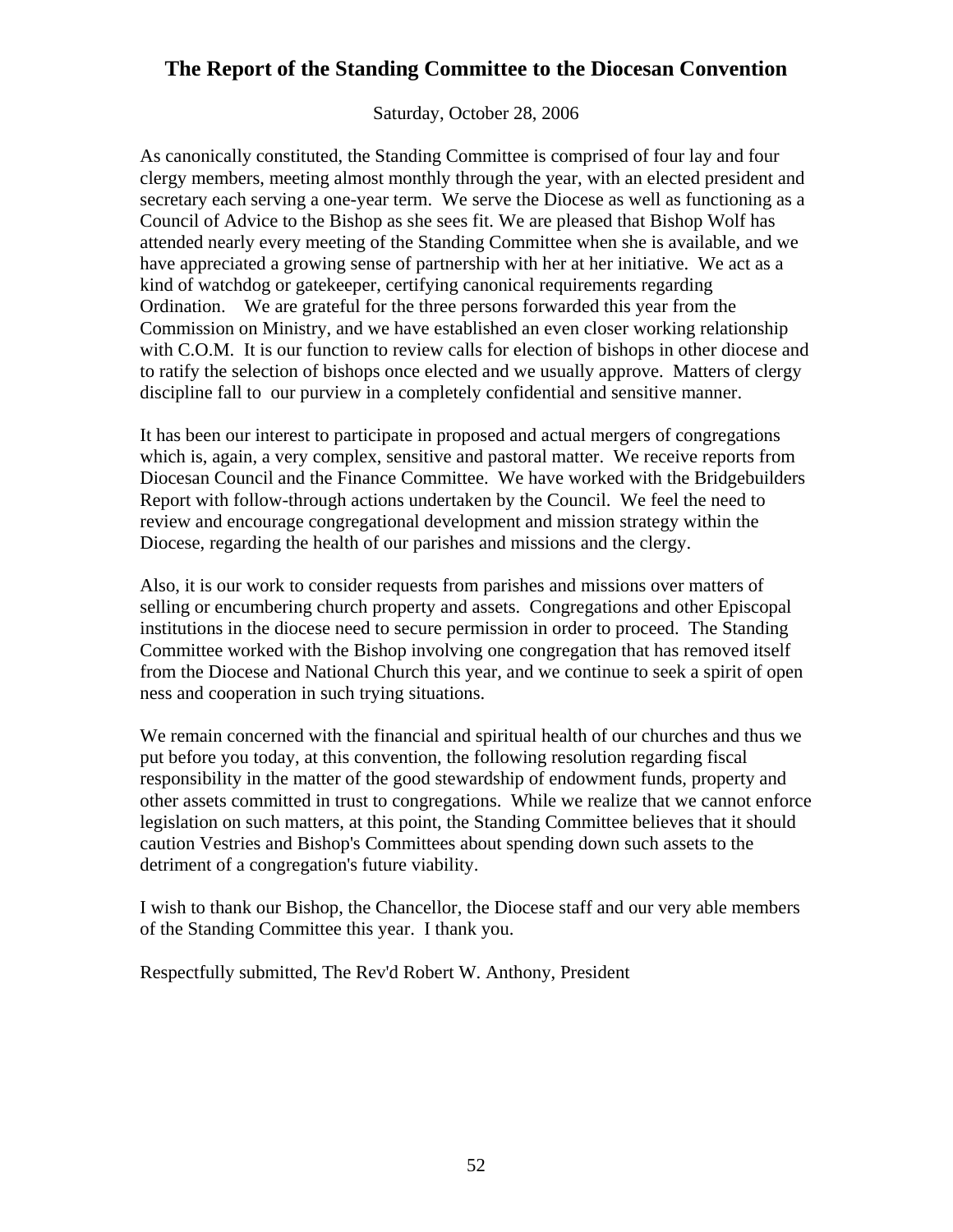## **Commission on Congregational Development – 2006**

The year of 2006 was spent in preparing for our second class of the Learning Community which began in October of 2006 with six leadership teams in attendance – St. George's, Central Falls; St. Augustine's, Kingston; Trinity, Newport; Cathedral of St. John, Providence; Grace Church, Providence, and St. Mary's Church, Warwick. The eight Saturday presentations covered new member incorporation, generational lenses, church vitality, marketing your church, and small group development.

Congregations participating in the first learning community who submitted development plans were Holy Trinity, Scituate; Calvary, Pascoag; St. David's-on-the-Hill, Cranston; St. Alban's, Centredale, and St. George's, Newport. These plans were reviewed by the Commission and the Leadership Teams. Based on the plans, congregations were able to ask for matching grants to help fund new or expanded programs in support of their development plan.

The Commission Members in 2006: John Bilotta The Rev. Gregory Cole, Chair The Rev. Pamela Gregory Linda Lemons Jeanne Mason The Rev. Pamela Mott Merredythe Nadeau The Rev. Donald Parker Rick Robinson The Rev. Cn. Philip Tierney Robert Wells

From the staff: The Rev. Cn. Rich Bardusch Betsy Fornal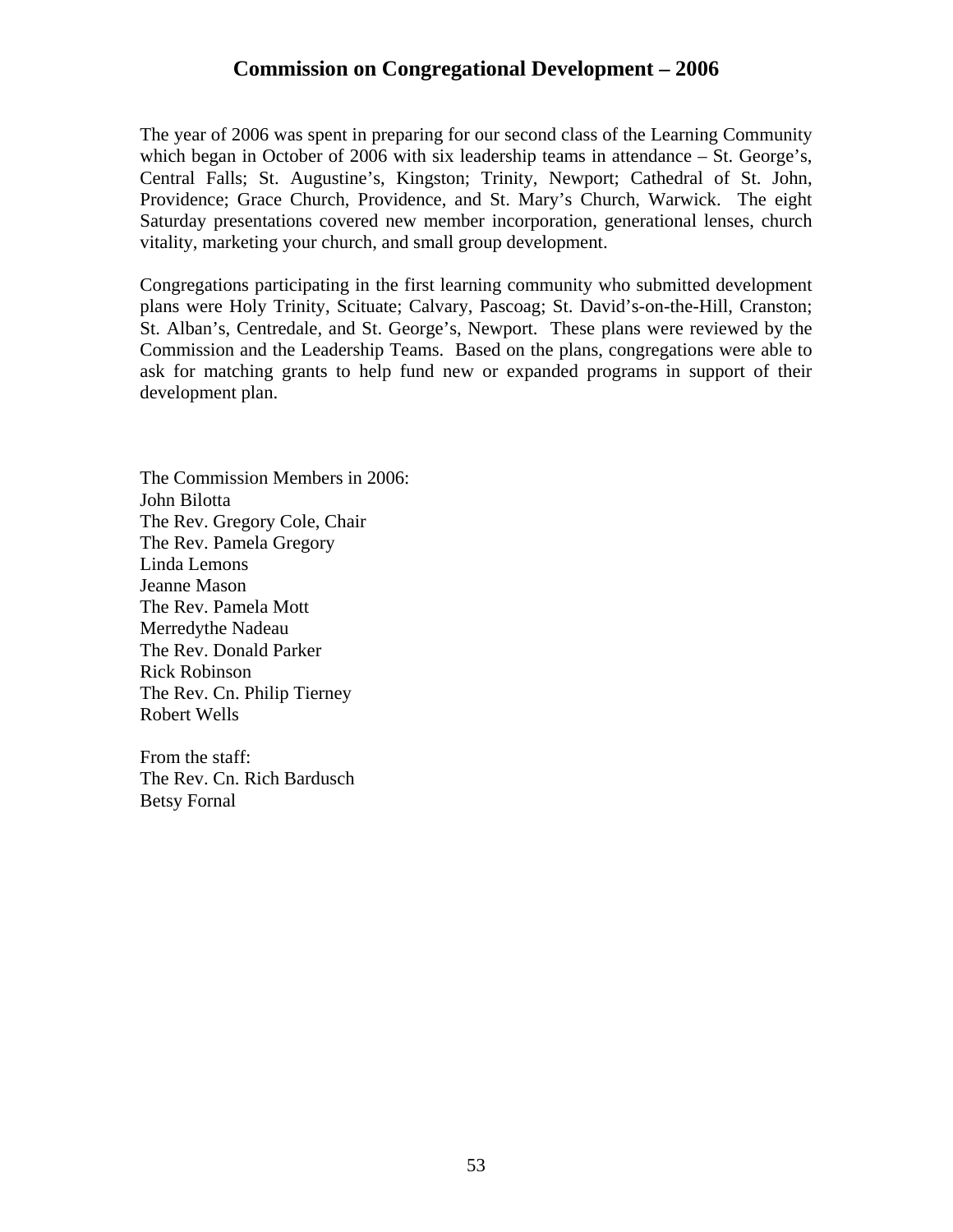## **The Commission on Ministry 2006**

The role of the Commission on Ministry is to advise and assist the Bishop in the implementation of Title III, Ministry, of the Constitution and Canons of The Episcopal Church. Under the guidance and oversight of the Bishop, the Commission has primary responsibility for the selection, examination, interviewing and evaluation of all applicants for Holy Orders and in the determination of present and future opportunities and needs for the ministry of all baptized people.

In following these guidelines the following work was done by the Commission.

#### **Discernment Program**

This program is to help participants learn more about themselves and their gifts and to assist them in finding a path for ministry that is right for them, be it ordained or lay ministry. It is not an evaluation process and while required for those seeking ordination, it is open to all.

In the fall a recruiting letter was sent to all clergy in the Diocese encouraging them to seek out those in their parish community who they thought would benefit from the discernment program. Articles were published in Risen and eRisen encouraging participation in the program. Twenty people responded to the invitation.

The program began with an Introductory Dinner in September for those interested in the program, their spouse, and rector. Following the dinner the program was presented followed by a question and answer session. Thirty-seven people attended the dinner, 20 were people who were interested in the program. Others attending were rectors, spouses, and members of the Commission.

The Discernment Program met monthly from September through April and included the Introductory Dinner, a Quiet Day, programs in Adventure in Awareness, informal dinner with participants, spouses and rectors for fellowship, Christian Formation, Assigned Readings, Trip Through the Prayer Book, and a Closing Event for evaluation and feedback from participants in the program.

Ten people from throughout the Diocese participated in this program and five applied for Postulancy interviews. The following people were accepted to Postulancy: James McKay, St. John's, Newport; Anne Burke, Christ Church, Westerly; and Modesta Pellot, St. George's, Central Falls.

The Commission met in June to evaluate the past year and prepare for the upcoming year. The Discernment Program for 2006-2007 was formulated with attention being given to the feedback received from the participants in last year's program.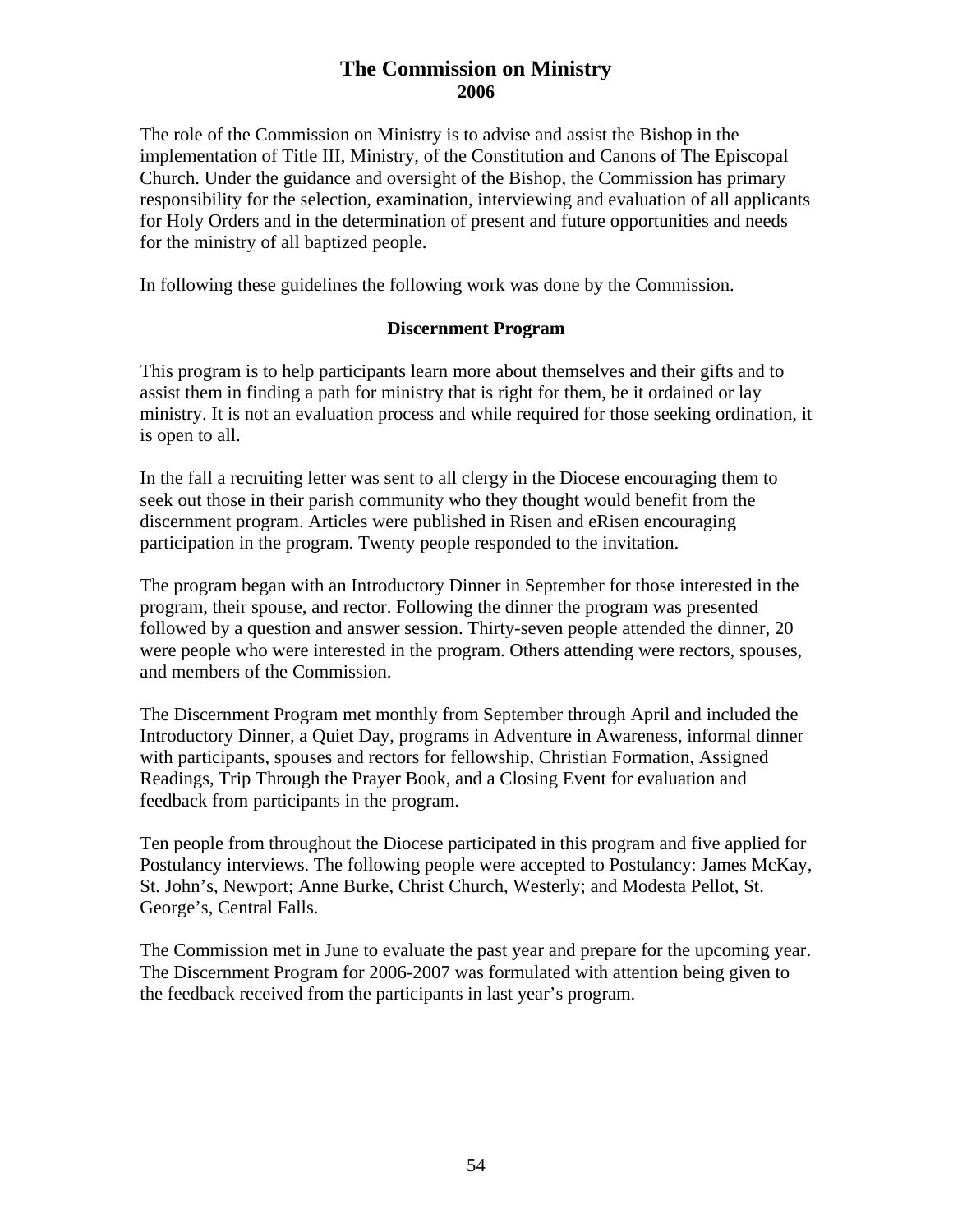#### **Listening Hearts Discernment Groups**

In November training was held for Listening Hearts Discernment Groups using the book written by Suzanne Farnham, *Listening Hearts: Discerning Call in Community*. Ms. Beverly Hall oversaw the organization of the training. Fifteen people from throughout the Diocese took this training. The mentors for the training were the Rev. Pamela Gregory and the Rev. Jennifer West.

In turn, these fifteen people were discerners for those in the Discernment Group to explore a sense of call. The group consisted of the convener, three discerners and the focus person (the one who is discerning a call and is a part of the Discernment Program.) The group met for a three hour period for as many times as necessary for the focus person to determine what the call might be.

#### **Deacon Formation Program**

The Deacon Formation Program was formed in 2005 with the Rev. Wayne Runner overseeing the program as the dean. The program is carefully designed to meet the academic, practical and spiritual requirements of Title III. The program consists of classes, retreats and practical experiences. Five students were enrolled this year: Dorothy Brightman, Joan Collins, Mark Warter, Anne Burke, and Modesta Pellot. The program is conducted at the Diocesan House.

#### **Overseeing Those Seeking Ordination for Holy Orders**

The Commission continues to oversee and work with the following people who are presently in the process of ordination for Holy Orders:

#### **Priesthood**

Susan Carpenter, Trinity Church, North Scituate, 2<sup>nd</sup> year, General Theological Seminary Dennis Bucco, St. Barnabas' Church, Warwick, 3rd year, General Theological Seminary Susan Wrathall, St. Paul's Church, North Kingstown, 3<sup>rd</sup> year at General Theological Seminary, ordained to Transitional Diaconate on May 25, 2006, serving at St. Paul's, Pawtucket, ordained to the Priesthood on December 16, 2006, continues to serve at St. Paul's, Pawtucket

Meaghan Kelly, Grace Church, Providence, 3<sup>rd</sup> year at Virginia Theological Seminary M. P. Schneider, St. Stephen's, Providence, 3<sup>rd</sup> year at General Theological Seminary James McKay, St. John's, Newport,  $1<sup>st</sup>$  year at Episcopal Divinity School

#### Diaconate

Dorothy Brightman, Cathedral of St. John, Providence, completed  $3<sup>rd</sup>$  year of Deacon Formation Program, ordained to the Permanent Diaconate on May 25, 2006 Joan Collins, St. Mary's, East Providence, 2<sup>nd</sup> year, Deacon Formation Program Mark Warter, St. Paul's, Wickford, 2<sup>nd</sup> year, Deacon Formation Program Anne Burke, Christ Church, Westerly, 1<sup>st</sup> year, Deacon Formation Program Modesta Pellot, St. George's, Central Falls,  $1<sup>st</sup>$  year, Deacon Formation Program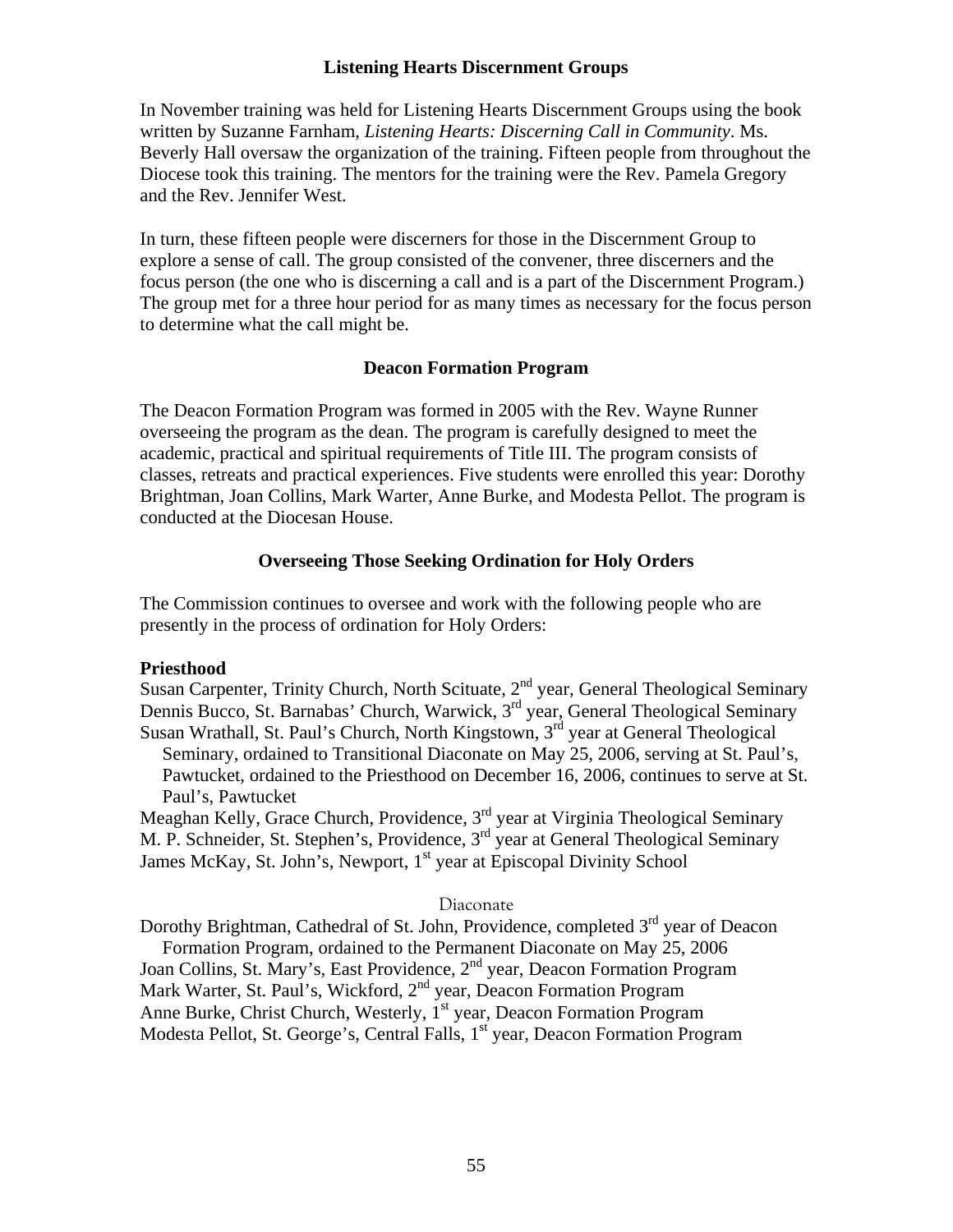#### **Gift for Seminarian**

St. Thomas, Alton, gave a monetary gift for a seminarian this year instead of gifting to the rector's seminary.

#### **Steele Martin Education Fund**

The Steele Martin Education Fund received two anonymous gifts, each in the amount of \$1,000, bringing the total fund to \$9,645. The moneys from the fund are used as needed by seminarians for miscellaneous expenses incurred by being in the ordination process in the Diocese of Rhode Island.

#### **Members of the Commission on Ministry**

We would like to extend our sincere thanks and appreciation for the gifts and hard work of those who served on the Commission:

The Rev. Dn. Linda Cappers Ms.Annette Cox Ms. Gretchen Gammons Ms. Beverly Hall Mr. Phil Masquelette The Rev. Alan Maynard The Rev. Pamela Mott The Rev. Jennifer Pedrick Mr. Rick Robinson The Rev. Wayne Runner The Rev. John VanSiclen Ms. Dotty Wells Geralyn Wolf, *ex-officio*.

.

In thanksgiving for the opportunity to serve the Bishop and Diocese in this way, Ms. Annette Cox Co-chair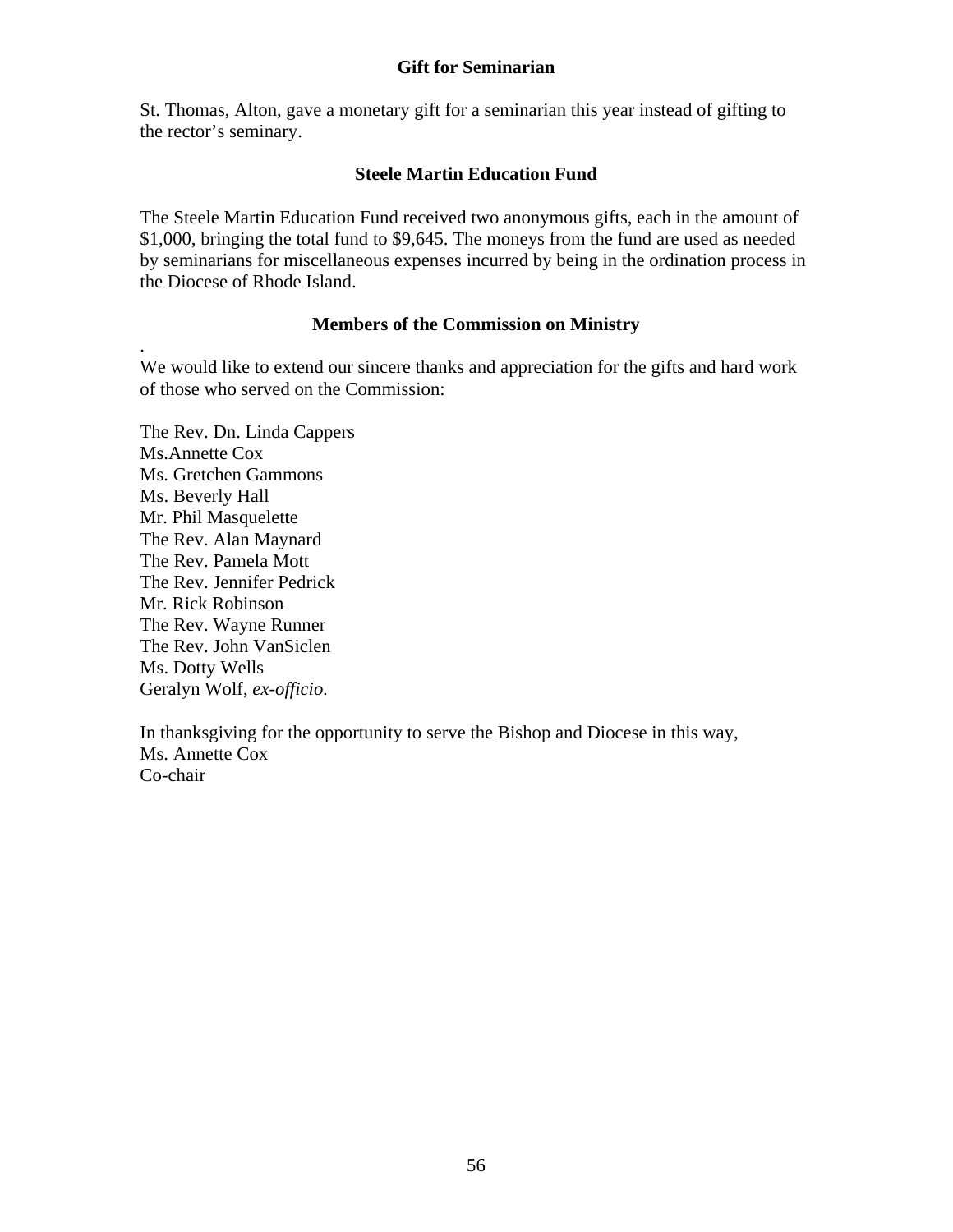### **DIOCESAN COUNCIL 2006**

Diocesan Council's role is to "exercise such powers of the Diocesan Convention between meetings thereof as are necessary to develop and implement the mission, policies, program and budgets of the Diocese of Rhode Island." (Canon 6)

During the year 2006, Council met as a full body 10 times. There were no meetings in July and August.

The following actions were taken during 2006:

#### **January 18, 2006**

#### **2006 Insurance Deductibles**

*RESOLVED,* that the Diocesan Council authorizes the Commission on Finance to subsidize the following Insurance Deductible amounts as noted for parishes participating in the Province I Insurance Program:

Directors & Officers/Employment Practices: In the event of a claim brought against this coverage, a church will be responsible for the first \$10,000 and the Diocese the remaining \$40,000 of the \$50,000 deductible, to a maximum expense of \$80,000 to the Diocese in 2006 and

Crime: In the event of a claim brought against this coverage, a church will be responsible for the first \$5,000 and the Diocese the remaining \$5,000 of the \$10,000 deductible, to a maximum expense of \$20,000 to the Diocese in 2006.

A motion was made, seconded and so approved to accept this resolution.

#### **February 15, 2006**

#### **Church of the Redeemer, Providence – Request for Deanery Reassignment**

The Church of the Redeemer, Providence requests that they be reassigned to the Central Deanery from Blackstone.

A motion was made, seconded and approved to grant their request.

#### **March 15, 2006**

**Trinity, North Situate – Request for \$35,000 Loan.** A motion was made and seconded to grant Trinity Church a \$35,000 loan at 6.5% for 10 years as approved by the Commission on Finance. So voted.

**Appointments to Commission on Finance** The Rev. Mark Galloway and Mr. Harry Sacchetti have resigned from Finance. Bishop Wolf submitted the names of Shirley Sibilski and Mr. Scott Nicholson to replace these two vacancies. A motion was made, seconded and so voted to accept these appointments.

**Elected Deputies and Alternates to General Convention** There are 4 elected Lay Deputies and 1 Alternate. MaryAnn Kolakowski resigned as an elected Deputy; therefore, Dennis Stark, the Alternate is now a Deputy. However, MaryAnn has since changed her mind. Ed Bennett would like to be elected as the  $2<sup>nd</sup>$  alternate. A motion was made and seconded "that MaryAnn Kolakowski be first Alternate, Edmund Bennett as second." So moved.

#### **April 19, 2006 Church of St. Andrew & St. Philip, Coventry**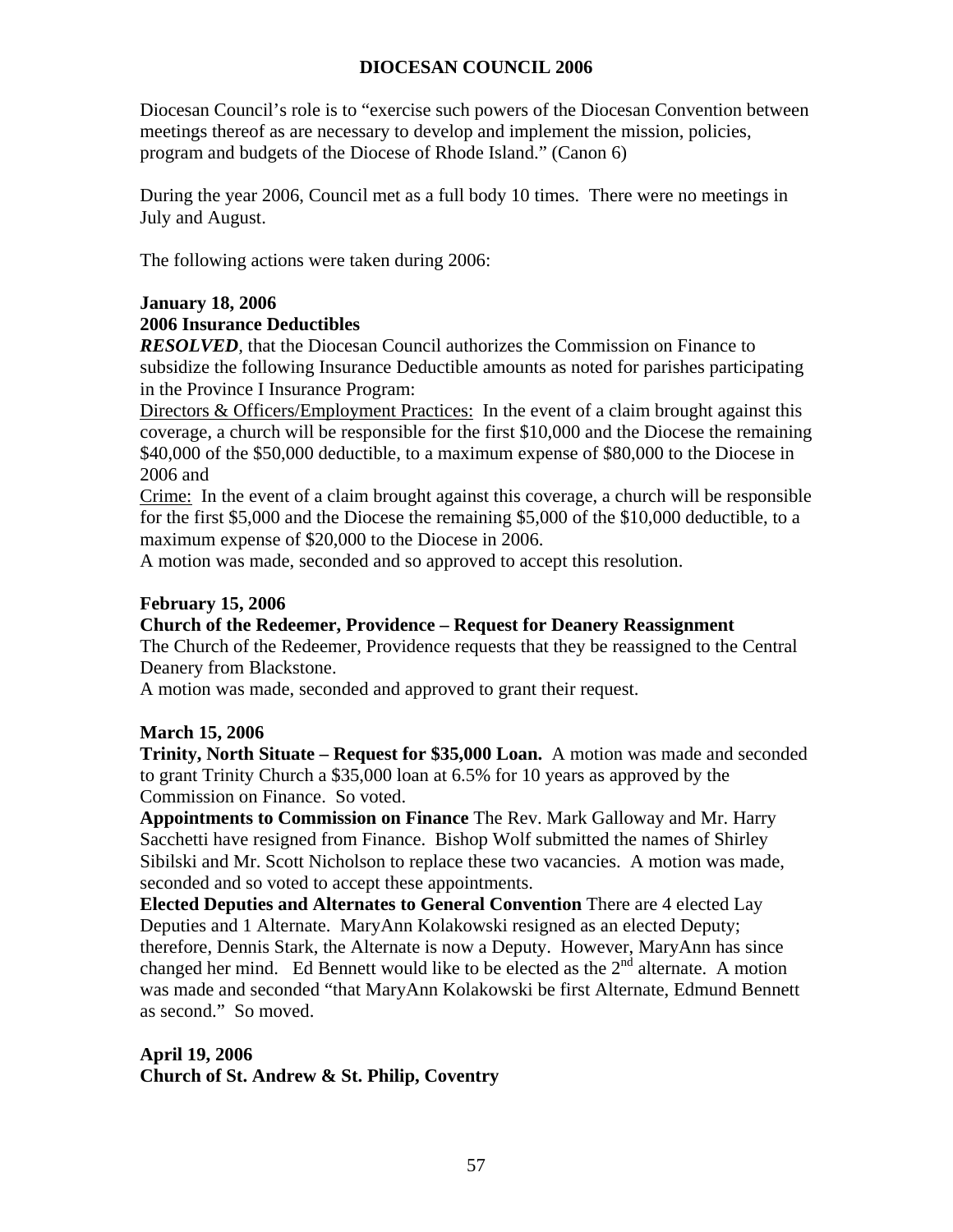*RESOLVED***,** that the foregoing understandings with respect to Andrew and Philip are hereby approved and endorsed.

A motion was made, seconded and so voted (with one opposed) to accept this resolution as presented by Edmund Bennett.

## **May 19, 2006**

### **Old Narragansett Church Boundary Agreement**

*RESOLVED*, that the Treasurer, Robert Batchelor, sign the agreement to give the "sliver" of land in question to the neighbor. A motion was made, seconded and so voted to accept this resolution as presented by Edmund Bennett.

**Finance – Engineering Study of Parking Lot Retaining Wall at 65 Benefit Street**  *RESOLVED***,** that Diocesan Council approve expenditure of \$6500 for an engineering study to be performed on the retaining wall of the parking lot at 65 Benefit Street. A motion was made, seconded and so voted.

#### **June 28, 2006**

## **Loan Request from St. Peter's-by-the-Sea, Narragansett**

Request for Revolving Loan for \$100,000 at 7 percent for Five (5) years by St. Peter'sby-the-Sea, Narragansett – Fire Code Updates. A motion was made, seconded and so voted to grant loan.

#### *No meetings held in July and August.*

## **October 18, 2006**

## **Episcopal Charities**

Peggy Amatore and The Rev. Gary Lemery were present representing Episcopal Charities. Ms. Amatore reported that 123 agencies applied this year for a total request of over \$1 million. Fr. Lemery presented the following two resolutions for Council consideration:

*RESOLVED* that Diocesan Council approve the Episcopal Charities 2007 Grant Distributions in the amount of \$524,900 and

*RESOLVED* that Diocesan Council approves the action of the Episcopal Charities Board of Trustees for the distribution of funds from the Susan Hudson Memorial Fund for a total of \$12,600 as follows:

\$2,500 to Grantmakers Council of RI in collaboration with the United Way and other funders, for the Emergency Energy Assistance Plan.

\$5,000 to RI State Council of Churches, along with other funders for the Youth Link Program.

\$100 to RI Shriners for "Circus Day" for admission of under-privileged children and \$5,000 to Teen 4 Teen Program at St. Martin's Church, Pawtucket.

A motion was made, seconded and so voted to accept these two resolutions. **Finance**

A motion was made, seconded and so voted to accept the 2007-2009 Budget.

A motion was made, seconded and so voted that Joan T. DeCelles, Assistant Treasurer, be authorized to change employee credit cards from Chase Credit Service to Bank of America, and that she further be authorized to function as the Diocesan authorized person for the account including adding, deleting, changing amounts and speaking to representatives regarding the account.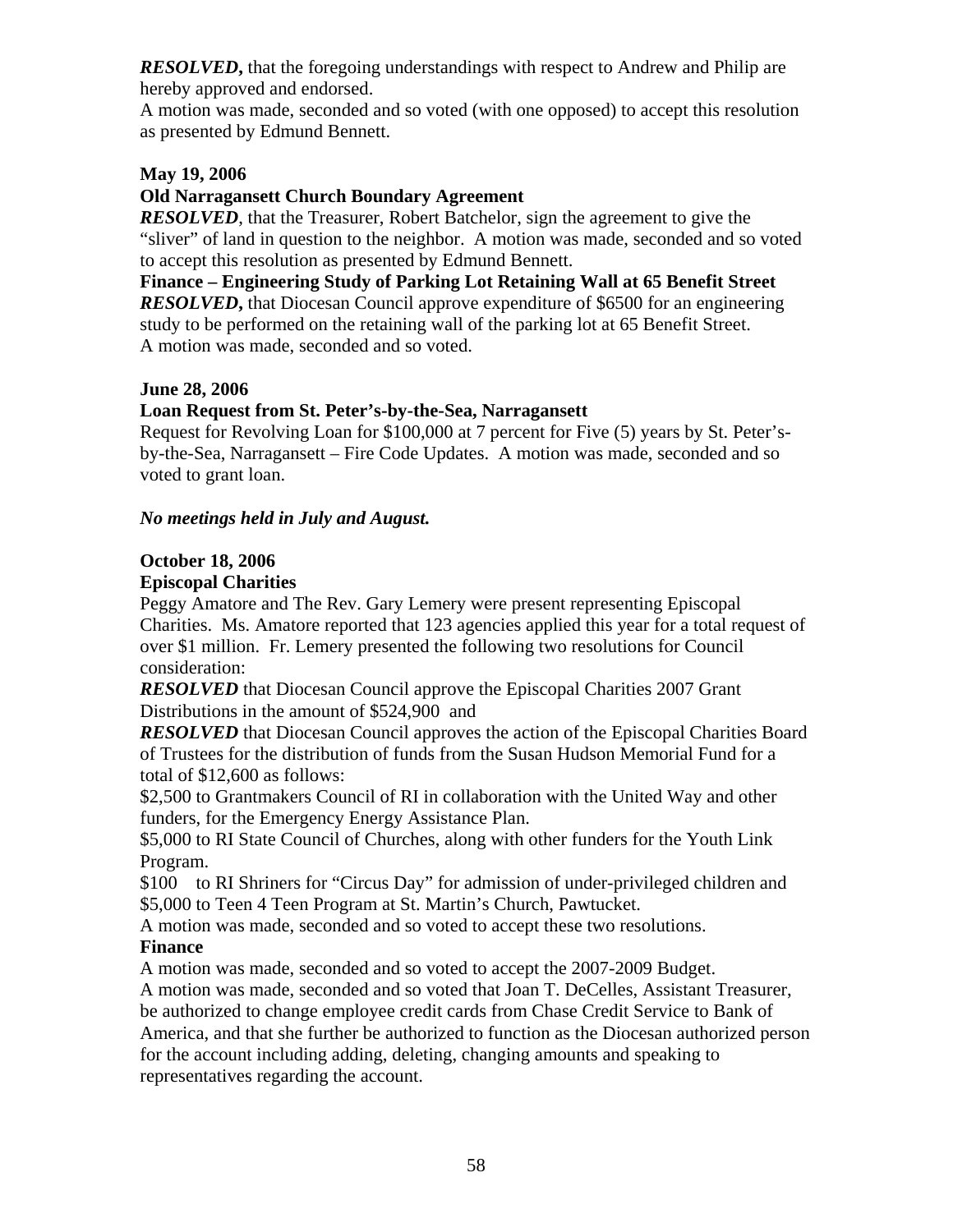A question concerning the Brown University Chaplaincy was answered with the information that The Rev. Robert Brooks is in conversation with the Chief Financial Officer at Brown to resolve the issue of the endowment.

#### **Policy for the Protection of Children and Youth**

Cn. Vanderau presented the policy and background. The Chancellor asked that this be tabled until November in order to give him time to do a thorough legal review. Margaret Thomas noted a couple of items which may be difficult to meet and there was some discussion around the issue of *requiring vs encouraging* certain steps.

### **Clergy Salary Review Committee**

Bishop Wolf presented a slate of names to be appointed to the Clergy Salary Review Committee.

Three clergy and three lay members were appointed, and Council confirmed these appointments:

The Rev. Cn. Harry Krauss, Chair Ms. Elizabeth Crawley The Rev. Christopher Epperson Mr. Keith Hudson The Rev. Nancy Willis Mr. Dennis Stark

## **Nominations to Commission on Investments**

Bishop Wolf recommended to Council that two lay members be nominated to the Annual Convention for election to the Commission on Investments. The Council agreed and will submit the names of Ms. Gail Ginnetty and Mr. Charles Lee.

## **November 15, 2006**

**Medical Insurance Task Force Report for 2007 Medical Coverage**: on the recommendation of the members of this Task Force, The Rev. James Bocchino, The Rev. David Ames and Ms. Joan DeCelles having reviewed options to reduce the cost of continuing the current coverage and who recommend to shift to a revised plan with increases in co-payments, reducing the increase from 10.39% to 6.11% - *A motion was made, seconded and so voted to accept the Task Force's recommendations.*

## **65 Corp Parking Lot**

*RESOLVED*, that Diocesan Council authorize the Rev. Cn. Vanderau, Mr. Robert Batchelor or Mr. Turnbull to execute a contract on behalf of the Diocese with an engineering firm yet to be determined, at a cost not to exceed \$79,500 for Retaining Wall Design at 65 Benefit Street, Providence. A motion was made, seconded and so voted to accept this resolution. (The Rev. Daryl Stahl was exempt from the vote and further discussion pertaining to the retaining wall because he resides at the condominium that is in "legal" dispute over the retaining wall.)

Diocesan Council

November 15, 2006

## **Program & Budget Standing Committee**

The Executive Committee proposed the following resolution to Diocesan Council: *RESOLVED*, that the Program & Budget Committee become a permanent committee, meeting periodically as needed throughout the triennium, to review the 2007-2009 Budget and/or to propose adjustments as needed.

Discussion and conclusion was that Council makes decisions and recommends changes regarding budgets on the recommendation from the Commission on Finance and/or Program and Budget Committee. Therefore, a motion was made, seconded and so voted to not accept this resolution and further noted that the next Program and Budget Committee be in place at least two years (24 months) not 18 months before the next triennium budget process begins.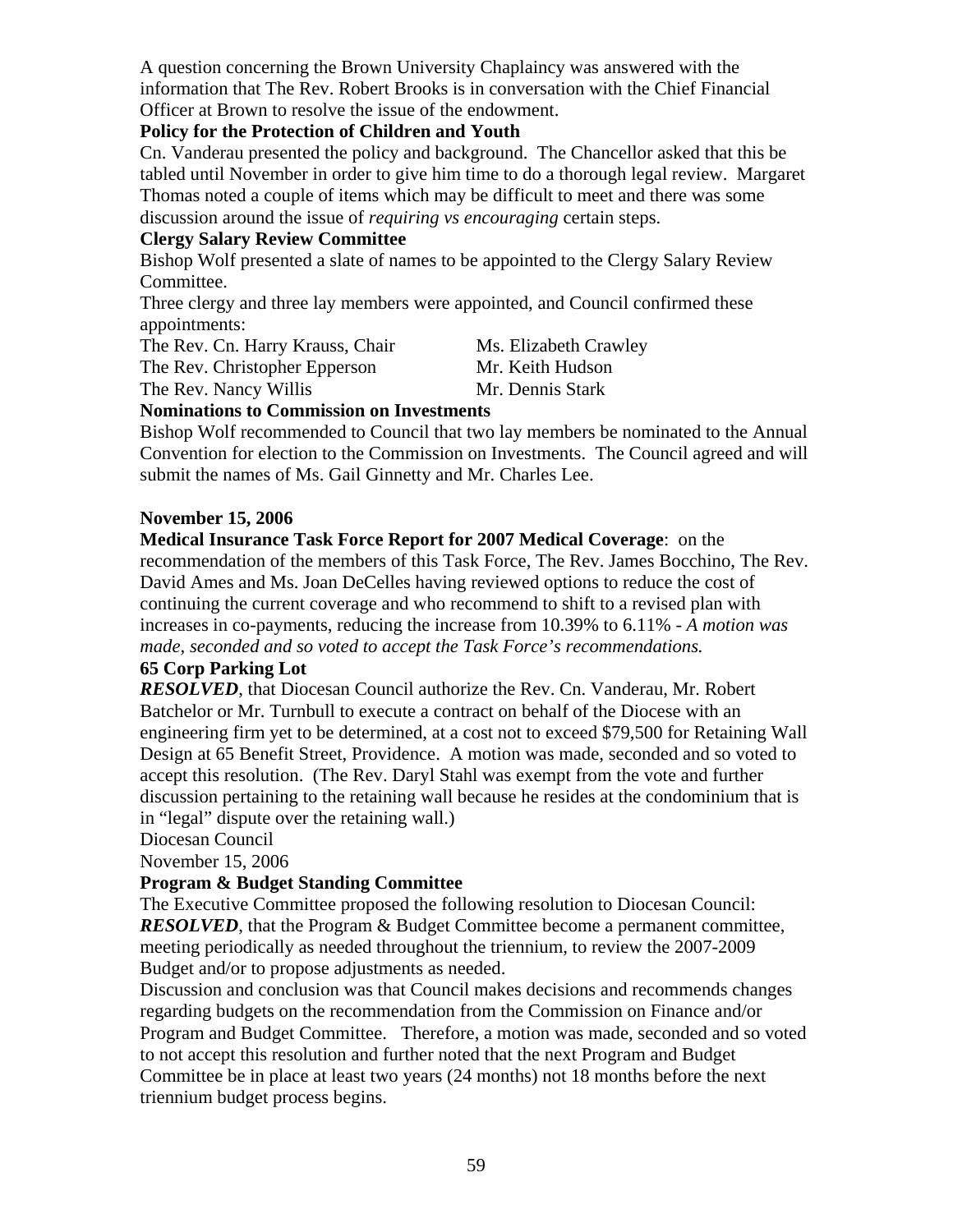#### **Formation of 4 Committees as Proposed by Convention:**

- Apportionment
- Social Responsibility in Investment
- Holy Land and
- Distribution of Diocesan Convention Materials/Scheduling **(this would demand a canonical change at the 2007 convention).**

A motion was made, seconded and so voted to table the formation of these 4 committees until the amended resolutions, as voted on at convention, are received from the Secretary of Convention. These amended resolutions will then be mailed to members of Council to be read in their entirety at which time Council members are urged to let Bishop Wolf know Council recommendations on who should be asked to, or appointed to, serve on these 4 Committees.

#### **December 20, 2006**

#### **MacSparran-Lee Fun**

*RESOLVED,* that Diocesan Council at its December 20, 2006 meeting gives its consent to the allocation of the MacSparran-Lee Fund estimated 2006 income in the amount of \$19,900 to be distributed to support Outreach Mission Projects, Clericus, Clergy Continuing Education Grants and Clergy Sabbatical Grants.

A motion was made, seconded and so voted to accept this Resolution.

#### **Housing Allowance Allocations for 2007**

*RESOLVED*, that Diocesan Council designates the following amounts of cash compensation to be clergy housing allowances for 2007 in accordance with the Internal Revenue Code:

| The Rev. Cn. Richard Bardusch | \$16,873.00 |
|-------------------------------|-------------|
| The Rev. Sean Manchester      | 8,028.00    |
| The Rev. Joyce Penfield       | 14,000.00   |
| The Rev. José Roberts         | 28,369.00   |
| The Rev. Elizabeth Sherman    | 15,000.00   |
| The Rev. Cn. Robert Vanderau  | 22,880.00   |
| The Rt. Rev. Geralyn Wolf     | 46,800.00   |

A motion was made, seconded and so voted to accept this Resolution.

**Bishop's Compensation for 2004** (The Rev. Dcn. Ted Hallenbeck offered a brief explanation for this Action Item received from Finance)

**RESOLVED**, that the compensation of the Bishop of RI be adjusted retroactive for 2004 by an increase of \$9,173 and a related Church Pension payment of \$1,651.14 for a total of \$10,824.14. The adjustment is based on the Median Diocesan Compensation for Bishops of comparable sized dioceses at the time. These payments to be paid to the Bishop, or on her behalf, not later than December 31, 2006.

A motion was made, seconded and so voted to accept this resolution.

#### **Clergy Salary Review Committee 2006**

*RESOLVED*, that the Committee recommends that Diocesan Council approve a 4% increase in recommended minimum salaries for various size parishes and various amounts of similar service for 2007.

A motion was made, seconded and so voted after brief discussion that this is a guideline and should be used as a "grid" for clergy salary and that not everyone is entitled to 4% increase. Canon Vanderau will e-mail the Guidelines to all parishes on December 21<sup>st</sup>.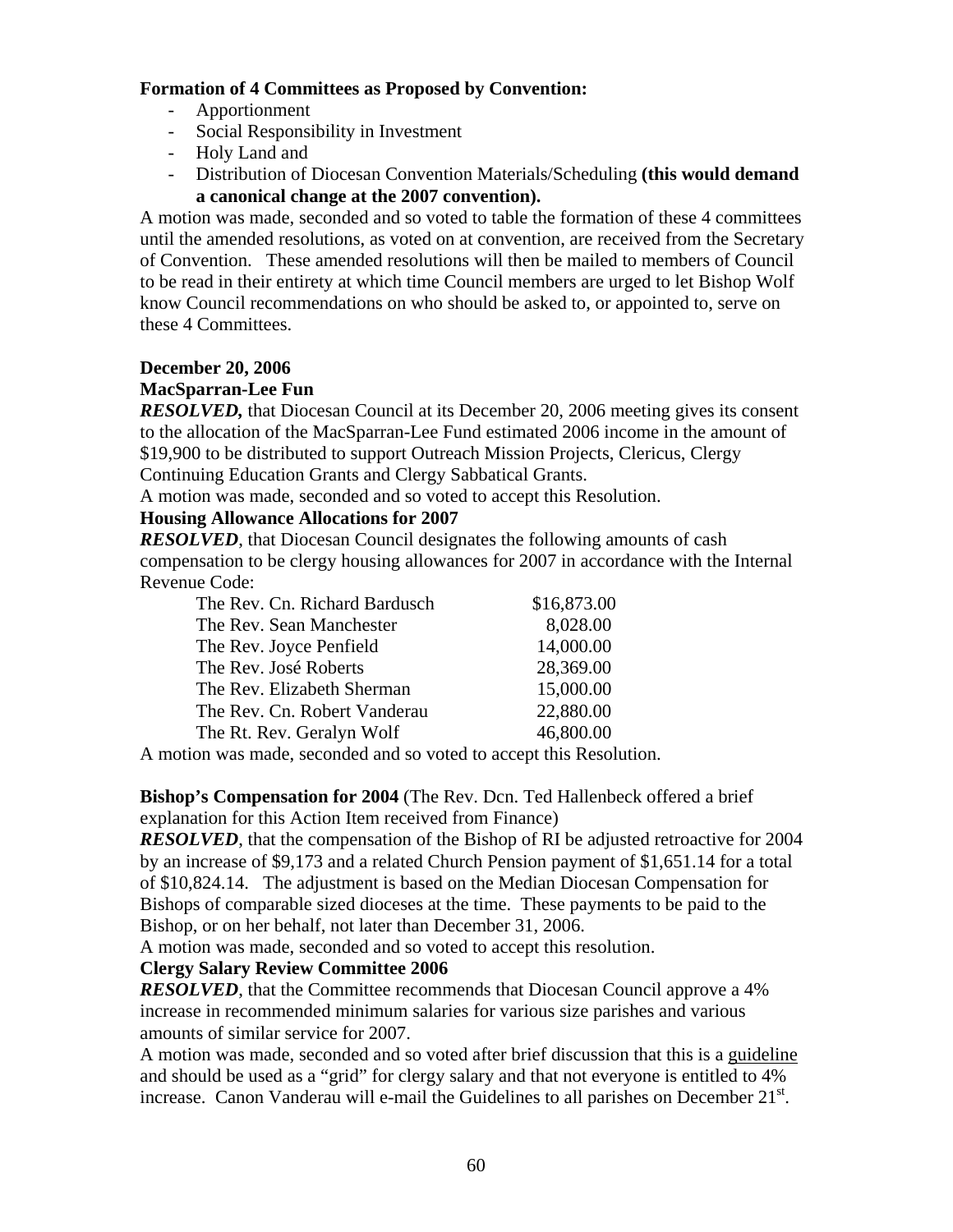## **Approval of Diocesan Triennial Budget 2007-2009**

According to the minutes from the Convention Secretary, the Triennial Budget for 2007- 2009 was not voted on at Convention. Therefore, a motion was made and seconded "That Diocesan Council officially accepts the Diocesan Triennial Budget for 2007-2009". The motion was so voted with 1 opposed.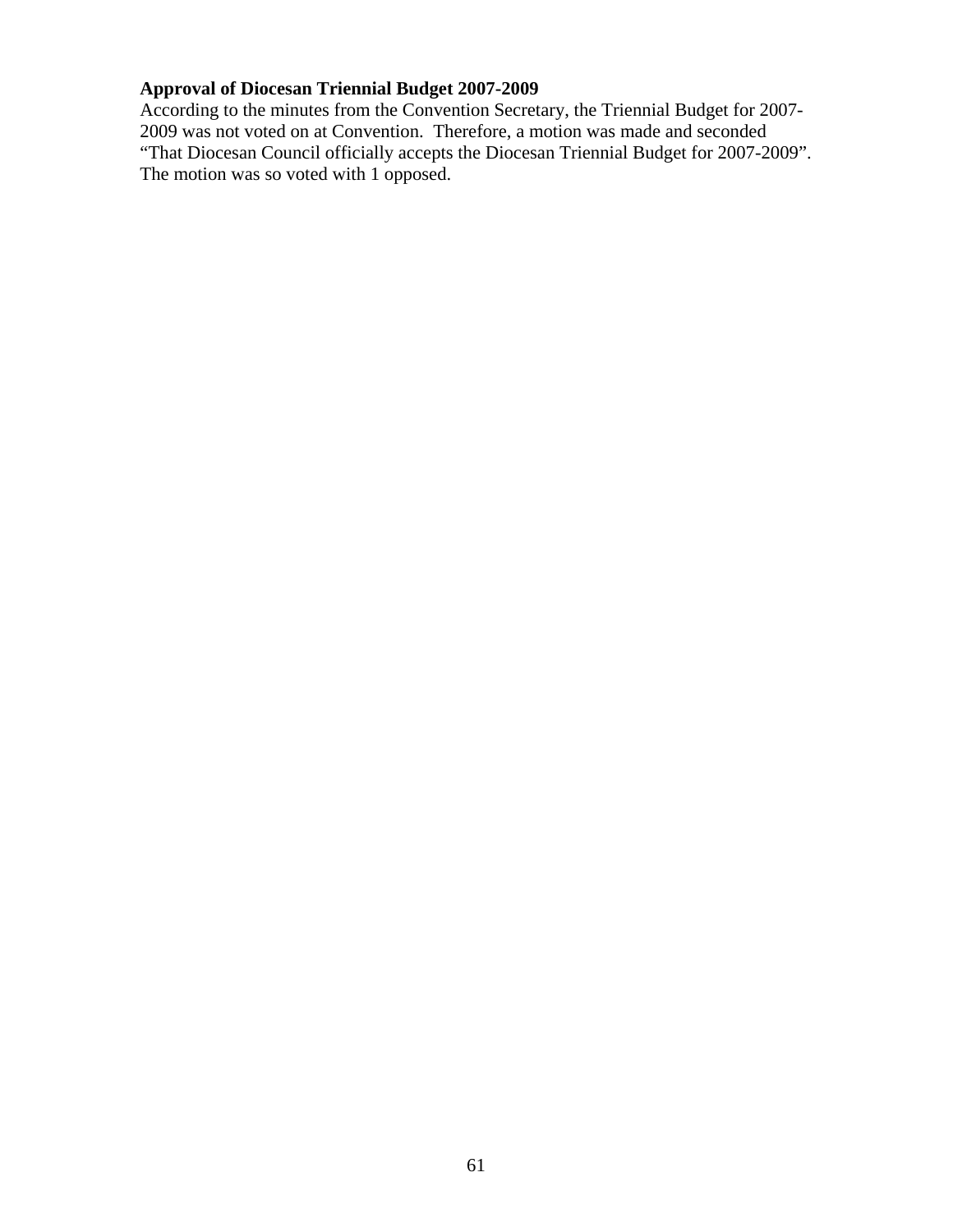#### **EPISCOPAL CHARITIES**

The Episcopal Charities Annual Campaign for the year 2006 was a great success. The Board of Trustees, all committees and parish volunteers successfully complete their work both in fundraising and outreach efforts. Grant distributions in the amount of \$533,415 were given to 107 social service agencies and programs throughout Rhode Island.

Congratulations are extended to the agencies funded through Episcopal Charities for their commitment to deliver the valuable services given to the people of Rhode Island who are in crisis and need.

The Susan Hudson Memorial Fund awarded grants totaling \$12,600 to Grantmakers Council for Emergency Energy Assistance pan, Rhode Island State Council of Churches for the Youth Link Program, the Shriners, "Circus Day" and Teen 4 Teen Program at St. Martin's Church in Pawtucket.

In total, The Episcopal Charities Fund of Rhode Island dispersed \$546,015 to assist people in crisis and fragile situations.

The volunteers and donors of Episcopal Charities deserve gratitude and recognition for their work, dedication and support. Special thanks are extended to Carol Keiser for the Church of the Good Shepherd, Pawtucket, Nancy Kaull of St. Luke's, East Greenwich and The Rev. Austin Almon (Skip) for their outstanding leadership. Gratitude and appreciation is extended to all the member of the Board of Trustees for their commitment to the mission of Episcopal Charities.

National Philanthropy Day was held in November, 2006. Organizations throughout Rhode Island had an opportunity to honor their valued volunteers as "Partners in Philanthropy". The Rev. and Mrs. John Hall were named "Partners in Philanthropy" of Episcopal Charities for many years of outstanding service and dedication.

#### **CONTINUING EDUCATION COMMITTEE**

The Continuing Education Committee dispenses grants to clergy serving in churches of the Diocese of Rhode Island who wish to engage in specific continuing education programs that will benefit their parochial ministries. The Committee normally meets as needed to respond to applications or by "polling" members of the Committee by e-mail as needed. The grant moneys come from restricted endowment funds and grants must conform to the terms of the restrictions and to the policies guiding the Committee.

In 2006 a total of \$2,651 was granted to four (4) clergy for the purpose of continuing education and/or sabbaticals.

Respectfully submitted, The Rt. Rev. David B. Joslin Assisting Bishop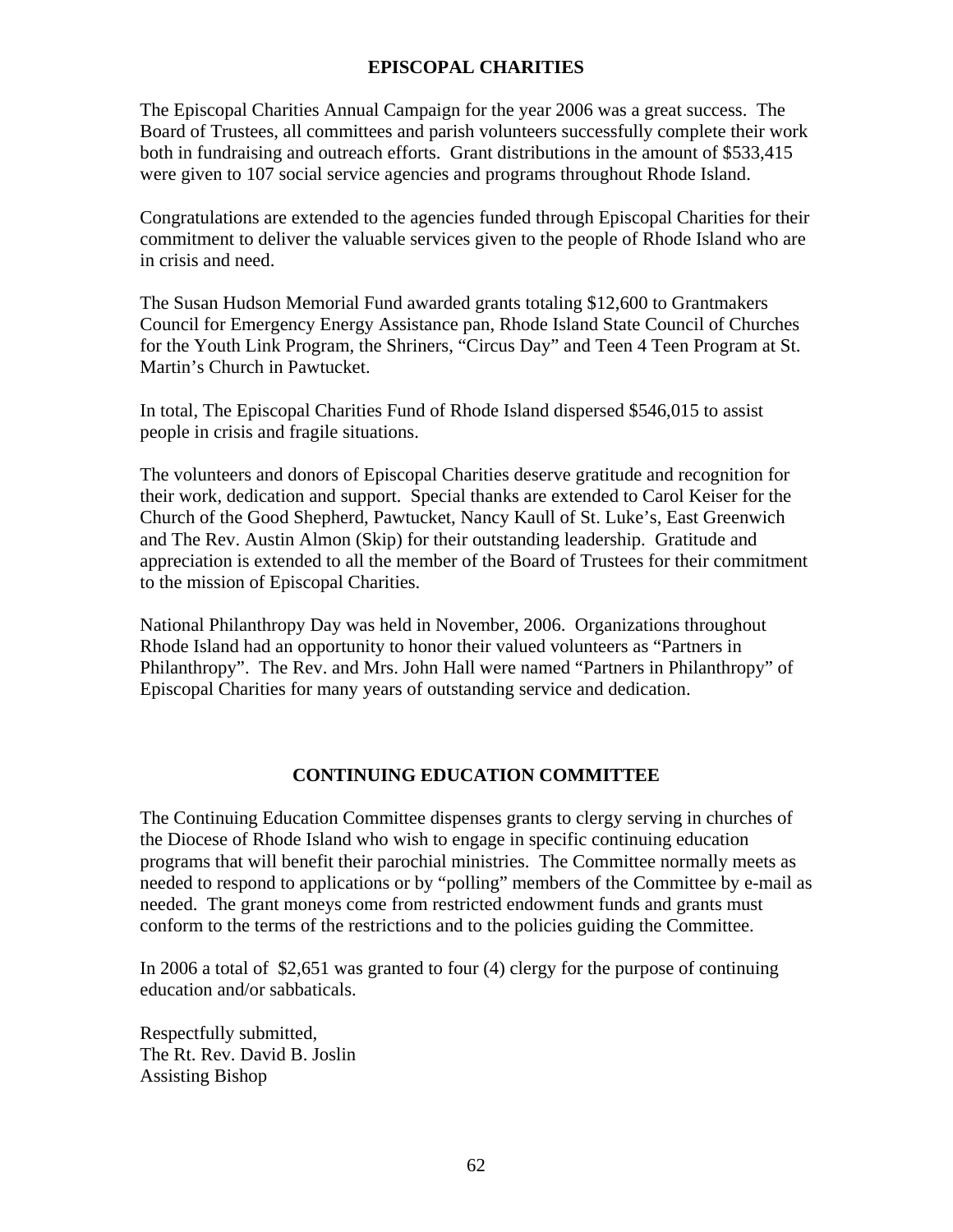## **EPISCOPAL CONFERENCE CENTER**

#### **ADDRESS TO DIOCESAN COUNCIL OCTOBER 28, 2006**

 Last year when I stood before Council to present the report of the Task Force that looked at the future of the Episcopal Conference Center, I was certain that was the last time I would be presenting a report to you. I could not have imagined that I would be talking with you as the Acting Director of ECC and be part of the team to put into effect the recommendations of the Task Force.

What a difference a year makes!! This summer we welcomed a total of 603 campers over 8 camp weeks. Our counseling staff was assisted by 70 visiting staff who gave at least one week to ECC, many of them more. I admire the stamina of the counseling staff – the days are long and full during camp, and they have to be vigilant and creative every day. We also welcomed four young men from Europe as counselors this year. They were a wonderful addition to the staff. I plan to recruit more counselors through Camp America for this summer.

 A recommendation of the Task Force was to have both a Director of ECC and a Summer Program Director. When I first went to ECC this summer it was to be the Summer Program director. When the Interim Director resigned, Bishop Wolf appointed me as the Acting Director. Which meant that the remainder of the summer, I served in both positions, which was the model we are committed to leaving behind. I am here to tell you, the old model is not efficient, when one has to choose which hat to wear, it is the Program Director hat that fits for the summer.

Having that experience behind me, I plan to advertise for a Program Director who will work very part-time as we plan for the summer, then be full-time for the summer. My hope is to have that person in place by February.

 Bishop Wolf said she wanted to focus on getting ECC accredited by the American Camp Association. So much time is spent in planning program, I haven't begun to focus on accreditation. Having a Program Director in place will allow me to do that.

While we traditionally focus on the summer camp ministry, ECC is open and fully functional the other 40 weeks of the year. Joyce Roberts, our Resident Manager, has worked very hard to recruit groups to use our facility. We have a number of repeat groups that like the rustic surroundings and warm hospitality we offer. Now we are hosting groups that come on the recommendation of other groups. The word is out!

I would also like to begin to develop programs for adults to spend a day or a

weekend, walking the labyrinth or spending quiet time in the Tower of Silence, exploring their spirituality.

We have started several new initiatives: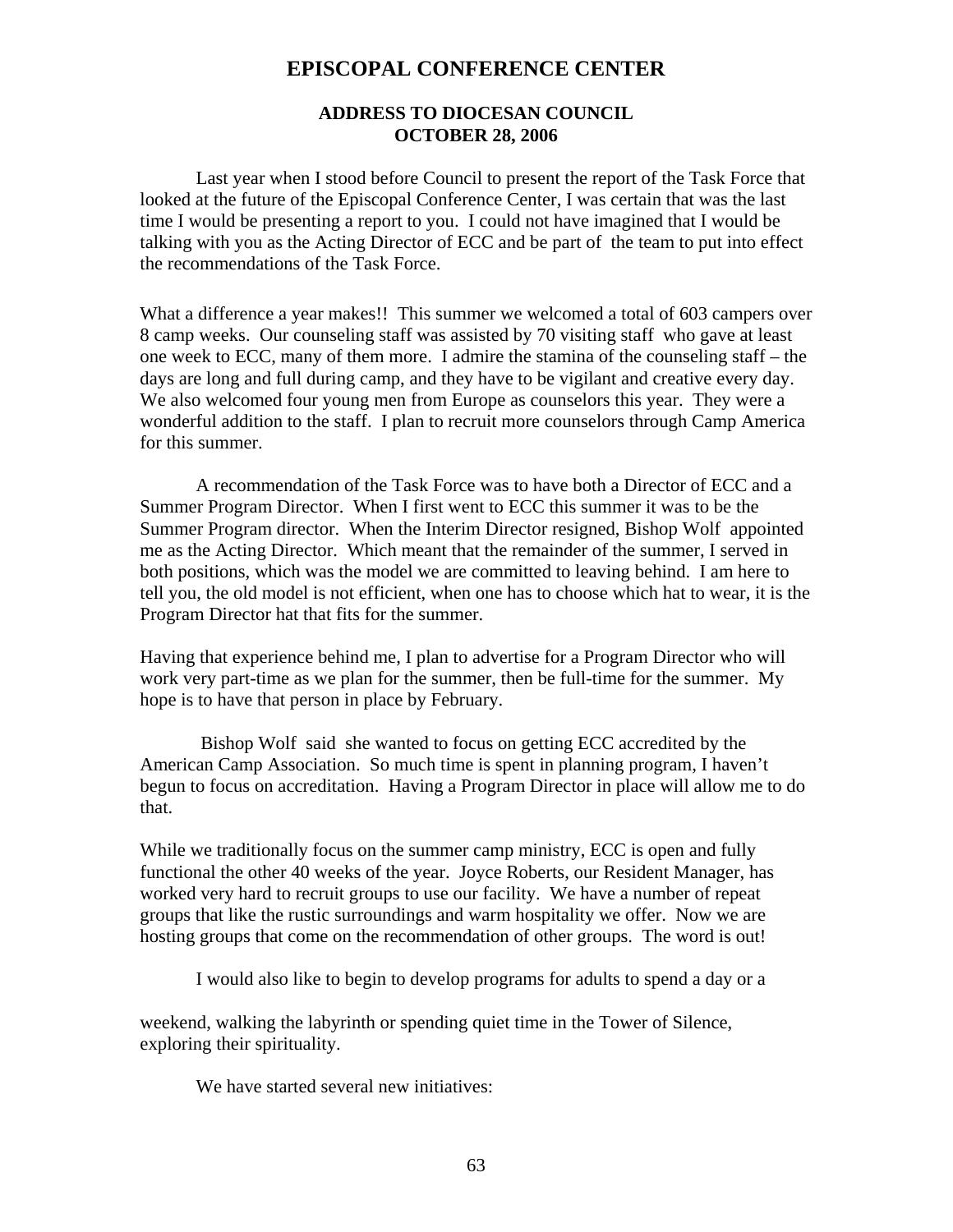One is the Buy-A-Brick Program, for a memorial walk from the parking lot to the house.

 Another is the Adopt-A-Cabin program. Lance Roberts, our Property Manager, and I have identified needs for each of the cabins on the property. We are encouraging deaneries, parishes, groups and individuals to adopt a cabin to provide the materials necessary to bring the cabin up to code. Sweat equity will be most welcome, also!

 ECC has a very active Alumni group. I am very grateful for the work their support. It was just the other day that I realized the Alumni group is for former Counselors. So – I realized there is a whole group of people who came to ECC at some point in their youth, were never counselors, and may might want to be involved, but do not have a vehicle. This June we are going to have an all- inclusive cookout for anyone who came to camp and would like to see what we have done, tell stories and perhaps volunteer at camp.

 There is a lot happening at ECC, more than I have time to share with you today. I work with a wonderful year-round staff of Joyce and Lance Roberts and Barbara Sidla. I urge you to visit our display table, come to visit us, keep us in your prayers as we move forward to serve God is this wonderful place.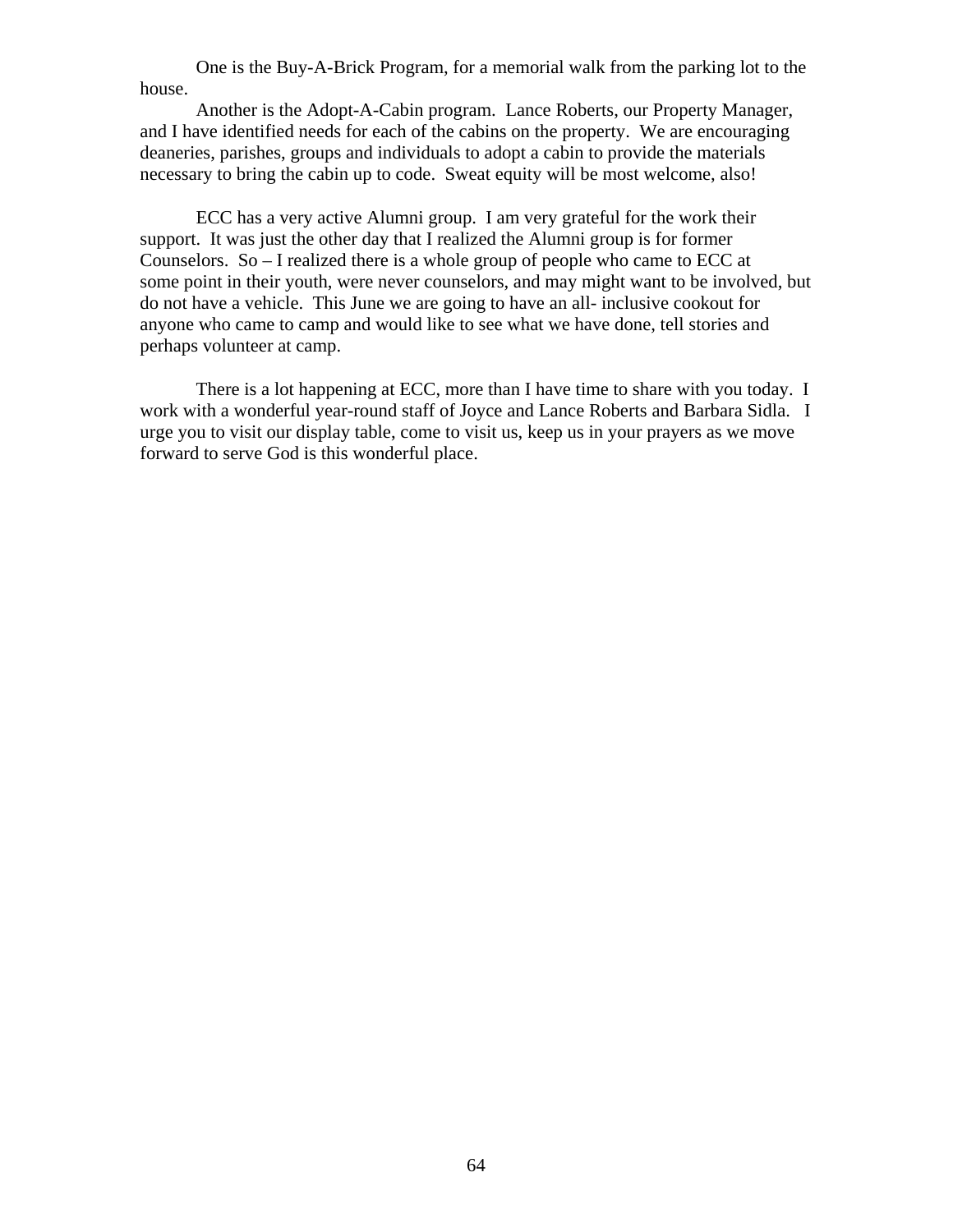#### **EUCHARISTIC MINISTERS**

Phillip Masquelette 2009<br>
Sally Whitehead 2009 Sally Whitehead

Joan L. Harper 2007 Charles F. Reade, Jr. 2007

Mary Miller 2009

Richard Munro 2007 Anne C. McCarthy 2008 Dinah Baker 2009 Betty Burkhardt 2009 Kenneth Burkhardt 2009 Sally Woodruff 2009

M.R. Pagano 2008

Modesta Pellot 2007

Lora Branin Cobdon 2007 Marjorie F. Frank 2007 Nancy Penn 2007 Patricia Bow 2008

James Tonge 2009

David Barton 2009 George Nathanson 2009 Alberta Sarvia 2009

Hope Kirkconnell 2009 John Kirkconnell 2009

Toni T. Harrison 2007

 **St. John's, Ashton** 

**St. John's, Barrington** 

**St. Matthew's, Barrington**

**St. Michael's, Bristol**

**St. Alban's, Centredale** 

**St. George's, Central Falls** 

**Holy Spirit, Charlestown** 

**Christ Church, Coventry** 

**St. Matthias', Coventry** 

**Ascension, Cranston** 

**St. David's-on-the-Hill, Cranston**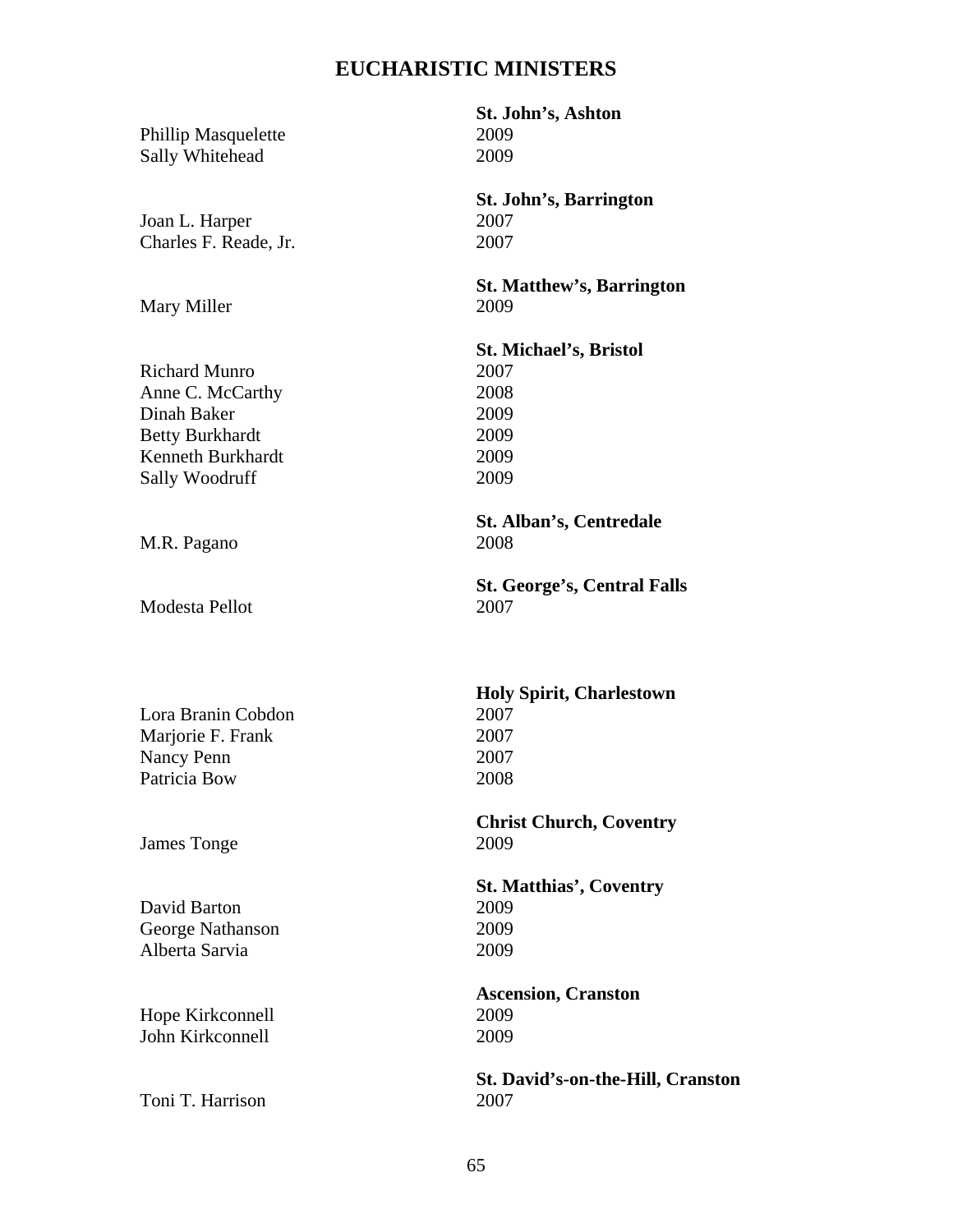| Antonio F. Oliver        | 2007                                |
|--------------------------|-------------------------------------|
| Lorena A. Brown          | 2009                                |
| Robert G. Brown          | 2009                                |
| Lynne E. Purdy           | 2009                                |
|                          | <b>Transfiguration, Cranston</b>    |
| <b>William McCormick</b> | 2008                                |
|                          | <b>Trinity, Cranston</b>            |
| Harry T. Allison         | 2008                                |
| Shirley H. Halvarson     | 2009                                |
| <b>Margaret Thomas</b>   | 2009                                |
|                          | <b>Emmanuel, Cumberland</b>         |
| LeeAnn Lanciaux          | 2007                                |
| John Gelati              | 2008                                |
| Paul Lanciaux            | 2008                                |
| <b>Harry Bentley</b>     | 2009                                |
| Jeanne Ikerman           | 2009                                |
| Karl Ikerman             | 2009                                |
|                          | <b>St. Luke's, East Greenwich</b>   |
| Colleen P. Tolhurst      | 2007                                |
| Priscilla Wormwood       | 2007                                |
| Virginia Butler          | 2008                                |
| <b>Elizabeth Fornal</b>  | 2008                                |
| Ernest E. Slocum, Jr.    | 2008                                |
| <b>Collin Barnett</b>    | 2009                                |
| Harry J. Waterman        | 2009                                |
|                          | <b>St. Mary's, East Providence</b>  |
| Beverly A. Edwards       | 2009                                |
|                          | <b>St. Thomas, Greenville</b>       |
| Clarissa M.H. Patterson  | 2007                                |
| <b>Christopher North</b> | 2009                                |
|                          | <b>St. Elizabeth's, Hope Valley</b> |
| Beverly A. Anderson      | 2009                                |
| E. Harold Anderson       | 2009                                |
| David Hearty             | 2009                                |
|                          | <b>St. Augustine's, Kingston</b>    |
| Nancy Lee Hampton-Beeley | 2007                                |
| Ann Dunham               | 2007                                |
| <b>Bruce Dunham</b>      | 2007                                |
| <b>Elinor Schneider</b>  | 2007                                |
| Scott L. Sears           | 2008                                |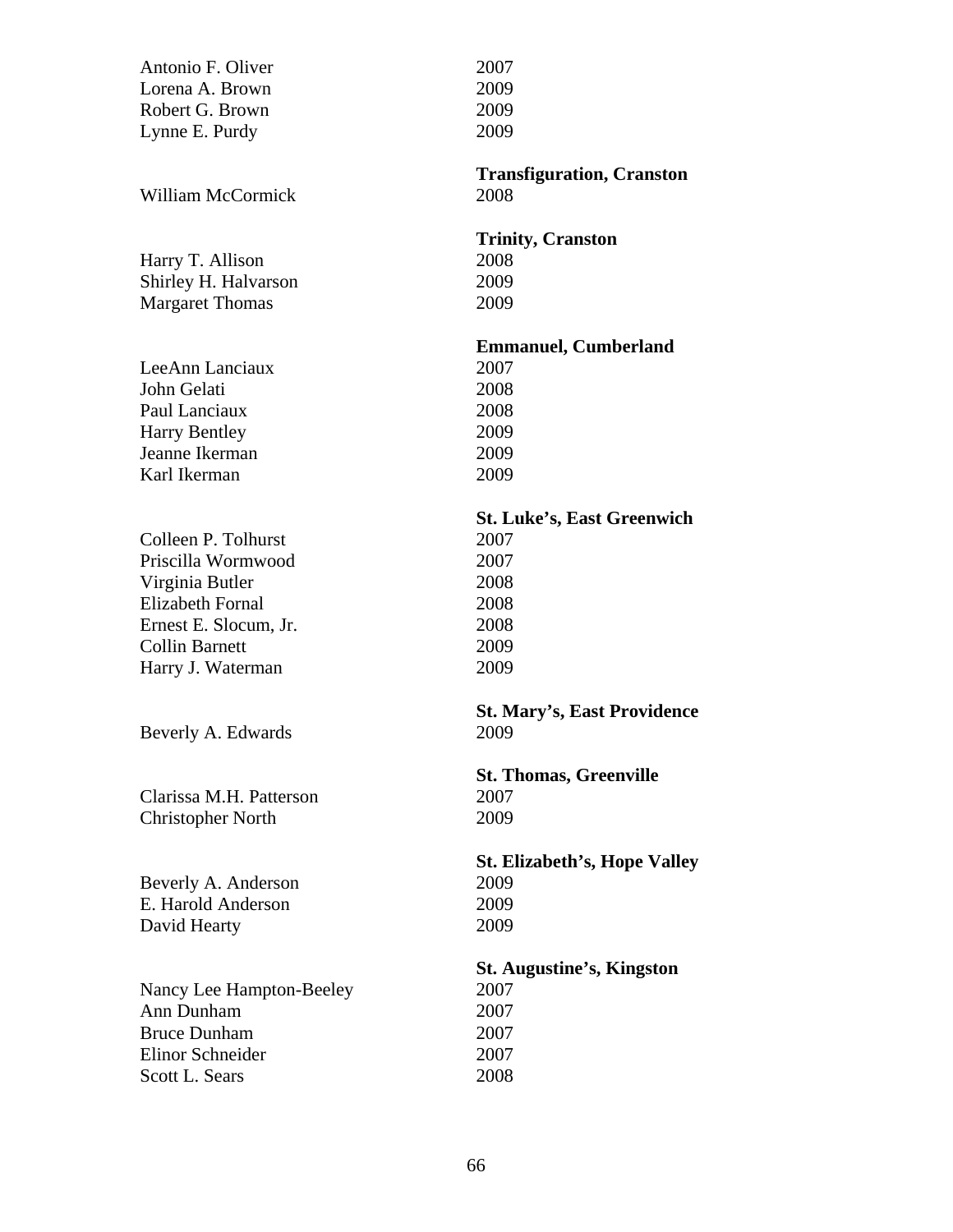| Robert R. Cutler<br>Beryl E. Nichols<br>Barbara E. Papineau<br>Patricia Cooper                                                                                                                                                                                                                                                                                                         | <b>Christ Church, Lincoln</b><br>2007<br>2007<br>2007<br>2009                                                                                                              |
|----------------------------------------------------------------------------------------------------------------------------------------------------------------------------------------------------------------------------------------------------------------------------------------------------------------------------------------------------------------------------------------|----------------------------------------------------------------------------------------------------------------------------------------------------------------------------|
| Sidney Clifford                                                                                                                                                                                                                                                                                                                                                                        | St. Andrew's-by-the-Sea, Little Compton<br>2007                                                                                                                            |
| Mildred Ward                                                                                                                                                                                                                                                                                                                                                                           | <b>Holy Cross, Middletown</b><br>2007                                                                                                                                      |
| <b>Florence Tobin</b>                                                                                                                                                                                                                                                                                                                                                                  | <b>St. Columbas, Middletown</b><br>2008                                                                                                                                    |
| D. Verna Atwood<br>F. William Davis<br>Andrea Wilson<br>Priscilla A. Durant<br>Johanna Rakauskas<br>Hillary I. Transue                                                                                                                                                                                                                                                                 | St. Peter's-by-the-Sea, Narragansett<br>2007<br>2007<br>2007<br>2009<br>2009<br>2009                                                                                       |
| Patricia b. Carlson<br>Michael E. Cerullo, Jr.<br><b>Pinkie Sweet Holland</b><br>Ernest J. Houle<br>Dora Martorelli<br>Marci O'Connor<br>Jane Tiernan Reilly<br>Wilfred P. Royle<br>Nancy C. Shore<br>Margaret Moore Webb<br>Marsha Welch<br><b>Shawn Crawford</b><br>Linda L. Adamonis<br>Patricia Cunningham-Warburton<br>Martha A. Hitchcock<br>June T. Spink<br>Colleen P.Tolhurst | <b>St. Paul's, North Kingstown</b><br>2007<br>2007<br>2007<br>2007<br>2007<br>2007<br>2007<br>2007<br>2007<br>2007<br>2007<br>2008<br>2009<br>2009<br>2009<br>2009<br>2009 |
| Joan Dorney-Collins<br>Jane M. Dempsey<br>Doreen Riley<br>Cynthia Ann Starkey<br>Raymond R. Lapointe                                                                                                                                                                                                                                                                                   | <b>St. James, North Providence</b><br>2009<br><b>Trinity, North Scituate</b><br>2008<br>2008<br>2008<br>2009                                                               |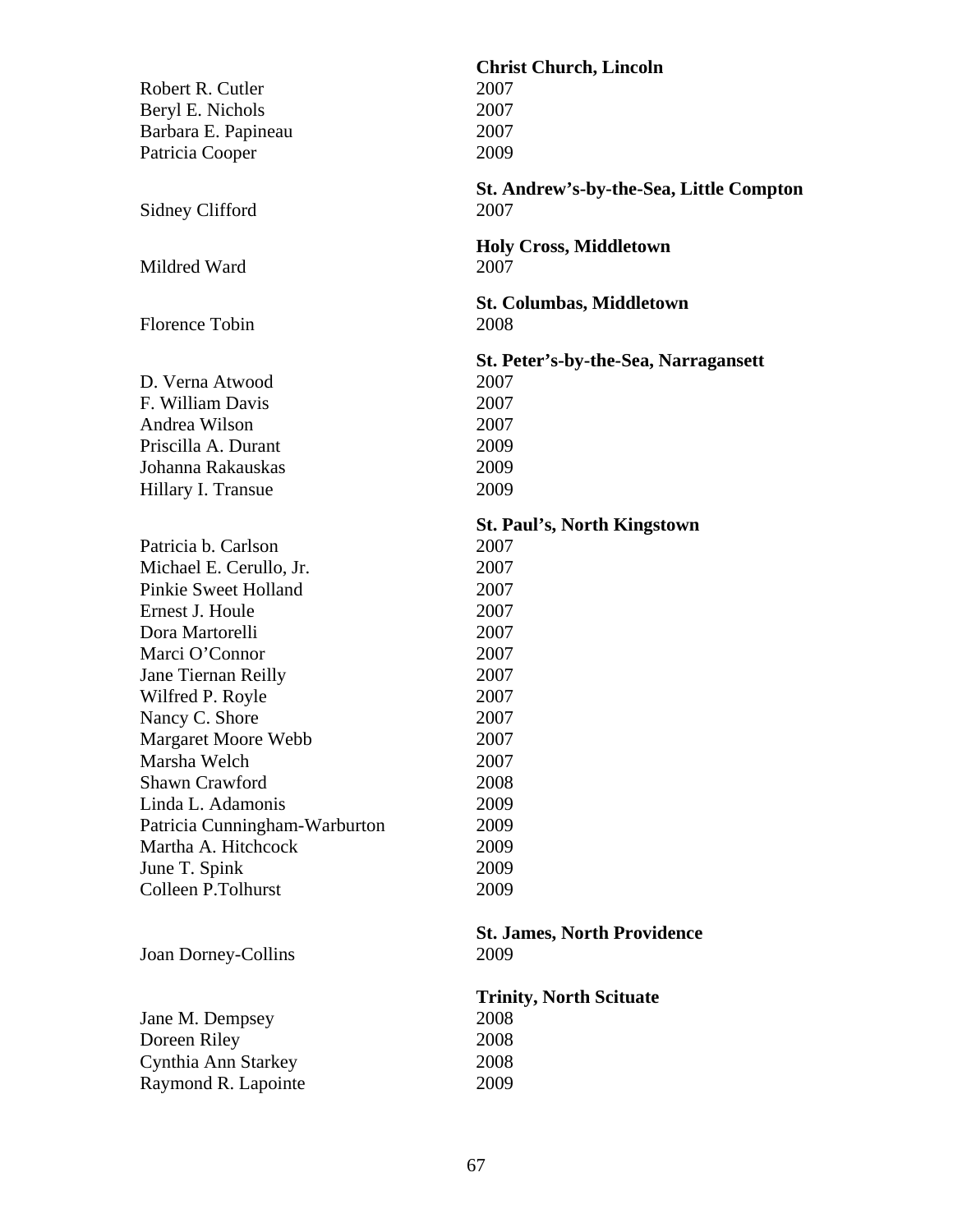**Calvary, Pascoag**  Lois A. Whittaker 2009 Robert E. Whittaker 2009 **Good Shepherd, Pawtucket**  Kenneth Lagerquist 2008 **St. Paul's, Pawtucket**  M. Carrie Ruo 2007 Rose Marques 2008 **St. Mary's, Portsmouth**  Thomas A. Brown 2008 Alexander Cozzens 2008 William Gagne 2008 Donald T. Heywood 2009 **St. Paul's, Portsmouth**  Linda M. Remington 2009 **All Saints' Memorial, Providence**  Katharine M. Kreiser 2008 Agnes L. Fox 2009 Rebecca Silliman 2009 **Cathedral of St. John, Providence**  Millard Miller 2008 Nancy Soukup 2008 Kevin Valentine 2008 Arline Walker 2008 **Grace, Providence**  Rhea Brooks 2007 Lisa Peterson 2007 Jayne Fielding Platt 2007 Kevin W. Platt 2007 Eugene Reposa 2007 Christopher O. Utter 2007 Sidney Clifford, Jr. 2009 **Redeemer, Providence**  Rebecca Alberg 2007 **St. Martin's, Providence**  Shirley N. Chace 2007 Deborah C.R. Cotter 2007 Denis Moonan 2007 Elke Moonan 2007 John F. Staniunas, Jr. 2007 Robin A. Bugbee 2008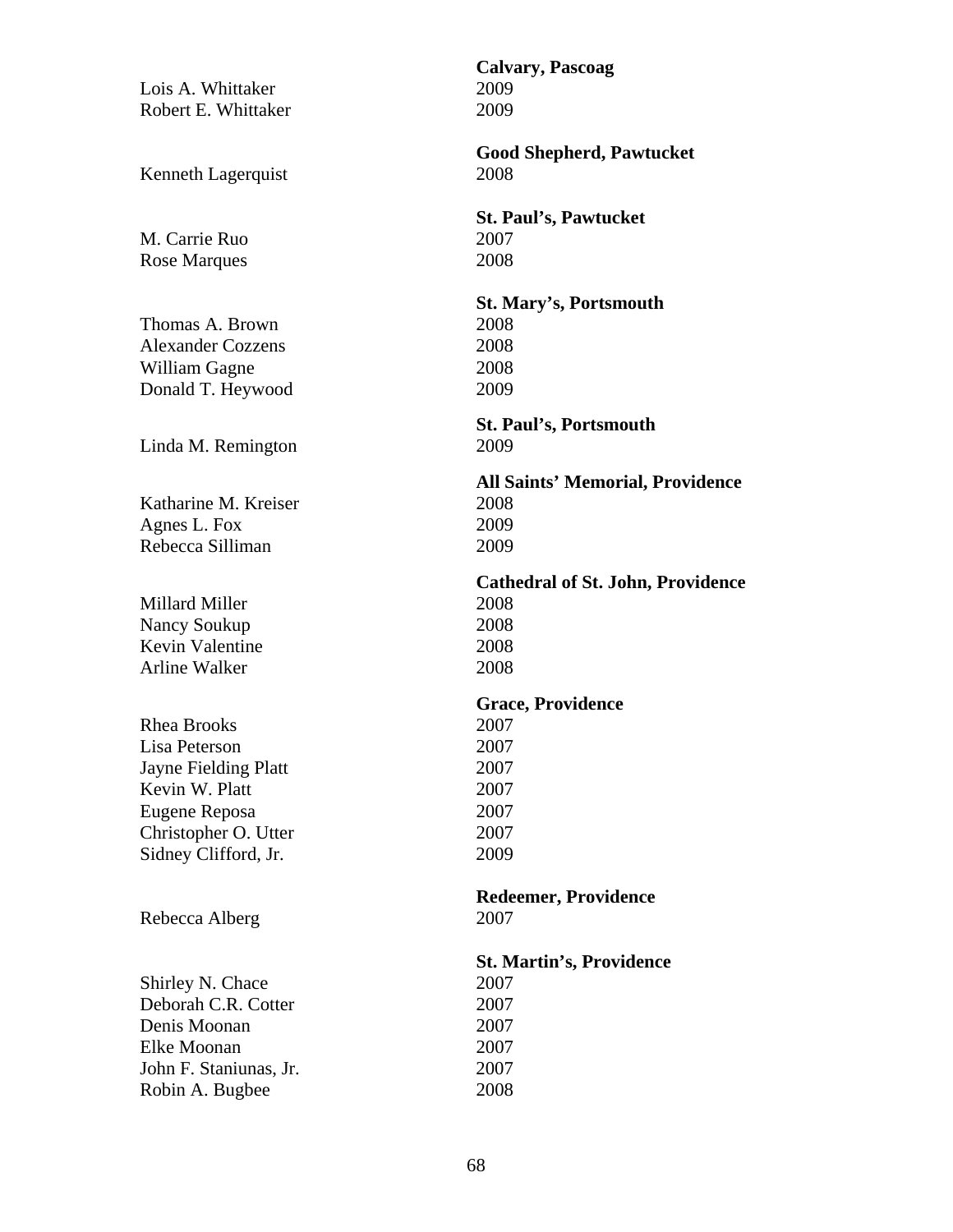| Alice DJ McLure               | 2009                                     |
|-------------------------------|------------------------------------------|
| Gail E. Peet                  | 2009                                     |
| Penny Seacord                 | 2009                                     |
| <b>Betsy Slocum</b>           | 2009                                     |
|                               | St. Peter & St. Andrew's, Providence     |
| James L. Seavor               | 2007                                     |
| Arthur J. Thomas              | 2008                                     |
|                               | <b>St. Mark's, Riverside</b>             |
| M. Jeanne Mason               | 2007                                     |
| <b>Judith Lewis Ouellette</b> | 2007                                     |
| <b>Constance Pascale</b>      | 2007                                     |
| Russell Grant, Jr.            | 2008                                     |
| <b>James Hummel</b>           | 2008                                     |
| Linda L. Lawson               | 2008                                     |
| Phyllis Petter                | 2008                                     |
| Kenneth Wilmot                | 2008                                     |
|                               |                                          |
|                               | St. Michael & Grace, Rumford             |
| Sara Erskine                  | 2008                                     |
| Lorraine Miranda              | 2008                                     |
| Evelyn Hassell                | 2009                                     |
|                               | <b>St. John the Divine, Saunderstown</b> |
| <b>Barbara Gadrow</b>         | 2009                                     |
|                               | <b>Holy Trinity, Tiverton</b>            |
| Phyllis Currier               | 2007                                     |
| Alan Locke                    | 2007                                     |
|                               |                                          |
|                               | <b>Ascension, Wakefield</b>              |
| <b>Margaret Collins</b>       | 2008                                     |
| <b>Clifford Gardner</b>       | 2008                                     |
| <b>Betty Jane Rocha</b>       | 2008                                     |
| KathleenWosencroft            | 2009                                     |
|                               | <b>St. Mark's, Warren</b>                |
| Cynthia LaChapelle            | 2008                                     |
| Christina LaChapelle          | 2009                                     |
| Frederick A. Rounds           | 2009                                     |
|                               |                                          |
|                               | <b>All Saints', Warwick</b>              |
| Gilbert Wiggins               | 2007                                     |
|                               | St. Barnabas', Warwick                   |
| Dennis Bucco                  | 2007                                     |
| Valerie Dreyer                | 2008                                     |
|                               |                                          |
|                               | <b>St. Mary's, Warwick</b>               |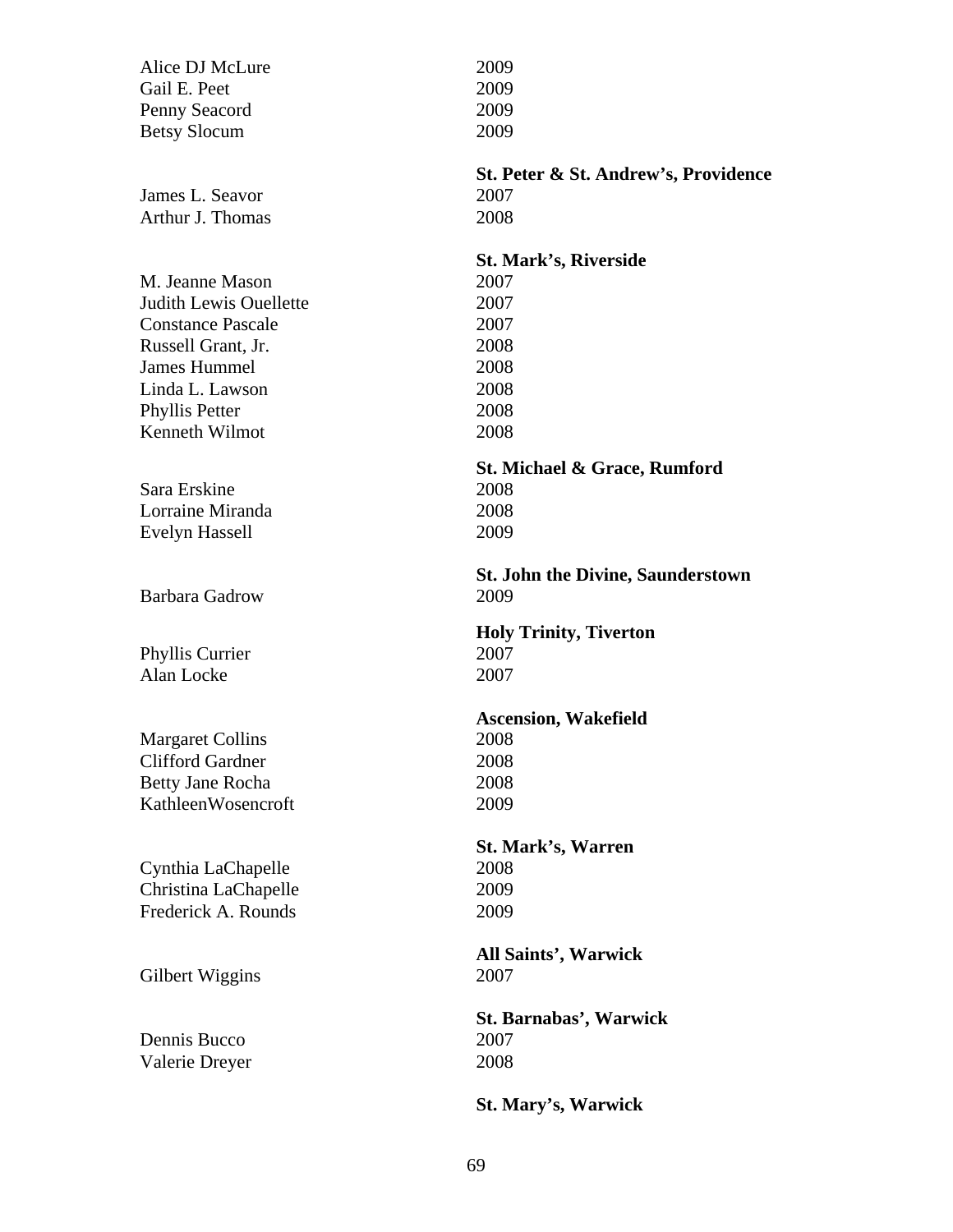| Marianne Collinson   | 2008                           |
|----------------------|--------------------------------|
| James Farrell        | 2008                           |
| Richard Robinson     | 2008                           |
| Denise P. Wilkinson  | 2008                           |
|                      | <b>Christ Church, Westerly</b> |
| Anne Burke           | 2007                           |
| Karen Hanson         | 2009                           |
| Julie Miller         | 2009                           |
| Kathleen Nicodemus   | 2009                           |
| Ernest Panciera, Jr. | 2009                           |
| <b>Frank Thacker</b> | 2009                           |
|                      | <b>St. James', Woonsocket</b>  |
| Edna M. Sacs         | 2008                           |
| Shirley E.G. Ayers   | 2009                           |
| Nancy E. Hudson      | 2009                           |
| Irene Nebiker        | 2009                           |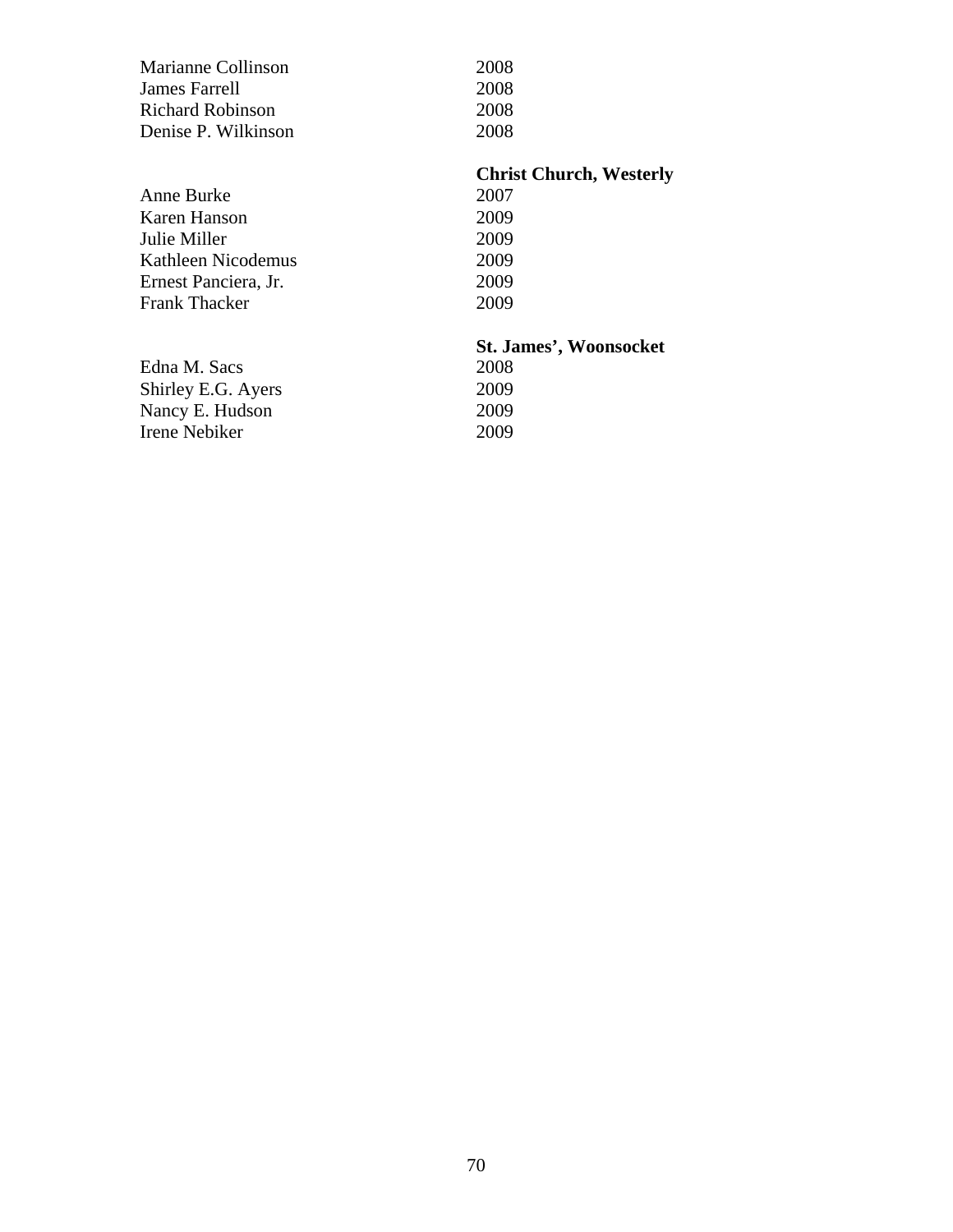#### **PLANT ASSETS – PROPERTIES OWNED December 31, 2006**

Description Location Mission Churches: St. Thomas, Church Carolina-Bradford Rd, Alton St. Elizabeth's Canonchet Rd., Hope Valley Church of the Holy Spirit and Post Rd., Charlestown<br>Vacant Land 2 lots adjacent t St. Matthias Church & Vicarage Nooseneck Hill Rd., Coventry St. Augustine's Chapel, Canterbury House & Church of the Holy Cross West Main Rd., Middletown Calvary Church and Vicarage Broad St., Pascoag Vacant Land Hope Valley

Cathedral Close: Cathedral House and Annex 271 North Main St., Providence Hallworth House 66 Benefit St., Providence Hallworth House Parking Lot Star St., Providence

Old Narragansett Church: The Greenway **Access** to the church

Miscellaneous Properties: Episcopal Conference Center Reservoir Rd., Pascoag Parking Lot 65 Benefit St., Providence St. Phillips Cemetery West Warwick, RI

 St. Ann's-by-the-Sea Spring St., New Shorham (Block Island) 2 lots adjacent to Church Christ Church Peckham Lane, Coventry Center

Vicarage Lower College Rd., Kingston

 Edwards Fund Homes 62, 74, 78, 80, 84, 88 Beneft St., Providence

Old Narragansett Church North Side of Main St., N. Kingstown Burial Ground Shermantown Rd., N. Kingstown Fowler Property Vacant Land, Fowler St., N. Kingstown Baker Property Vacant Land, new Fowler St.

May Cottage Cold Spring Ln., No. Kingstown

 This is to certify that the above are Diocesan-owned properties. The Rev. Dn. Barbara Mays-Stock, Secretary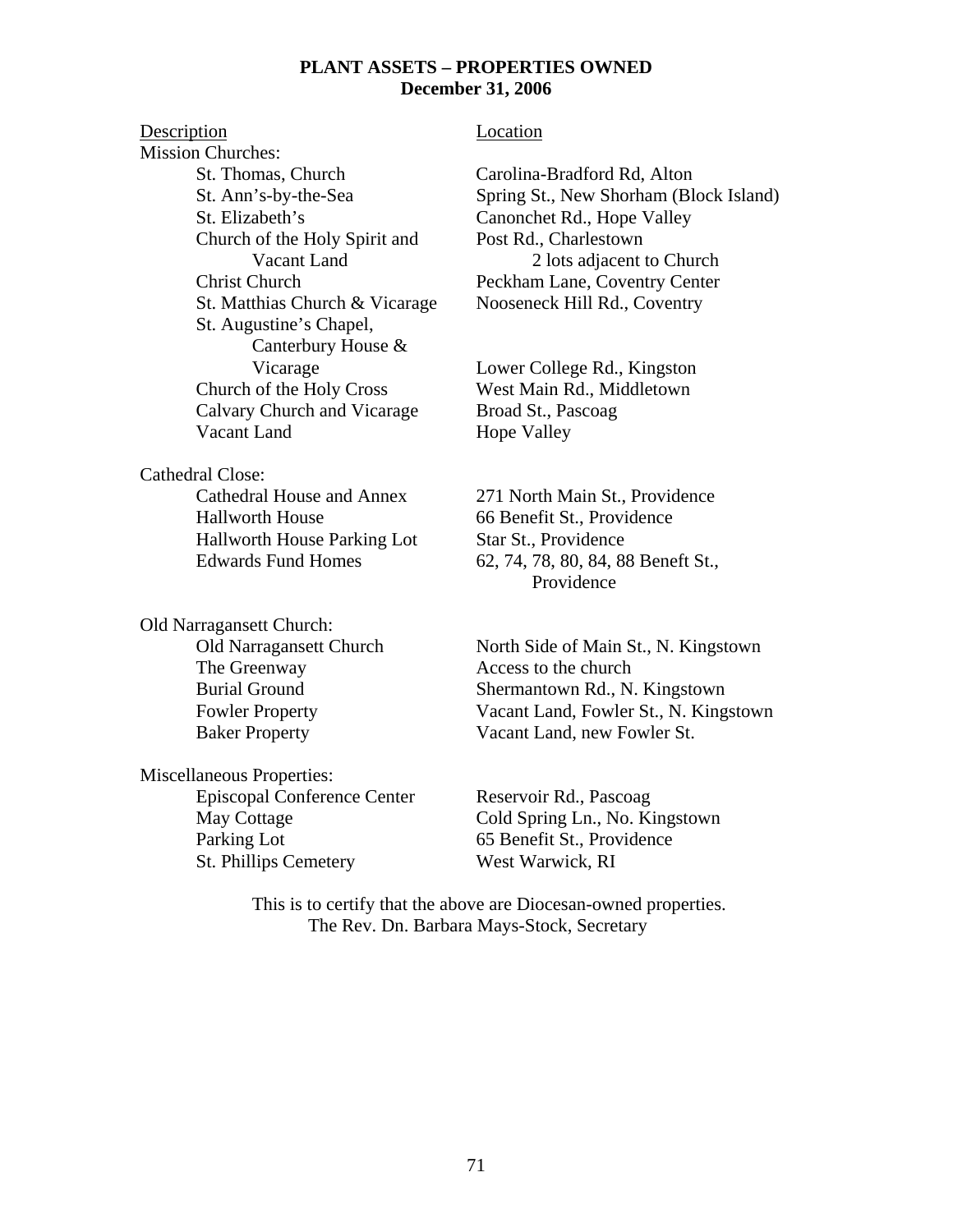# **Institutions in the Diocese of Rhode Island**

| Mail to: 66 Benefit St., Providence RI 02904<br>Contact: Kathleen M. Lavallee                                                                             |  |
|-----------------------------------------------------------------------------------------------------------------------------------------------------------|--|
| Director: The Rev. William Rosenow (Interim)<br>Registrar: Barbara Sidla<br>Resident Manager: Joyce Roberts; Property Management: Lance Roberts           |  |
| Administrator: Kathleen M. Lavallee                                                                                                                       |  |
| 63 Federal Rd., Barrington RI 02806<br>Headmaster: John Martin                                                                                            |  |
| Administrator: Matthew Trimble                                                                                                                            |  |
| 1 Dawn Hill, Bristol RI 02809                                                                                                                             |  |
| 190 Melrose Street, Providence RI 02107<br>Administrator: Richard Frigon                                                                                  |  |
| 372 Purgatory Rd., Newport; Mail to: P.O. Box 1910, Newport RI 02840 (Fax) 848-0420<br>Headmaster: Charles A. Hamblett<br>Chaplain: The Rev. Mark Pruitt* |  |
| Executive Director: Bernard J. Smith                                                                                                                      |  |
| 135 Norwood Ave., Cranston RI 02905<br>Director: Carlene McCann                                                                                           |  |
| Superintendent: Mr. Jack Grant; jgrantupt@yahoo.com                                                                                                       |  |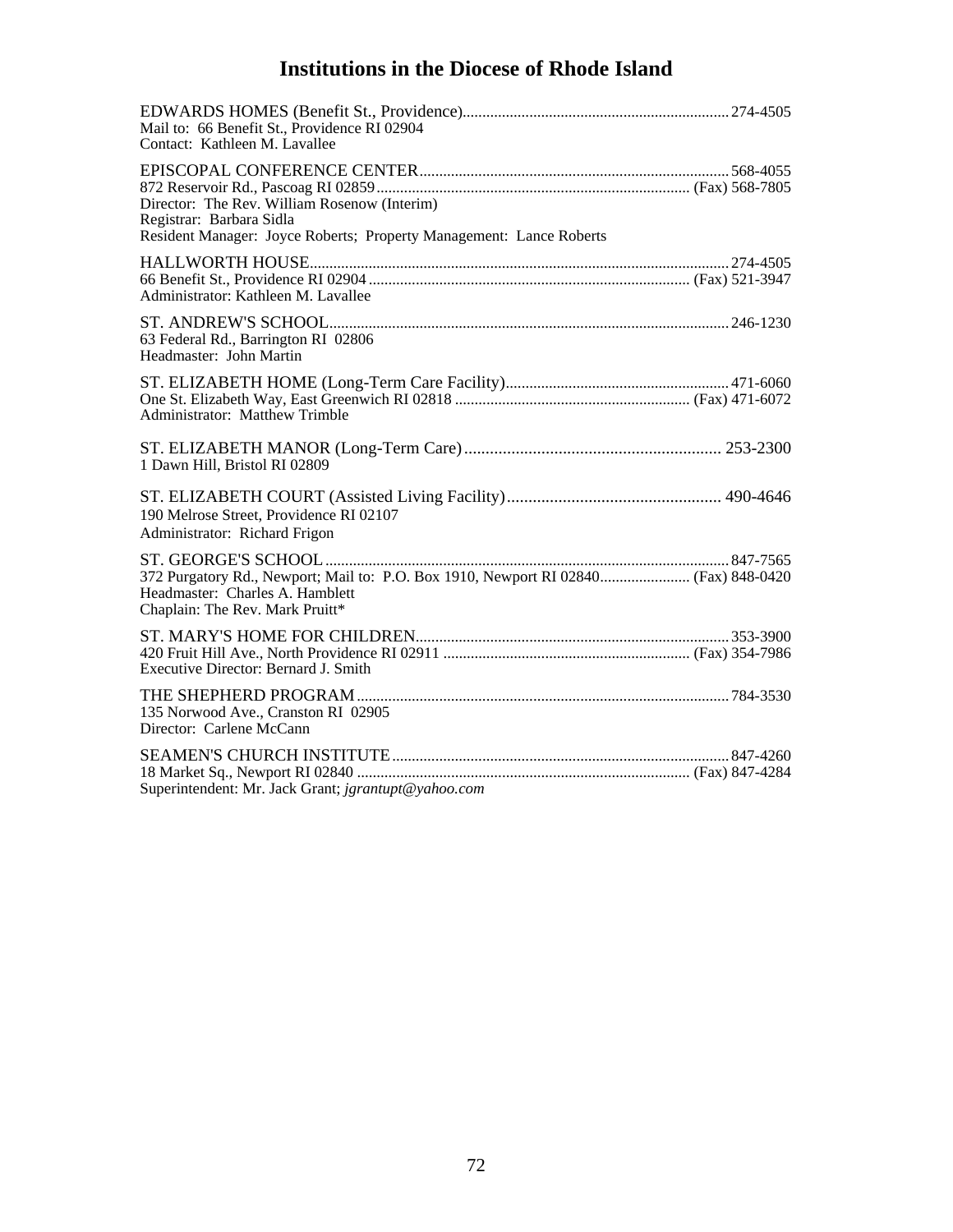# **Non-Parochial Clergy Report 2006**

| Austin A. Almon<br>131 Godfrey Drive<br>Norton, MA 02766                                           | Diaconal Ministry                                                                     |
|----------------------------------------------------------------------------------------------------|---------------------------------------------------------------------------------------|
| David A. Ames<br>130 Slater Avenue<br>Providence, RI 02906                                         | Interim, St. Mark's, Riverside, RI                                                    |
| <b>Henry Anthony</b><br>727 Hampton Woods Lane<br>Vero Beach, FL 32962                             | Retired                                                                               |
| <b>Robert Anthony</b><br>104 Old Stage Road<br>Centerville, MA 02632                               | Priest-In-Charge, St. Ann's-by-the-Sea<br>Block Island, RI; President, Standing Cmte. |
| William S. Anthony<br><b>Sherrill House</b><br>135 So. Huntington Ave.<br>Jamaica Plains, MA 02130 | Retired                                                                               |
| Jean Barry<br>Meals                                                                                | <b>Executive Director Westerly Area Rest</b>                                          |
| 35 CW Castle Way<br>kitchen<br>Charlestown, RI 02813                                               | WARM, Inc. a homeless shelter/soup                                                    |
| Donald Belt<br>37 Shepard Avenue<br>Providence, RI 02904                                           | Retired                                                                               |
| Rebecca Blair<br>Bedford, 542 Pearce Street<br>Fall River, MA 02720                                | Priest-in-Charge, St. Andrew's, New<br>MA                                             |
| <b>Hébert Bolles</b><br>45 DeArruda Terrace<br>Portsmouth, RI 02871                                | Assisting in Parishes as needed; Eucharist<br>in Nursing Homes                        |
| Lawrence Bradner<br>67 Slater Avenue #9<br>Providence, RI 02906                                    | Retired Priest Associate, St. Martin's,<br>Providence; writing research.              |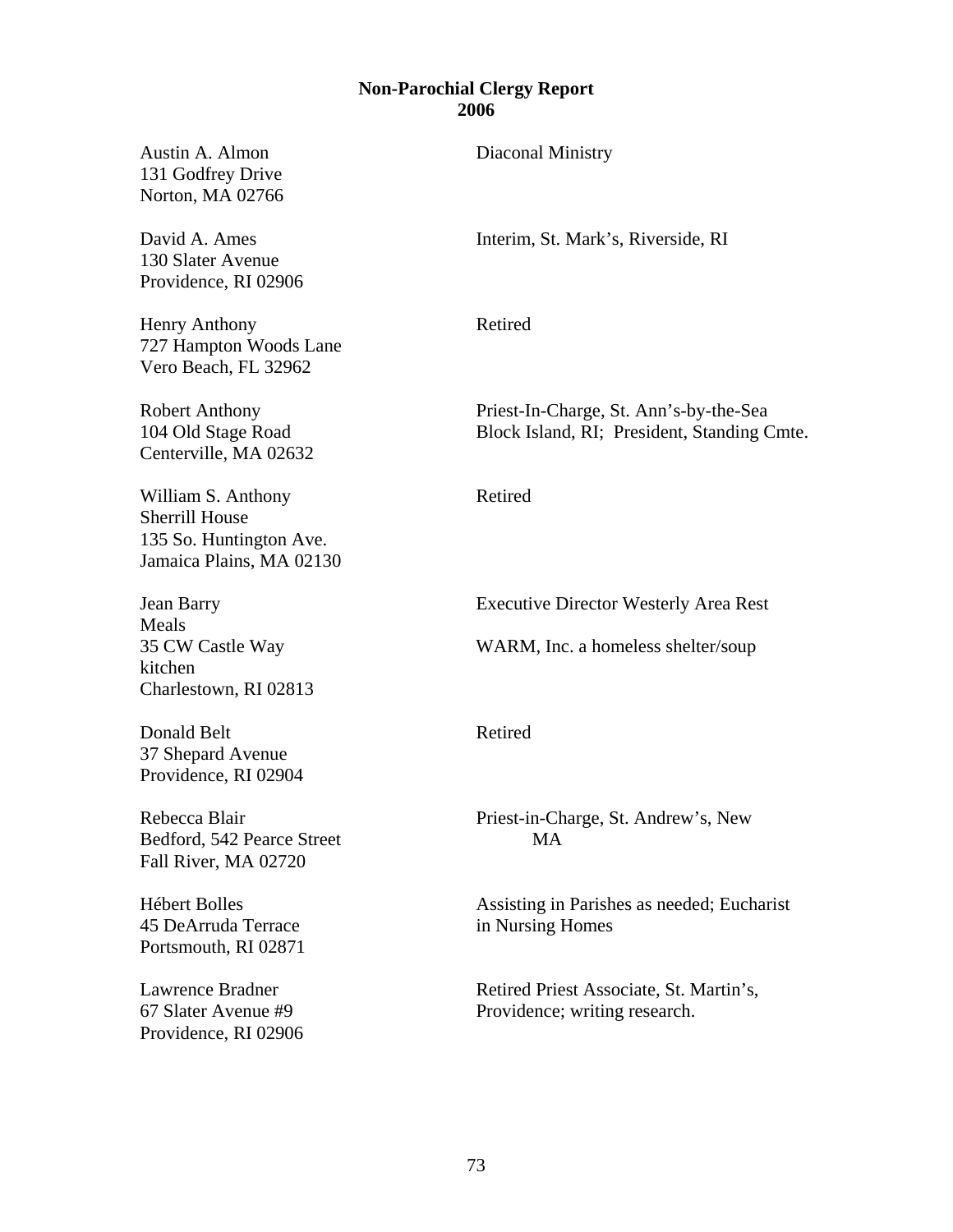Janet Broadhead Retired 44 Grinnell Street Jamestown, RI 02835

Woonsocket 214 Oakly Road RI Woonsocket, RI 02895

for 111 Pottersville Road sacramental events. Little Compton, RI 02837

30 Hemlock Drive Saco, ME 04072

39 Cherry Road Cranston, RI 02905

Advent, Ocala, FL 34481 Dunnellon, FL

1201 Capella South Newport, RI 02840

7118 Treymore Court Sarasota, FL Sarasota, FL 34243

Providence Providence, RI 02907

A. Royston Cochran Retired 32 Lawnwood Road North Kingstown, RI 02852

Douglas Burger Retired; Chaplain Ballou Home,

Daniel Burke Supply work; response to requests of friends

Linda Cappers Retired September, 2006

David Cargill **Retired**; occasional PHC and Burials

Loring Chadwick Retired; occasional part-time assisting and 11440 SW 84<sup>th</sup> Ave., Rd. organist past seven years Church of the

George M. Chaplin Volunteer in Nursing Homes

John A. Chrisman Priest in Residence, St. Boniface,

Michael Coburn Outreach Work, Homeless Team,

77 Daboll Street Center, Providence, RI

Ronald P. Conner Clergy Team, St. Stephen & Incarnation; 4430 Grant Road, NW Priest Associate Christ Church; Cathedral Washington, DC 20016 Chaplain, Washington, DC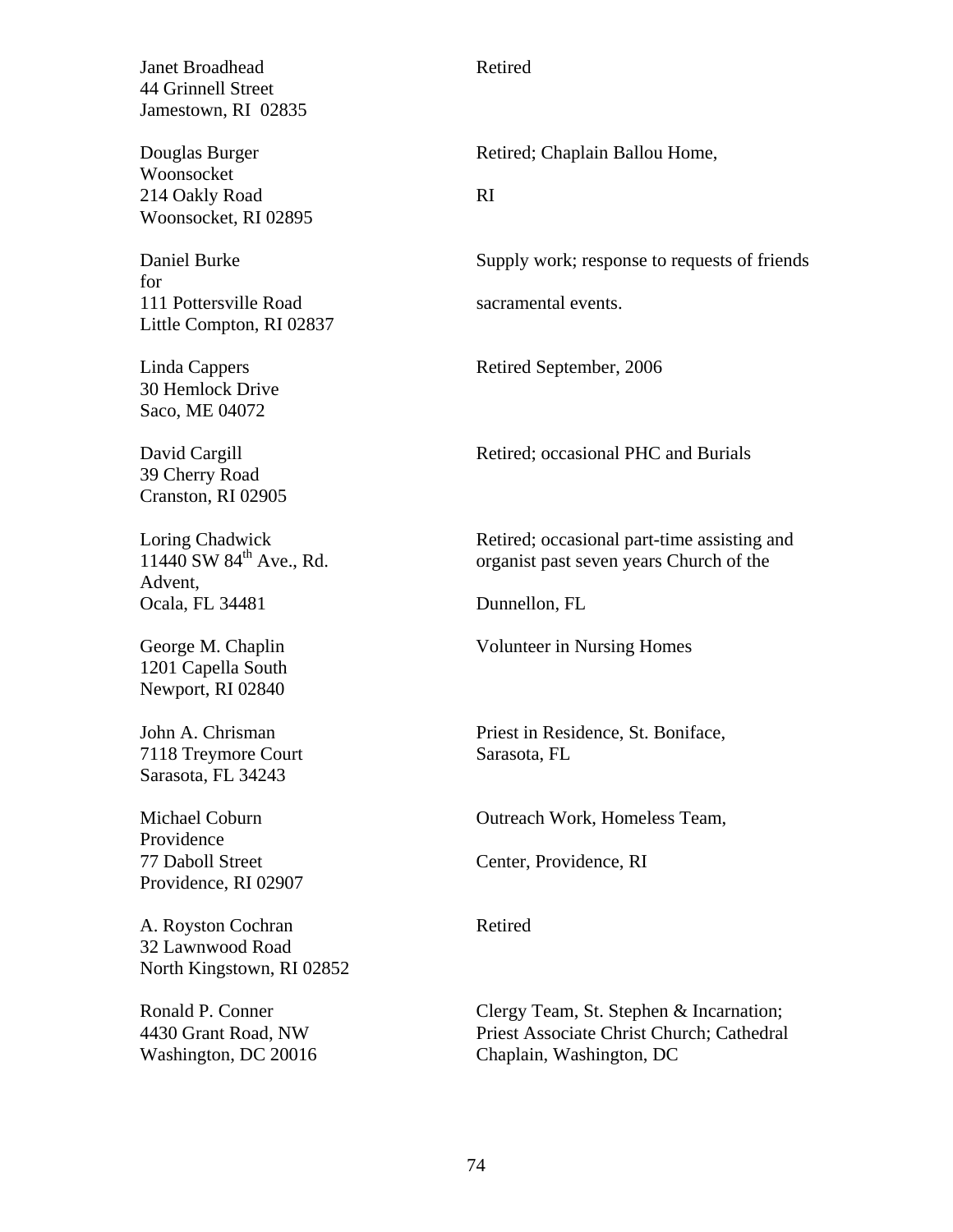319 Berkeley Avenue Middletown, RI 02842

direction '06 Providence, RI 02906 Non-Parochial Clergy Report – 2006

11 WG/HC Bolling AFB Washington, DC

Westerly, RI 02891

2783 West Shore Rd., #20E Warwick, RI 02889

Hope Eakins Supply clergy 25 Scarborough Street Hartford, CT 06105

Hartford, CT 06105

73 Touisset Avenue Swansea, MA 02777

Warwick, RI 02889

3A Grouse Trail Cranston, RI Smithfield, RI 02917

3383 N. Mossy Brook Dr. and W. TN Tucson, AZ 85712

Sue Crowinshield Pastoral ministry, Emmanuel, Newport, RI

Maria DeCarvalho Teaching, preaching, writing, spiritual

18 Vassar Avenue Clergy Associate, St. Luke's, E. Greenwich

N. Desrosiers, Jr. Chaplain, United States Air Force

Mary Ellen Dolan Ministering to mentally ill Home Care RN; 10 Summer Street Perdium Chaplain Home & Hospice Care RI

Robert D. Duffy Celebrating at West Bay Manor

William Eakins Assisting, Grace Church, Providence, RI; 25 Scarborough Street Supply, St. Luke's, E. Greenwich, RI

Henry F. Fairman Supply, various churches

Kenneth R. Franklin Volunteer, Thursday morning Mass at 60 Cavalcade Blvd. St. Stephen's, Providence, RI

James P. Frink Sunday supply, Church of the Ascension,

David M. Gilllespie Supply work in AZ, VT, RI, CA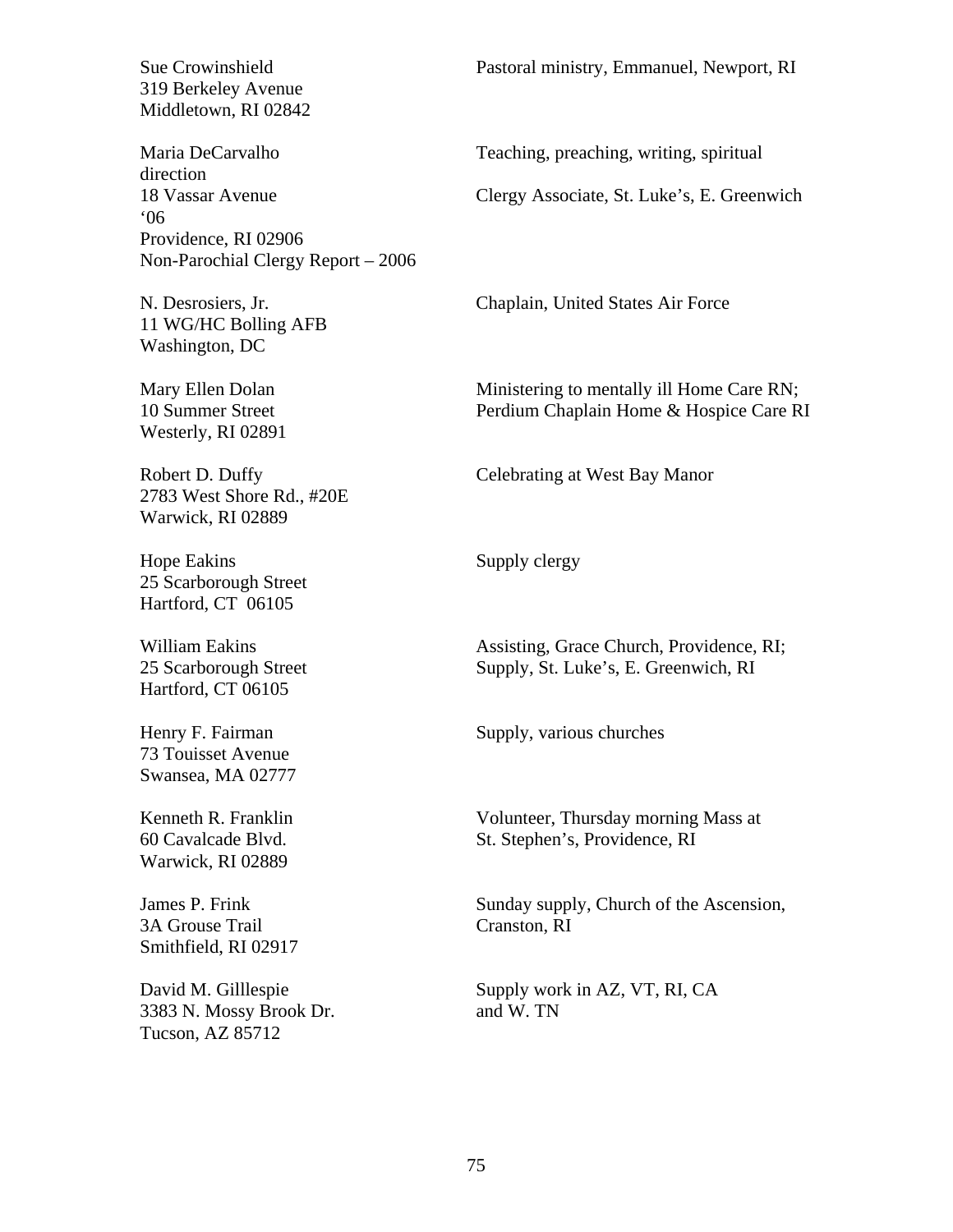Warwick, RI 02888

Bend, Prayer Bend, OR 97701

2006 Newport, RI 02840 Non-Parochial Clergy Report – 2006

208 Bruce Avenue Shreveport, LA 71105

Steere Living

Donald L. Hastings Supply P.O. Box 372 East Boothbay, ME 04544

Augustus L. Hemenway Reply 175 Lloyd Avenue Providence, RI 02906

74 Evangeline Drive Theological Studies PO Box 296 Brooksville, ME 04617

**Jean Webster Hickox** Retired Deacon 287 Yawgoo Pond Road West Kingston, RI 02892

California 249 Moll Drive Windsor, CA 95492

Harrington Gordon Retired; serve on several committees within 50 Kristen Court Diocese and private sectors.

Roy D. Green Health Care Chaplain at Hospice Center,

1940 NW Montery Pines #8 OR; several teaching engagements, Taizé

Everett H. Greene Retired; some supply and Chaplin to retired 1117 Capella South clergy and Widows beginning September,

David Greer Worship and Centering Prayer Group

Edwin Hallenbeck Publications Director, HAAD; Fund for 101 Larchmont Road Diaconate; Treasurer DOTAC, Director,

Warwick, RI 02886 House, President The Sasons Assisted

Granville V. Henthorne Dean & President of Logos House of

George N. Hunt Retired Bishop of RI; Supply in N.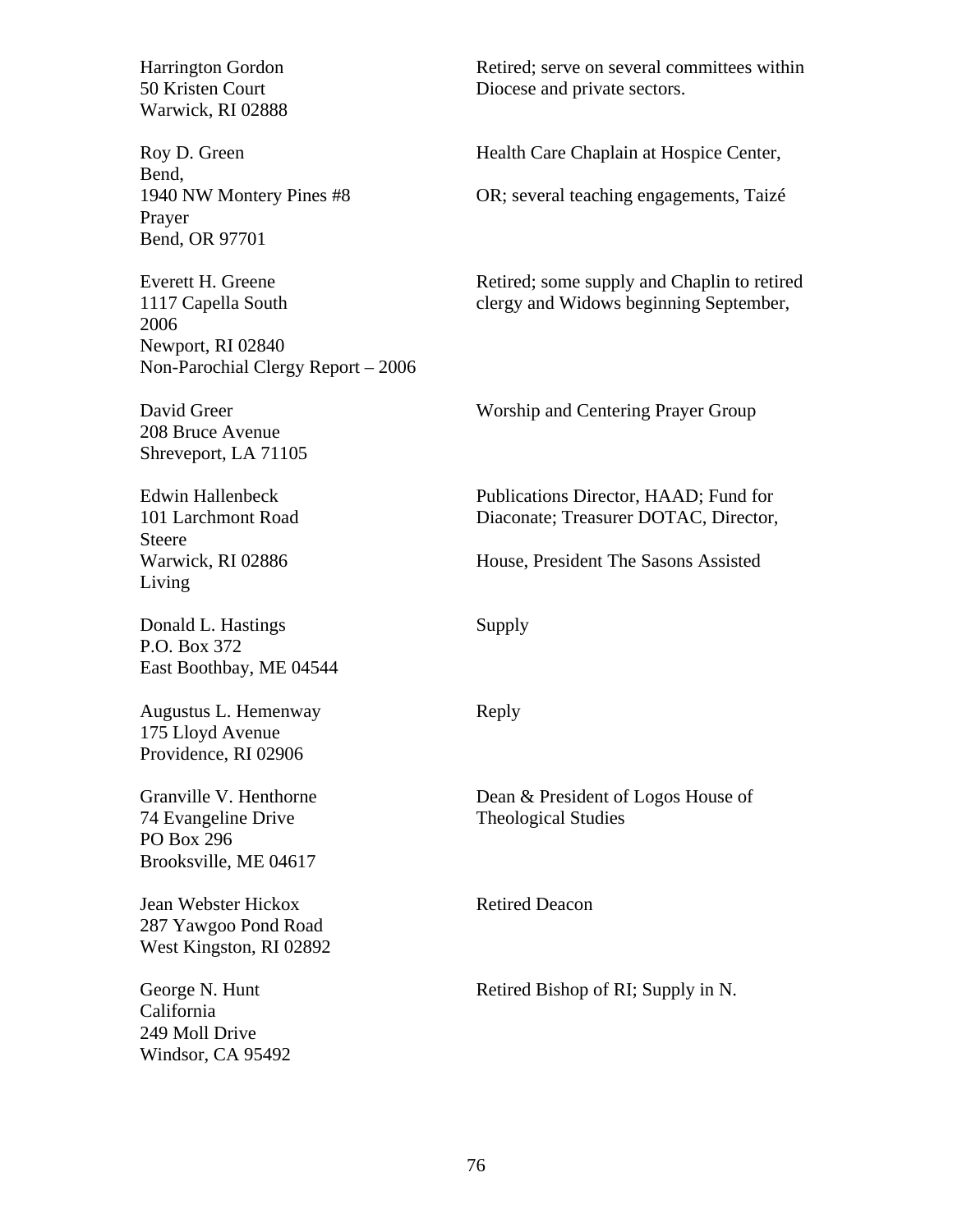| Frederick K. Jellison<br>1650 Douglas Ave. #1106<br>North Providence, RI 02904 | Retired; Board member Blessing Way;<br>Volunteer work                               |
|--------------------------------------------------------------------------------|-------------------------------------------------------------------------------------|
| Ida R. Johnson<br><b>PMB 50813</b><br>220 N Zapata Hwy #11<br>Laredo, TX 78043 | USA/MX border work; Liturgical Deacon                                               |
| Michaela Johnson<br>1214 Noyer Drive<br>Silver Spring, MD 20910                | Adjunct clergy; Supply, Chaplain at<br><b>Washington National Cathedral</b>         |
| Paul S. Koumrian<br><b>PO Box 280</b><br>Tiverton, RI 02878                    | Part-time Priest Associat at Trinity, Newport<br>Teaching, Pastoral Care            |
| <b>August Kuehl</b><br>40 Bagy Wrinkle Cove<br>Warren, RI 02885                | Retired                                                                             |
| Richard T. Laremore<br>16 Norfolk Street<br>Cranston, RI 02910                 | Supply as needed                                                                    |
| Donald A. Lavallee<br>42 Harbor Lake Circle<br>Safety Harbor, FL 34695         | Retired                                                                             |
| John E. Lawrence<br>302 Wild Ginger Court<br>Columbia, MO 65203                | Interim, Calvary Church, Columbia, MO                                               |
| Sean Manchester<br>19 Trinity Parkway<br>Providence, RI 02908                  | Chaplain, Eleanor Slater Hospital; supply<br>Clinical Social Worker during the week |
| <b>Edward Mason</b><br>22701 Lake Road, #201A<br>Rocky River, OH 44116         | Retired                                                                             |
| <b>Patrick Mauney</b><br>P.O. Box 1236<br>Sagamore Beach, MA 02562             | Retired                                                                             |
| Joan Lyon-McShane<br>266 Norfolk Avenue<br>Pawtucket, RI 02861                 | Retired                                                                             |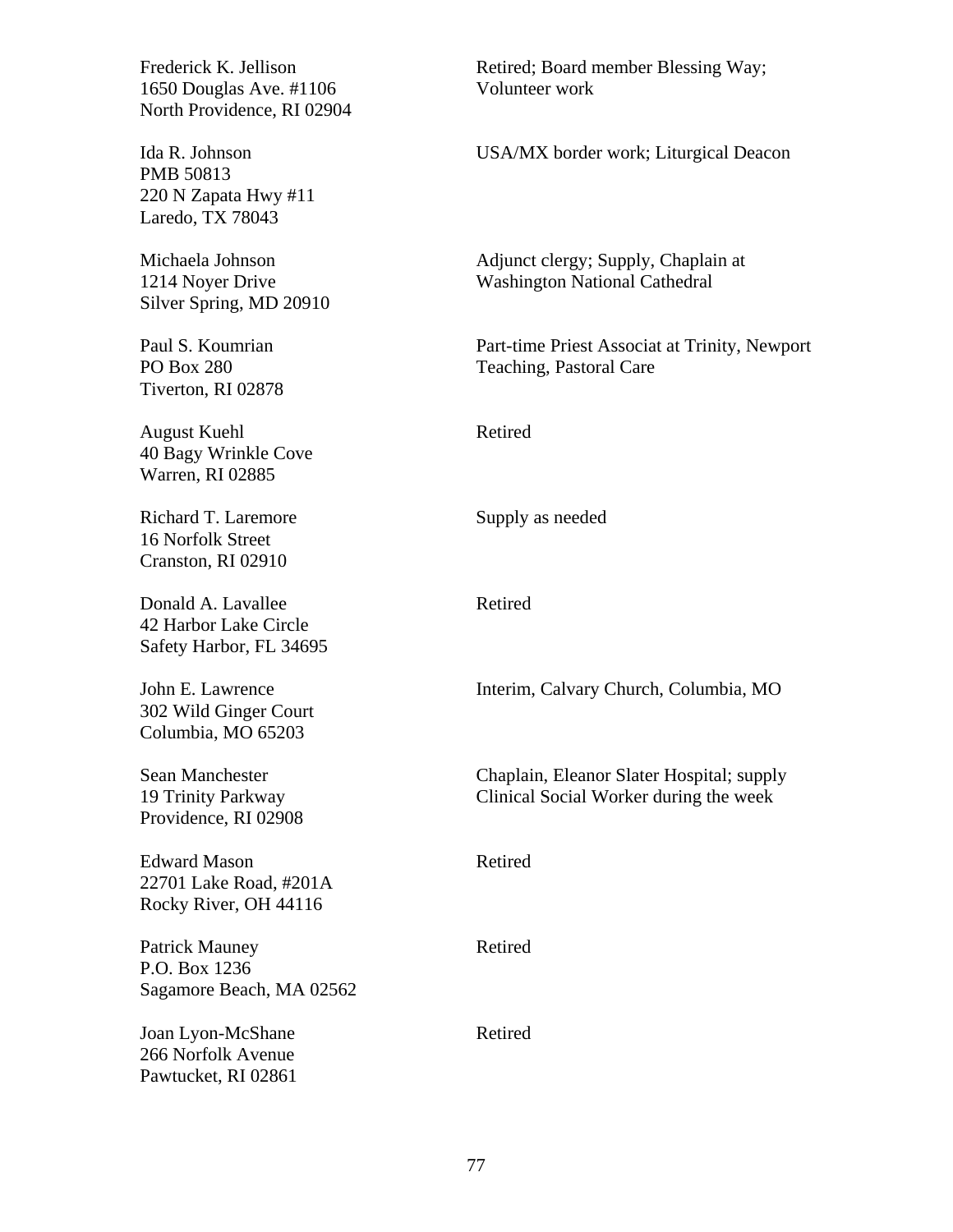| Livingston T. Merchant<br>Graduate School of Education<br><b>Bilkent University</b><br>Ankara, Turkey 06800 | Teaching MA candidates in education in a<br><b>Turkish University</b>                |
|-------------------------------------------------------------------------------------------------------------|--------------------------------------------------------------------------------------|
| Peter Michaelson<br>2 Gaspee Point Drive<br>Warwick, RI 02888                                               | Retired                                                                              |
| Nancy F. Miller<br>10 Pilgrim Lake Terrace East<br>Orleans, MA 02653                                        | <b>Retired Deacon</b>                                                                |
| Lorraine Mills-Curran<br>7 Kimball Road<br>Westboro, MA 02581                                               | <b>Retired Deacon</b>                                                                |
| Hedwig B. Neale<br>143 Spring Street<br>East Greenwich, RI 02818                                            | <b>Retired Deacon</b>                                                                |
| Eloise S. Neilsen<br>20 Exeter Boulevard<br>Narragansett, RI 02882                                          | Pastoral Care Team, Lector and Chalicist<br>St. Peter's-by-the-Sea, Narragansett, RI |
| Elizabeth M. Nestor<br>57 South Road<br>Wakefield, RI 02879                                                 | <b>Emergency Medicine</b>                                                            |
| Janet W. Nunley<br><b>Episcopal News Service</b><br>815 Second Avenue<br>New York, NY 10017                 | Deputy for Communication, Episcopal<br>Church Center, New York, NY                   |
| Nancy K. Olmsted<br>11334 Campo del Sol Ave., NE<br>Alburquerque, NM 87123                                  | Retired                                                                              |
| Cecilia C. Perry<br>P.O. Box 872<br>Bristol, RI 02809                                                       | <b>Nursing Home Ministry</b>                                                         |
| Paul G. Pickens<br>28 Sherman Avenue<br>Lincoln, RI 02865                                                   | Private practice Psychotherapy consultant to<br>Non-Profits                          |
| Pamela Rannenberg<br>442 Wickford Point Rd.<br>North Kingstown, RI 02852                                    | Director of Spiritual Care, Butler Hospital,<br>Providence, RI                       |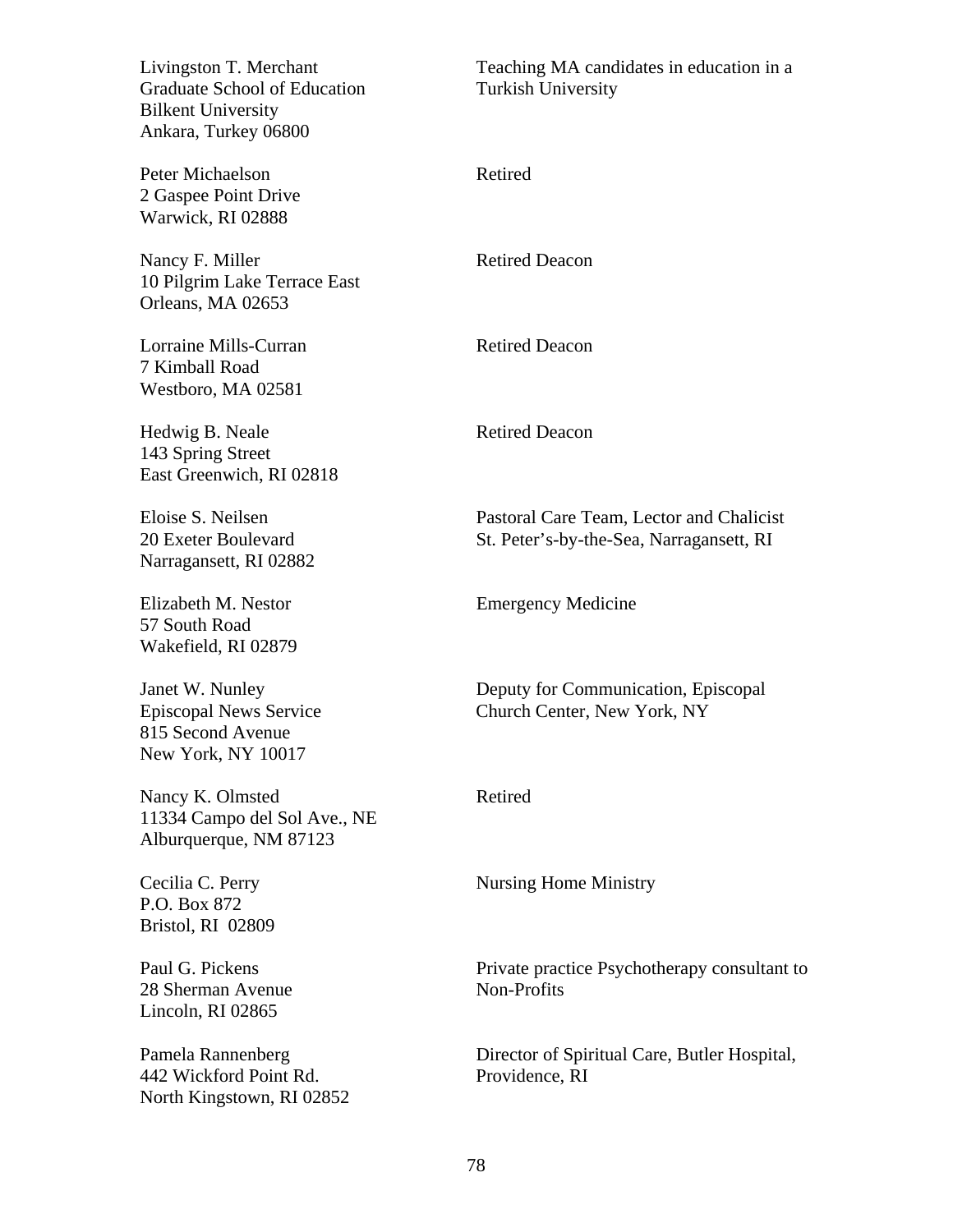Seattle, WA 98102

40 Boulder Avenue Charlestown, RI 02813

David A. Ryan Retired 1663 Kensington Place The Villages, FL 32162

175 Ninth Ave., Seminary Box 285 New York, NY 10011

46 Fairway Drive Coventry, RI 02816

Keith E. Scott Some Supply 103 Union Ave., South Delmar, NY 12054

Marcia A. Sessions Supply 15 Hattie Avenue Greenville, RI 02828

190 North Street writer/historian Warwick, RI 02886

156-20 Riverside Drive West #13I New York, NY 10032

Patricia Sheppard Study & travel; Credo 1854 Cornation Street Fernandina Beach, FL 32034

William N. Shumaker Retired St. Elizabeth's Home 1 St. Elizabeth Way East Greenwich, RI 02818

Ann Holmes Redding Director, Faith Formation and Renewal at 1245 10<sup>th</sup> Avenue, East St. Mark's Cathedral, WA Marshall T. Rice Retired; Facilitator Fresh Start; Consultant M.P. Schneider Student at General Theological Richard Schweinsburg **Active Duty, army chaplain in Germany** Gardiner H. Shattuck, Jr. Priest Associate, St. Stephen's, Providence; Robert L. Shearer Interim work in New Jersey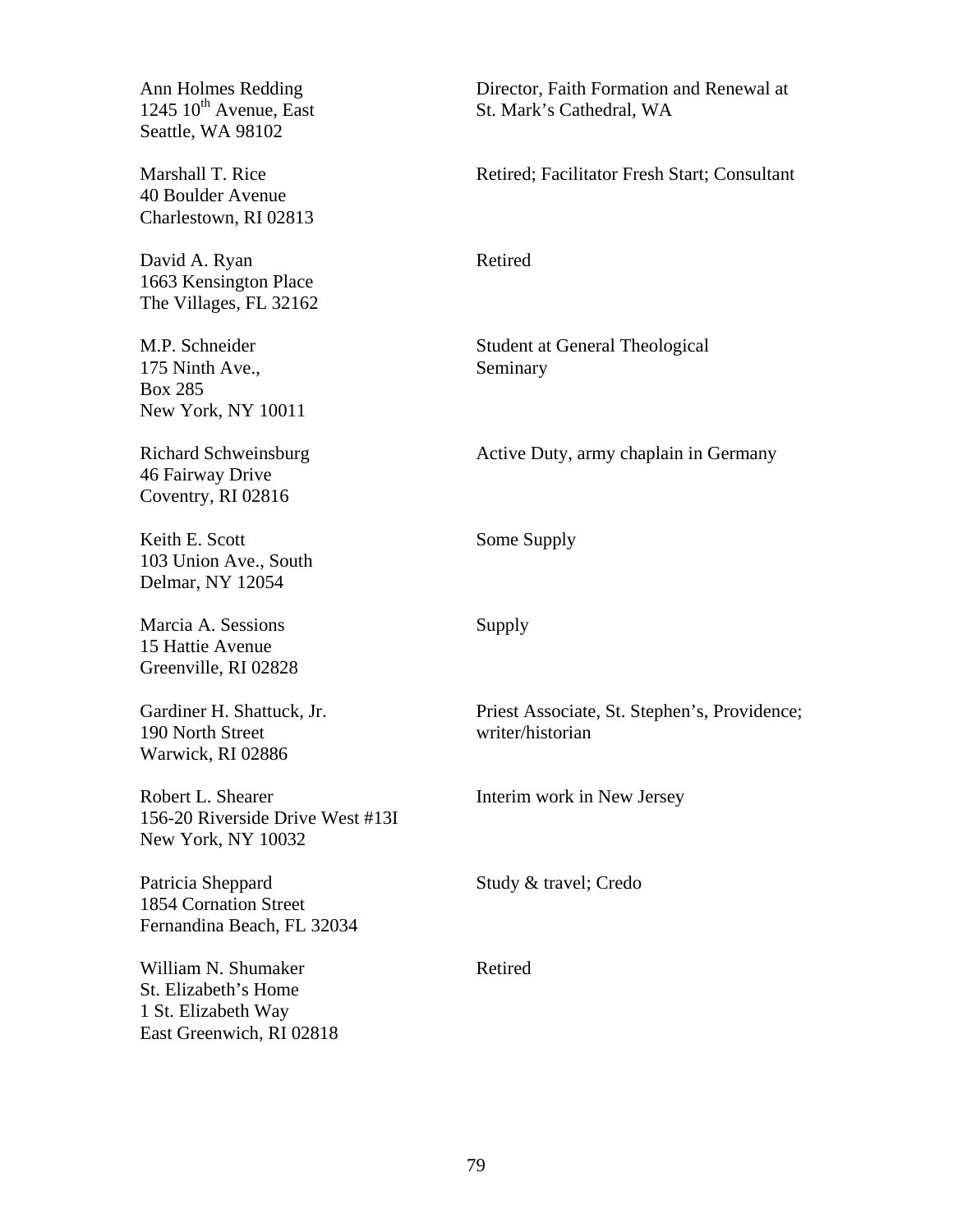North Port, FL 34286

277 High Street Westerly, RI 02891

107 Green Hill Avenue healing services Wakefield, RI 02879

San Diego, CA 92115

91 Pratt Street Providence, RI 02906

36 Brant Road Portsmouth, RI 02871

Newport, RI 02840

Henry G. Turnbulll Retired P.O. Box 266 Youngtown, AZ 85363

Paul D. Twelves Sunday Supply 341 Spinnaker Lane Bristol, RI 02809

Scituate, MA 02066

275 North Main Street as needed Providence, RI 02903

John VanSiclen Retired P.O. Box 101 Walpole, ME 04573

Marlene Simonian Diaconal pastoral ministry to shut-ins in 1346 Creek Nine Drive nursing homes, hospitals & private homes

Richard R. Simpson Supply; Leading Study Groups

Peter L. Spencer Sunday services at St. Elizabeth's Home;

Frederick J. Spulnik Volunteer St. Paul's Cathedral Thrift Shop 4873 Collwood Blvd., #B and various outreach ministries in San Diego

Daryl W. Stahl Interim, part-time at Holy Trinity, Tiverton

Gordon Stenning Supply; Nursing Home Services

Linda Strahan Pastoral education and counseling with 103 Kay Street Gateway Resources, Inc.; Supply Clergy

Hannah Ulanowski Hospice visiting Chaplain; lead bible 70 Crescent Avenue study in assisted nursing facility

Robert Vanderau Canon to the Ordinary; Supply Clergy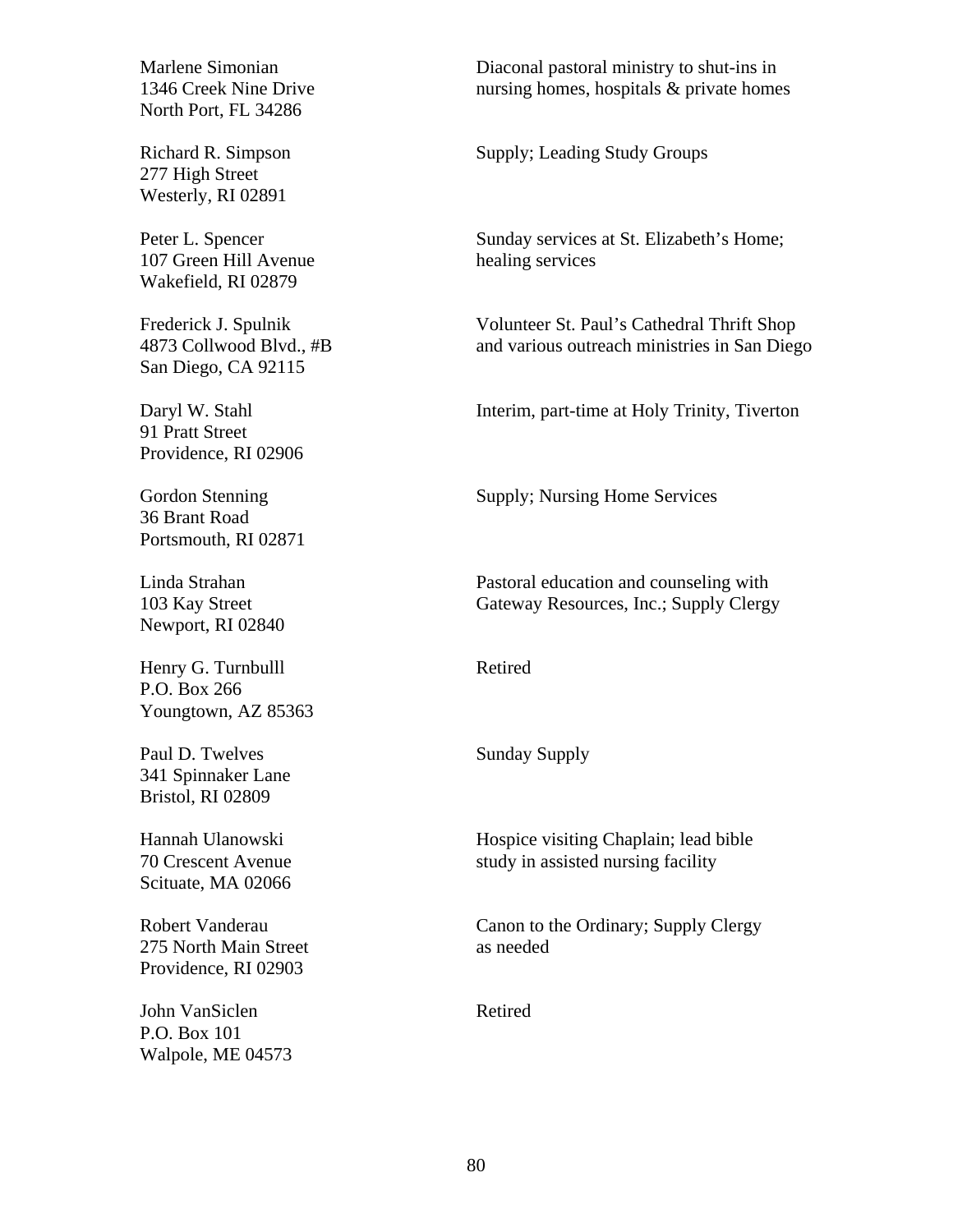146 Chatworth Rd. Warren North Kinstown, RI 02852

Peter H.G. Westhorp **Office Professional** 2574 Creve Coeur Mill Rd. Maryland Heights, MD 63043 Non-Parochial Clergy Report – 2006

Sebring, FL 33872 persons; Retired

Elizabeth L. Wright Retired Deacon 10 Eustis Avenue Newport, RI 02840

James L. Verber Long-Term Supply at St. Mark's,

L. Gail Wheelock Diocesan liturgy and events; 3809 Duffer Road Visiting sick grieving and troubled

Edward S. Winsor Fill in as needed; weekly healing mass 28 McAllister Street Street St. John's, Newport and at St. Hilary's Newport, RI 02840 in Florida throughout the winter.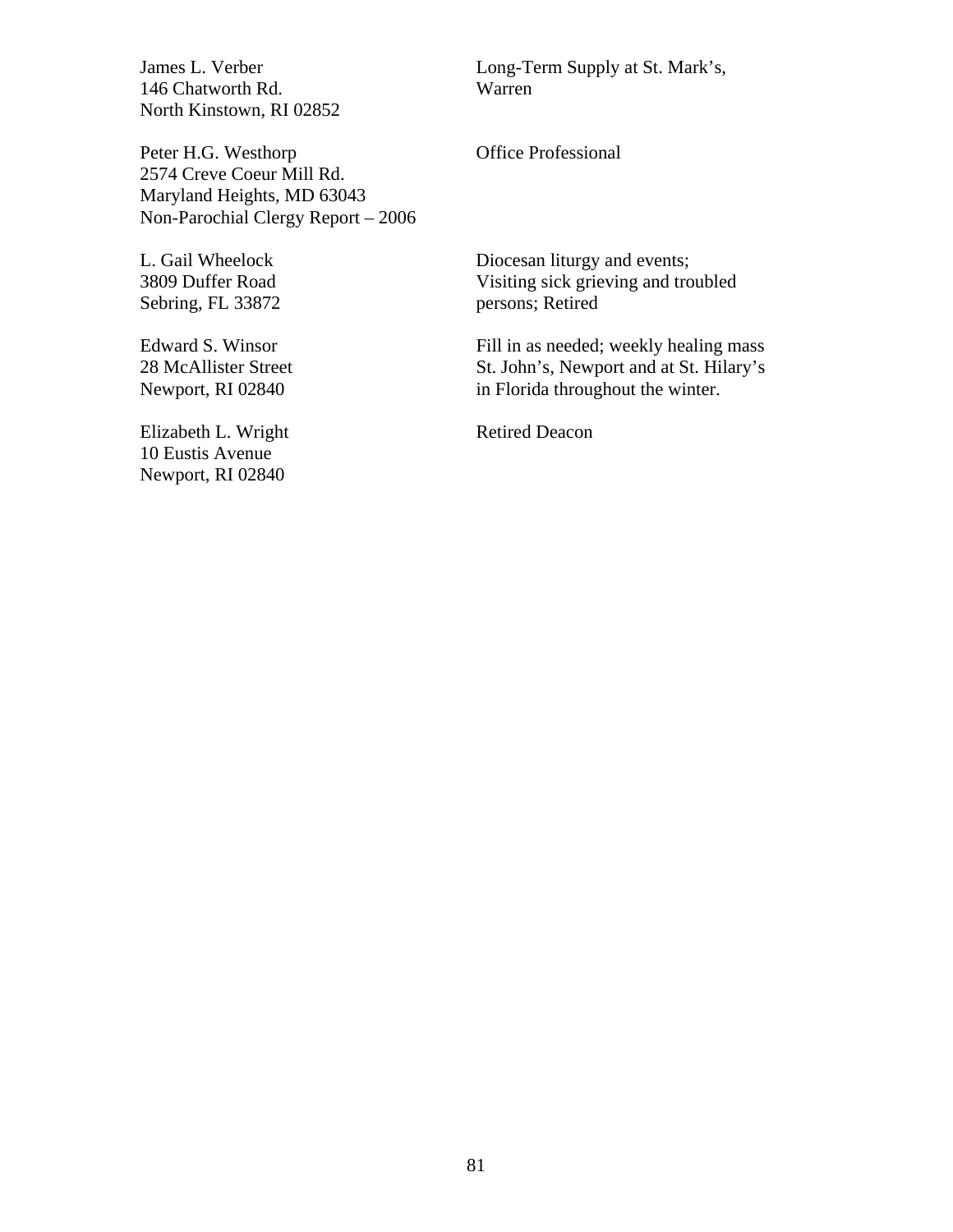# **CANONICALLY RESIDENT CLERGY - June 30, 2006**

# The Right Reverend Geralyn Wolf Consecrated Twelfth Bishop of Rhode Island February 17, 1996

| <b>DATE IN</b> | <b>NAME</b>           | <b>FROM</b>   |
|----------------|-----------------------|---------------|
| 10/27/1951     | SHUMAKER, William N.  | RI            |
| 6/20/1954      | LAREMORE, Richard T.  | RI            |
| 2/15/1955      | ELLISON, Frederick K. | MI            |
| 6/24/1955      | STENNING, Gordon J.   | RI            |
| 6/24/1955      | GORDON, Harrington M. | RI            |
| 6/23/1956      | URNBULL, Henry G.     | RI            |
| 2/1/1957       | MASON, Edward F.      | OH            |
| 6/15/1957      | CHADWICK, Loring W.   | <sub>RI</sub> |
| 6/7/1958       | WINSOR, Edward S.     | RI            |
| 6/20/1959      | FRINK, James P.       | <b>RI</b>     |
| 6/18/1960      | RYAN, David A.        | RI            |
| 9/13/1960      | GREENE, Everett H.    | Rochester     |
| 10/23/1961     | HEMENWAY, Augustus L. | <b>MA</b>     |
| 6/19/1965      | SPENCER, Peter L.     | <b>RI</b>     |
| 6/19/1965      | LAVALLEE, Donald A.   | <b>RI</b>     |
| 6/28/1965      | SCOTT, Keith E.       | S. OH         |
| 11/1/1966      | DUFFY, Robert D.      | <b>NY</b>     |
| 9/7/1967       | BELT, Donald F.       | C. NY         |
| 3/28/1968      | ANTHONY, William S.   | KS            |
| 6/24/1968      | WESTHORP, Peter H. G. | <b>RI</b>     |
| 6/24/1968      | BARNABY, Alcide, Jr.  | <sub>RI</sub> |
| 2/1/1969       | AMES, David A.        | So. OH        |
| 2/1/1969       | FRANKLIN, Kenneth R.  | CT            |
| 3/8/1969       | CHAPLIN, George M.    | RI            |
| 6/27/1970      | PECKHAM, Ashley H.    | <b>RI</b>     |
| 9/17/1973      | KUEHL, H. August      | Rochester     |
| 9/20/1973      | COCHRAN, A. Royston   | MA            |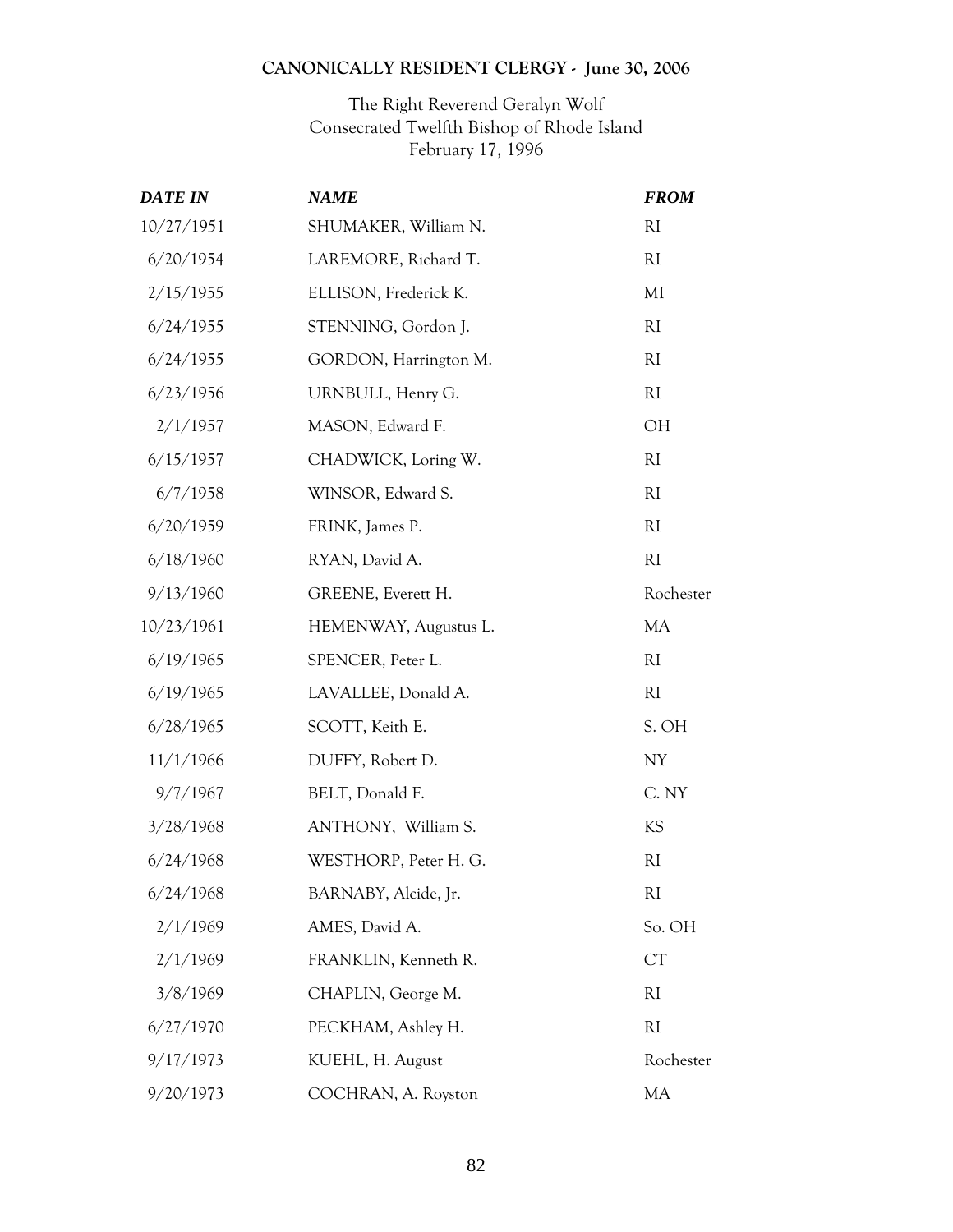| 1/23/1974  | HENTHORNE, Granville V.       | CT                 |
|------------|-------------------------------|--------------------|
| 6/14/1975  | SHIPPEE, Richard C.           | <sub>RI</sub>      |
| 9/8/1975   | HASTINGS, Donald L.           | NY                 |
| 12/21/1976 | BOLLES, Hebert W.             | Indnpls            |
| 3/7/1977   | BRADNER, Lawrence H.          | <b>SD</b>          |
| 5/10/1977  | MERCHANT, Livingston T.       | Dallas             |
| 6/18/1977  | PICKENS, Paul G.              | <sub>RI</sub>      |
| 2/19/1978  | BURKE, J. Daniel              | MI                 |
| 6/29/1979  | NESTOR, Elizabeth M.          | <sub>RI</sub>      |
| 11/21/1979 | CARGILL, David C.             | NH                 |
| 3/1/1980   | HUNT, Bishop George N.        | CA                 |
| 6/1/1980   | DESROSIERS, Norman            | <sub>RI</sub>      |
| 9/14/1981  | CONNER, Ronald P.             | <b>WA</b>          |
| 11/1/1981  | SHEARER, Robert L.            | CA                 |
| 2/2/1982   | FAIRMAN, Henry                | Bethlehem          |
| 4/27/1982  | <b>MAUNEY</b> , James Patrick | Sul Central Brazil |
| 2/18/1983  | HARRIS, Marsue                | CA                 |
| 4/17/1983  | ULANOWSKI, Paula H.           | RI                 |
| 5/16/1983  | CUMMINGS, Robert C.           | CT                 |
| 6/18/1983  | REDDING, Ann Holmes           | RI                 |
| 8/19/1983  | LEMERY, Gary C.               | CA                 |
| 2/21/1984  | STRAHAN, Linda C.             | VA                 |
| 2/21/1984  | ROGERS, John S.               | ME                 |
| 4/8/1984   | McSHANE, Joan Lyon            | RI                 |
| 6/23/1984  | BOCCHINO, James R.            | RI                 |
| 6/26/1984  | SPULNIK, Frederick J.         | <b>MA</b>          |
| 7/13/1985  | MELLO, Iris E.                | <sub>RI</sub>      |
| 7/13/1985  | VERBER, James L.              | RI                 |
| 7/13/1985  | BROADHEAD, Janet              | <sub>RI</sub>      |
| 7/13/1985  | HALLENBECK, Edwin             | <b>RI</b>          |
| 7/13/1985  | BARRY, Jean                   | $\mathbb{R}$       |
| 7/13/1985  | LESIEUR, Betsy                | RI                 |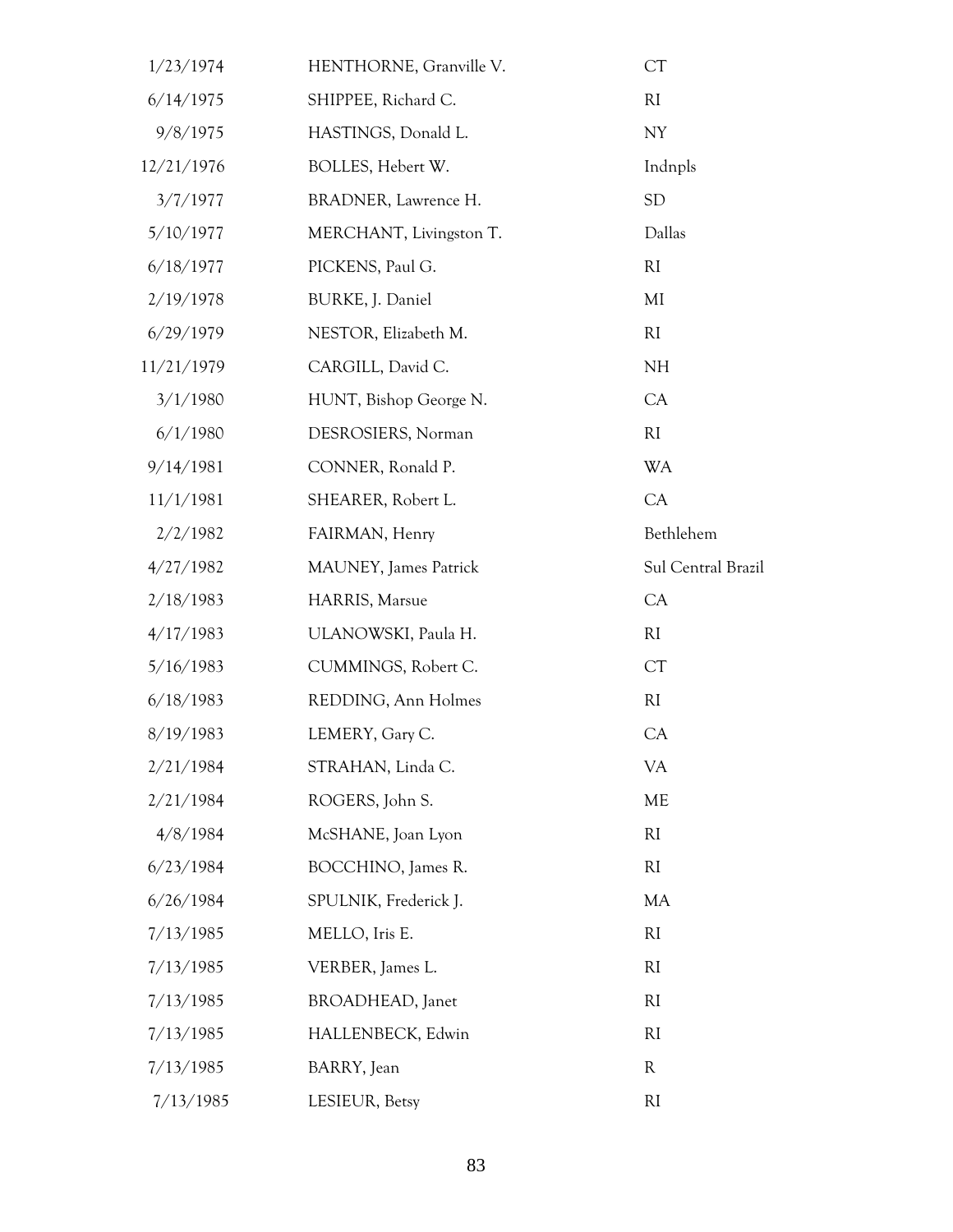| 7/13/1985  | ALMON, Austin A. Jr.       | RI            |
|------------|----------------------------|---------------|
| 7/13/1985  | JOHNSON, Ida R.            | RI            |
| 4/5/1986   | JENCKS, Jeffrey A.         | <sub>RI</sub> |
| 4/5/1986   | TRAFFORD, Edward J.        | RI            |
| 4/5/1986   | MILLETTE, Carol L.         | <sub>RI</sub> |
| 4/5/1986   | HICKOX, Jean W.            | <sub>RI</sub> |
| 7/15/1986  | SHATTUCK, Gardiner H.      | MA            |
| 2/1/1987   | GILLESPIE, David M.        | CA            |
| 2/26/1987  | DEVENS, Philip             | MA            |
| 6/1/1988   | ANTHONY, Robert W.         | Western MA    |
| 2/4/1989   | NEILSEN, Eloise S.         | <sub>RI</sub> |
| 2/4/1989   | FIELD, Robert W.           | <b>RI</b>     |
| 2/4/1989   | WRIGHT, Elizabeth L.       | <sub>RI</sub> |
| 2/4/1989   | WHEELOCK, L. Gail          | <sub>RI</sub> |
| 6/23/1990  | NEALE, Hedwig B.           | <sub>RI</sub> |
| 6/23/1990  | DeCARVALO, Maria E. A.     | RI            |
| 6/23/1990  | SIMONIAN, Marlene          | <sub>RI</sub> |
| 6/23/1990  | HIGBIE, Margaret C. F.     | <b>RI</b>     |
| 6/23/1990  | PELLETIER, Ann D.          | <sub>RI</sub> |
| 8/15/1990  | STAHL, Daryl W.            | IA            |
| 10/27/1990 | RUFFINO, Russell G.        | RI            |
| 3/16/1991  | SHOEMAKER, H. Stephanie C. | RI            |
| 3/16/1991  | NORTH, Susan G.            | RI            |
| 3/16/1991  | GRINNELL, Janice L.        | RI            |
| 5/15/1991  | CHRISMAN, John A.          | CofE          |
| 9/1/1991   | MILLS-CURRAN, Lorraine M.  | Rio Grande    |
| 9/17/1991  | OSTMAN, Jonathon J.D.      | MA            |
| 1/2/1992   | KOUMRIAN, Paul S.          | <b>MA</b>     |
| 3/4/1992   | BURLINGTON, R. Craig       | Newark        |
| 3/28/1992  | SCHNEIDER, M.P.            | RI            |
| 3/28/1992  | BURTON, Christine H.       | RI            |
| 6/20/1992  | CROWNINSHIELD, Susie C.    | RI            |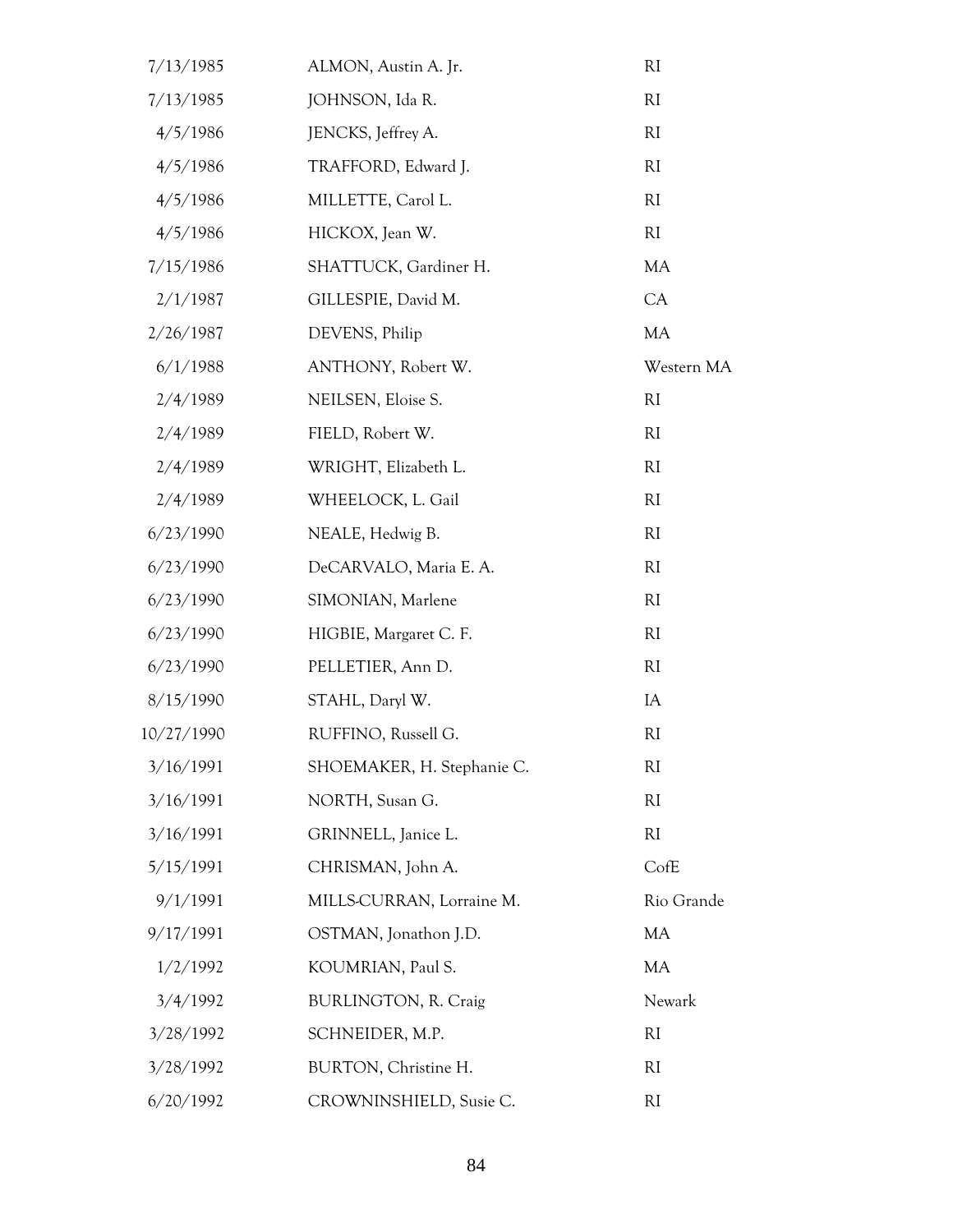| 6/20/1992  | COLLINS, Judith T.         | RI                    |
|------------|----------------------------|-----------------------|
| 11/16/1992 | MANCHESTER, Sean           | Rio Grande            |
| 11/22/1992 | MATOTT, Michele            | RI                    |
| 12/1/1992  | JOHNSON, Michaela M.       | Western MA            |
| 2/1/1993   | DRAKE, Jo-Ann J.           | Pennsylvania          |
| 3/26/1993  | MICHAELSON, Peter R.       | ID                    |
| 6/26/1993  | COLE, Elaine A.            | <sub>RI</sub>         |
| 6/26/1993  | MITCHELL, Judith N.        | RI                    |
| 12/27/1993 | LOCKE, William R.          | RI                    |
| 1/5/1994   | MORGAN, Richard            | <b>VA</b>             |
| 3/17/1994  | VANDERAU, Robert J., Jr.   | Cent. FL              |
| 3/20/1994  | MAYS-STOCK, Barbara L.     | RI                    |
| 6/18/1994  | FRAIOLI, Karen A.          | RI                    |
| 6/18/1994  | ANDERSON, Evangeline       | <b>RI</b>             |
| 7/1/1994   | ANTHONY, Henry F., II      | E. TN                 |
| 8/1/1994   | SESSIONS, Marcia A.        | VA                    |
| 8/19/1994  | GREEN, Roy                 | Olympia               |
| 9/21/1994  | HAINES-MURDOCCO, Sandra P. | MD                    |
| 12/10/1994 | NUNLEY, Janet W.           | RI                    |
| 12/19/1994 | OLMSTED, Nancy K.Y.        | NH                    |
| 1/24/1995  | BURGER, Douglas C.         | Special List Secy HOB |
| 2/23/1995  | TARRANT, Paul              | MA                    |
| 4/13/1995  | HITT, Mary L.              | <sub>RI</sub>         |
| 6/24/1995  | DOLAN, Mary Ellen T.       | <sub>RI</sub>         |
| 6/24/1995  | MILLER, Nancy F.           | RI                    |
| 6/24/1995  | CAPPERS, Linda F.          | RI                    |
| 6/24/1995  | BAILEY, Patricia A.        | RI                    |
| 11/21/1995 | BLAIR, Rebecca H.          | MA                    |
| 12/6/1995  | COLE, Gregory A.M.         | Newark                |
| 1/27/1996  | PERRY, Cecilia C.          | <sub>RI</sub>         |
| 1/27/1996  | STILES, Susan R.           | RI                    |
| 2/9/1996   | RICE, Marshall T.          | Newark                |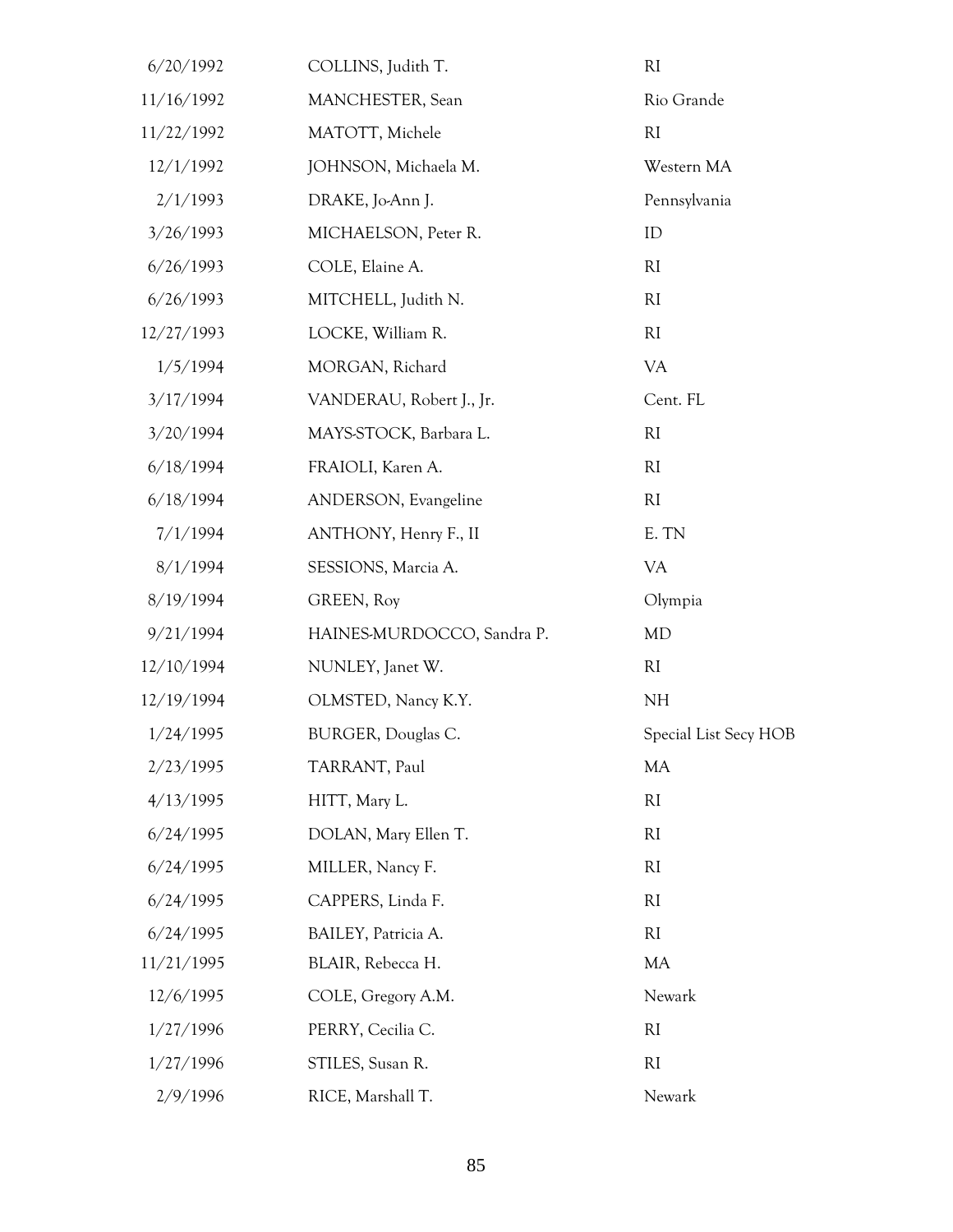| 2/17/1996  | WOLF, Geralyn                  | Kentucky      |
|------------|--------------------------------|---------------|
| 6/15/1996  | WILLIS, Nancy A.               | <sub>RI</sub> |
| 8/26/1996  | RUNNER, P. Wayne               | NJ            |
| 12/17/1996 | TWELVES, Paul D.               | Newark        |
| 8/1/1997   | BESIER, Bettine E.             | <b>CN</b>     |
| 8/26/1997  | SIMPSON, Richard R.            | Western KS    |
| 3/24/1998  | GREGORY, Pamela                | Chicago       |
| 5/20/1998  | SCHWEINSBURG, Jr., Richard     | Albany        |
| 6/13/1998  | EDRICK, Jennifer L.            | RI            |
| 8/18/1998  | COBURN, Michael C.             | CT            |
| 10/16/1998 | LEMONS, MICHAEL W.             | <b>NE</b>     |
| 6/30/1999  | SHERMAN, Elizabeth             | NY            |
| 9/9/1999   | VAN SICLEN, JOHN               | <b>VT</b>     |
| 12/16/1999 | RANNENBERG, Pamela L.          | VA            |
| 3/7/2000   | BROOKS, Robert T.              | OH            |
| 6/20/2000  | PHILLIPS, Jennifer M.          | <b>MO</b>     |
| 9/10/2000  | LAWRENCE, John E.              | Southern OH   |
| 11/6/2000  | ALEXANDER, John D.             | NY            |
| 12/5/2000  | FRAATZ, William F.             | AZ            |
| 11/1/2001  | GOLDSBOROUGH, C. Neal          | VA            |
| 4/10/2002  | PRIOR, John Gregory            | SC            |
| 6/27/2002  | PENFIELD, Joyce                | NJ            |
| 8/12/2002  | CANAVAN, Mary A.               | <b>OR</b>     |
| 9/12/2002  | BARDUSCH, Richard E., Jr.      | <b>NEWARK</b> |
| 2/29/2004  | SHEPHERD, Patricia             | OH            |
| 11/17/2004 | ROBERTS, Jose Francisco        | <b>PR</b>     |
| 12/1/2004  | MOTT, Pamela J.                | <b>OR</b>     |
| 1/19/2005  | CLOSE, Leroy                   | NY            |
| 1/31/2005  | TIERNEY, Phillip J.            | <b>NC</b>     |
| 2/5/2005   | GUNN, Scott Alan               | <sub>RI</sub> |
| 3/4/2005   | <b>BOUCHER, Charles Edward</b> | MA            |
| 5/23/2005  | WEST, Jennifer K.              | MD            |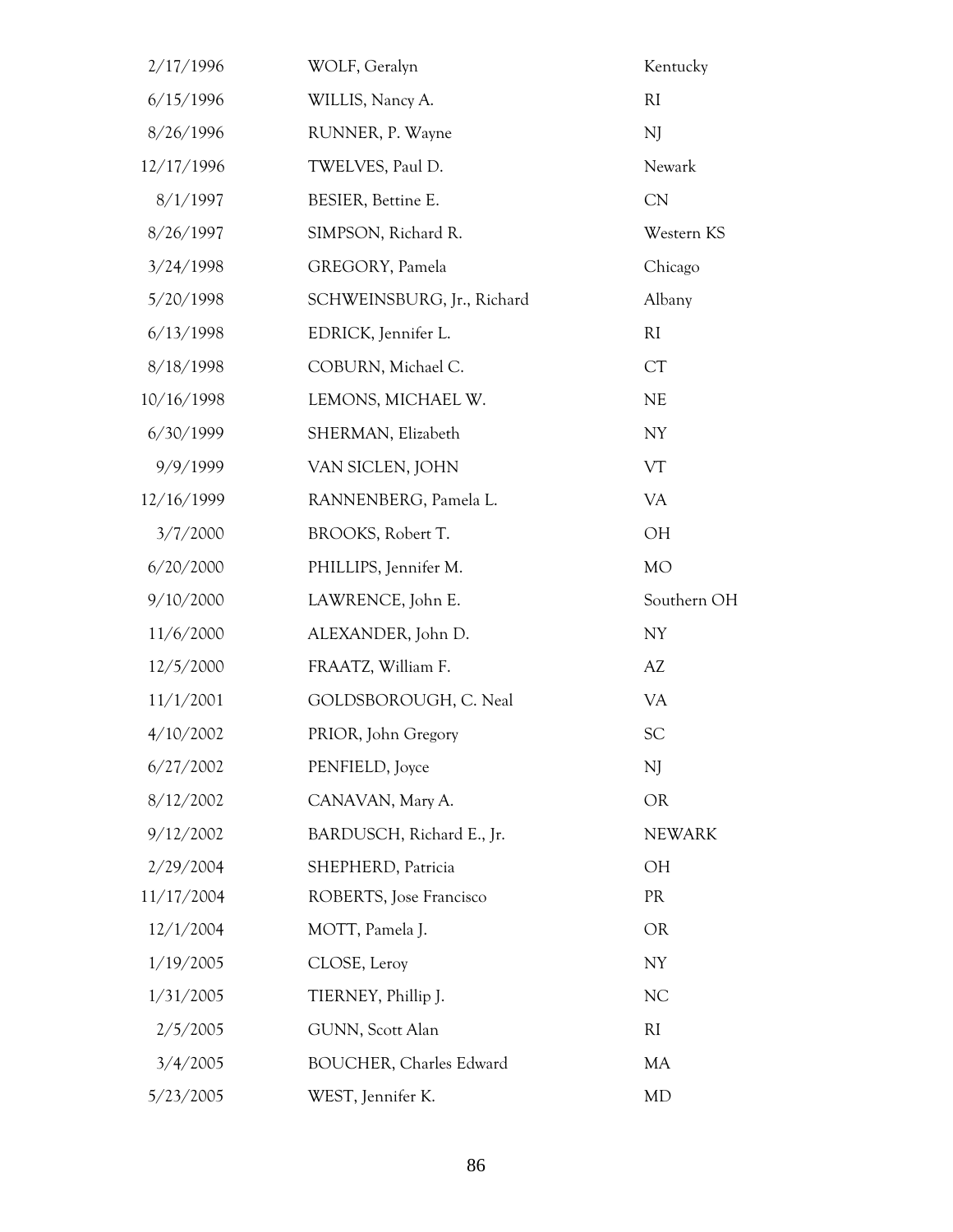| 7/12/2005  | FISCHER-DAVIES, Clare      | SW VA          |
|------------|----------------------------|----------------|
| 10/24/2005 | KRAUSS, Harry E,           | NY <sub></sub> |
| 10/24/2005 | DOBSON, Marc Anthony       | Pittsburgh     |
| 11/15/2005 | MAYER, Peter               | Washington     |
| 12/7/2005  | WARREN, George H           | W. MA          |
| 3/7/2006   | LLOYD, Kevin M.            | W. No. Car.    |
| 3/31/2006  | MATTHEWS, M. Theresa       | Bethlehem      |
| 4/19/2006  | <b>BUOTE-GREIG, Eletha</b> | Massachusetts  |
| 6/11/2006  | EPPERSON, Christopher L    | Atlanta        |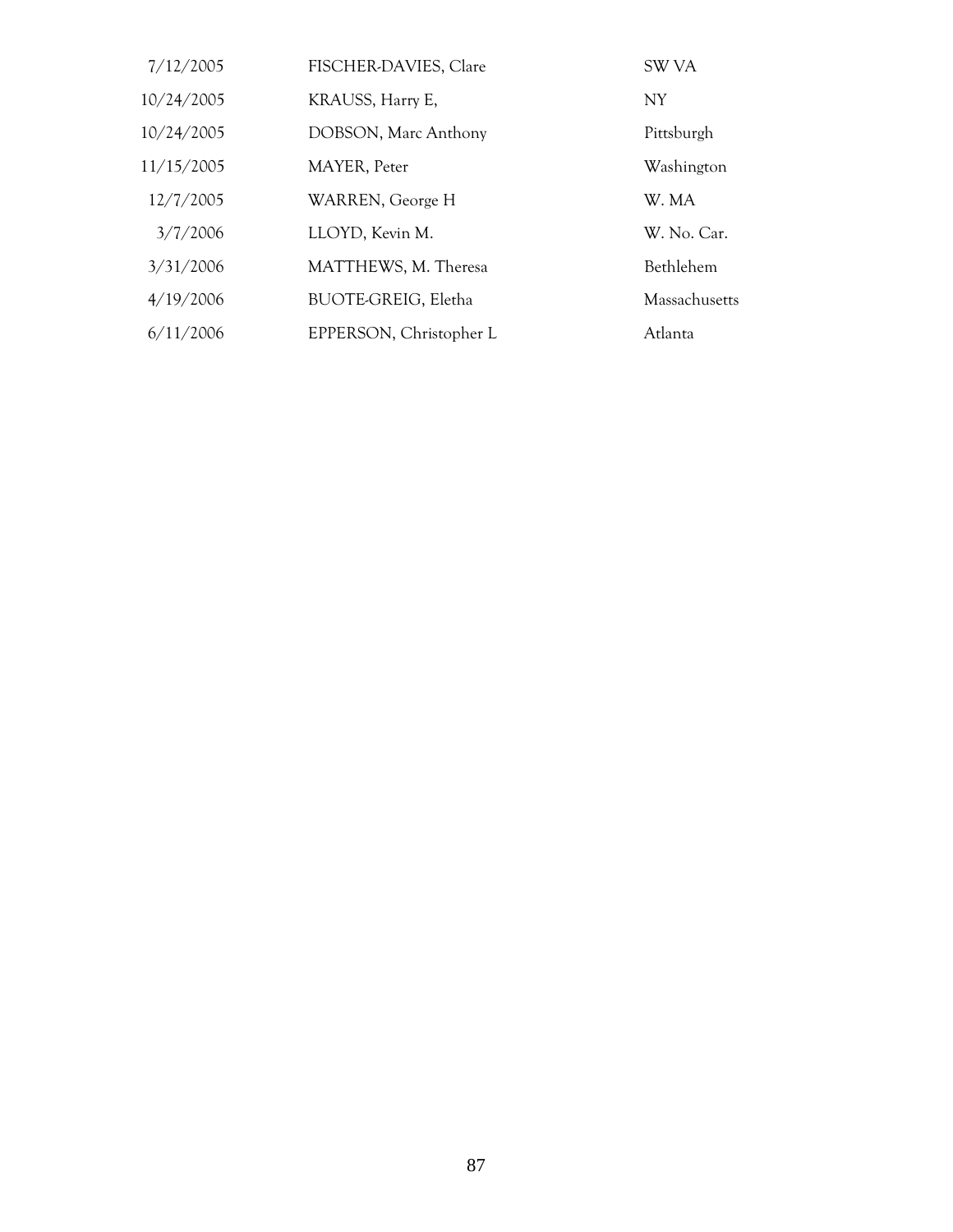## FINANCIAL STATEMENTS

December 31, 2005

The Diocese of Rhode Island Providence, Rhode Island 02903

#### INDEPENDENT AUDITOR'S REPORT

We have audited the accompanying statement of financial position of The Diocese of Rhode Island (a not-for-profit organization) as of December 31, 2005, and the related statements of activities and cash flows for the year then ended. These financial statements are the responsibility of the Diocese's management. Our responsibility is to express an opinion on these financial statements based on our audit.

We conducted our audit in accordance with auditing standards generally accepted in the United States of America. Those standards require that we plan and perform the audit to obtain reasonable assurance about whether the financial statements are free of material misstatement. An audit includes examining, on a test basis, evidence supporting the amounts and disclosures in the financial statements. An audit also includes assessing the accounting principles used and significant estimates made by management, as well as evaluating the overall financial statement presentation. We believe that our audit provides a reasonable basis for our opinion.

In our opinion, the financial statements referred to above present fairly, in all material respects, the financial position of The Diocese of Rhode Island as of December 31, 2005, and the changes in its net assets and its cash flows for the year then ended in conformity with accounting principles generally accepted in the United States of America.

April 28, 2006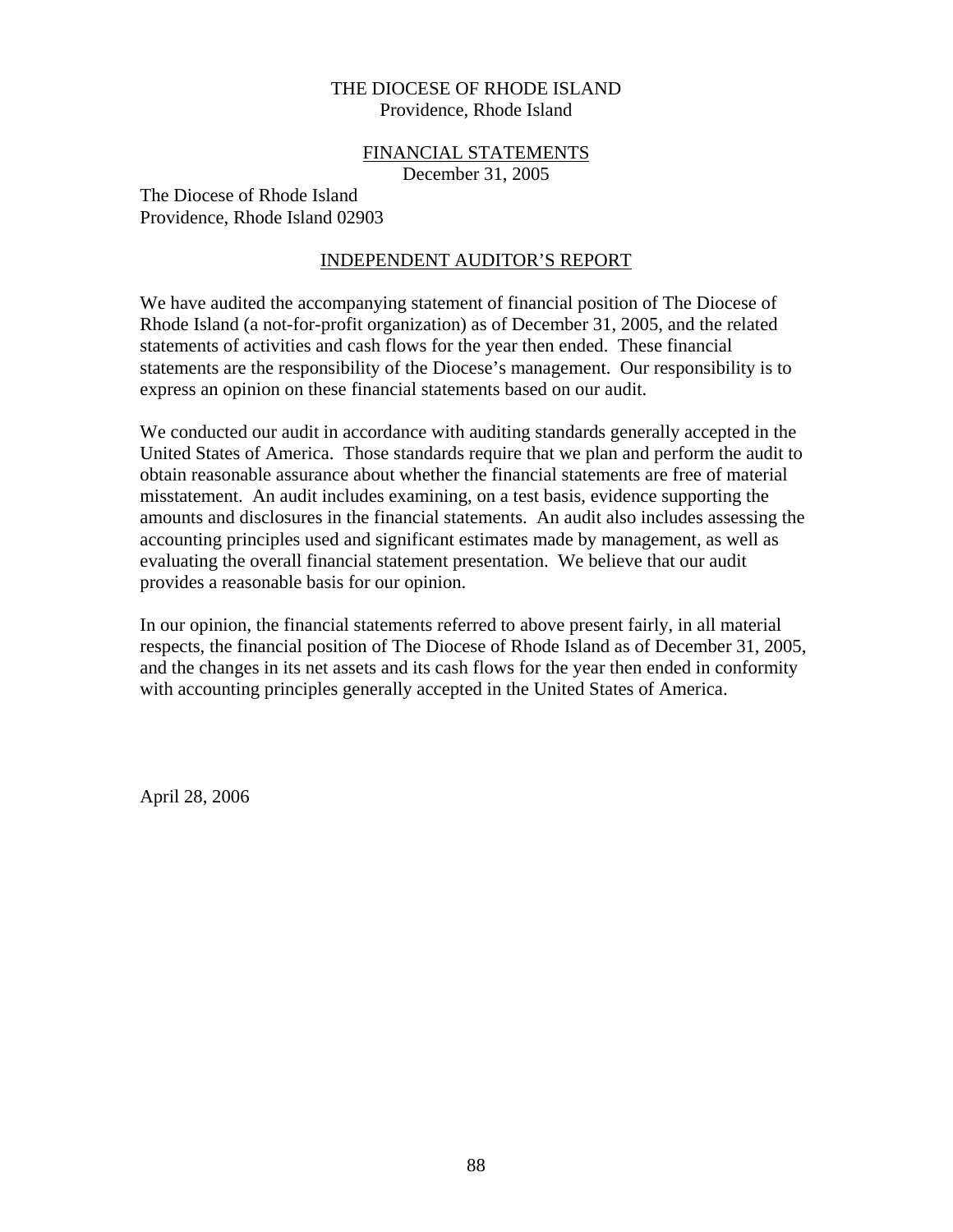# **AUDITOR'S REPORT FOR 2005**

#### EXHIBIT A

# THE DIOCESE OF RHODE ISLAND Providence, Rhode Island

# STATEMENT OF FINANCIAL POSITION December 31, 2005

# ASSETS

| CASH AND CASH EQUIVALENTS (Notes 2 and 11)<br><b>RECEIVABLES:</b>     |              | \$2,203,128  |
|-----------------------------------------------------------------------|--------------|--------------|
| Apportionment – net of allowance for                                  |              |              |
| uncollectibles of \$138,000                                           | \$<br>34,020 |              |
| Pledges - net of allowance for<br>uncollectibles of \$11,832 (Note 3) | 21,973       |              |
| Loans (Note 4)                                                        | 532,585      |              |
| <b>INVESTMENTS</b> (Note 5)                                           |              | 17,901,931   |
| PROPERTY AND EQUIPMENT, Net (Note 6)                                  |              | 1,545,779    |
| <b>TOTAL ASSETS</b>                                                   |              | \$22,257,678 |
|                                                                       |              |              |

## LIABILITIES AND NET ASSETS

| ACCOUNTS PAYABLE AND ACCRUED EXPENSES   |             |           | S. | 79,567       |
|-----------------------------------------|-------------|-----------|----|--------------|
| <b>NET ASSETS:</b>                      |             |           |    |              |
| Unrestricted:                           |             |           |    |              |
| Undesignated                            | \$4,394,969 |           |    |              |
| Temporarily restricted (Note 7)         |             | 6,795,157 |    |              |
| TOTAL NET ASSETS (EXHIBIT B)            |             |           |    | 22,178,111   |
| <b>TOTAL LIABILITIES AND NET ASSETS</b> |             |           |    | \$22,257,678 |

See accompanying notes to financial statements.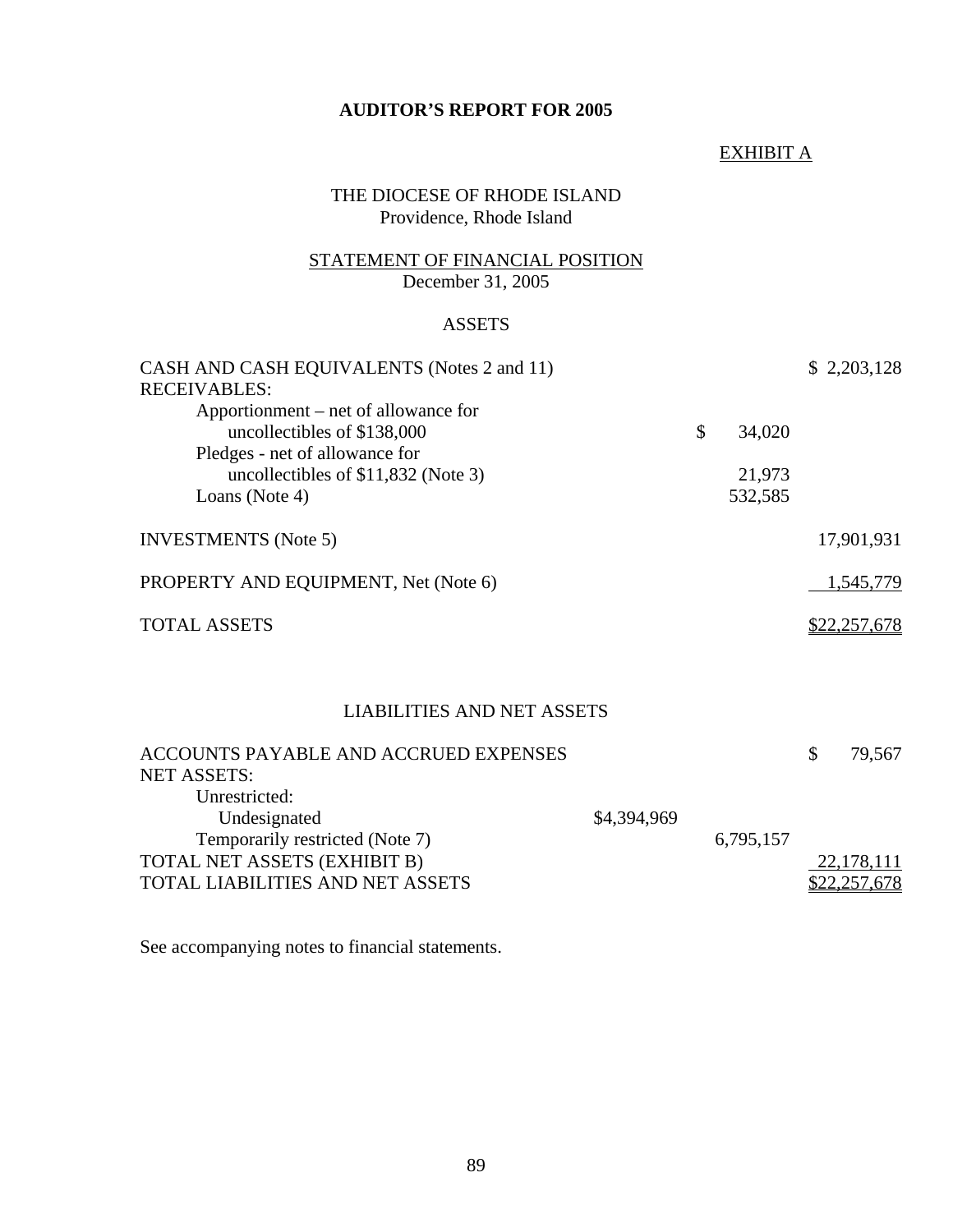# EXHIBIT B

# THE DIOCESE OF RHODE ISLAND Providence, Rhode Island

# STATEMENT OF ACTIVITIES For the year ended December 31, 2005

|                                       |               | Temporarily            | Permanently   |                 |
|---------------------------------------|---------------|------------------------|---------------|-----------------|
|                                       | Unrestricted  | Restricted             | Restricted    |                 |
| Total                                 |               |                        |               |                 |
|                                       |               |                        |               |                 |
| OPERATING REVENUE AND OTHER SUPPORT:  |               |                        |               |                 |
| Apportionment                         | \$1,814,550   | $\mathcal{S}$<br>$-()$ | \$<br>$-0$    | 1,814,550<br>\$ |
| Contributions                         | $-0$          | 629,268                | 5,156         | 634,424         |
| Program services revenue              | 324,364       | $-0$                   | $-0$          | 324,364         |
| Investment income                     | 309,156       | 582,681                | $-0$          | 891,837         |
| Realized and unrealized gains on      |               |                        |               |                 |
| investments                           | 111,226       | 292,244                | 140,081       | 543,551         |
| Gain on sales of property             | 6,240         | $-0$                   | $-0$          | 6,240           |
| Other income                          | 150,514       | $-0$                   | $-0$          | 150,514         |
| Net assets released from restrictions |               |                        |               |                 |
| (Note 9)                              | 1,140,299     | (1,140,299)            | $-0$          | $-0$            |
| Total operating revenue               |               |                        |               |                 |
| and other support                     | \$3,856,349   | \$<br>363,894          | 145,237<br>\$ | \$4,365,480     |
| <b>OPERATING EXPENSES:</b>            |               |                        |               |                 |
| Program expenses (Schedule I)         | \$2,154,489   | \$<br>$-0$             | \$<br>$-0$    | \$2,154,489     |
| Support services                      | 755,065       | $-0$                   | $-()$         | 755,065         |
| Episcopal Charities granted to Non-   |               |                        |               |                 |
| Diocesan programs                     | 416,963       | $-0$                   | $-0$          | 416,963         |
| Fundraising                           | 183,142       | $-0$                   | $-0$          | 183,142         |
| Total operating expenses              | \$3,509,659   | $\overline{-0}$<br>\$  | \$<br>$-0$    | \$ 3,509,659    |
| <b>CHANGES IN NET ASSETS</b>          | \$<br>346,690 | 363,894<br>\$          | 145,237<br>\$ | \$<br>855,821   |
| NET ASSETS, January 1, 2005           | 9,677,545     | 6,431,263              | 5,213,482     | 21,322,290      |
| NET ASSETS, December 31, 2005         | \$10,024,235  | \$6,795,157            | \$5,358,719   | \$22,178,111    |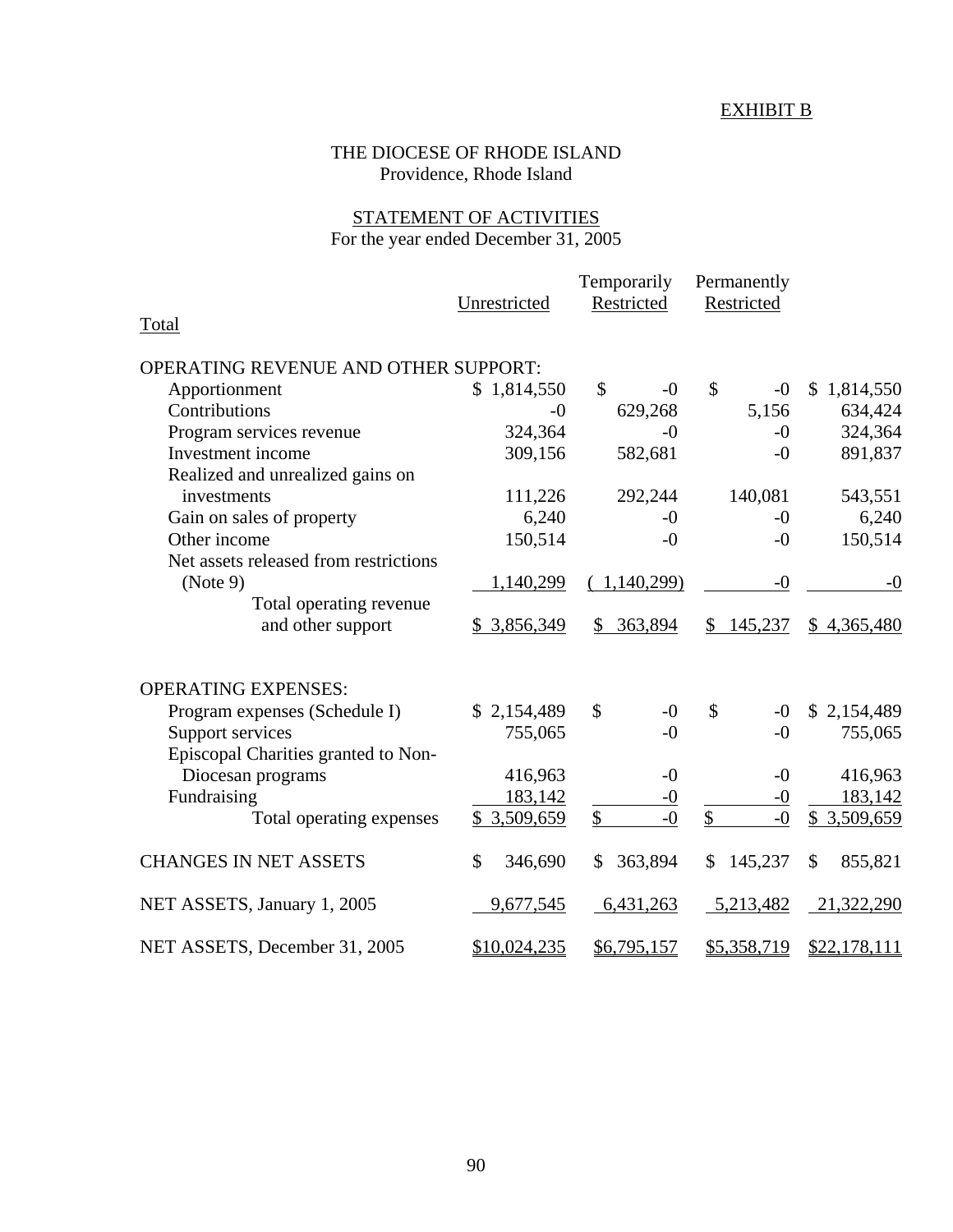See accompanying notes to financial statements.

# EXHIBIT C

# THE DIOCESE OF RHODE ISLAND Providence, Rhode Island

# STATEMENT OF CASH FLOWS For the year ended December 31, 2005

| CASH FLOWS FROM OPERATING ACTIVITIES                                                       |                     |
|--------------------------------------------------------------------------------------------|---------------------|
| Changes in net assets                                                                      | \$855,821           |
| cash provided by operating activities:                                                     |                     |
| Depreciation                                                                               | 68,751              |
| Realized gains on investments and property                                                 | 9,460)              |
| Unrealized gains on investments                                                            | (540,331)           |
| Decrease in receivables                                                                    | 1,566               |
| Increase in accounts payable and accrued expenses                                          | 19,899              |
| Net cash provided by operating activities                                                  | 396,246             |
| <b>CASH FLOWS FROM INVESTING ACTIVITIES</b>                                                |                     |
| Purchase of property and equipment                                                         | $(S\ 22,482)$       |
| Proceeds from sale of investments                                                          | 143,567             |
| Purchase of investments                                                                    | 144,333)            |
| Net cash used by investing activities                                                      | 23,248)             |
| NET INCREASE IN CASH AND CASH EQUIVALENTS                                                  | 372,998<br>\$       |
| CASH AND CASH EQUIVALENTS, January 1, 2005<br>CASH AND CASH EQUIVALENTS, December 31, 2005 | 1,830,130<br>RZ 203 |
|                                                                                            |                     |

See accompanying notes to financial statements.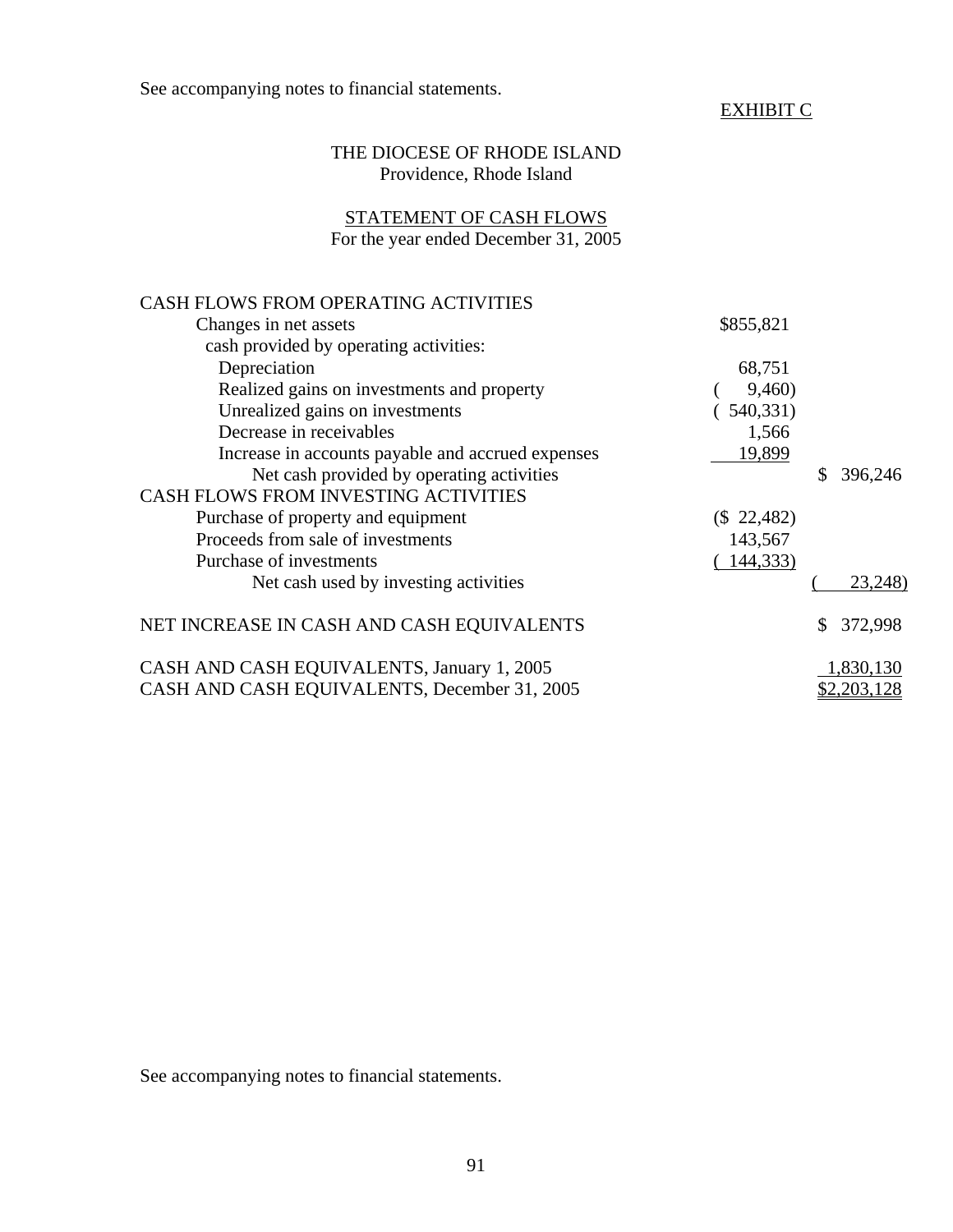## NOTES TO FINANCIAL STATEMENTS December 31, 2005

#### Note 1. NATURE OF ACTIVITIES

The Diocese of Rhode Island ("Diocese") is a nonprofit religious corporation established under the laws of the State of Rhode Island. The Diocese is dedicated to establishing, developing, and furthering all aspects of The Episcopal Church in Rhode Island.

The Diocese is supported by apportionment amounts received from member parishes, contributions received from various donors, and endowment income.

## Note 2. SIGNIFICANT ACCOUNTING POLICIES

#### Basis of Presentation

The financial statements of the Diocese have been prepared utilizing the accrual basis of accounting.

The Diocese's financial statements have been prepared in accordance with Statement of Financial Accounting Standards (SFAS) No. 117, "Financial Statements of Not-for-Profit Organizations." Under SFAS No. 117, the Diocese is required to report information regarding its financial position and activities according to three classes of net assets. The categories are: unrestricted, temporarily restricted, and permanently restricted. In addition, the Diocese is required to present a statement of cash flows.

All donor-restricted support is reported as an increase in temporarily or permanently restricted net assets, depending on the nature of the restriction. When a restriction expires (that is, when a stipulated time restriction ends or purpose of restriction is accomplished), temporarily restricted net assets are reclassified to unrestricted net assets and reported in the Statement of Activities as net assets released from restrictions.

Management's policy requires that the net appreciation in permanently restricted assets be retained permanently in an amount necessary to adjust the historic dollar value of the original gifts by the change in the consumer price index. Any remainder of appreciation is available for appropriation.

#### Contributions

The Diocese records contributions in accordance with SFAS No. 116, "Accounting for Contributions Received and Contributions Made," whereby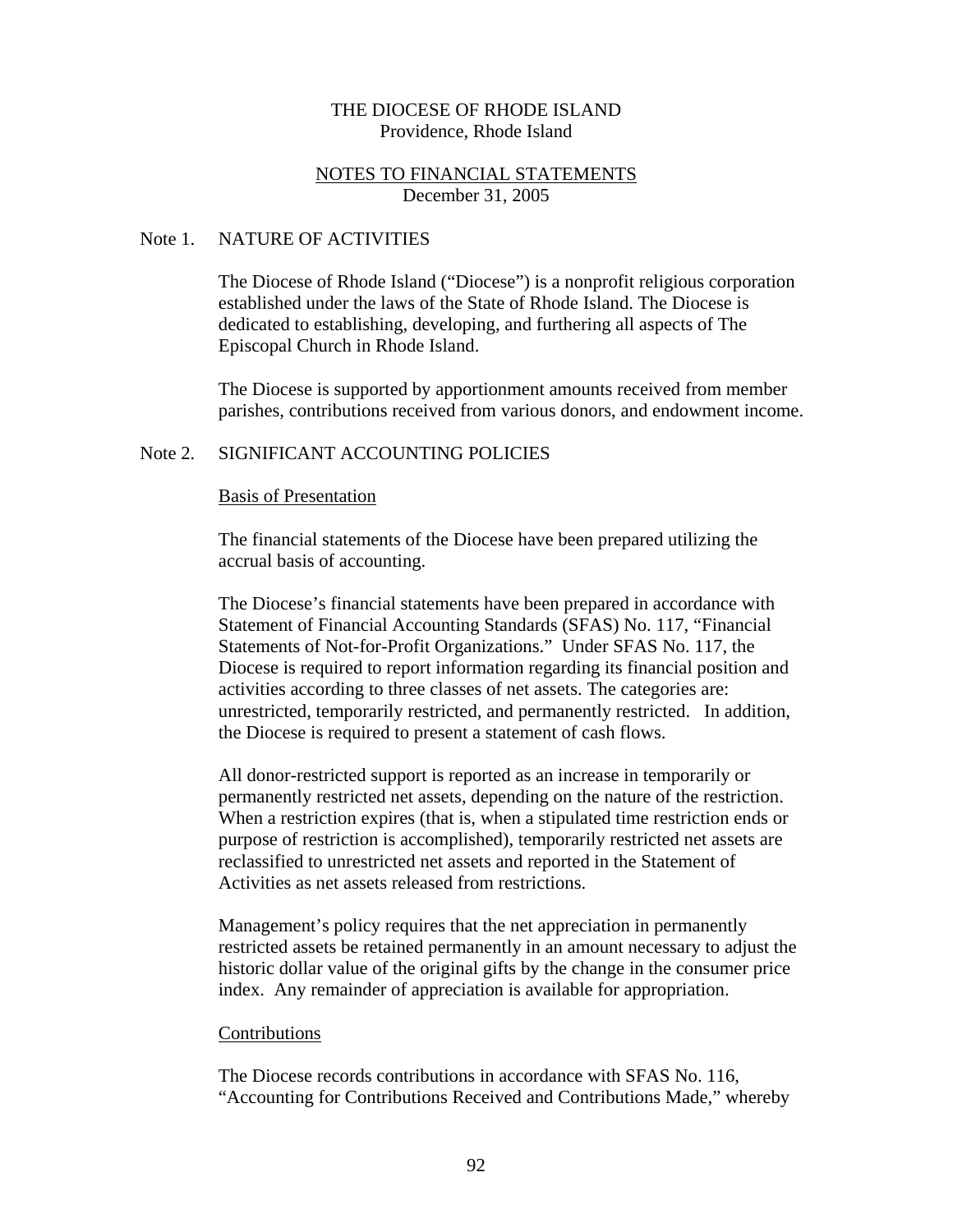contributions received are recorded as unrestricted, temporarily restricted, or permanently restricted support, depending on the existence and/or nature of any donor restrictions. Restricted net assets are reclassified to unrestricted net assets upon satisfaction of the time or purpose restrictions.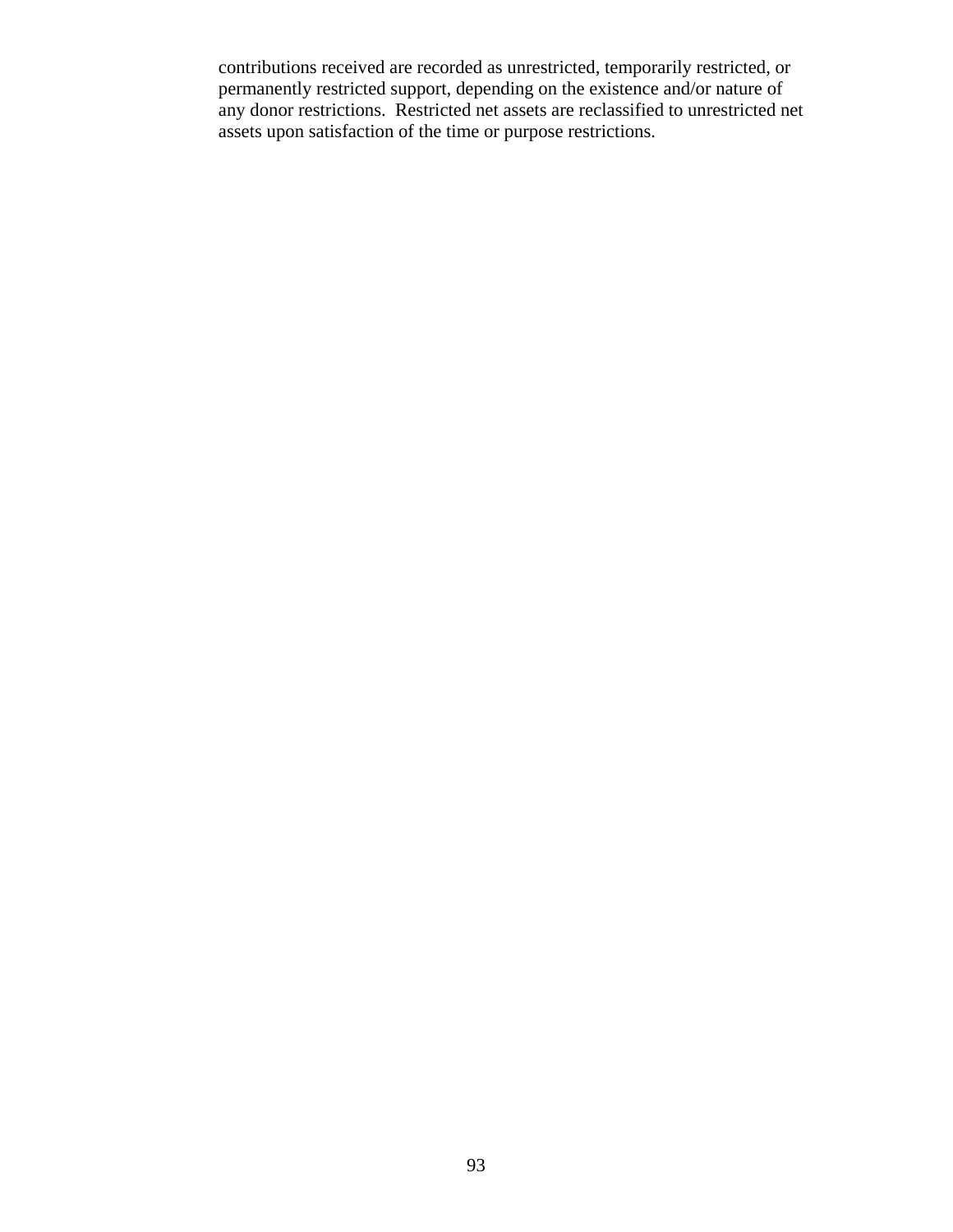# NOTES TO FINANCIAL STATEMENTS December 31, 2005

#### Cash and Cash Equivalents

Cash and cash equivalents include all monies in banks and highly liquid investments with maturity dates of three months or less.

#### Receivables

Accounts receivable are stated at the amount management expects to collect on outstanding balances. Management provides for probable uncollectible amounts through a provision for bad debt expense and an adjustment to a valuation allowance based on its assessment of the current status of individual accounts. Balances that are still outstanding after management has used reasonable collection efforts are written off through a charge to the valuation allowance and a credit to accounts receivable.

#### **Investments**

The Diocese accounts for its investments in accordance with SFAS No. 124, "Accounting for Certain Investments Held by Not-for-Profit Organizations." Under SFAS No. 124, investments in marketable securities with readily determinable fair values and all investments in debt securities are valued at their fair value in the statement of financial position. Unrealized gains and losses are included in the change in net assets.

## Use of Estimates

The preparation of financial statements in conformity with generally accepted accounting principles requires management to make estimates and assumptions that affect certain reported amounts and disclosures. Accordingly, actual results could differ from those estimates.

#### Property and Equipment

Missions and other real property in the name of the Diocese at January 1, 1982 were recorded at appraised value. Subsequent acquisitions are carried at cost. Land and building of the Hallworth House are carried at cost. Land and buildings restricted by donors are recorded at appraised value. Equipment and motor vehicles are carried at cost. Depreciation is calculated on the straightline method over the estimated useful lives of the assets.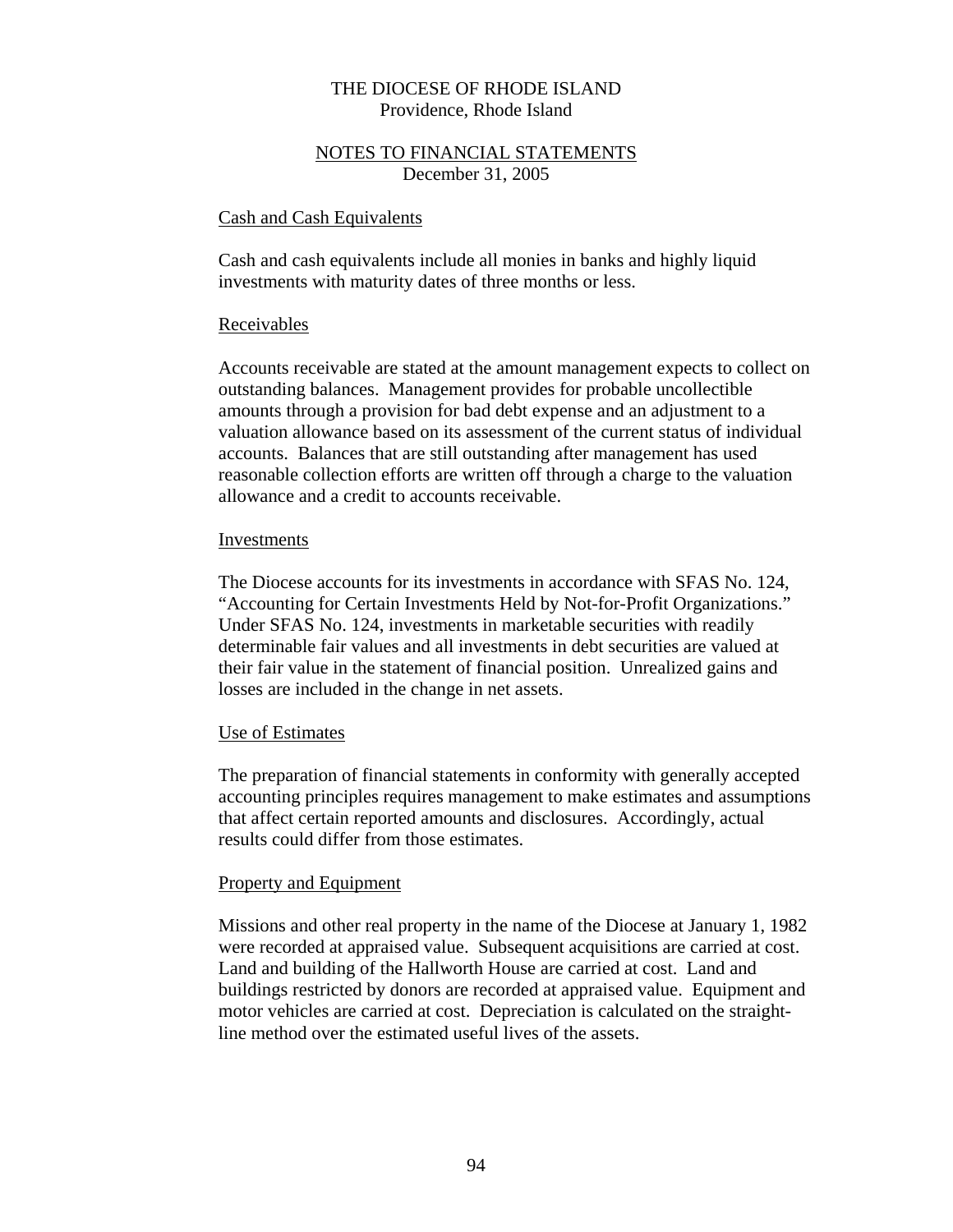# Income Tax Status

The Diocese qualifies as a tax-exempt organization under Section  $501(c)(3)$  of the Internal Revenue Code and, therefore, has no provision for federal income taxes. In addition, the Diocese qualifies for the charitable contribution deduction under Section  $170(b)(1)(A)$ .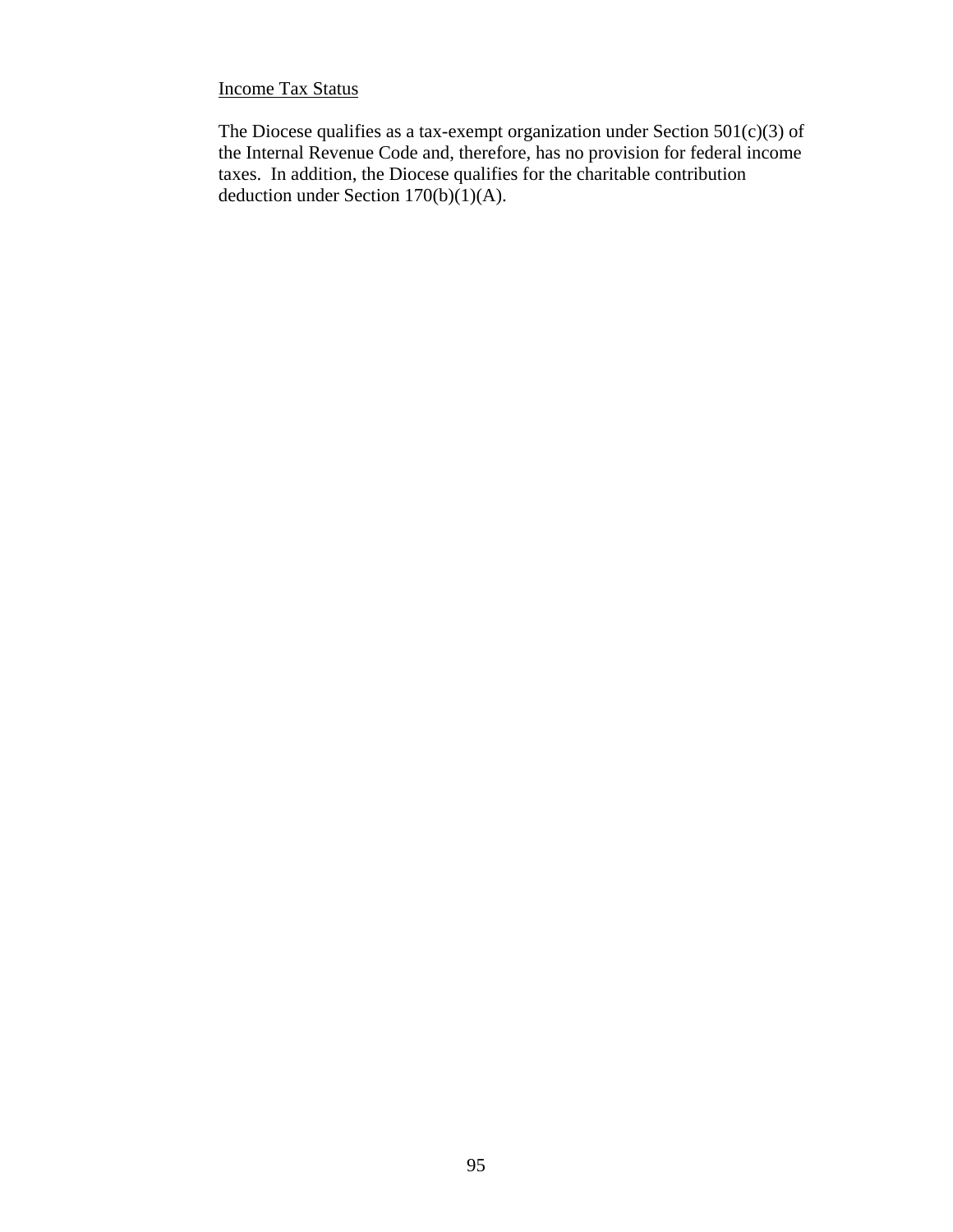## NOTES TO FINANCIAL STATEMENTS December 31, 2005

#### Note 3. PLEDGES RECEIVABLE

 Unconditional promises are included in the financial statements as pledges receivable and revenue of the appropriate net asset category. Pledges, net of allowance for uncollectibles, are expected to be collected within the next year.

| Total pledges  | \$33,805 |
|----------------|----------|
| Less allowance | 11,832   |
| Net pledges    | \$21,973 |

Pledges receivable at December 31, 2005 have the following restrictions:

| <b>Episcopal Charities</b> | \$21,973 |
|----------------------------|----------|
|----------------------------|----------|

#### Note 4. LOANS RECEIVABLE

The Diocese maintains a revolving loan fund for the purpose of granting loans to parishes and missions in need of financial assistance. At December 31, 2005, eleven (11) loans were outstanding totaling \$532,585. Interest is charged on the loan balances at an annual rate ranging from 2.75% to 8.5%. The loans mature at various dates until the year 2027.

#### Note 5. INVESTMENTS

Investments are carried at market and realized and unrealized gains and losses are reflected in the statement of activities.

Investment securities consisted of the following at December 31, 2005:

#### Carrying

|                     | Cost                   |            |  |  |  |  |
|---------------------|------------------------|------------|--|--|--|--|
| Value               |                        |            |  |  |  |  |
| Corporate Bonds     | 9.996<br><sup>\$</sup> | 16,973     |  |  |  |  |
| <b>Common Stock</b> | 16,567                 | 28,360     |  |  |  |  |
| Pooled Investments  | 11,414,243             | 17,856,598 |  |  |  |  |
|                     | .440.806               |            |  |  |  |  |

Pooled investments represent funds invested with the Diocesan Investment Trust of the Episcopal Diocese of Rhode Island (DIT), a related entity.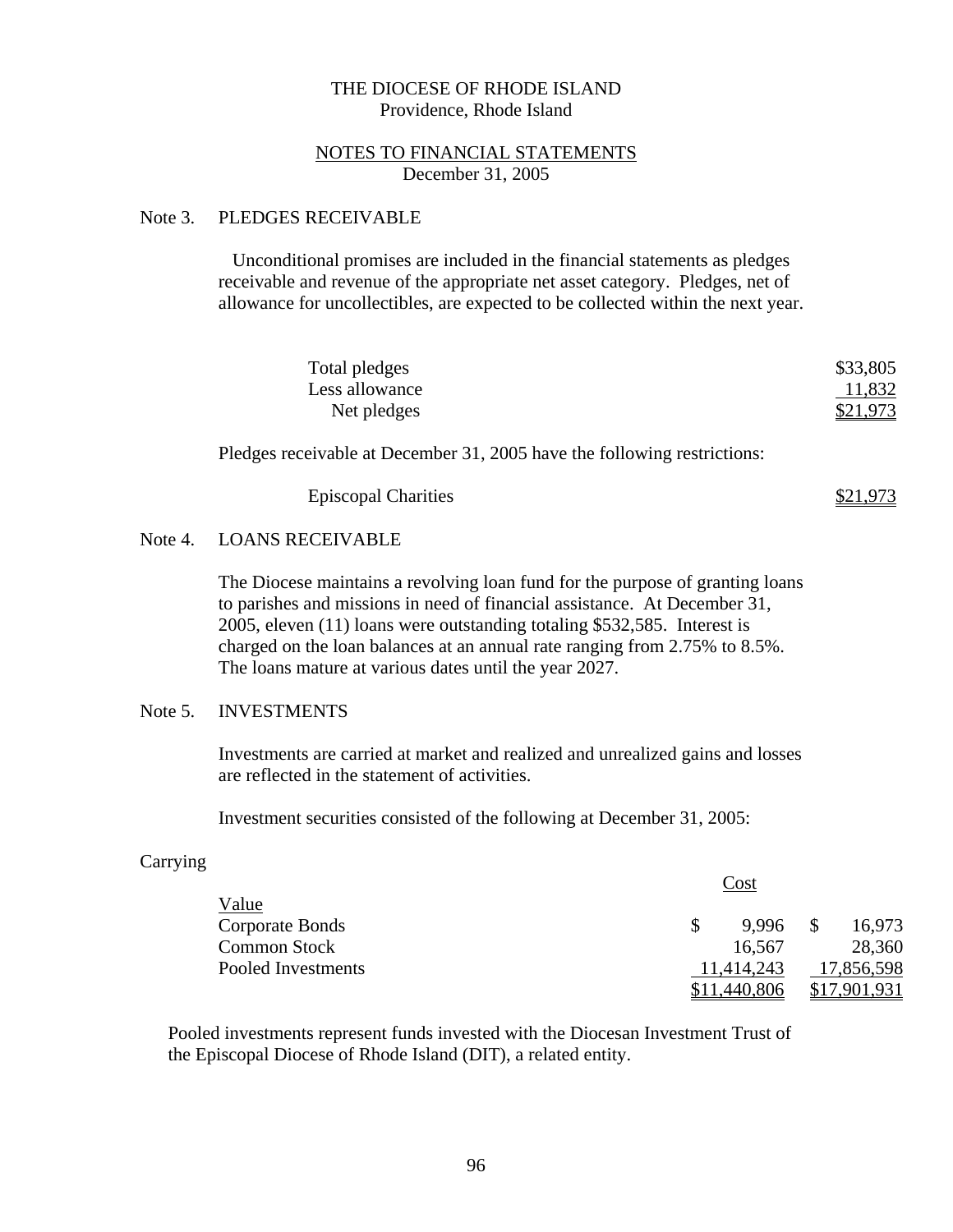# NOTES TO FINANCIAL STATEMENTS December 31, 2005

# Note 6. PROPERTY AND EQUIPMENT

# Property and equipment consist of the following:

| Total                         | Unrestricted | Temporarily<br>Restricted |        | Permanently<br>Restricted |             |
|-------------------------------|--------------|---------------------------|--------|---------------------------|-------------|
| Land and buildings            | \$3,890,555  | \$                        | $-0$   | \$1,060,822               | \$4,951,377 |
| Equipment                     | 111,555      |                           | $-0$   | $-()$                     | 111,555     |
| Motor vehicles                | 115,836      |                           | -0     | $-0$                      | 115,836     |
|                               | \$4,117,946  | \$                        | $-0$   | \$1,060,822               | \$5,178,768 |
| Less accumulated depreciation | 2,784,331    |                           | -0     | 848,658                   | 3,632,989   |
|                               | \$1,333,615  |                           | $-$ () | 212,164                   | \$1,545,779 |

Depreciation expense for 2005 was \$68,751.

## Note 7. TEMPORARILY RESTRICTED NET ASSETS

Temporarily restricted net assets are available to support the following purposes at December 31, 2005:

| Parish Endowment Fund                         | 377,051<br>\$ |
|-----------------------------------------------|---------------|
| <b>Old Narragansett Church</b>                | 20,055        |
| Supplemental Retirement Benefits & Assistance | 1,361,661     |
| Episcopate                                    | 1,984,558     |
| Bishop's Discretionary Fund                   | 140,633       |
| A.A. Gammell                                  | 79,862        |
| Elmer R. Shippee Fund                         | 1,900,654     |
| <b>Episcopal Charities</b>                    | 809,444       |
| <b>Airport Chapel</b>                         | 1,681         |
| <b>Missions</b>                               | 106,429       |
| <b>Commission on Ministry</b>                 | 6,780         |
| City Camp                                     | 6,349         |
|                                               | \$6,795,157   |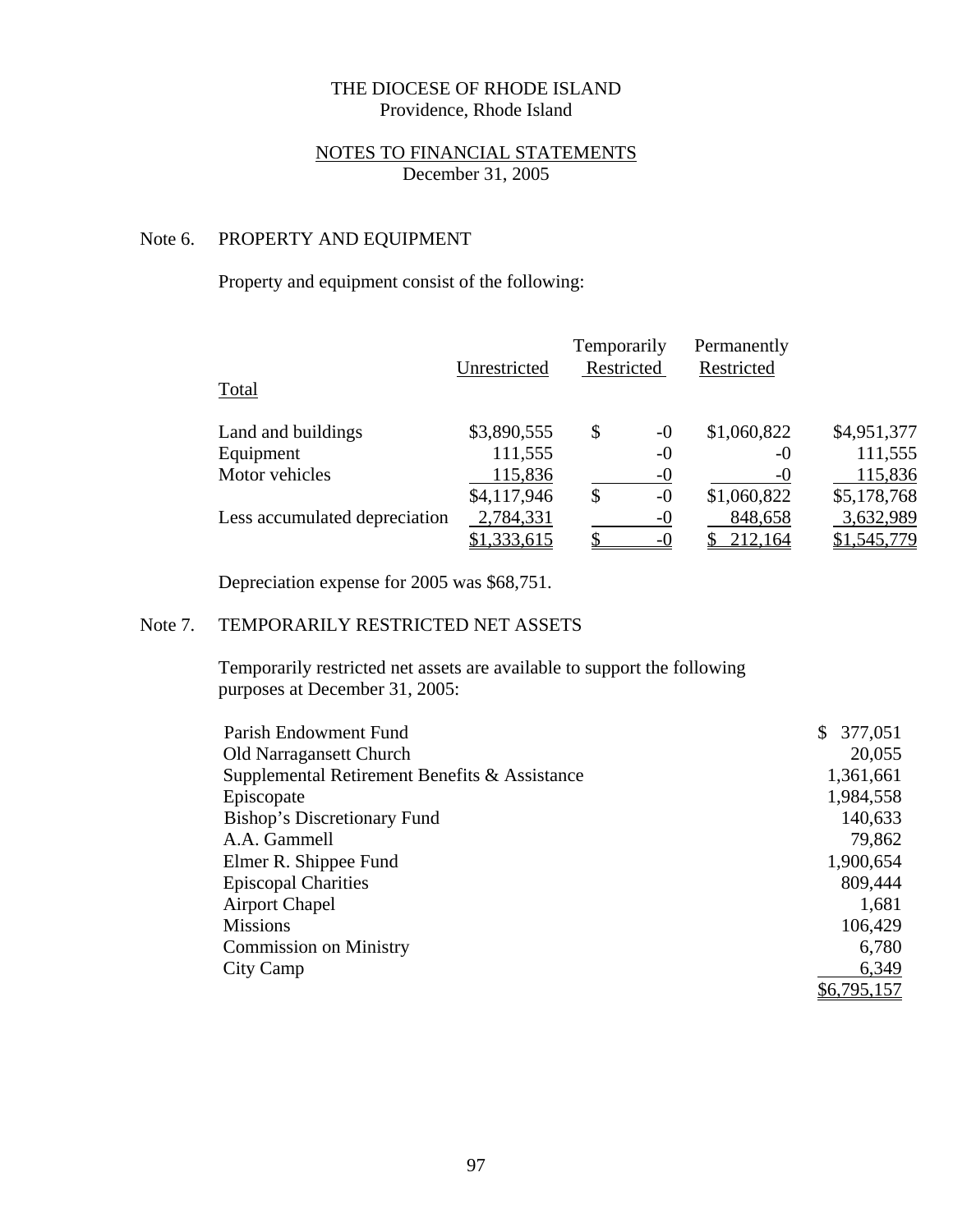#### NOTES TO FINANCIAL STATEMENTS December 31, 2005

## Note 8. PERMANENTLY RESTRICTED NET ASSETS

Permanently restricted net assets consisting of property and investments are restricted in perpetuity, the income from which is available to support the following purposes at December 31, 2005:

| <b>Missions</b>                               | 566,517<br>$\mathbb{S}^-$ |
|-----------------------------------------------|---------------------------|
| <b>Episcopal Conference Center</b>            | 233,669                   |
| <b>Old Narragansett Church</b>                | 73,976                    |
| Supplemental Retirement Benefits & Assistance | 540,525                   |
| Episcopate                                    | 1,094,376                 |
| <b>Edwards Homes</b>                          | 90,039                    |
| Bishop's Discretionary Fund                   | 168,044                   |
| <b>Episcopal Charities</b>                    | 2,390,923                 |
| Parish Endowment Fund                         | 13,807                    |
| <b>Congregational Development</b>             | 186,843                   |
|                                               | \$5,358,719               |

# Note 9. NET ASSETS RELEASED FROM RESTRICTIONS

Net assets were released from donor restrictions by incurring expenses satisfying the restricted purposes or by occurrence of other events specified by donor.

| Purpose restrictions accomplished:            |               |
|-----------------------------------------------|---------------|
| <b>Episcopal Charities</b>                    | \$<br>567,250 |
| Supplemental Retirement Benefits & Assistance | 52,891        |
| Bishop's Discretionary Fund                   | 43,091        |
| Elmer R. Shippee Fund                         | 66,258        |
| Episcopate                                    | 144,552       |
| <b>Episcopal Conference Center</b>            | 159,173       |
| <b>Missions</b>                               | 18,817        |
| <b>Old Narragansett Church</b>                | 3,736         |
| Ministry and Chaplaincy                       | 9,046         |
| Parish Endowment Fund                         | 16,417        |
| Dunning Trust                                 | 5,253         |
| City Camp                                     | 28,002        |
| <b>Airport Chapel</b>                         | 2,500         |
| <b>Congregational Development</b>             | 20,038        |
| Other Outreach and Support                    | 3,275         |
|                                               | \$1,140,299   |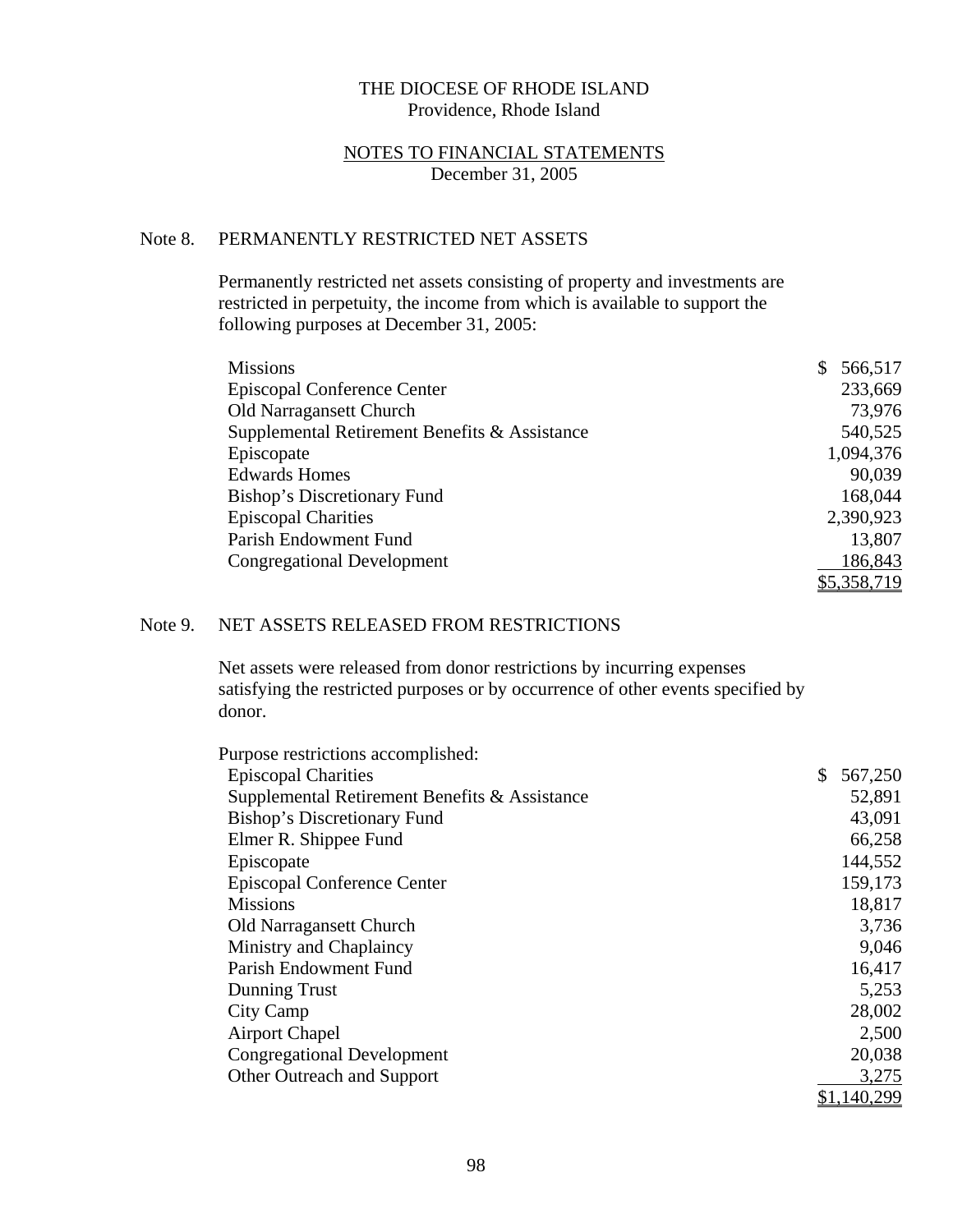#### NOTES TO FINANCIAL STATEMENTS December 31, 2005

#### Note 10. PENSION PLANS

The Diocese has a defined benefit pension plan covering its retired lay employees. Benefits are based on years of service and the employee's average earnings for the highest five (5) consecutive years. The Diocese's funding policy is to annually contribute the amount required under the minimum funding standards.

The Diocese did not contribute to this plan in 2005. An actuary's statement shows that no contribution was needed to keep the plan funded in accordance with the minimum funding standards of ERISA.

The Diocese also has a defined contribution plan sponsored by the National Church. The plan covers the Diocese's active lay employees. Contributions are made by the Diocese at a minimum of five percent of an employees salary to a maximum of nine percent. The Diocese contributed \$41,070 to this plan in 2005.

The Diocese also contributed \$69,444 to a plan sponsored by the National Church covering clergy employed by the Diocese.

#### Note 11. CONCENTRATION OF CREDIT RISK

At times throughout the year the Diocese maintains certain bank accounts in excess of the FDIC insured limits.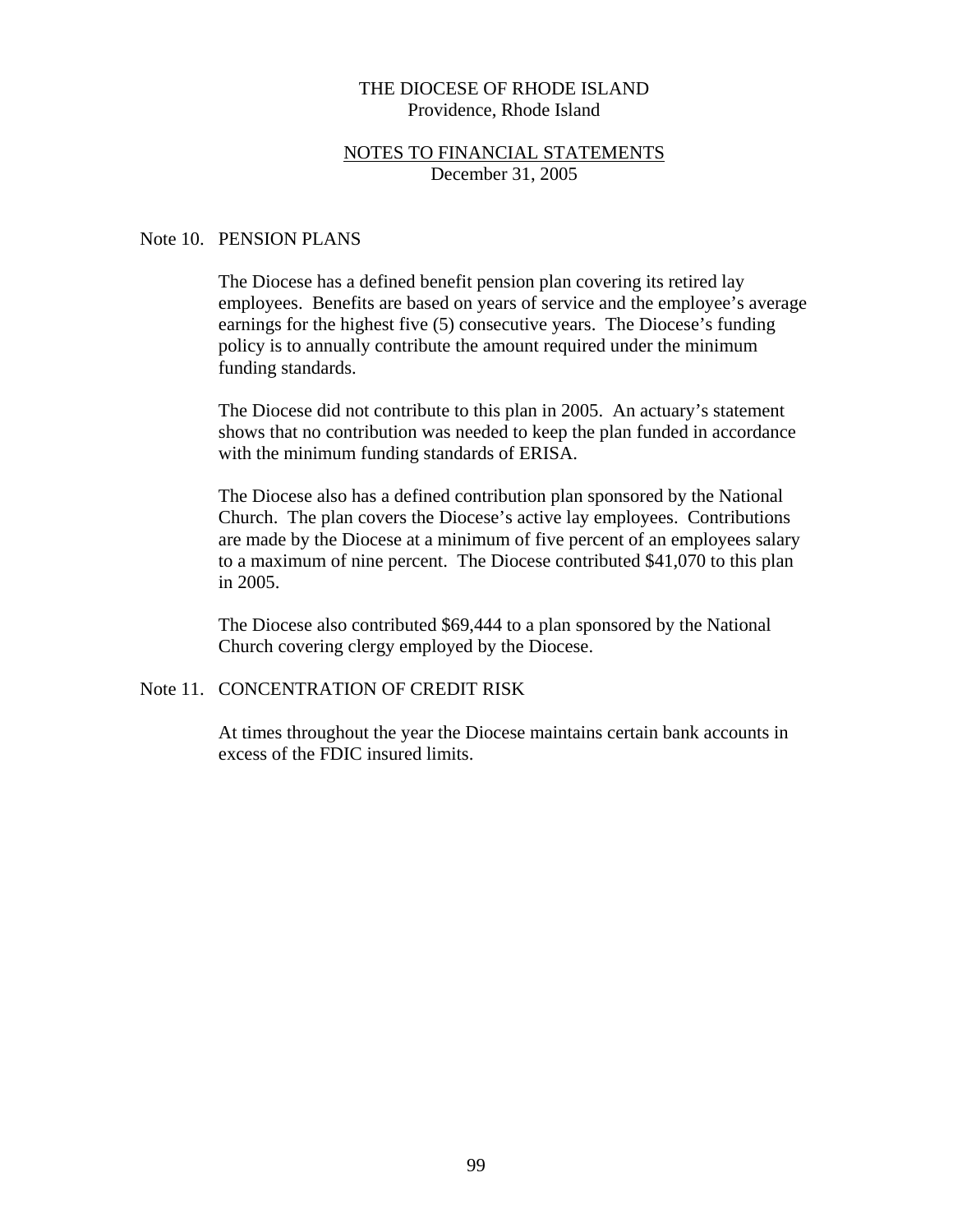# INDEPENDENT AUDITOR'S REPORT **ON ADDITIONAL INFORMATION**

Our report on our audit of the basic financial statements of The Diocese of Rhode Island as of December 31, 2005 appears on Page 2. That audit was for the purpose of forming an opinion on the basic financial statements taken as a whole. The schedule of program expenses is presented for purposes of additional analysis and is not a required part of the basic financial statements. Such information has been subjected to the auditing procedures applied in the audit of the basic financial statements and, in our opinion, is fairly stated in all material respects in relation to the basic financial statements taken as a whole.

April 28, 2006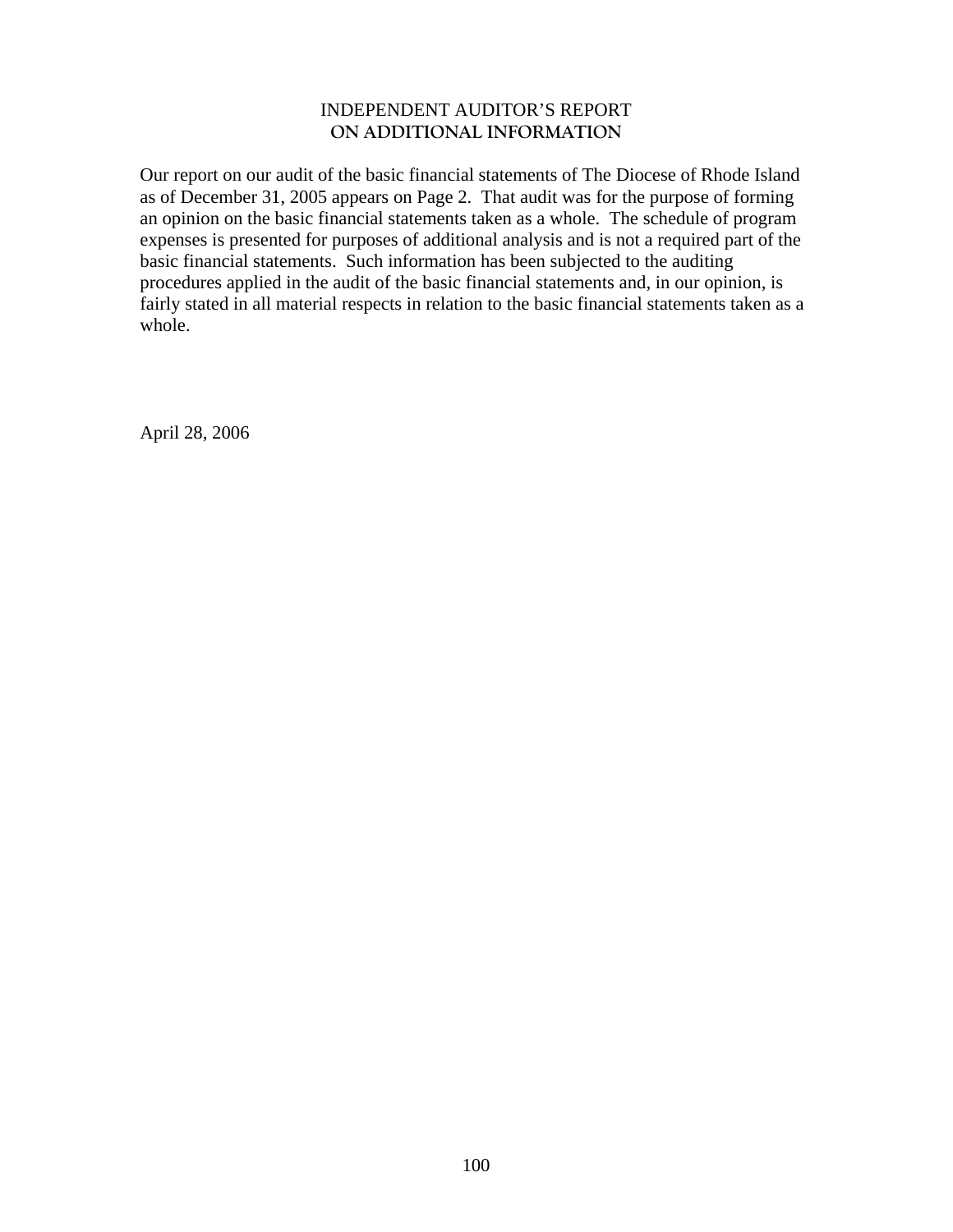#### **Diocese of Rhode Island**

#### **Vital Statistics of Congregations and Missions**

Year in parentheses is last year of filing if not 2005

Baptisms——  $\overline{\phantom{0}}$ 

 $\overline{\phantom{0}}$ 

|                        |                                       |         | Communicants   |                | Average    |            |                |                |                |
|------------------------|---------------------------------------|---------|----------------|----------------|------------|------------|----------------|----------------|----------------|
|                        |                                       | Active  | in Good        |                | Sunday     | Sunday     | $16$ yrs       | Under 16       | Confirmed      |
| City                   | Congregation                          | Members | Standing       | Others         | Attendance | Eucharists | and Older      | Years          | or Received    |
| Alton                  | St. Thomas Episcopal Church           | 46      | $\overline{0}$ | 20             | 28         | 53         | $\Omega$       | $\overline{0}$ |                |
| Aston                  | St. John's                            | 233     | 203            | $\overline{0}$ | 50         | 61         |                | 5              |                |
| Barrington             | St. Johns Episcopal Church            | 1,585   | 1,047          | 297            | 260        | 194        |                | 14             |                |
| Barrington             | St. Matthews Episcopal Church         | 113     | 138            | $\overline{0}$ | 59         | 51         |                | 2              |                |
| <b>Block Island</b>    | St. Ann's-by-the-Sea Episcopal Church | 62      | 62             | 17             | 38         | 63         |                | 2              |                |
| <b>Bristol</b>         | St. Michael's Church                  | 301     | 301            | 22             | 145        | 140        |                | 15             |                |
| <b>Central Falls</b>   | St. George's Episcopal Church         | 493     | 113            | 62             | 114        | 104        |                | 5              | $\theta$       |
| Centredale             | St. Alban's Episcopal Church          | 344     | 204            | 6              | 90         | 102        | $\Omega$       |                | $\overline{2}$ |
| Charlestown            | Church of the Holy Spirit             | 274     | 239            | 12             | 66         | 102        | $\Omega$       | 5              | $\Omega$       |
| Coventry               | Christ Church                         | 189     | 157            | 6              | 67         | 74         | $\Omega$       | 6              |                |
| Coventry               | St. Andrew & St. Philip               | 497     | 430            | 8              | 230        | 156        | 12             | 12             | 6              |
| Coventry               | St. Matthias Church                   | 114     | 103            | 55             | 54         | 54         | $\Omega$       | $\tau$         | $\Omega$       |
| Cranston               | Church of the Ascension               | 248     | 151            | 8              | 97         | 94         | $\Omega$       | 3              |                |
| Cranston               | Church of the Transfiguration         | 1,113   | 575            | 0              | 110        | 92         |                | 4              | $\theta$       |
| Cranston               | St. David's-on-the-Hill               | 436     | 283            | 3              | 117        | 150        |                | 15             |                |
| Cranston               | Trinity                               | 460     | 460            | $\theta$       | 136        | 104        |                | 9              |                |
| Cumberland             | Emmanuel                              | 294     | 293            | 45             | 122        | 98         |                | 13             | $\Omega$       |
| East Greenwich         | St. Luke's Church                     | 1.174   | 932            | 0              | 252        | 103        |                | 13             | 25             |
| <b>East Providence</b> | St. Mary's Episcopal Church           | 156     | 71             |                | 27         | 50         | $\Omega$       |                |                |
| Greenville             | St. Thomas' Episcopal Church          | 442     | 339            |                | 95         | 90         | $\Omega$       | 6              | $\Omega$       |
| Hope Valley            | St. Elizabeth's Church                | 305     | 125            | 18             | 65         | 101        |                | 5              | $\Omega$       |
| Jamestown              | St. Matthew's                         | 457     | 310            | 50             | 110        | 92         |                | $\Omega$       | $\Omega$       |
| Kingston               | St. Augustine's Chapel                | 225     | 198            | 7              | 73         | 95         |                | 6              |                |
| Lincoln                | Christ Church in Lonsdale             | 799     | 742            | 59             | 203        | $\Omega$   |                | 18             | 13             |
| Little Compton         | St. Andrew's-by-the-Sea               | 174     | 145            | 26             | 82         | 65         |                |                | 5              |
| Middletown             | <b>Holy Cross Church</b>              | 54      | 42             | $\mathbf{0}$   | 37         | 55         | $\Omega$       | 9              | 9              |
| Middletown             | St. Columbas Chapel                   | 478     | 322            | $\Omega$       | 140        | 107        |                | 20             |                |
| Narragansett           | St. Peter's-by-the-Sea                | 692     | 518            | 20             | 208        | 101        | $\theta$       | 24             | 15             |
| Newport                | St. George's                          | 179     | 179            | $\mathbf{0}$   | 77         | 95         |                | 8              | $\mathbf{0}$   |
| Newport                | St. Johns (2004)                      | 250     |                |                |            |            |                |                |                |
| Newport                | Trinity                               | 790     | 790            | 52             | 204        | 106        | $\theta$       | 9              | 3              |
| No. Kingstown          | St. Paul's Episcopal Church (2004)    | 1,847   | 844            | 753            | 292        | 268        | $\overline{2}$ | 34             | 19             |
| No. Providence         | St. James Episcopal Church            | 195     | 108            | 48             | 54         | 51         |                | $\overline{0}$ |                |
| No. Scituate           | <b>Trinity Episcopal Church</b>       | 398     | 276            | 25             | 133        | 86         | $\overline{c}$ | 13             |                |
| Pascoag                | Calvary Episcopal Church              | 161     | 161            | $\Omega$       | 70         | 97         |                | $\tau$         | 6              |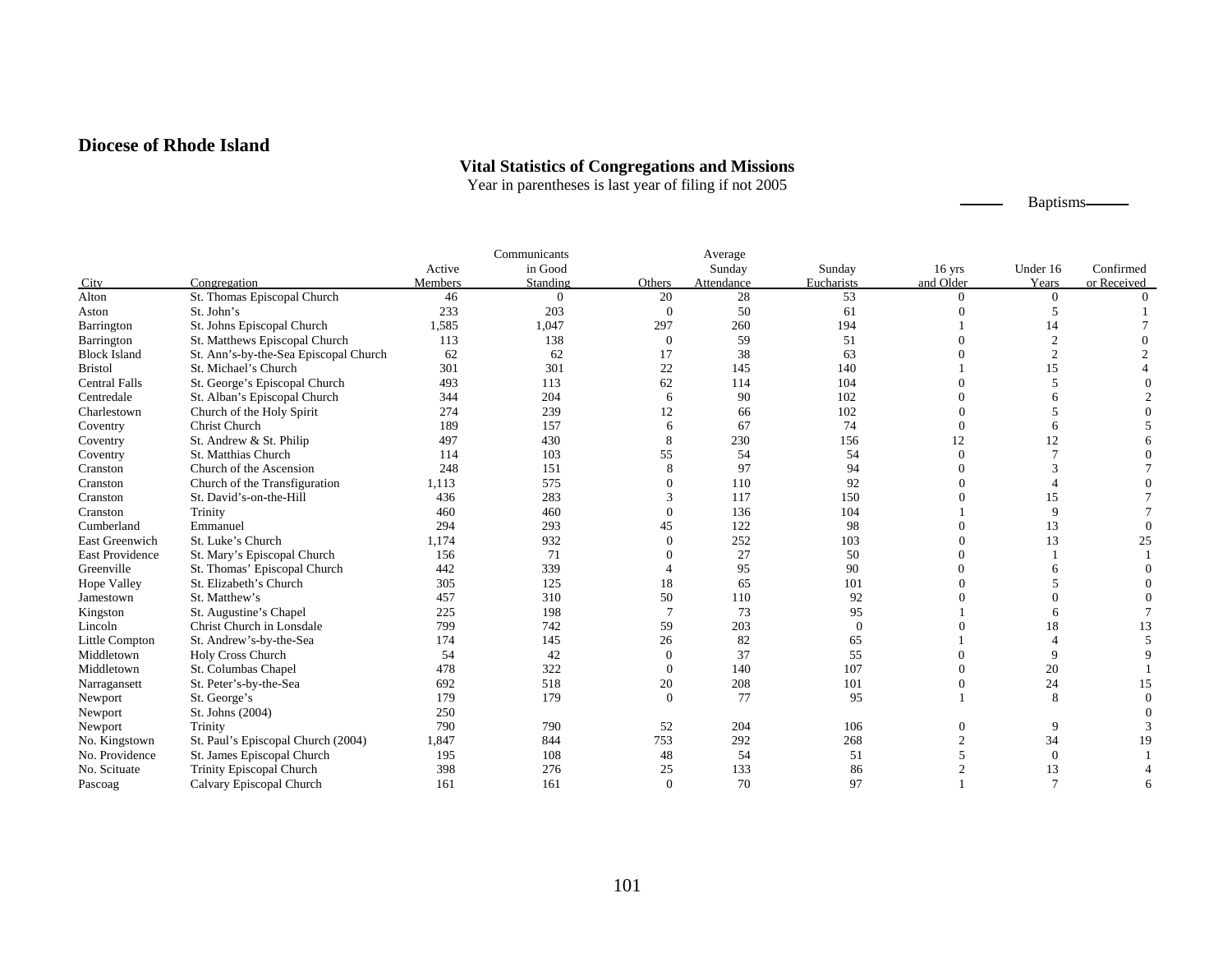#### **Vital Statistics of Congregations and Missions**

Year in parentheses is last year of filing if not 2005

Baptisms—— ÷,

|              |                                           |             | Communicants |          | Average      |            |                |                |             |
|--------------|-------------------------------------------|-------------|--------------|----------|--------------|------------|----------------|----------------|-------------|
|              |                                           | Active      | in Good      |          | Sunday       | Sunday     | $16$ yrs       | Under 16       | Confirmed   |
| City         | Congregation                              | Members     | Standing     | Others   | Attendance   | Eucharists | and Older      | Years          | or Received |
| Pawtucket    | Church of the Advent                      |             | 20           | $\Omega$ | 27           | 39         | $\Omega$       |                |             |
| Pawtucket    | Church of the Good Shepherd               | 173         | 127          | 12       | 57           | 82         | $\Omega$       |                |             |
| Pawtucket    | St. Lukes Episcopal Church (2004)         | 344         | $\Omega$     | $\theta$ | $\mathbf{0}$ | $\Omega$   |                |                |             |
| Pawtucket    | St. Martins Episcopal Church              | 164         | 164          | $\Omega$ | 43           | 52         |                |                |             |
| Pawtucket    | St. Paul's Church                         | 857         | 457          | 9        | 114          | 90         | $\Omega$       | 6              | 11          |
| Portsmouth   | St. Mary's                                | 1,006       | 465          | 95       | 206          | 162        | $\Omega$       | 11             |             |
| Portsmouth   | St. Pauls Episcopal Church                | 186         | 64           | $\Omega$ | 39           | 102        | $\Omega$       | $\Omega$       |             |
| Providence   | <b>All Saints Memorial</b>                | 185         | 173          | 14       | 74           | 103        | $\Omega$       | 11             |             |
| Providence   | Cathedral of St. John                     | 414         | 401          | 25       | 161          | 104        |                |                |             |
| Providence   | Church of the Epiphany                    | 64          | 5            | $\Omega$ | 24           | 51         | $\Omega$       | $\Omega$       |             |
| Providence   | Church of the Messiah                     | 187         | 108          | 5        | 74           | 144        | 16             | $\theta$       |             |
| Providence   | Church of the Redeemer                    | 105         | 103          | $\Omega$ | 52           | 102        | $\Omega$       | 2              | $\Omega$    |
| Providence   | Grace Episcopal Church                    | 525         | 450          | 78       | 157          | 97         | 3              | 14             | 16          |
| Providence   | St. Martins Episcopal Church              | 714         | 714          | 53       | 168          | 161        |                | 8              | 13          |
| Providence   | St. Peter's & St. Andrew's Church         | 101         | 75           | $\theta$ | 39           | 87         |                |                |             |
| Providence   | St. Stephens                              | 162         | 150          | 34       | 135          | 118        |                |                |             |
| Riverside    | St. Marks Episcopal Church                | 405         | 365          | $\Omega$ | 115          | 91         |                | 16             |             |
| Rumford      | St. Michael & Grace Church                | 278         | 264          |          | 109          | 107        |                | 10             |             |
| Saunderstown | Chapel of St John the Divine              | 241         | 214          | 21       | 85           | 103        |                | $\overline{c}$ |             |
| Tiverton     | Holy Trinity Church (2004)                | 336         | 336          | $\theta$ | 89           | 134        |                | 5              |             |
| Wakefield    | Church of the Ascension                   | 349         | 315          | 57       | 130          | 137        |                | 9              |             |
| Warren       | St. Mark's Episcopal Church               | 110         | 80           | 10       | 42           | 53         |                | 6              |             |
| Warwick      | All Saints Episcopal Church               | 149         | 149          | 6        | 25           | 92         |                | 5              |             |
| Warwick      | St. Barnabas Episcopal Church             | 866         | 591          | 59       | 161          | 118        | $\overline{c}$ | 26             |             |
| Warwick      | St. Mark's Church                         | 527         | 265          | $\Omega$ | 136          | 104        | $\overline{c}$ | 26             |             |
| Warwick      | St. Mary's Church                         | 225         | 205          | 5        | 87           | 106        | $\Omega$       | 5              | $\Omega$    |
| Westerly     | Christ Church                             | 591         | 427          | 78       | 272          | 155        |                | 33             | 19          |
| Woonsocket   | St. James Church                          | 225         | 150          | $\Omega$ | 89           | 139        |                | $\mathbf{r}$   | $\Omega$    |
|              |                                           | 25,067      | 17,698       | 2,188    | 6,615        | 6,087      | 59             | 521            | 266         |
|              | <b>Totals for the Year Reporting 2004</b> | 26,192      | 17,178       | 2,281    | 6,297        | 5,869      | 32             | 499            | 196         |
|              |                                           | $(-1, 125)$ | $(+520)$     | $(-93)$  | $(+318)$     | $(+218)$   | $(+27)$        | $(+22)$        | $(+70)$     |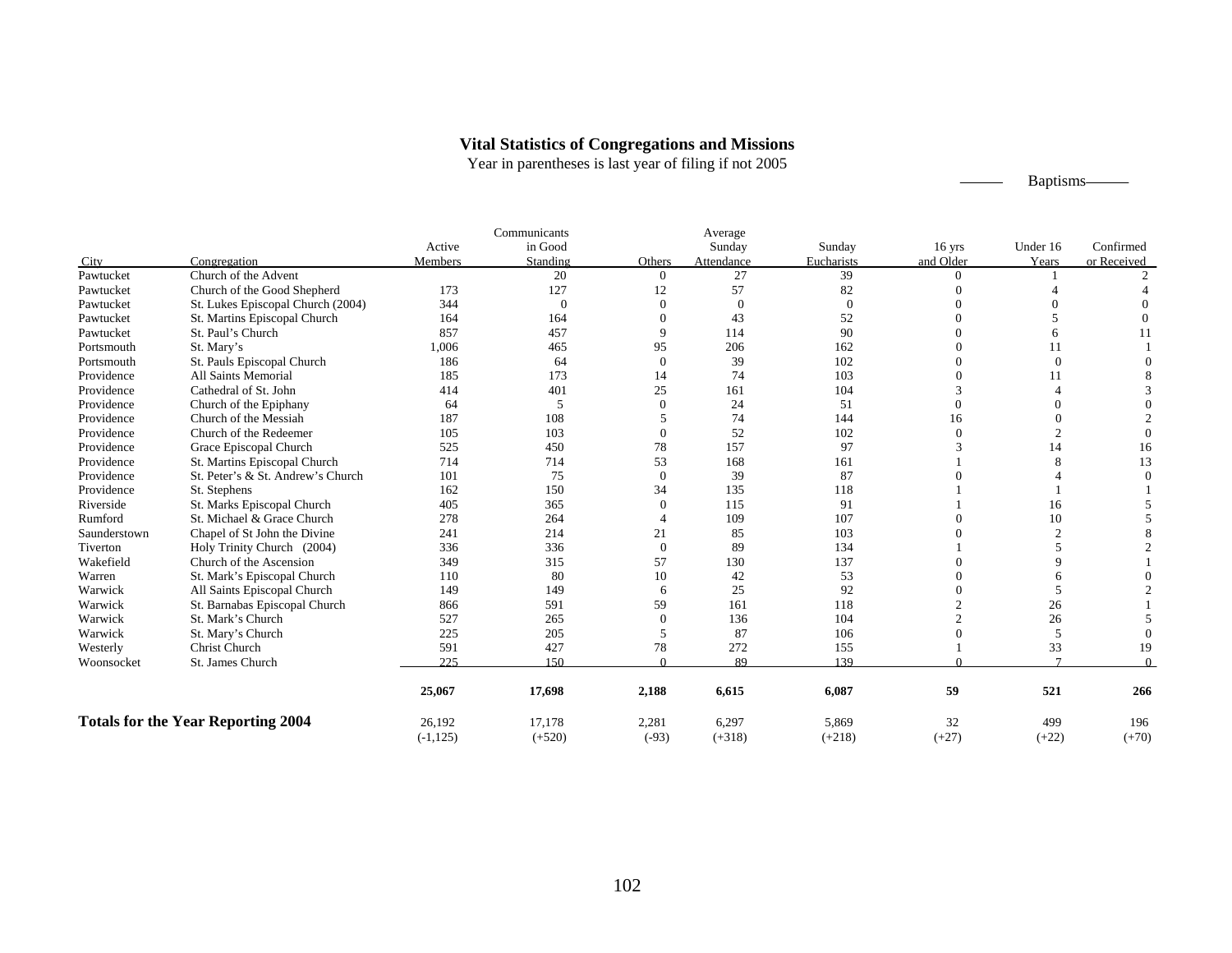#### **Diocese of Rhode Island**

#### **Financial Statistics of Congregations and Missions**

Year in parentheses is last year of filing if not 2005

|                        |                                       |                   | <b>REVENUE</b> |                      | <b>EXPENSE</b> |          |               |          |  |
|------------------------|---------------------------------------|-------------------|----------------|----------------------|----------------|----------|---------------|----------|--|
|                        |                                       | Plate<br>& Pledge | Operating      |                      | Operating      | To the   | Outreach      | Total    |  |
| City                   | Congregation                          | Income            | Revenue        | <b>Total Revenue</b> | Expense        | Diocese  | & Development | Expense  |  |
| Alton                  | St. Thomas Episcopal Church           | 21,032            | 25,056         | 25,590               | 25,425         | 2,698    | 952           | 25,759   |  |
| Ashton                 | St. Johns                             | 70,153            | 100,471        | 130,674              | 118,354        | 14,544   | $\Omega$      | 126,550  |  |
| Barrington             | St. Johns Episcopal Church            | 509,615           | 654,448        | 707,385              | 654,448        | 110,768  | 23,888        | 707,980  |  |
| Barrington             | St. Matthews Episcopal Church         | 73,676            | 76,544         | 93,335               | 76,300         | 9,360    | 17,389        | 96,624   |  |
| <b>Block Island</b>    | St. Ann's-by-the-Sea Episcopal Church | 78,177            | 110,437        | 176,874              | 85,125         | 8,047    | 27,150        | 108,273  |  |
| <b>Bristol</b>         | St. Michael's Church                  | 159,057           | 394,986        | 440,021              | 398,898        | 52,943   | 40,006        | 477,759  |  |
| <b>Central Falls</b>   | St. George's Episcopal Church         | 31,658            | 78,228         | 78,228               | 76,759         | 9,289    | 30,000        | 106,759  |  |
| Centredale             | St. Alban's Episcopal Church          | 85,710            | 87,429         | 94,848               | 88,925         | 9,997    | 5,666         | 94,302   |  |
| Charlestown            | Church of the Holy Spirit             | 75,670            | 85,653         | 95,100               | 111,376        | 18,046   | $\Omega$      | 111,376  |  |
| Coventry               | Christ Church                         | 54,545            | 67,852         | 68,298               | 77,263         | 8,831    | 606           | 77,263   |  |
| Coventry               | St. Andrew & St. Philip               | 202,123           | 211,447        | 301,920              | 228,596        | 24,006   | 62,949        | 326,621  |  |
| Coventry               | St. Matthias Church                   | 33,190            | 72,054         | 74,221               | 76,595         | 7,613    | 2,394         | 77,830   |  |
| Cranston               | Church of the Ascension               | 92,931            | 104,435        | 109,110              | 76,235         | 19,639   | 600           | 78,910   |  |
| Cranston               | Church of the Transfiguration         | 103,246           | 209,459        | 257,227              | 209,459        | 20,832   | 22,199        | 238,990  |  |
| Cranston               | St. David's-on-the-Hill               | 141,833           | 178,952        | 178,952              | 156,753        | 25,492   | $\Omega$      | 160,588  |  |
| Cranston               | Trinity Episcopal Church              | 138,197           | 170,934        | 211,527              | 210,929        | 24,870   | 2,000         | 216,201  |  |
| Cumberland             | <b>Emmanuel Church</b>                | 103,382           | 104,815        | 108,199              | 114,345        | 12,000   | $\Omega$      | 114,345  |  |
| East Greenwich         | St. Luke's Episcopal Church           | 399,905           | 471,182        | 552,357              | 469,556        | 69,488   | 30,252        | 536,979  |  |
| <b>East Providence</b> | St. Mary's Episcopal Church           | 29,479            | 52,850         | 52,926               | 42,871         | 5,733    | 11,878        | 54,700   |  |
| Greenville             | St. Thomas Episcopal Church           | 106,112           | 124,375        | 141,853              | 53,357         | 2,835    | $\theta$      | 55,557   |  |
| Hope Valley            | St. Elizabeths Church                 | 58,530            | 68,450         | 68,450               | 53,331         | 7,560    | 14,109        | 67,040   |  |
| Jamestown              | St. Matthews                          | 150,023           | 213,148        | 324,526              | 213,210        | 31,356   | 23,453        | 237,704  |  |
| Kingston               | St. Augustine's Chapel                | 139,149           | 153,975        | 189,389              | 153,081        | 20,879   | 22,962        | 179,772  |  |
| Lincoln                | Christ Church in Lonsdale             | 211,216           | 268,280        | 284,039              | 271,309        | 59,599   | 102           | 271,309  |  |
| Little Compton         | St. Andrew's-by-the-Sea               | 206,137           | 217,274        | 218,583              | 217,275        | 30,476   | 30,135        | 241,084  |  |
| Middletown             | Holy Cross Church                     | 26,575            | 28,006         | 30,042               | 27,285         | 3,600    | $\Omega$      | 29,321   |  |
| Middletown             | St. Columbas Chapel                   | 304,922           | 416,630        | 439,950              | 424,920        | 77,729   | 33,155        | 426,485  |  |
| Narragansett           | St. Peter's-by-the-Sea                | 228,144           | 263,881        | 653,751              | 263,881        | 35,220   | 147,225       | 426,407  |  |
| Newport                | Emmanuel (2004)                       | $\Omega$          | $\theta$       | $\mathbf{0}$         | $\Omega$       | $\Omega$ | $\Omega$      | $\Omega$ |  |
| Newport                | St. George's                          | 83,291            | 148,291        | 149,072              | 155,006        | 0        | ∩             | 157,301  |  |
| Newport                | St. John's (2004)                     | $\mathbf{0}$      | $\theta$       | $\overline{0}$       | $\overline{0}$ | $\Omega$ | $\Omega$      | $\theta$ |  |
| Newport                | Trinity                               | 331,091           | 438,399        | 472,463              | 436,259        | 75,522   | 32,413        | 478,950  |  |
| No. Kingstown          | St. Paul's (2004)                     | 372,739           | 399,372        | 576,776              | 383,114        | 69.332   | 155,976       | 553,437  |  |